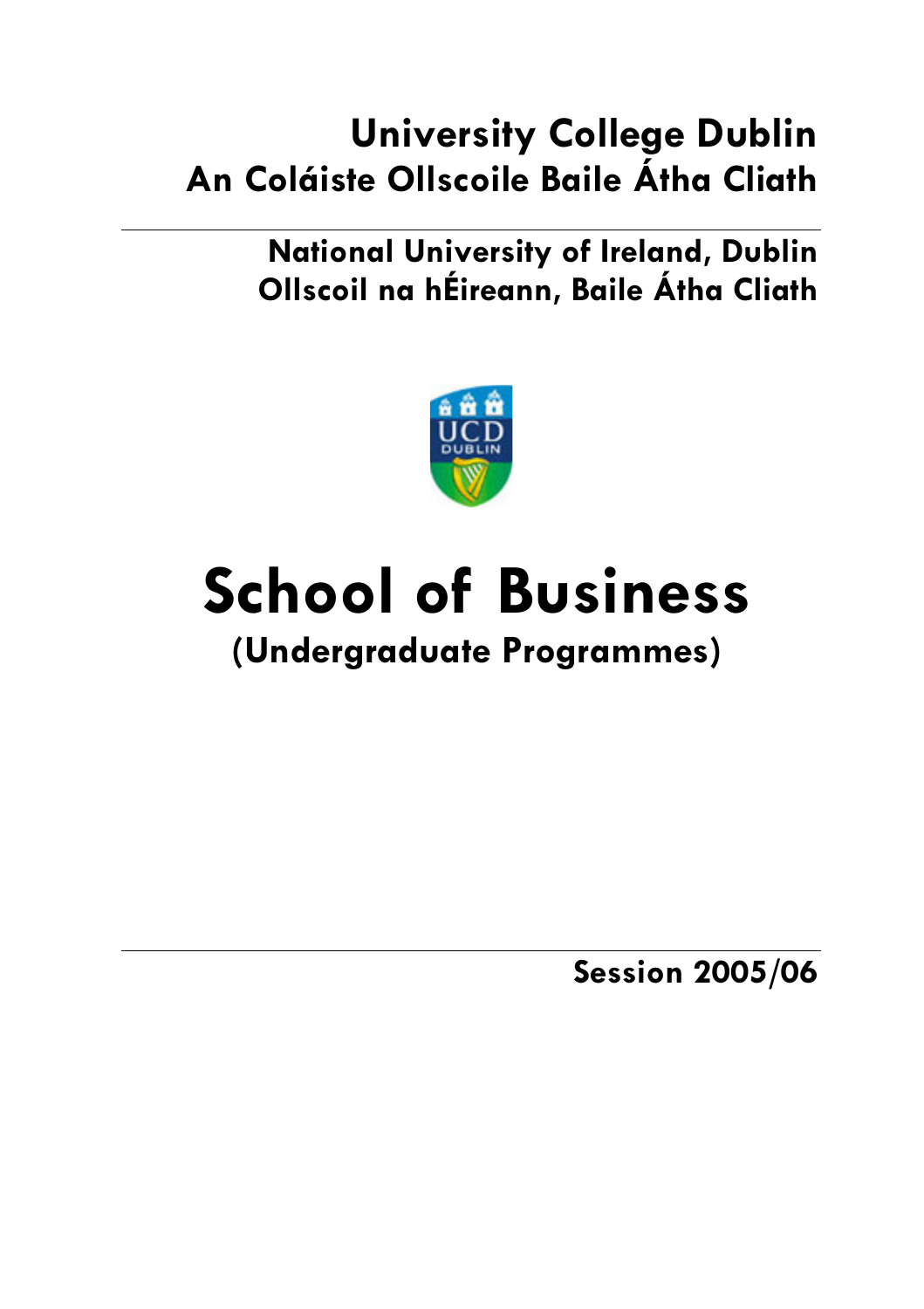### **From September 2005 all first year courses are modularised. Further information is available at www.ucd.ie/horizons**

## **Note**

This booklet contains information relating to undergraduate courses in the College of Business and Law. Information on postgraduate courses leading to degrees and diplomas is contained in a separate booklet.

UCD School of Business communicates to students by e-mail through a student's university e-mail address. All students have an obligation to regularly check their University e-mail accounts and are bound by notices and information served thereof.

Communication is also validly served by letter(s) to a student's registered postal address.

UCD School of Business reserves the right to change Degree Programme Structures, pass marks and other related Academic Programme matters on an on-going basis.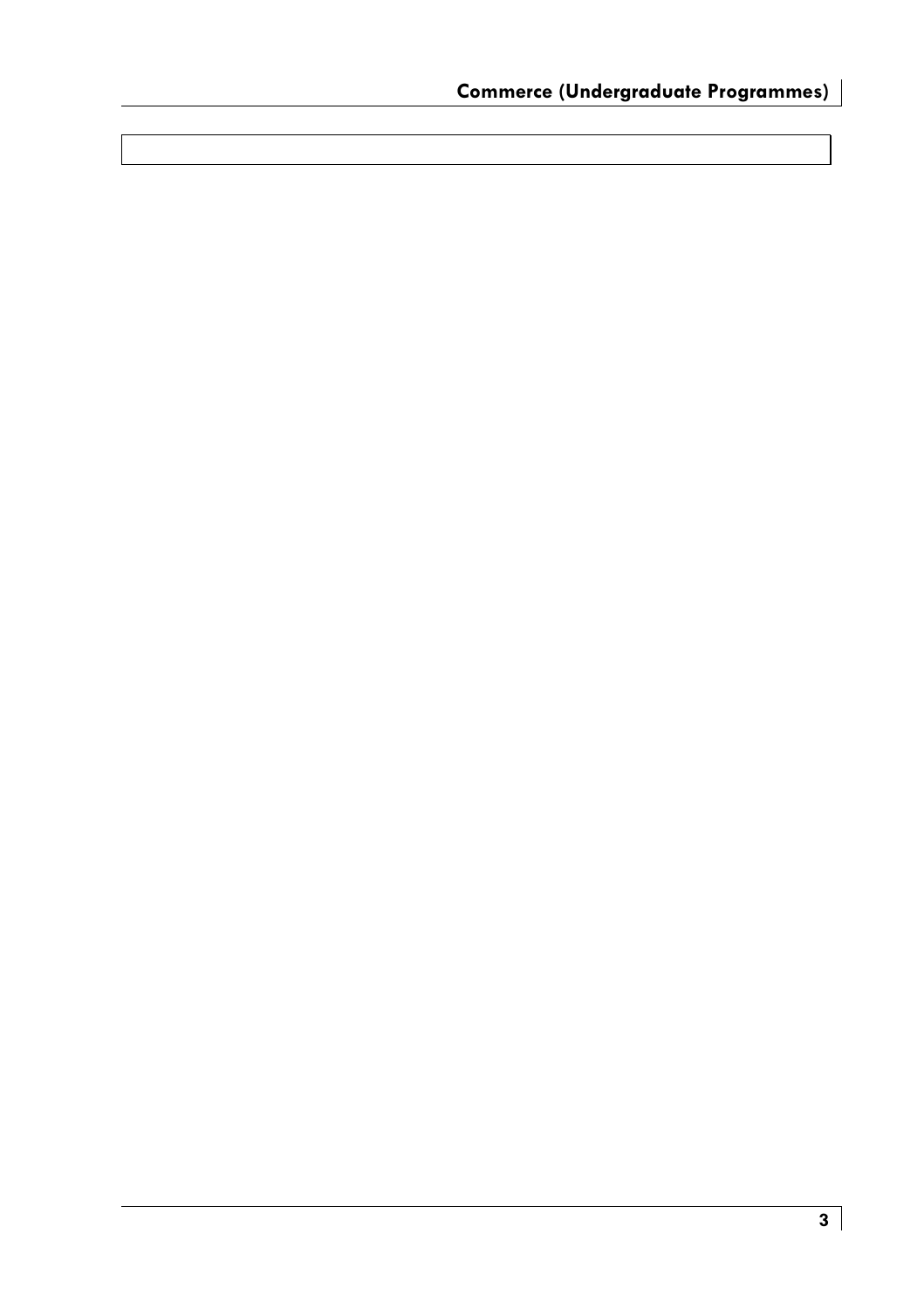## **Contents**

| Degree of Bachelor of Commerce in the "Centro De Estudios Superiores Universitarios                                                                                             |  |
|---------------------------------------------------------------------------------------------------------------------------------------------------------------------------------|--|
|                                                                                                                                                                                 |  |
|                                                                                                                                                                                 |  |
|                                                                                                                                                                                 |  |
|                                                                                                                                                                                 |  |
| Degree of Bachelor of Business Studies (Industrial Relations/Human Resources)<br>Summary of Courses for the Bachelor of Business Studies (Industrial Relations/Human Resources) |  |
| Degree of Bachelor of Business Studies (Management) through Distance Learning72                                                                                                 |  |
|                                                                                                                                                                                 |  |
| Degree of Bachelor of Business Studies (Management) through Distance Learning                                                                                                   |  |
|                                                                                                                                                                                 |  |
| Summary of Courses for the Diploma in Business Studies (Management) (China and Singapore)                                                                                       |  |
| Summary of Courses for the Bachelor of Business Studies (Management) (China and Singapore)                                                                                      |  |
| Description of Courses for the Bachelor of Business Studies (BBS): (BBS in Industrial<br>Relations/Human Resources; BBS in Management; BBS in Management (China/Singapore))78   |  |
|                                                                                                                                                                                 |  |
|                                                                                                                                                                                 |  |
|                                                                                                                                                                                 |  |
|                                                                                                                                                                                 |  |
|                                                                                                                                                                                 |  |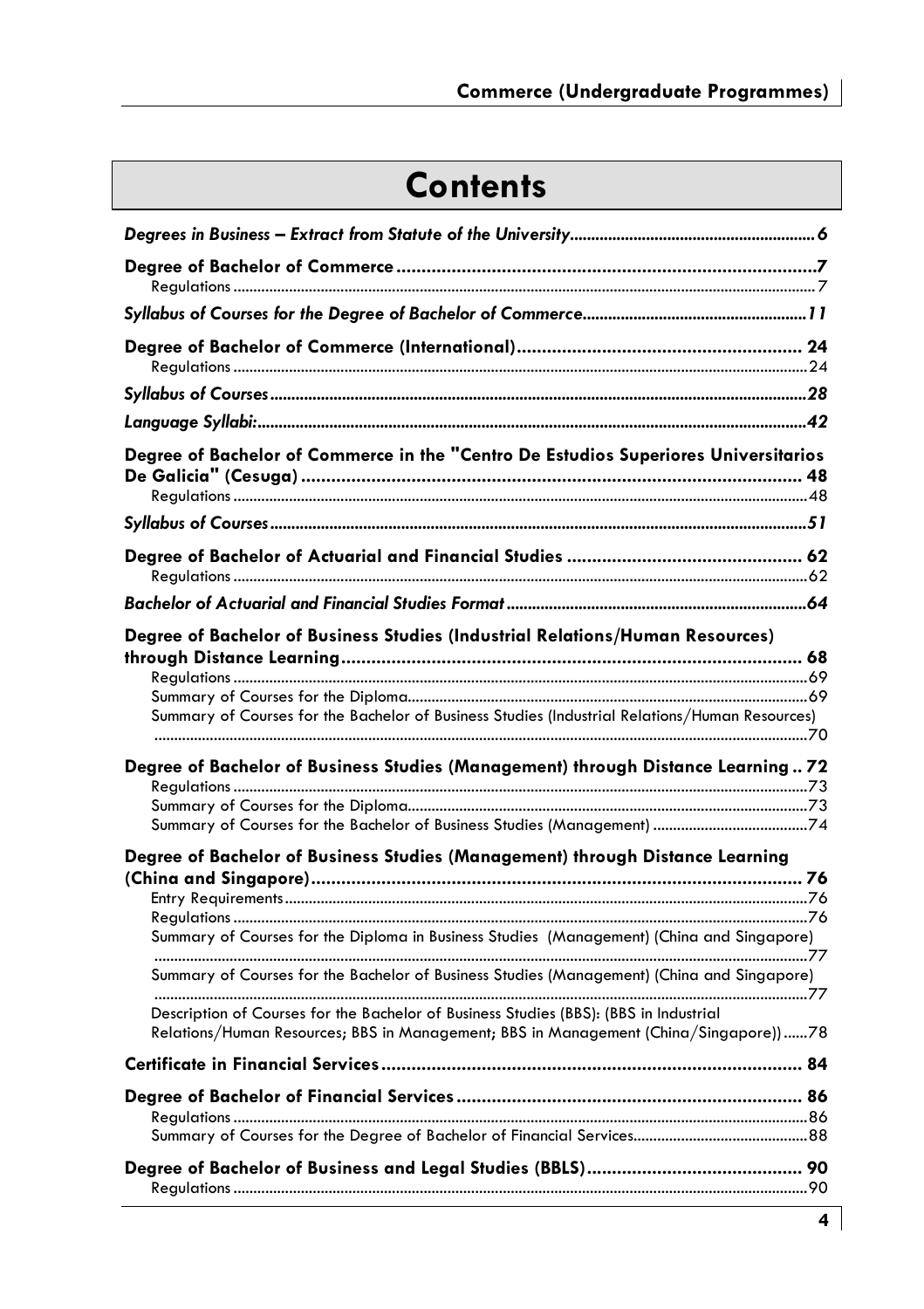| Syllabus of Courses for the Degree of Bachelor of Science (Economics and Finance) 122  |  |
|----------------------------------------------------------------------------------------|--|
|                                                                                        |  |
| Summary of Courses for the Degree of Bachelor of Science Modes A, B, C, D, E and F 127 |  |
|                                                                                        |  |
|                                                                                        |  |
| Diploma (University College Dublin) in International Business (DIB) 141                |  |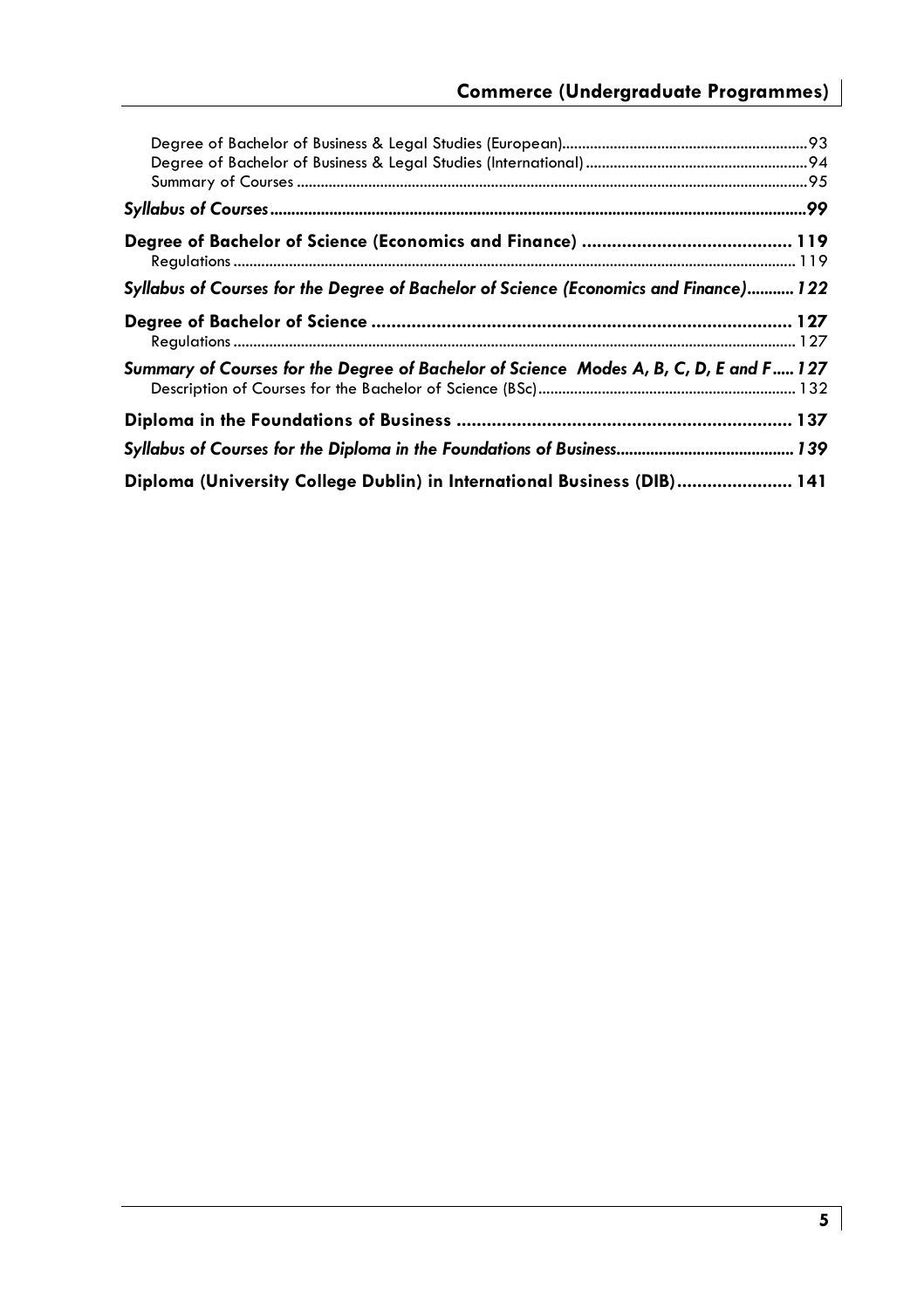### **Degrees in Business – Extract from Statute of the University**

The University may grant the following degrees to students who, under conditions laid down in the statutes and regulations, have completed approved courses of study, and have passed the prescribed examinations of the University and fulfilled all other prescribed conditions:

*In the College of Business and Law*  Degree of Bachelor of Commerce (BComm) Degree of Bachelor of Actuarial and Financial Studies (BAFS)

Degree of Bachelor of Business Studies (Industrial Relations/Human Resources) (BBS)

Degree of Bachelor of Business Studies (Management) through Distance Learning

Degree of Bachelor of Business Studies (Management) through Distance Learning (Hong Kong and Singapore)

Degree of Bachelor of Financial Services (BFS)

Degree of Bachelor of Science (BSc)

Degree of Bachelor of Science (Economics and Finance) (BSc)

Degree of Bachelor of Business and Legal Studies (BBLS)

Degree of Master of Accounting (MAcc)

Degree of Master of Commerce (MComm)

Degree of Master of Business Studies (MBS)

Degree of Master of Economic Science (MEconSc)

Degree of Master of Business Administration (MBA)

Degree of Master of Management Science (MMangtSc)

Degree of Master of Science (MSc)

Degree of Doctor of Philosophy (PhD)

Degree of Doctor of Economic Science (DEconSc)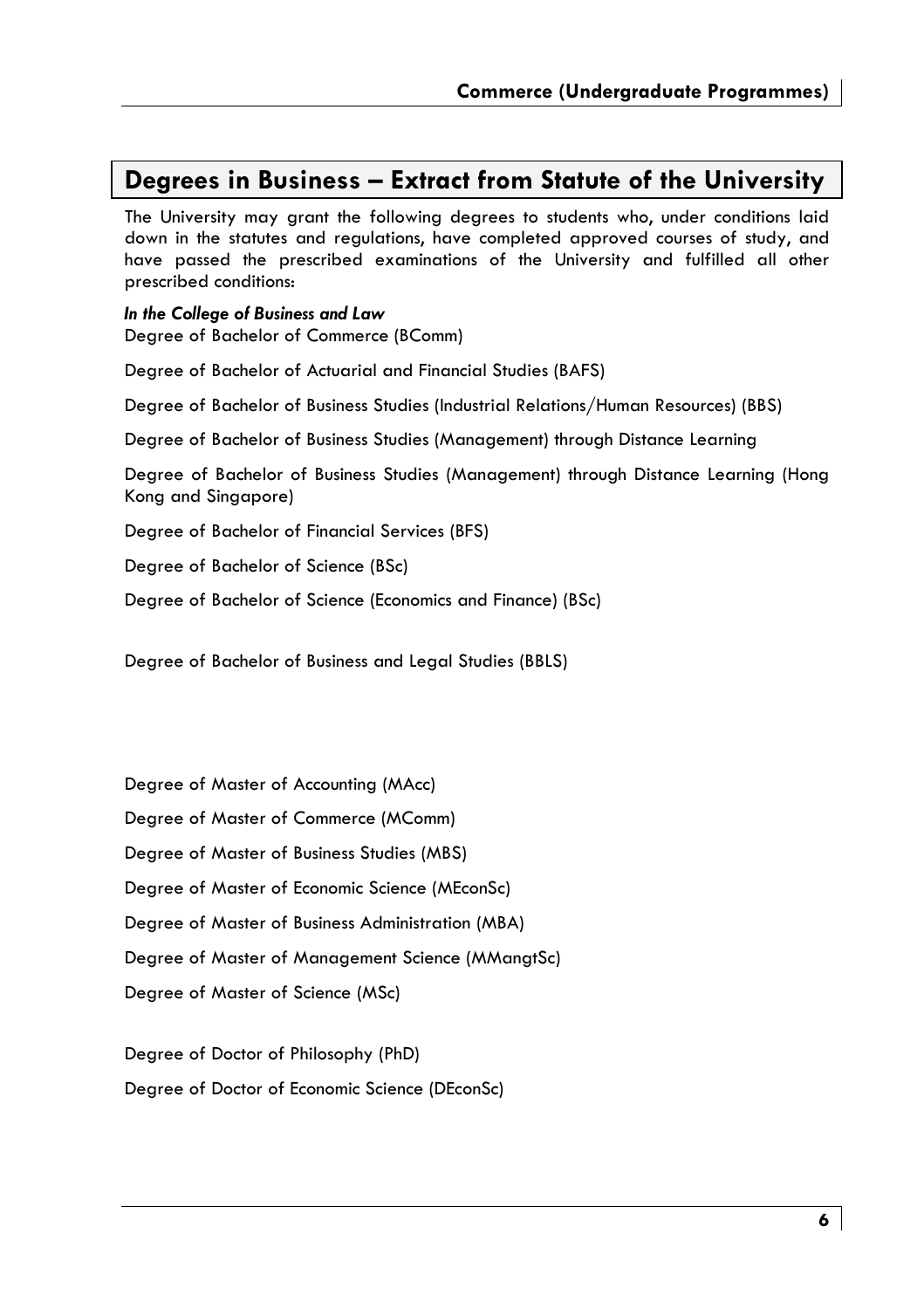## **Degree of Bachelor of Commerce**

### **Regulations**

- 1 The Degree of Bachelor of Commerce is a primary degree in UCD School of Business.
- 2 Approved courses of study must be attended for at least three academic years after matriculation.
- 3 Since October 1986, the degree has been offered in a unitised form and the terms used in this context are as follows:
	- (i) A unit is a set of approximately 36 hours of lectures for semesterised courses.
	- (ii) A course is composed of one or more units. Each course will be followed by an examination.
	- (iii) Please note the following definition of terms:

*Course:* A series of lectures, associated course work (if any) and the examinations associated with the course.

*Course Work:* All essays, projects, mid-term examinations etc. that contribute towards the final mark for a course in addition to the final written examination paper.

*Examination Offering:* There are two examinations associated with each course: the first examination, termed the First Offering, held immediately after the course and the second examination, termed the Second Offering, held at a later date, normally at the end of the subsequent semester for semesterised courses.

*Deferral of Examination:* Where the first examination offering associated with a course is not taken for *whatever reason*.

- (iv) Students who do not obtain the credits associated with a course by the second examination offering may be required to re-register for that course, re-attend, complete any assigned course work, pass the course examination and pay the associated fee.
- (v) Credits will be given for each set of course units passed. Each level of the degree programme contains 60 credits (in accordance with European Union standards, namely the European Credit Transfer System: ECTS), which are assigned as follows:

*Credits*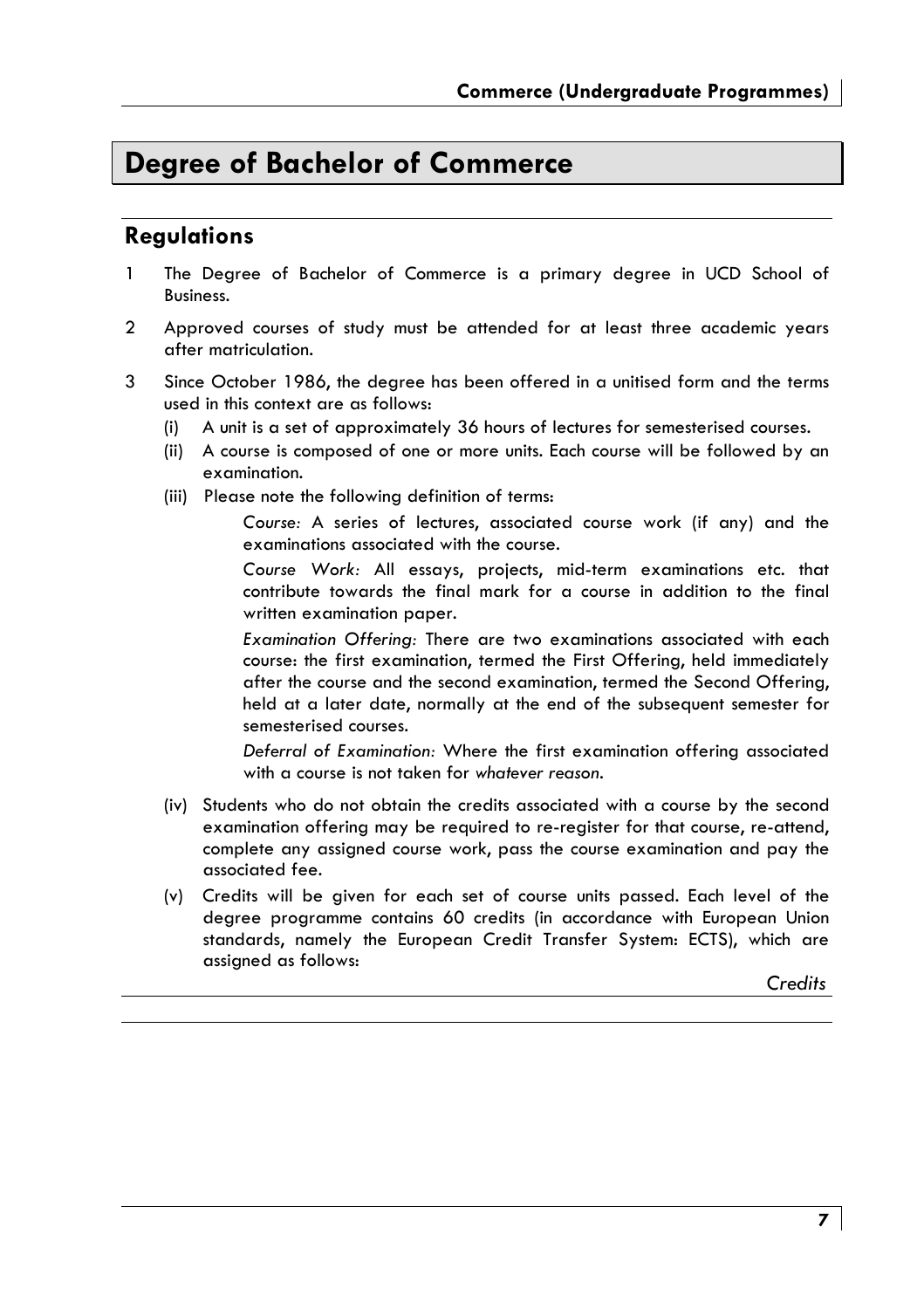|          |                       |                       | <b>Commerce (Undergraduate Programmes)</b> |      |
|----------|-----------------------|-----------------------|--------------------------------------------|------|
|          |                       |                       |                                            |      |
| Level 2: | <b>ACC</b>            | 2001                  | (1 unit)                                   | 7.5  |
|          | <b>ACC</b>            | 2004                  | (1 unit)                                   | 7.5  |
|          | BMGT                  | 2001                  | (1 unit)                                   | 7.5  |
|          | <b>ECON</b>           | 2281                  | (1 unit)                                   | 7.5  |
|          | <b>FIN</b>            | 2001                  | (1 unit)                                   | 7.5  |
|          | <b>HRM</b>            | 2001                  | (1 unit)                                   | 7.5  |
|          | <b>MIS</b>            | 2001                  | (1 unit)                                   | 7.5  |
|          | MKT                   | 2001                  | (1 unit)                                   | 7.5  |
|          | Total                 |                       |                                            | 60.0 |
| Level 3: | <b>BMGT 3001</b>      |                       | (1 unit)                                   | 6.0  |
|          | <b>BMGT 3004</b>      |                       | (1 unit)                                   | 6.0  |
|          | Area of Concentration |                       | (8 units)                                  | 48.0 |
|          |                       | (including electives) |                                            |      |
|          |                       | Total                 |                                            | 60.0 |

*Please Note: the above courses are as prescribed for the academic year 2005/2006. Students should note that the courses listed for Levels 2 and 3 for the academic year 2006/2007 and subsequent years may change, may be dropped or may be modified.* 

- 4 The degree is composed of a number of courses which are given at three levels. Level 1 courses are offered at the commencement of the degree programme. These are followed by Level 2 courses. Level 3 courses are taken in the final stages of the degree programme. Courses in Levels 1, 2 and Level 3 are semesterised and examinations are held at the end of each course. Second offering examinations for first semester courses will be offered at the end of the second semester of the same year. The second offering examinations for the second semester examinations will take place at the end of the first semester of the following year. In the event that a course is changed or modified, then no additional repeat examinations for that course will be offered. A student may not repeat any examination that the student has already passed. A student is deemed to have completed his/her degree requirements as soon as all required courses have been passed.
	- (i) Students should note that it is likely that second offering examinations for second semester courses of the previous academic year will be held in the first week of January and in the first week of the second semester.
- 5 Please note: the Bachelor of Commerce programme is currently in the process of review and it is likely that substantial changes will take place in the programme of study.
- 6 A student cannot be registered for any Level 3 course nor attempt any Level 3 examination while the student has one or more Level 1 examinations outstanding.
- 7 Honours may be awarded in each course and in the degree as a whole. The honours standard in each course will be in accordance with University regulations. For degree honours classification, a weight of 1/3 will be given to Level 2 examinations, and 2/3 to Level 3 examinations. For a repeated Level 2 course, the mark used for degree honours classification will be the result of the successfully repeated examination. For a repeated Level 3 course, the mark used for degree honours classification will be the result of the successfully repeated examination.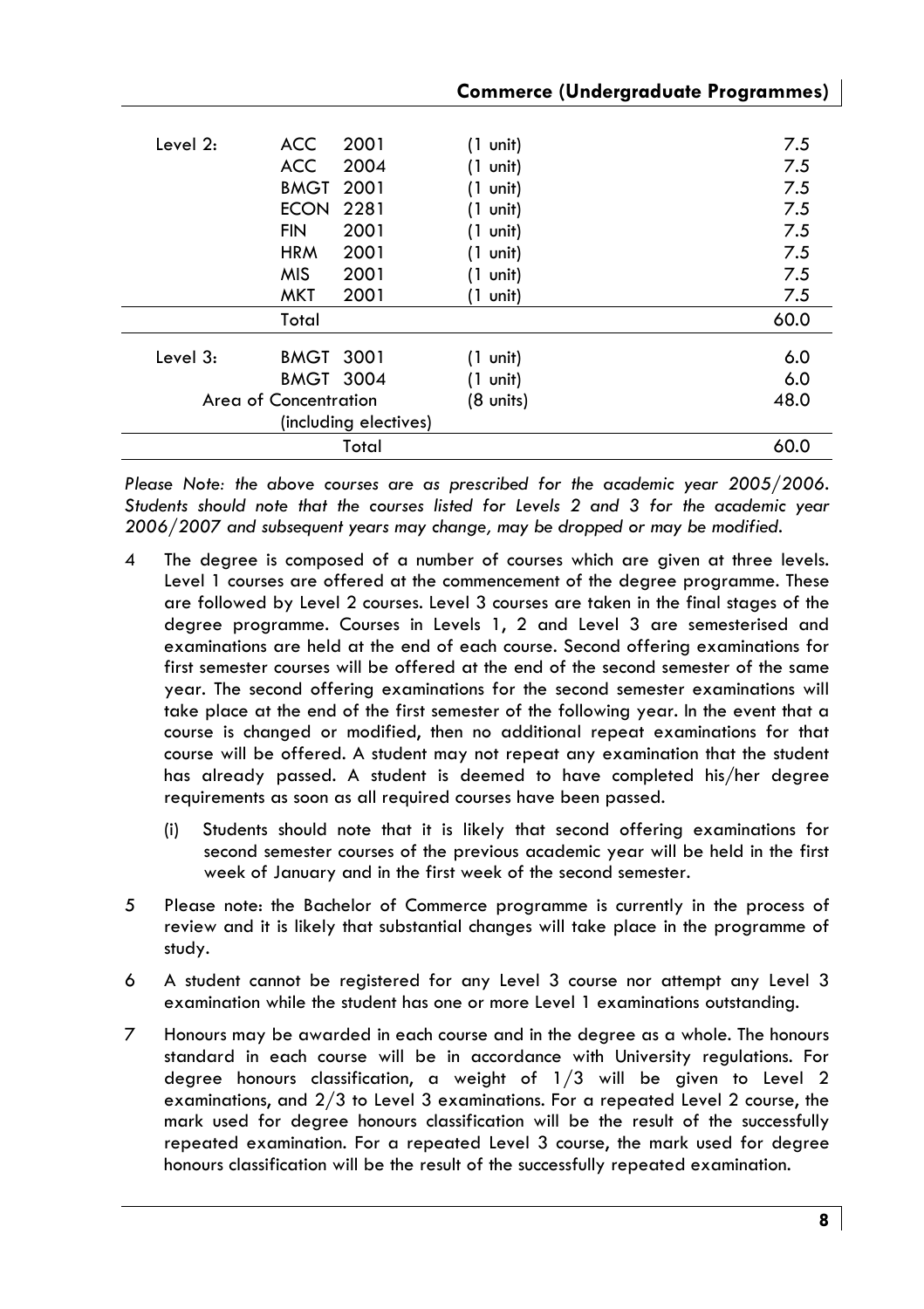- 8 A student's application to choose a Level 3 Mode and his/her semester one elective(s) must be made at the end of the Level 2 academic year. The number of student places in courses/offering(s) of courses is determined by UCD School of Business and an application to register for a course/offering does not guarantee entry into that course/offering. The Mode and elective(s) choice is not open to change at any time. Where students have to indicate a list of preferences for courses, students are bound at all times into this list. Permission to be registered for a course and to attempt the examination at the end of any Level 3 course is contingent on the student satisfying the minimum attendance requirement of the course. Formal attendance at a course will be deemed to have commenced when College records show that the student is enrolled for the course.
- 9 A Level 3 student must register for the exact number of electives as are prescribed in the Mode details. Only under the circumstances detailed in Rule 10 can a student register for an additional elective.
- 10 When a student fails to obtain credit for an elective, then the student can opt to either repeat the failed elective or choose another elective. In the event that a student opts to choose another elective, he/she must re-register for that elective, reattend and pay the appropriate fee.
- 11 Within Level 3, each mode may offer up to one applied course in which a supervised project assignment will form the major component of the course. This project-based course within a mode can only be taken by students registered for that mode. All project-based courses will take place in the second semester.
	- (i) Assessment of a project-based course will be based on submitted project work together with an end of semester written examination. Up to 70% of the available marks may be allocated to the project component of the course.
	- (ii) To pass a project-based course, a student must achieve a minimum mark of 40% for each of the written examination and project components. Where a student achieves a mark of less than 40% in either component, the student must repeat the failed component.

For a repeated Level 3 project-based course, the mark used for degree honours classification will be the result of the successfully repeated examination.

12 Students who do not obtain the credits associated with a course by the second examination offering may be required to re-register for that course, re-attend and pay the associated fee. Students should note that courses may change from year to year, may not be offered in certain years, and may be dropped entirely from the programme. This will require the substitution of a course(s) by additional course(s) and will entail re-registration, re-attendance and the payment of appropriate fees.

Those students who do not obtain credits associated with a course by the second examination offering in their first cycle of registration for that course, may find that subsequent examination offerings, if any, may not be held at a time which is convenient and they may also find that these subsequent examination offerings may be timetabled at the very same time as other examination offerings which they may still need to take.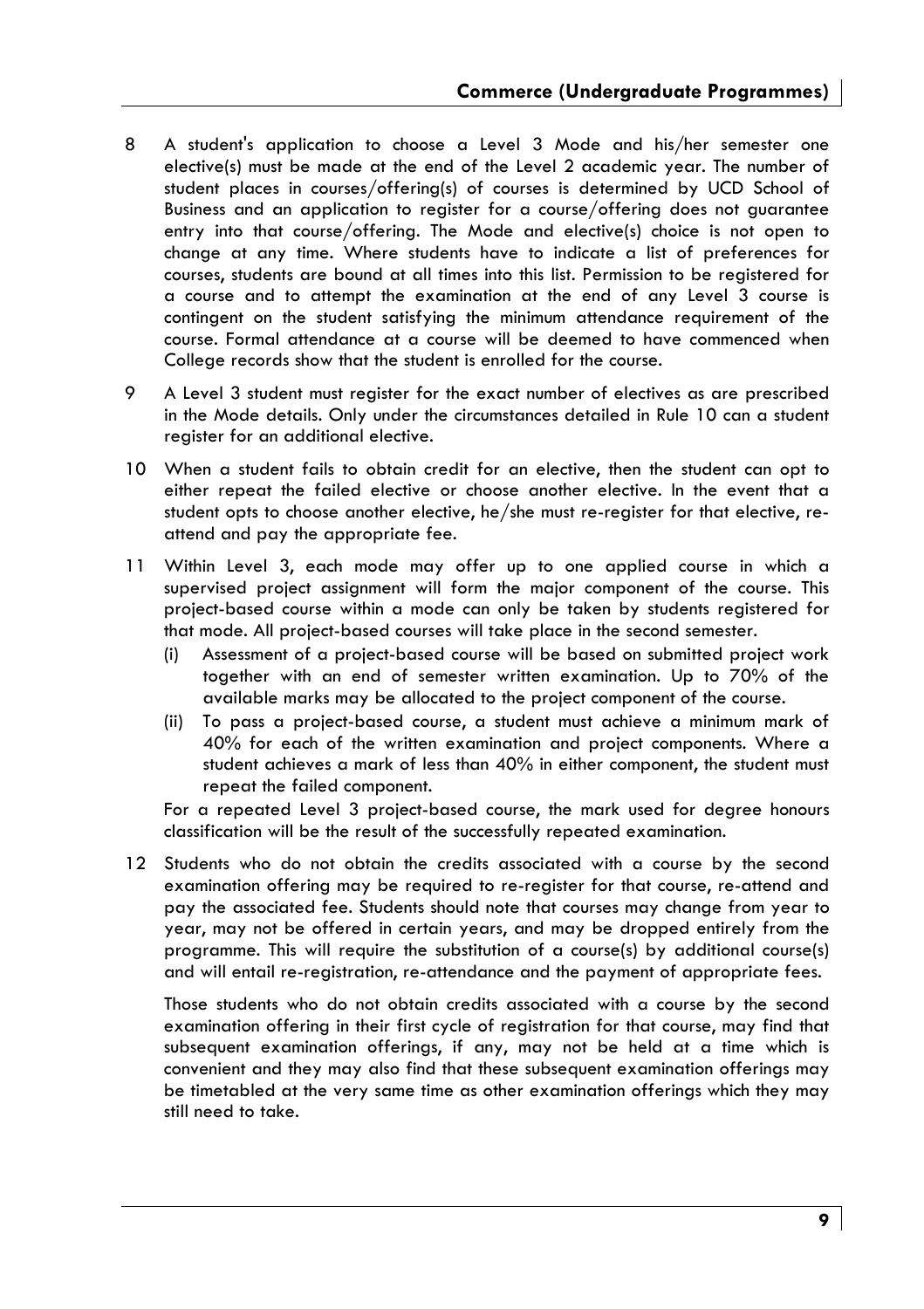- 13 *Course Work*
	- (i) Where a mark is given for course work a pass mark will not be awarded for the course unless at least 35% is attained in the written examination in that course.
	- (ii) The course work mark shall only be counted for the first examination offering of any course. The second offering examination mark shall, therefore, be based entirely on the written second offering examination paper.
- 14 With reference to the degree weighting of 1/3 for Level 2 and 2/3 for Level 3, students who have received exemptions from Level 2 or Level 3 courses will have the quality of their degree determined, on a proportionate basis, by the grades they have received from courses which have been taken at University College Dublin. Thus, grades from courses used for exemption purposes will not contribute to the quality of the degree.
- 15 *Study Abroad*
	- (i) At the discretion of UCD School of Business, a limited number of Level 2 students may spend a semester from their Level 2, studying abroad at an approved university or business school. In certain circumstances this may be extended to a maximum of one academic year. These students will take equivalent courses to those in Commerce Level 2.
	- (ii) To progress to an approved university or business school, abroad, students must have achieved 60 credits in Level 1 and 30 credits from semester one of Level 2.
	- (iii) Students must pass their approved course of study at the counterpart university or business school. Where courses at the counterpart university or business school are not passed, students are required to sit and pass the repeat examination at the host institution. UCD School of Business also reserves the right to require students who fail courses abroad, to sit and pass equivalent or nominated courses in UCD after the student has returned to UCD.

UCD School of Business reserves the right to inform parents / guardians or other family members if there are concerns about the safety or well being of students while abroad on approved UCD School of Business Student Exchanges. In addition, if requested, students must respond to requests to contact their coordinator(s) both in UCD and in the host institution. Students must provide a suitable phone number for this purpose and should also monitor their e-mail on a regular basis.

- 16 Students who defer examinations run the risk of encountering administrative issues such as not being eligible to register to courses at the same time as those students who complete examinations on time, timings of second offering examinations, etc. As a consequence, students are advised not to defer examinations.
- 17 A student may not repeat any examination that the student has already passed.
- 18 A maximum of 40% of the total marks available in each course may be allotted to course work.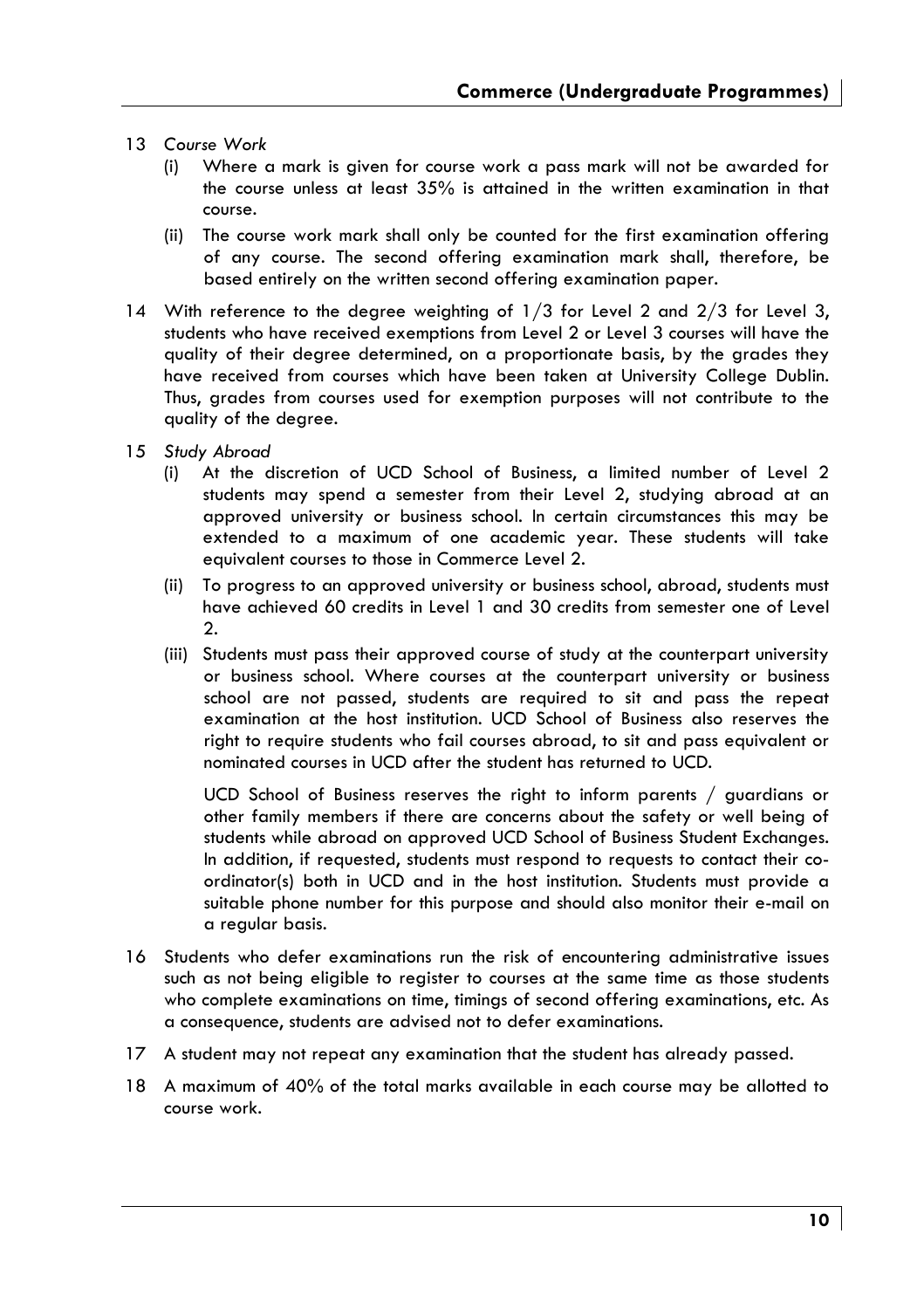## **Syllabus of Courses for the Degree of Bachelor of Commerce**

### **Second Year (Level 2)**

| The courses of Level 2 are:                           |                    |
|-------------------------------------------------------|--------------------|
| Management Accounting                                 | $(1 \text{ unit})$ |
| Financial Accounting 2                                | $(1 \text{ unit})$ |
| <b>Business Logistics and Operations Management</b>   | $(1 \text{ unit})$ |
| Intermediate Economic Theory                          | $(1 \text{ unit})$ |
| Finance                                               | $(1 \text{ unit})$ |
| <b>Managing Employee Relations</b>                    | $(1 \text{ unit})$ |
| Marketing                                             | $(1 \text{ unit})$ |
| Database Systems Development & Information Management | $(1 \text{ unit})$ |
|                                                       |                    |

**Third Year (Level 3)** 

| The courses of Level 3 are:                                                            |                            |                                         |                                       |           |                    |
|----------------------------------------------------------------------------------------|----------------------------|-----------------------------------------|---------------------------------------|-----------|--------------------|
| <b>BMGT 3001</b>                                                                       |                            | Strategy Formulation and Implementation |                                       |           | (1 unit)           |
| <b>BMGT 3004</b><br>Ireland in Europe                                                  |                            |                                         |                                       |           | $(1 \text{ unit})$ |
| In addition to the above courses, each student will select one of the following modes: |                            |                                         |                                       |           |                    |
| Accounting                                                                             |                            | $\bullet$                               | <b>Management Information Systems</b> |           |                    |
|                                                                                        | <b>Banking and Finance</b> |                                         | ٠                                     | Marketing |                    |
| <b>General Management</b>                                                              |                            | $\bullet$                               | Human Resource Management             |           |                    |
|                                                                                        |                            | <b>International Business</b>           |                                       |           |                    |

Mode core courses and a list of electives to a total of 8 units will be prescribed. The provision of a mode and electives will depend on demand and availability of resources.

Students may select electives from the range of courses offered. The availability of these electives may be constrained by timetable priorities.

### **Second Year (Level 2) Courses**

### **Management Accounting Community Community ACC 2001**

Overview of management accounting. Different costs for different purposes. Cost accumulation systems: job costing and activity-based costing. Information for decisionmaking: cost behaviour; cost-volume-profit analysis; relevant costs, and decision making with scarce resources. Information for planning and control: the budget process; behavioural issues in budgeting; standard costing; flexible budgets; financial and nonfinancial measures of performance.

### **Financial Accounting 2 ACC 2004**

The conceptual and legal framework of financial reporting; Reporting financial performance; Earnings per share; The valuation of stocks; The valuation of tangible fixed assets; Foreign currency translation; Provisions, contingent liabilities and contingent assets; Performance evaluation and company valuation; International accounting.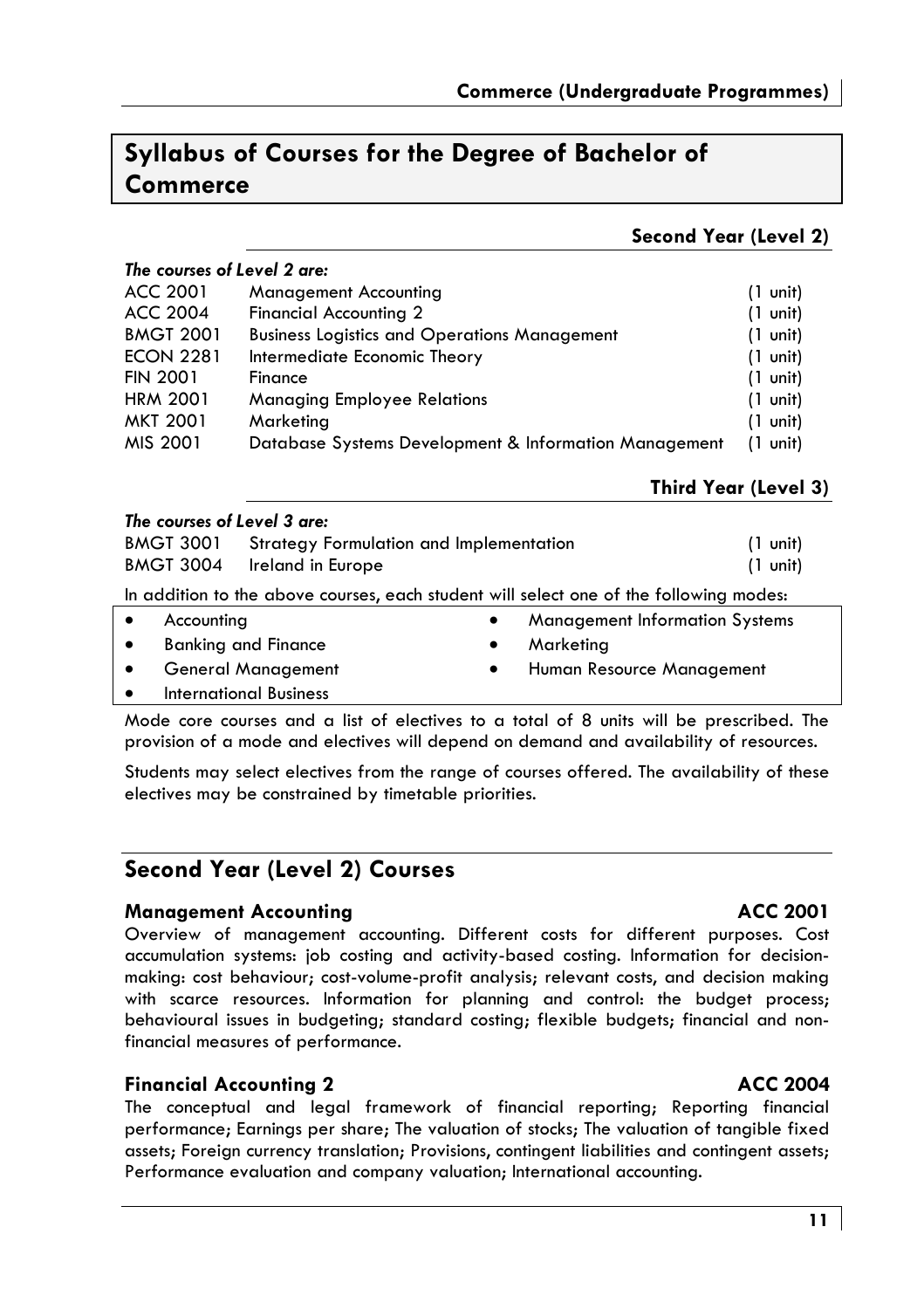### **Business Logistics and Operations Management BMGT 2001**

This course is designed to provide students with an understanding of how the modern product is created and delivered. The main topics are as follows: approaches to product design; options for process design; techniques for production capacity planning; structure of facility location decisions; management of physical procurement, the sourcing, purchasing and handling of materials; principles of production scheduling, push versus pull systems, materials requirements planning (MRP), lean manufacturing; the management of physical distribution channel design, customer service goals, trends in supplier-buyer relationships, just-in-time (JIT) delivery principles; inventory management; the use of quantitative techniques in supply chain management; the role of value chains and networks in competitive strategy; advanced manufacturing concepts; innovation and the management of technology.

### **Intermediate Economic Theory ECON 2281**

This course builds on Level 1 microeconomics and macroeconomics to extend the student's knowledge of the theory of the firm and consumer behaviour, market structures, and welfare economics, on the one hand, and aggregate supply and demand, monetary economics, and international finance, on the other.

**Finance FIN 2001** Joint Stock Company. Principles of taxation. Present values and wealth. Investment appraisal. Value additivity. The cost of capital. Portfolio Theory. Risk versus Return. Sources of Finance. Agency theory. Gearing. Capital structure. Dividend decision. Financial analysis and planning. Working capital management. Valuation of options. Mergers and takeovers. International financial management. Valuation of companies.

### **Managing Employee Relations and American Construction Construction Construction Construction Construction Construction Construction Construction Construction Construction Construction Construction Construction Constructio**

This series of lectures will introduce students to industrial relations and human resource management and will examine emerging trends in employee relations including globalisation, post-fordism and europeanisation.

### **Database Systems Development and Information Management MIS 2001**

Information is a critical resource for business organisations that, like other critical organisational resources, must be well managed. This course examines the business, organisational and technical issues of information management. At the technical level, the course focuses on the use of relational database management tools and techniques for supporting data management and information systems development. There is a substantial practical component to the course, involving the use of contemporary database management software and programming tools to develop database and information systems.

### Marketing **MALLACE IN THE SERVICE OF A SERVICE 2001**

Marketing is a concern for all people and organisations. We all live by exchanging something. Marketing is the study of exchange processes in society: how transactions are initiated, motivated, facilitated and completed. The topics covered in the course are: the role of marketing in society; the scope of marketing in the organisation; analytical methods used in marketing analysis; understanding consumer, industrial and service markets; understanding and analysing competitors and informing marketing decisions.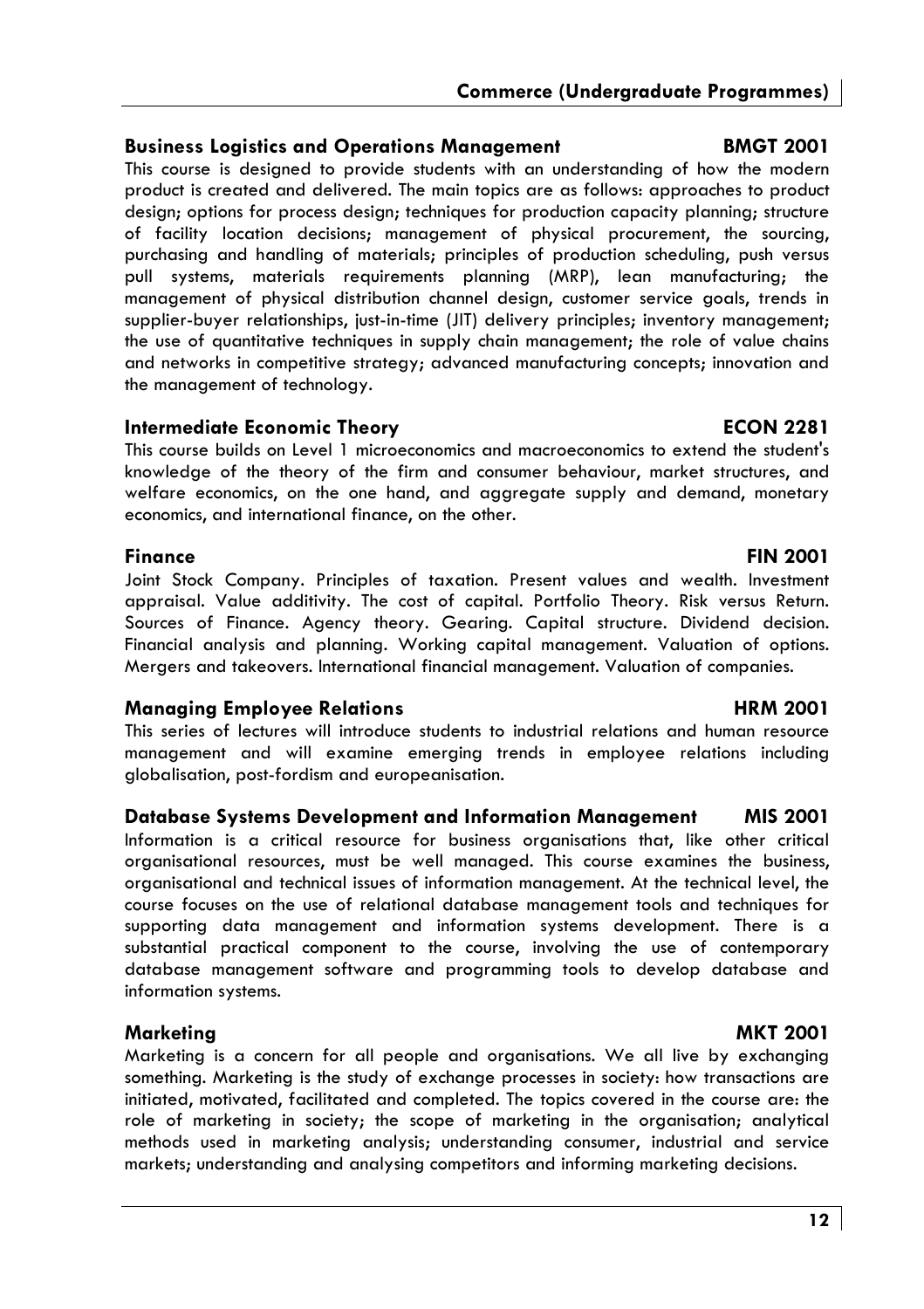### **Third Year (Level 3) Programme Core, Mode Core and Elective Courses**

### **Financial Accounting 3** ACC 3001

Preparation of accounts from incomplete records, including capital statements; earnings per share including diluted earnings per share; long term contract work in progress; accounting for complex capital instruments; accounting for leases; accounting for intangible assets – research and development, brands and software; consolidated financial statements including associated companies; accounting for goodwill; translation of foreign currency financial statements.

#### Accounting Theory and Contemporary Issues **ACC 3004**

Theoretical approaches and elements of accounting theory; agency theory and economic value of information; the concept of profit; efficient financial markets and the role of accounting information; performance measurement; accounting for environmental performance; design of a performance measurement system.

### **Cost Management ACC 3007**

The context and strategic role of cost management including the Value Chain and the Balanced Scorecard. Job Costing and Process Costing systems, overhead absorption, over/under-application of overhead and its disposition. Stock valuation and Absorption versus Direct Costing. Cost allocation/apportionment: service departments and joint costing. Contemporary accounting systems: Activity Based Costing (ABC), Target Costing, Lifecycle Costing and Total Quality Management systems.

### **Advanced Management Accounting ACC 3010**

Decision-making including strategic management accounting. Establishing costs relationships including the learning curve. Limiting factors and computer applications of linear programming and sensitivity analysis. Capital investment decisions. The concept of uncertainty/risk.

The structure and process of management control. Achieving financial control through budgets including contemporary responsibility accounting and behavioural dimensions of control. Variance calculation and reporting. The control structure including strategic business units (SBUs) and methods of performance evaluation. Transfer pricing.

The role of taxation in the economy; differing systems of taxation; definition of the tax base; income versus capital. Residence and domicile; sources of income; basis of assessment; computation of taxable income; reliefs and allowances. Capital Gains Tax: definitions; reliefs, allowances and exemptions. Capital Acquisitions Tax: gifts and inheritances; basis of assessment. Corporation Tax: taxable profits; close companies and distributions. Value Added Tax: taxable transactions; operation of the system.

### **Company Law ACC 3017**

Formation of partnerships; relations between partners; admission and retirement of partners; dissolution of partnership. Formation and incorporation of companies; memorandum of association and *ultra vires*; articles of association; share capital and securities; directors; meetings; minorities; auditors; liquidations and receiverships.

### **Taxation ACC 3013**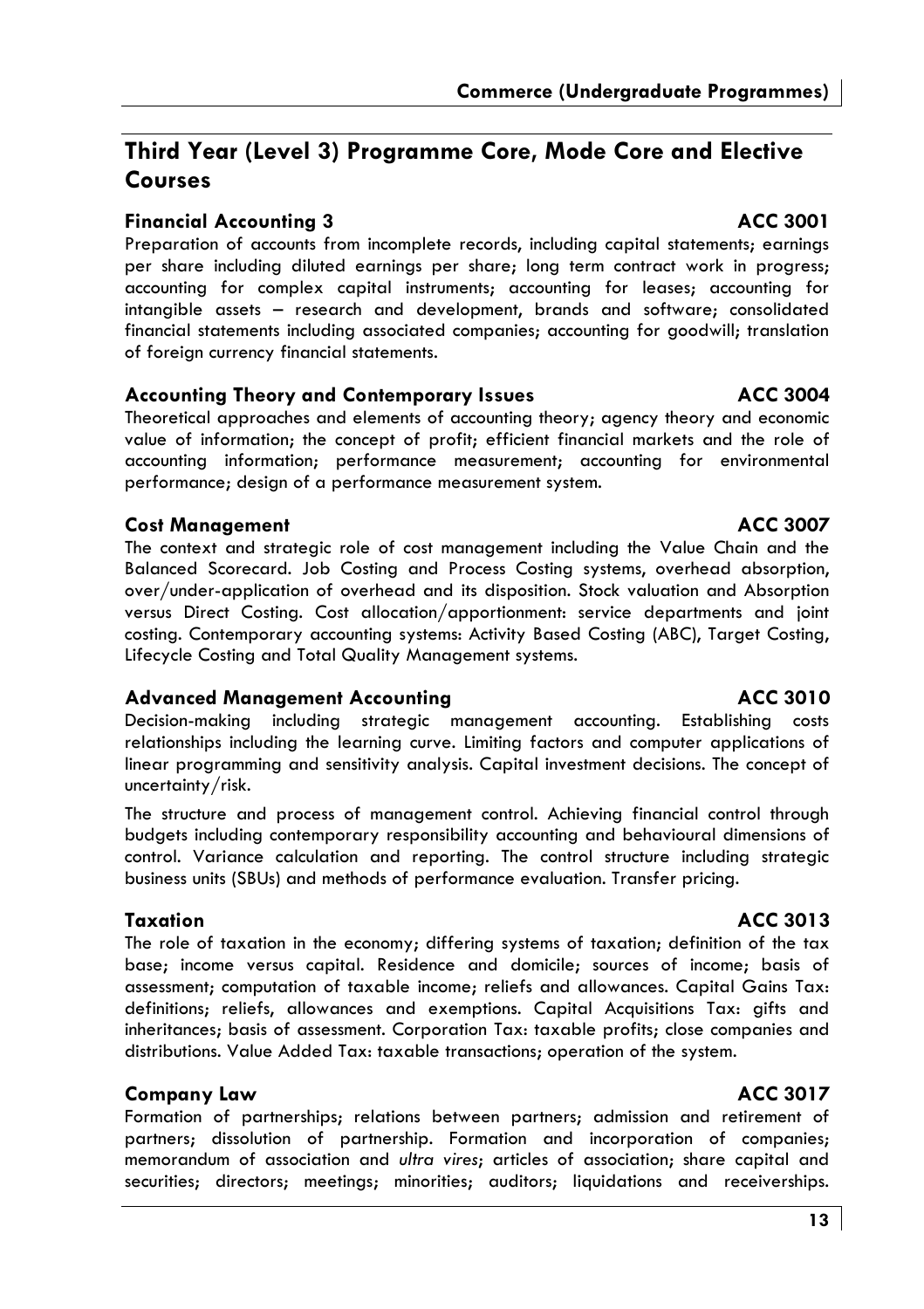**Commerce (Undergraduate Programmes)** 

Economic torts; conspiracy; intimidation; inducement of breach of contract; trade disputes; fraud and injurious falsehood; employers' liability; conflict of laws; retention of title clauses.

#### **Professional Ethics and Responsibilities of Accountants ACC 3025**

This course aims to heighten awareness of risk exposure in areas of professional judgement, to increase understanding of situations giving rise to conflicts of interest and to develop competencies for dealing with ethical conflicts within the accounting profession. The course will focus on the ethics of accounting regulation and of creative accounting, the accountant as whistleblower, the role of professional codes of conduct, and approaches to ethical decision-making.

#### **Strategy Formulation and Implementation BMGT 3001**

This course examines the internal and external environments of the firm. Strategic options, the link between strategy and the nature of the firm and the nature of competitive advantage are examined. The implementation of strategy across firms and industries is discussed.

#### **Ireland in Europe BMGT 3004**

This course will explore the development of the Irish economy and business in the context of the European Union. The restructuring of the economy following accession. The challenges and opportunities of integration and globalisation. The interaction between domestic and foreign influences on business development. The emerging Irish model of development. The transformation of indigenous enterprise.

#### **Management of Services** BMGT 3011

Categorisation of services; process perspective; facility planning and location decisions; management of service operations; managing customer service quality; current trends and strategic issues in service design and delivery.

#### **Supply Chain Management Communist Communist Communist Communist Communist Communist Communist Communist Communist Communist Communist Communist Communist Communist Communist Communist Communist Communist Communist Communi**

The Supply Chain Management course is designed for students wishing to gain an understanding of how successful supply chain management strategies can contribute to improved business performance. Supply Chain Management gives the student an insight into the entire supply chain process from raw materials through to the end customer. The topics covered include supply chain strategy development, relationship management, procurement and supplier management, information technology and e-business, operations and services management, and customer services management. The focus of the course is to provide an understanding of how to synchronise and link an entire supply chain through information, materials and people in order to support the objectives of the supply chain strategy.

### **Managing Business Ethics** BMGT 3023

This course will cover methods of dealing with ethical issues in a constructive way in real business situations. As future managers, students will gain an awareness of contemporary ethical issues that often underlie general business actions and affect subsequent organisational performance. Some examples of topics examined: decision making, personal integrity, conflicts of interest, organisational effectiveness, acquisitions and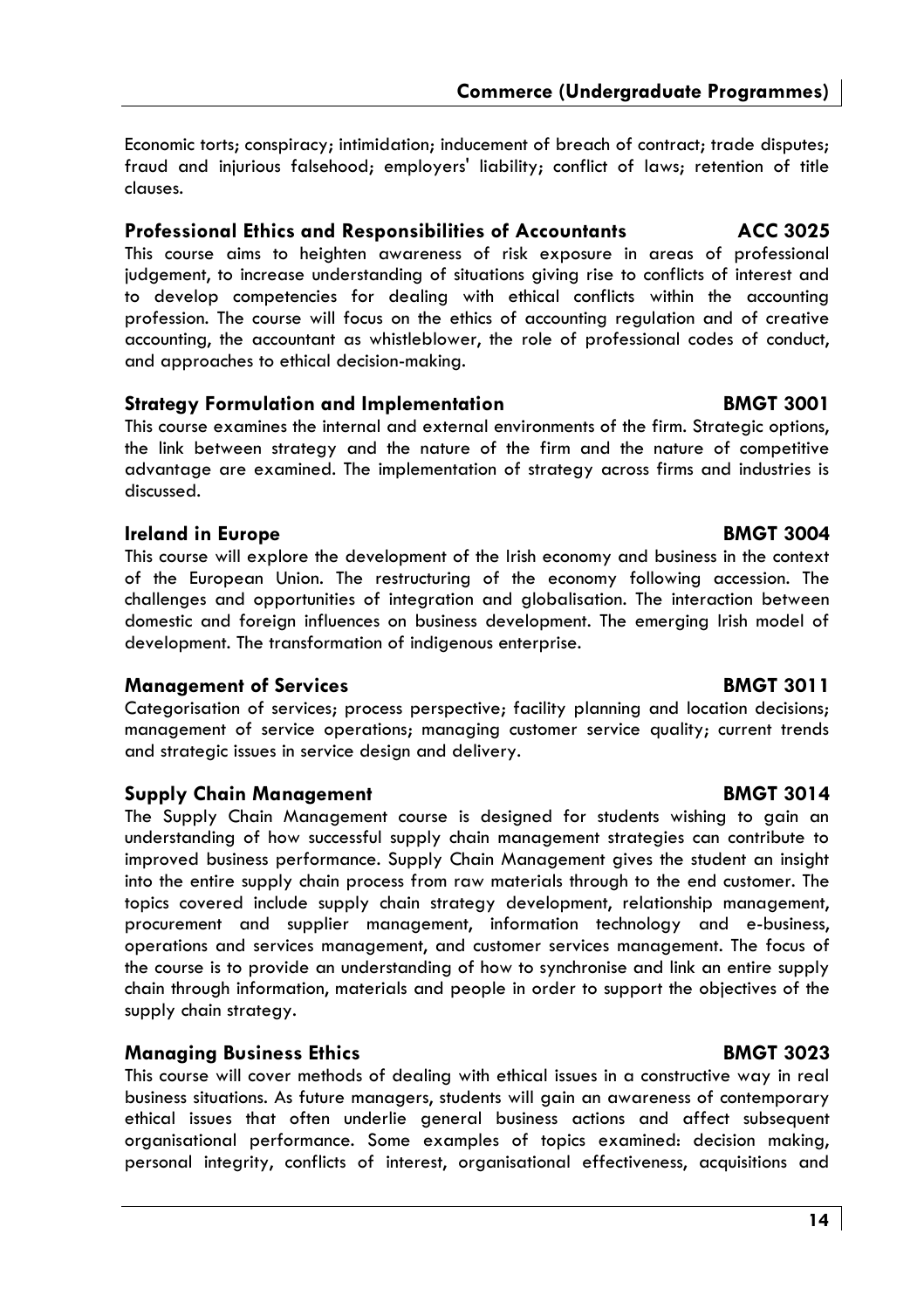restructuring, employee rights and relations, insider trading, advertising, product safety, business practices and control, doing business abroad.

#### **International Business BMGT 3029**

This course is introduced by examining the global business environment and opportunities for international business. Country factors are differentiated particularly in regard to political economy. The pillars of International Business are analysed namely the cultural, political, legal and economic characteristics of respective countries and regions. Other areas that are examined are: trade and foreign direct investment theory and political economy; regional economic integration; the global monetary system – in particular the foreign exchange market; strategy, entry strategies and strategic alliances; exporting, importing and counter trade; and global manufacturing and materials management.

#### **European Industry and Business Enterprise BMGT 3032**

This course examines the nature and the basis of Europe's business framework: the role of the EU (political, strategic and practical) through the review of current market examples and its effects, positive and negative, on competitiveness across industry sectors. Comparisons of the approaches and initiatives taken by the EU (with other economic blocs), the threats faced and the policy responses. The impact of the single market, the single currency and the challenge of enlargement are topics that are examined in some detail. The course is taught through lectures with case studies (class participation is expected) and group work.

#### **Institutions, Administration and Politics, Policy-Making of the EU BMGT 3035**

This course is designed to introduce students to the European Union, an international organisation that is having an increasing impact on political and business decision-making in Ireland. The course has three main objectives: firstly, to make students familiar with the basic institutions, political structure and policies of the Union. What are the key EU institutions, how do they operate and how are decisions made? The second objective is to place the EU in a broader political and economic context. The EU's development can be studied in several ways. It might, for example, be seen as a response to globalisation and a collective effort to manage international forces that can no longer be managed by individual states. Thirdly, students will be introduced to the debates surrounding the nature and trajectory of European integration. "What does the Union represent?" Is it a means by which sovereign nation states are co-operating on an intergovernmental basis to their mutual benefit? Or is it a rolling process leading towards political union and a federal government? Maybe it is neither, a new political structure that goes beyond our traditional definitions of what is a state.

#### **Public Administration, Public Finance and Government FrameworkBMGT 3038**

This course examines the business of Government with the role and development of Public Administration in Ireland as the centre focus. Beginning with an examination of the basis of and constitutional and political background to Irish Public Administration, it then analyses the structure and evolution of the Civil Service, State Sponsored Bodies and Local Government. In addition, the course examines the efforts made to reorganise and restructure the institutions of Public Administration. The course continues with an examination of the relationship between the Citizen, Corporate and Private, and the State and looks at the question of ethics in the Public Service. Finally it concludes by examining the influence of the EU on the Irish System of Public Administration.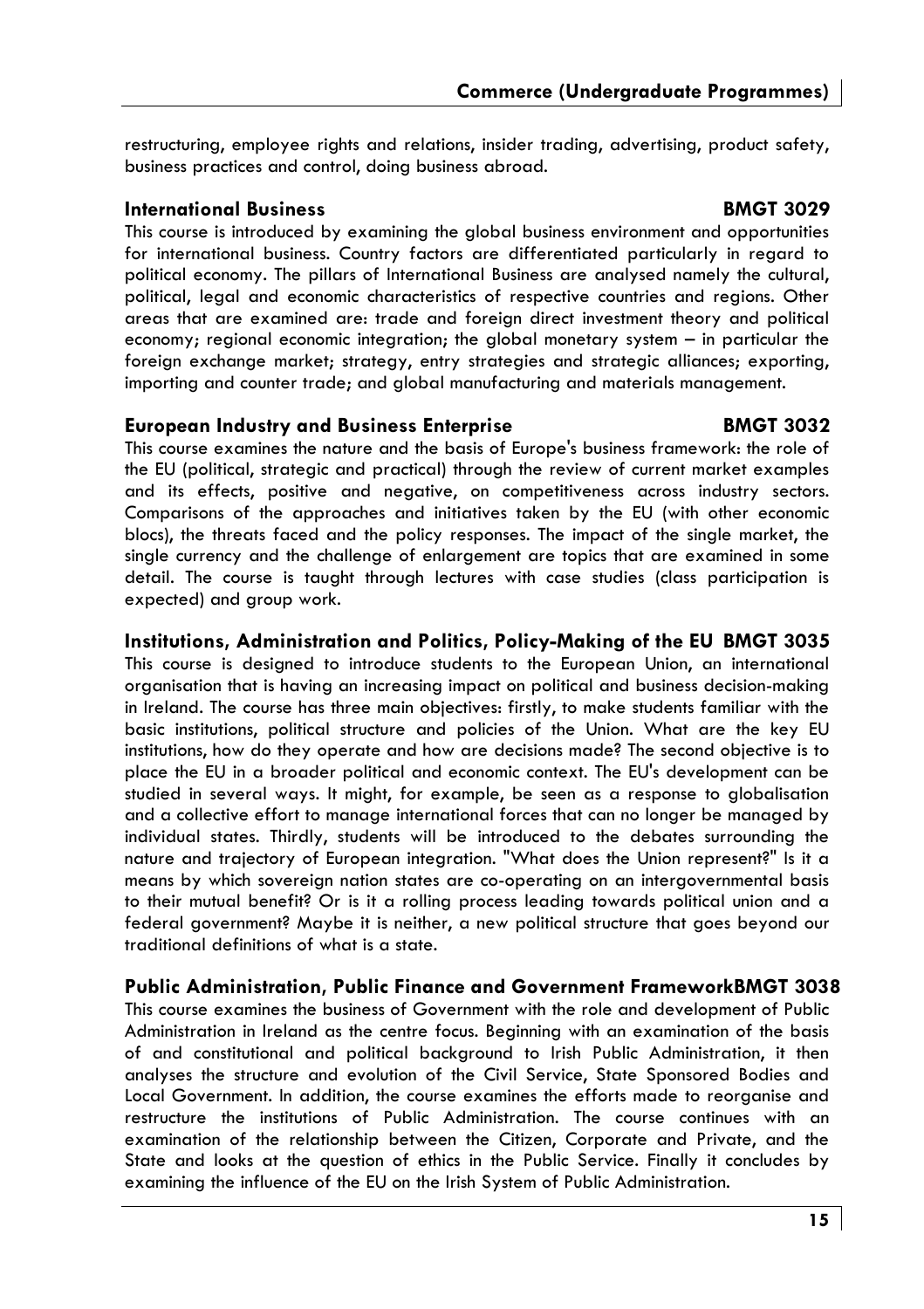### **Knowledge Management and Innovation BMGT 3052**

This course explores the role of managing a firm's knowledge pool in the creation of competitive advantage. It is argued that in modern, knowledge-based societies, possession of physical assets is rarely a source of sustainable competitive advantage. The course takes a strategic perspective of the management of organisational knowledge. The process of knowledge management is viewed as encompassing knowledge acquisition, assimilation, transformation and exploitation. During the course we explore each of these issues from multiple perspectives. We explore the tensions between individuals, teams, and firms. A central output of knowledge management is innovation. This may take the form of new products, services, delivery channels, organisational structures, or more efficient and effective organisational routines. In exploring the domain of knowledge management and innovation we will consider the differing contexts that are faced by small and large firms.

### **Entrepreneurial Management BMGT 3055**

This course will deal with the nature of entrepreneurship and its importance in an economy. It will examine the process of entrepreneurship and the stages through which entrepreneurs typically go in setting up a new business. These stages include awareness, idea generation, opportunity recognition, pre-planning and financing the business, launching the business, early stage development and the management of growth. The main focus of the course will be on independent entrepreneurship or on individuals starting their own business, but the course will also deal with entrepreneurship in established organisations as they go through processes of renewal and internal venturing. The course will include lectures, case studies, visiting speakers and a new venture project.

### **Leadership and Change Management BMGT 3058**

This course is concerned with exploring the central role of leadership within dynamic and rapidly changing organisations. It is designed to provide students with key insights into a range of practical skills involved in leading complex change. Specific topics covered on this course include the concept of leadership and the leadership process; Strategic leadership and strategic change; Open-systems theory; Learning and adaptation and the key role of leadership; Leadership and culture change; Diagnostic and planning skills; Leading successful implementation: communication, symbolism, politics and conflict management.

### **Business Excellence BMGT 3061**

The business excellence course is designed for students wishing to gain an insight into the range of quality management, continuous improvement and business excellence initiatives now used by leading edge organisations to achieve performance excellence. The course includes coverage of the development of business excellence, systems management, published standards in management systems, excellence in product and service design, the EFQM excellence model, lean manufacturing, business process re-engineering, sixsigma quality, and excellence in performance management. The course provides the student with a strong conceptual understanding of how successful business excellence strategies can contribute to improved business performance. The focus of the course is how to learn from excellent organisations by gaining an understanding of the improvement initiatives undertaken by these organisations and how they succeed in achieving excellence.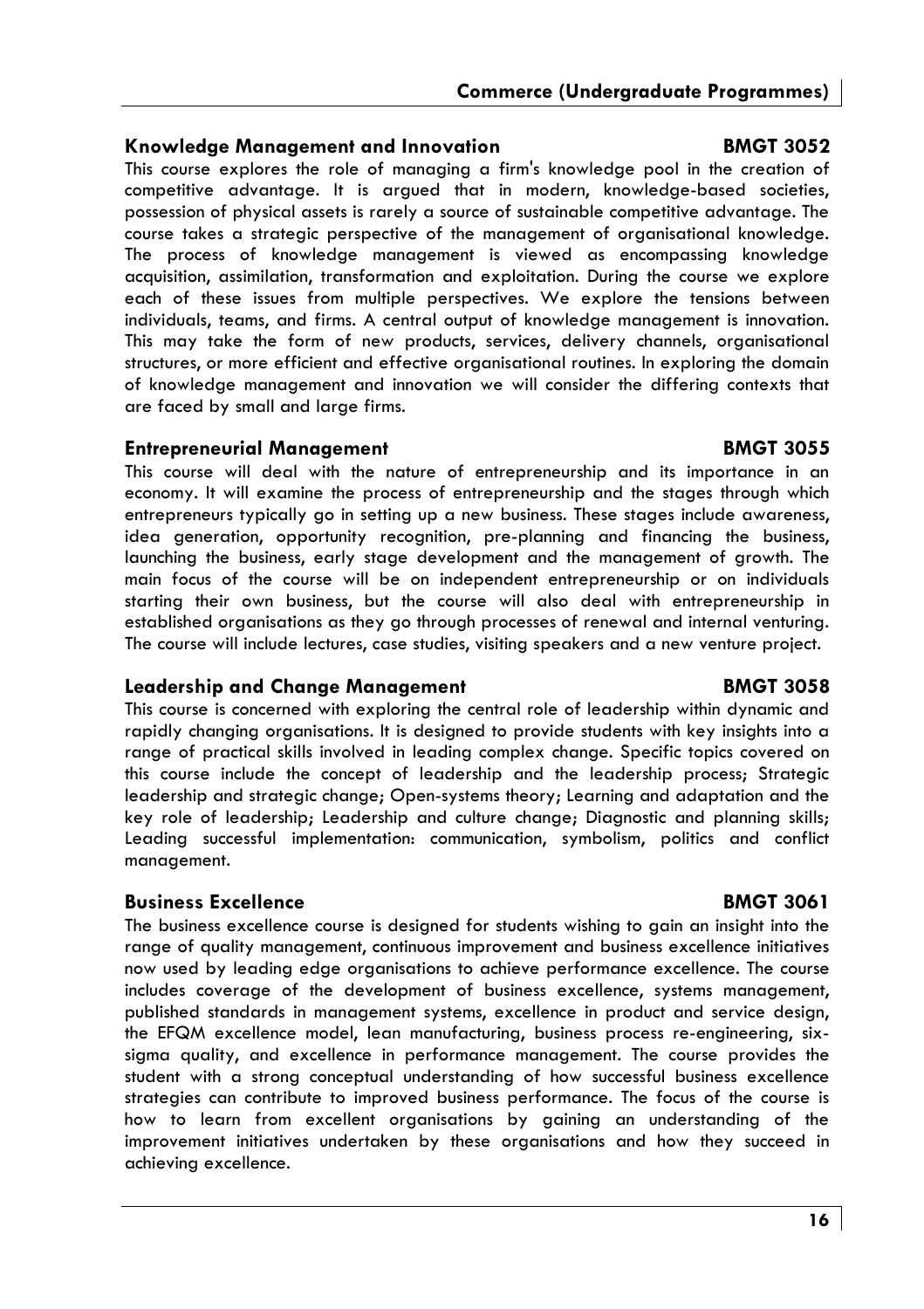### **Management of Innovation and Change Change BMGT 3064**

This course aims to provide students with an understanding of the dynamics of innovation and how it can be managed so as to contribute to ongoing competitive advantage. Students will be exposed to: theories of technological change; inter- and intraorganisational alliances; national and international systems of innovation; global intellectual property management; and, the dynamics of network industries. The focus of the course will be on the challenges to organisations posed by the development and utilisation of technologies in an increasingly inter-connected world. Consideration will be given to leading change that is fundamentally technologically driven.

### Asian Business **BMGT 3067**

This course is designed to provide students with insights on Asian organisational and management practices. Topics covered will include: Asian management styles; enterprise structures – family firm, chaebol, keiretsu etc, trading companies (soga shosha); economic systems and market transition; trading groups – APEC; ASEAN; political and cultural variations; tradition in business; guanxi; Chinese commonwealth; financial markets (bond, equity) and legal infrastructure.

### **Globalisation BMGT 3070**

This course addresses the major debates about the globalisation process. It includes perspectives from sociology, international law, economics and business. Among other things, the course focuses on the drivers of globalisation such as technology and examines the managerial challenges posed by this process.

### **Cross-cultural Management BMGT 3073**

Course topics will include: meaning of culture; fostering cultural fluency; cultural diversity – national, regional and organisational culture; culture and management practice; cultural models of strategy; gaining and maintaining cultural competitive advantage; managing the multicultural team; creating a global corporate culture.

### **Applied Econometrics I and ECON 3180**

This course is an introduction to econometric techniques. The core section of the course relates to methods of estimating single equations using multiple regression.

### **Applied Econometrics II ECON 3181**

This course applies the techniques covered in ECON 3180 to test the predictions of models frequently used in economics and finance. Topics include applications of the CAPM, estimating consumer demand functions, and the relationship between advertising and sales. The course makes extensive use of UCD microcomputer facilities.

### **Industrial/Managerial Economics ECON 3182**

This course is concerned with the applications of economic principles and methodologies in the decision-making process within the firm or organisation. It seeks to establish rules and principles to facilitate the attainment of the desired economic goals of management.

### **Macroeconomics ECON 3183**

This course is a theoretical macroeconomics course. The focus is on open economy macro, covering fixed and flexible exchange rates. The topics for discussion include: the intertemporal budget constraint; labour markets; economic growth; money, money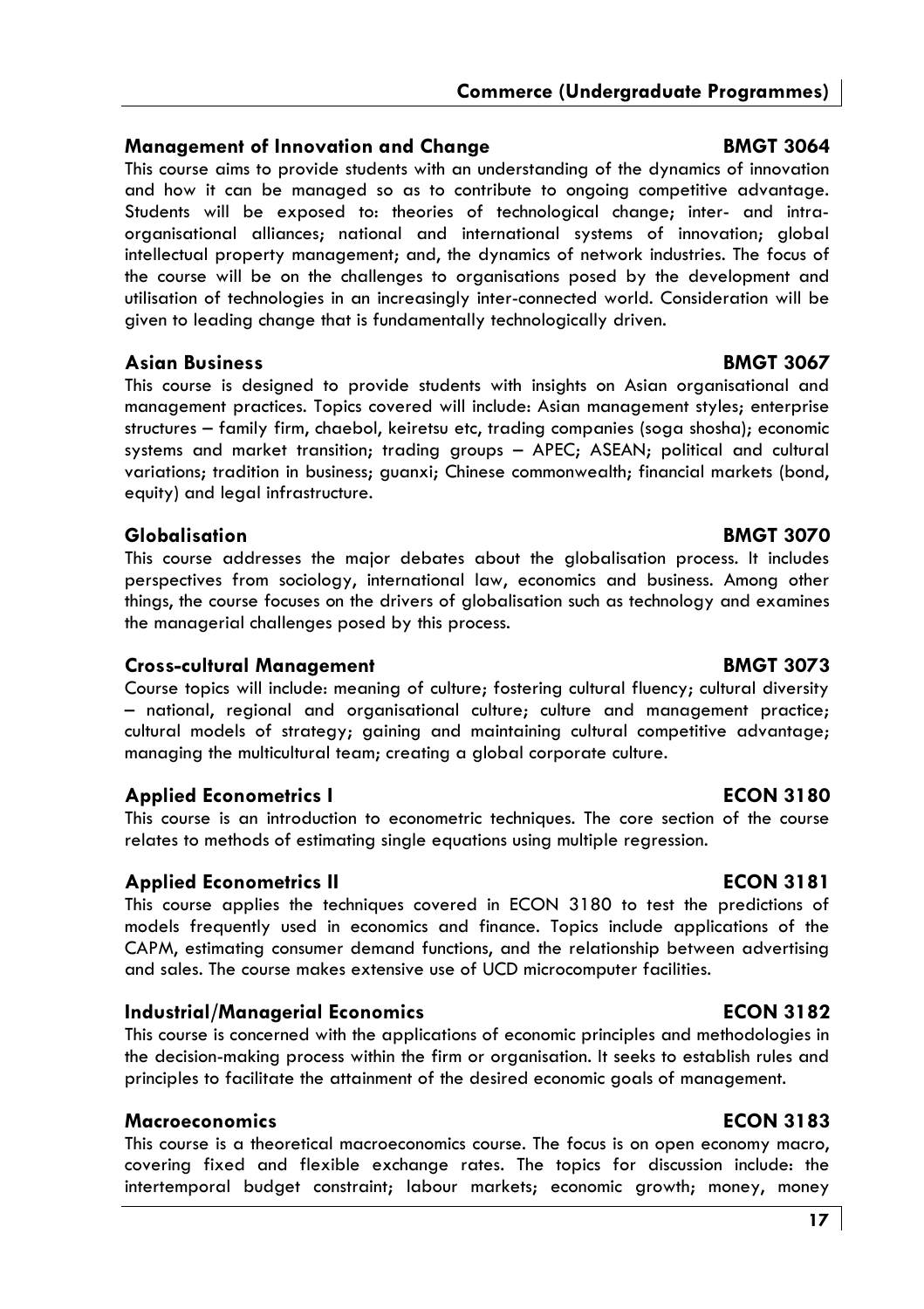demand and monetary policy; aggregate demand and aggregate supply; fiscal policy and the theory of economic stabilisation.

#### **International Monetary Economics ECON 3184**

This course will cover four main areas: (i) the balance of payments and the current account, (ii) exchange rate determination under floating rates, (iii) macroeconomic policy under fixed and floating rates, and (iv) the costs and benefits of exchange rate independence.

### **International Economics (Trade) ECON 3185**

This course examines theoretical and policy aspects of international trade. In particular, it is concerned with such issues as why trade takes place, the analysis of the benefits that accrue from trade and the welfare effects of protection and economic integration.

#### **Economics of Public Choice ECON 3188**

The course builds on the microeconomics taught in the second year. Non-market decisions are studied from an economic perspective at both an intuitive and a technically advanced level (for instance optimisation with more than one constraint). First, market failures are discussed and the non-optimality of the provision of public goods and externalities is formally established. Then, various aspects of public choice are discussed in theoretic frameworks: (i) models of democratic decision-making; (ii) macroeconomic models of political instability and time-inconsistency; and (iii) models of microeconomic inefficiencies due to rent-seeking behaviour and bureaucracies. Finally, if time permits, students may choose additional topics, for instance, models of environmental policies or political economy models of reform.

### **Applied Macroeconomics ECON 3187**

This course is an applied course which examines the performance of the economy and considers the major policy issues confronting the government. The course looks at fiscal, monetary, exchange rate, incomes, industrial, factor and product market policies. The factors affecting the performance of the economy in the long run and the short run are also considered.

### **Aspects of Financial Theory Community Community Community Community Community Community Community Community Community Community Community Community Community Community Community Community Community Community Community Com**

This course introduces students to the main emphases of modern financial theory with particular reference to capital market consumption and investment decisions; utility theory; portfolio optimisation, equilibrium financial assets, pricing models and the pricing of contingent claims.

#### **Investment and Portfolio Management The Contract Contract PIN 3006**

This course is intended to give a broad appreciation of security analysis and portfolio management. Topics to be covered include: CAPM, APT and security market pricing, option pricing models, portfolio theory, application to domestic and international markets, risk management for various asset categories.

#### **Financial Institution Management FIN 3011**

The course deals with the management of financial institutions with special emphasis on the following: banking and financial institution theories, bank regulation, risk management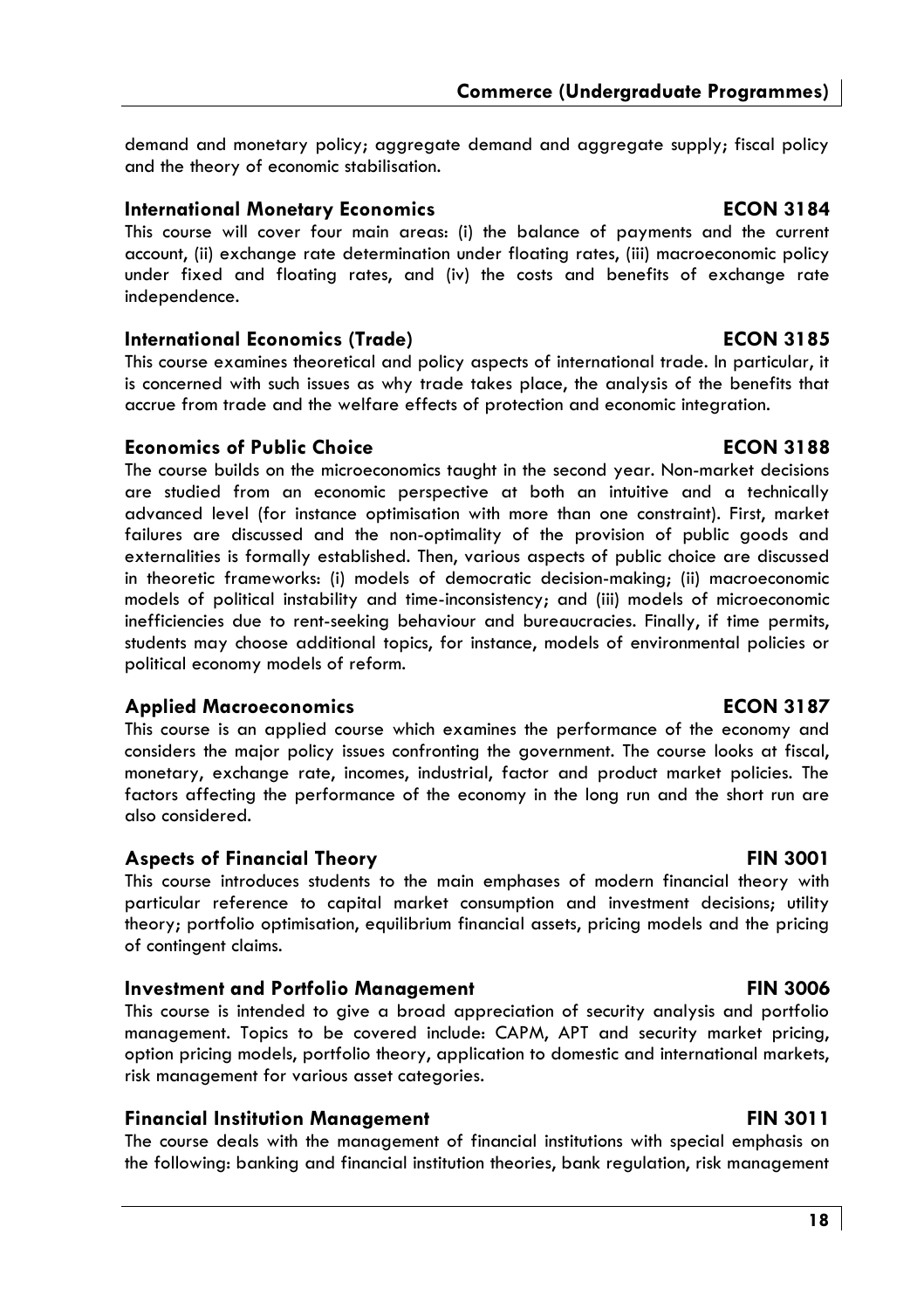in banking, strategic management, asset liability management, bank lending, capital and liquidity management and global banking.

#### **Treasury Management FIN 3015**

The course is designed to provide students with a practical understanding of treasury management. Topics include: interest rate and interest rate risk analysis, foreign exchange and exchange rate risk analysis, securities investment and derivative products analysis.

### **Financial Management FIN 3019**

This is a case study course applying the techniques learned by students in FIN2001. Topics include financial analysis and planning, cost of capital, capital structure, project appraisal, working capital management and mergers and acquisitions.

#### **International Financial Management FIN 3023**

As the international company becomes the norm rather than the exception, the need to internationalise the tools of financial analysis is apparent. The objective of this course is to provide a conceptual framework within which the key financial decisions of the multinational firm can be analysed.

### **Nature and Role of Insurance Markets FIN 3028**

Life and general classifications, compulsory and voluntary, mixed insurance markets, market characteristics (concentration levels, penetration), regulatory structures, market participants, economics of insurance.

### **Insurance Claims and Underwriting Travelly and Travelly 1986**

The underwriting cycle, ratio analysis, claims process, loss adjustment, loss assessment, premium determination, regulatory requirements for claims management.

### **Insurance Regulation FIN 3034**

Irish Insurance Law, Insurance Acts 1909-1994, supervisory bodies and powers, authorisation requirements, European law, the framework directives, investment intermediaries legislation.

### **Reinsurance FIN 3037**

Market participants, captive insurance, reinsurance, facultative and treaty. IFSC structure, taxation, reinsurance regulation in Ireland, EU reinsurance regulation, specific reinsurance issues (property, casualty, marine).

### **Pension Fund Management Communication FIN 3040**

Types of pension funds, state benefits, contributions and benefits, law of pension funds, taxation of pension funds, AVCs, ageing population, Pay-As-You-Go, funded schemes.

### **Human Resource Management Techniques**  FRM 3001

The course is primarily concerned with providing an examination of the specialist human resource functions within Irish organisations: human resource planning, recruitment and selection, job evaluation, performance appraisal, rewards, an understanding of issues such as health and safety, welfare and employment termination. All of the above will be assessed within the broader context of organisation change and development.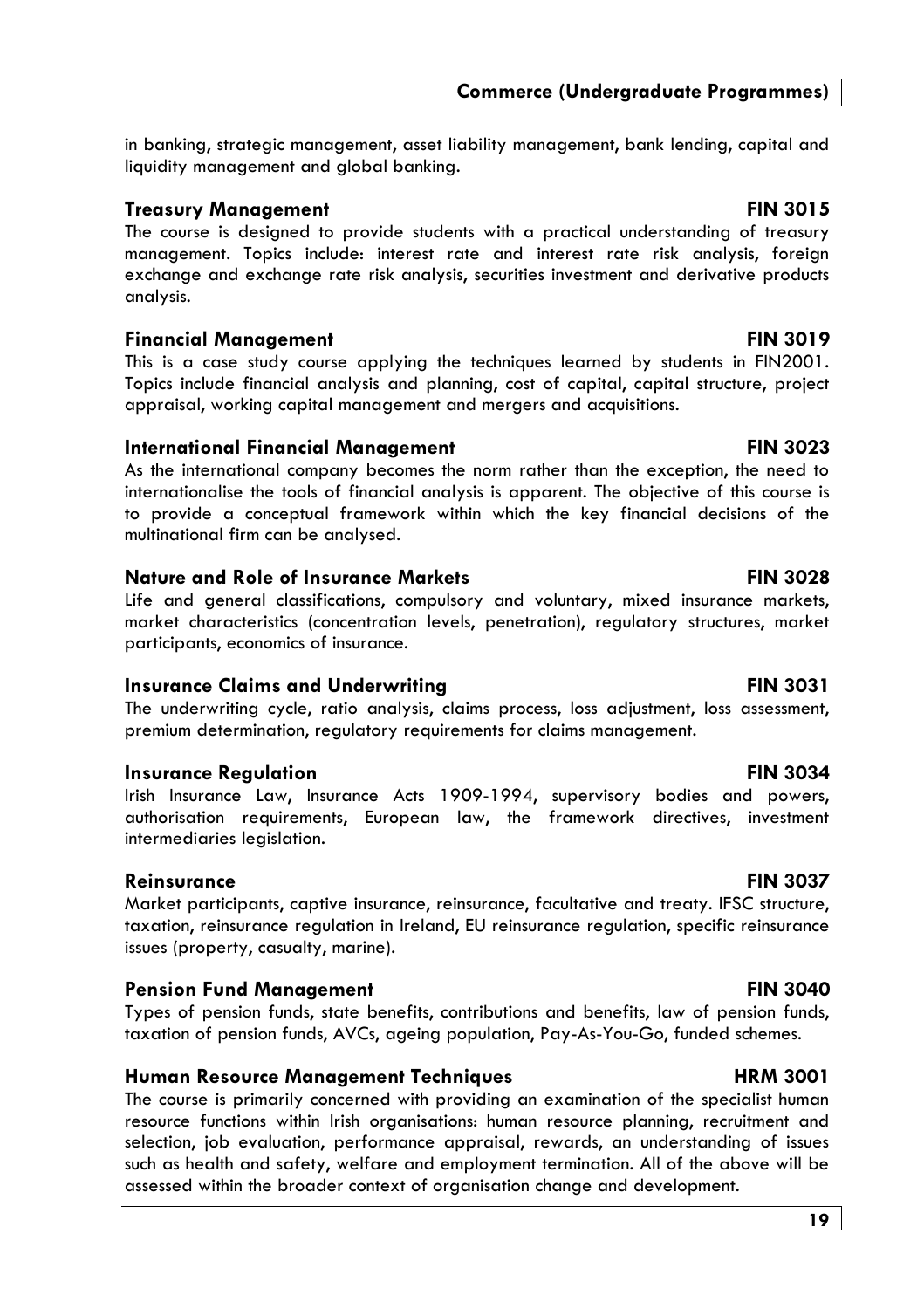### **European Industrial Relations and HRM HRM 3004**

This course is designed to introduce students to current issues and developments in European industrial relations and human resource management. Students are first provided with an understanding of industrial relations systems in five European countries, namely Britain, France, Germany, Italy and Sweden. The second part of the course makes a comparative analysis of a number of key issues; the growth and decline of trade unions, the role of the state, employers' organisations, the impact of multinationals on countries' industrial relations systems and the move towards developing a 'Social Europe' within the EU. Attention will also be drawn to the implications of the European Work Council's Directive and a Working Time Directive.

### **Negotiation and Conflict Resolution The Conflict Resolution HRM 3007**

This course focuses on the development of the student's analytical and judgmental skills as a foundation for sound negotiation practice. It aims to give students an understanding of the various processes which are typically at work when an industrial relations issue is under negotiation; it attempts to sensitise students to the different forces which can influence the behaviour of the parties; and it provides a comprehensive framework which allows evaluation at both the tactical and the strategic levels of analysis.

### **Human Resource Development Communist Communist Communist Communist Communist Communist Communist Communist Communist Communist Communist Communist Communist Communist Communist Communist Communist Communist Communist Comm**

How adults learn at work. Training and development within the organisation. The delivery of training and development. National policy and practice on management development. Topical issues. Future developments.

### **Managing Diversity and Gender at Work Communist Communist Communist Communist Communist Communist Communist Communist Communist Communist Communist Communist Communist Communist Communist Communist Communist Communist Com**

This course aims to equip students with some understanding of the dynamics of employee diversity, with a focus on gender relations in employment. Course topics include the origins of inequality in employment, and remedies including legal and organisational initiatives.

### **Information Systems Development and Implementation MIS 3001**

Information systems and information technology are essential resources for business organisations. This course begins by identifying the strategic and organisational roles of information technology, and then proceeds to examine the processes of information systems development (requirements analysis, methodologies, tools and techniques) and information systems implementation (approaches, roles, responsibilities, risk and change management). Students will be required to complete a major project involving the analysis, specification and implementation plan for an information system that satisfies a business or organisational need.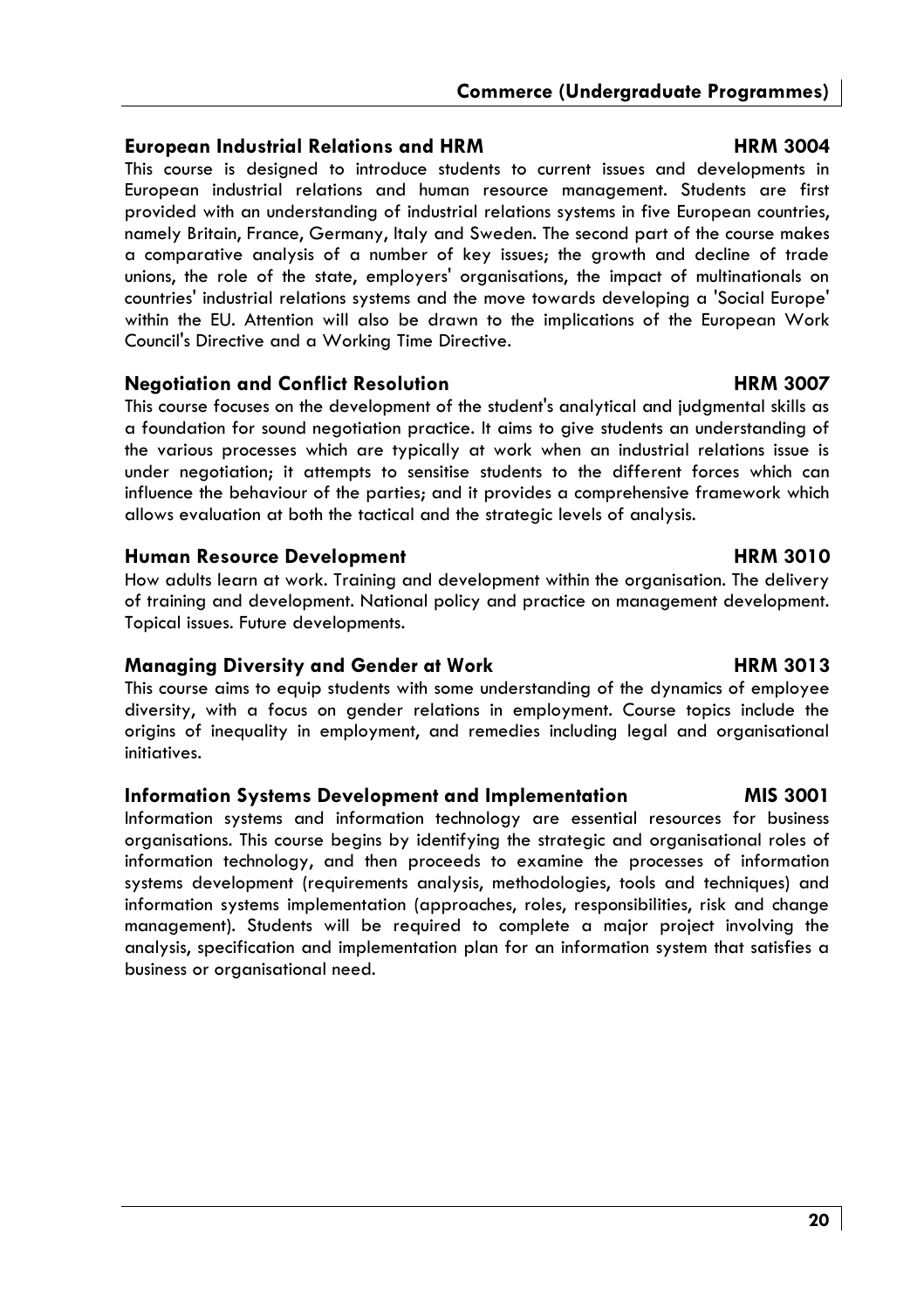### **Management of Information Systems MIS 3004 MIS 3004**

This course addresses the following topics:

Managing application portfolio resources; managing client/server systems; developing and managing customer expectations; problem, change and recovery management; managing centralised and distributed operations; network management. A major segment of the course will address the area of information systems security and control, to include:

- physical and logical security;
- hardware and software controls;
- encryption techniques;
- audit and security for networks and telecommunication-based systems;
- legal and ethical issues.

### **Advanced Topics in Management Information Systems MIS 3007**

This course addresses in particular emerging issues in management information systems, be they related to hardware, software, telecommunications, application philosophies or combinations of these. In recent years, the MIS landscape has been changed by technologies such as groupware, client/server architectures, object-oriented techniques in data modelling and systems development, workflow automation, the Internet, Intranet and Electronic Commerce and other emerging technologies. A number of these topics, not necessarily all of those listed above, will be covered in the course in an attempt to identify their structural characteristics and their applicability in the world of business. The course will have a practical orientation.

### **Networking and Internet Applications MIS 3010**

This course considers the integration of networked information systems and telecommunications using current and emerging technologies.

It extends conventional information systems theory by introducing the concepts of client/server distributed operations and open communications standards. These technologies are discussed within and beyond the organisation.

Topics include current networking standards and practices, networking and telecommunications hardware, software and integration, network management, Intranet and Internet, Electronic Commerce design issues and applications. The main technologies discussed will be illustrated with relevant project work.

### **Decision Applications and Algorithm Contract Applications Applications Applications Applications Applications**

This management science course reflects the fact that decision making in the real world involves decision structures, individual value judgements, uncertainty, and non-linear relationships. Topics include: decision theory, evaluation of information; utility functions, conflicting objectives; multi-criteria decision analysis, trade-offs, relative importance; competitive decision making, games, Markov processes; queuing; inventory; simulation; curve fitting; and Lagrangian optimisation. Live decision applications involve group-work, computer software, interviewing decision makers, and testing recent advances in research.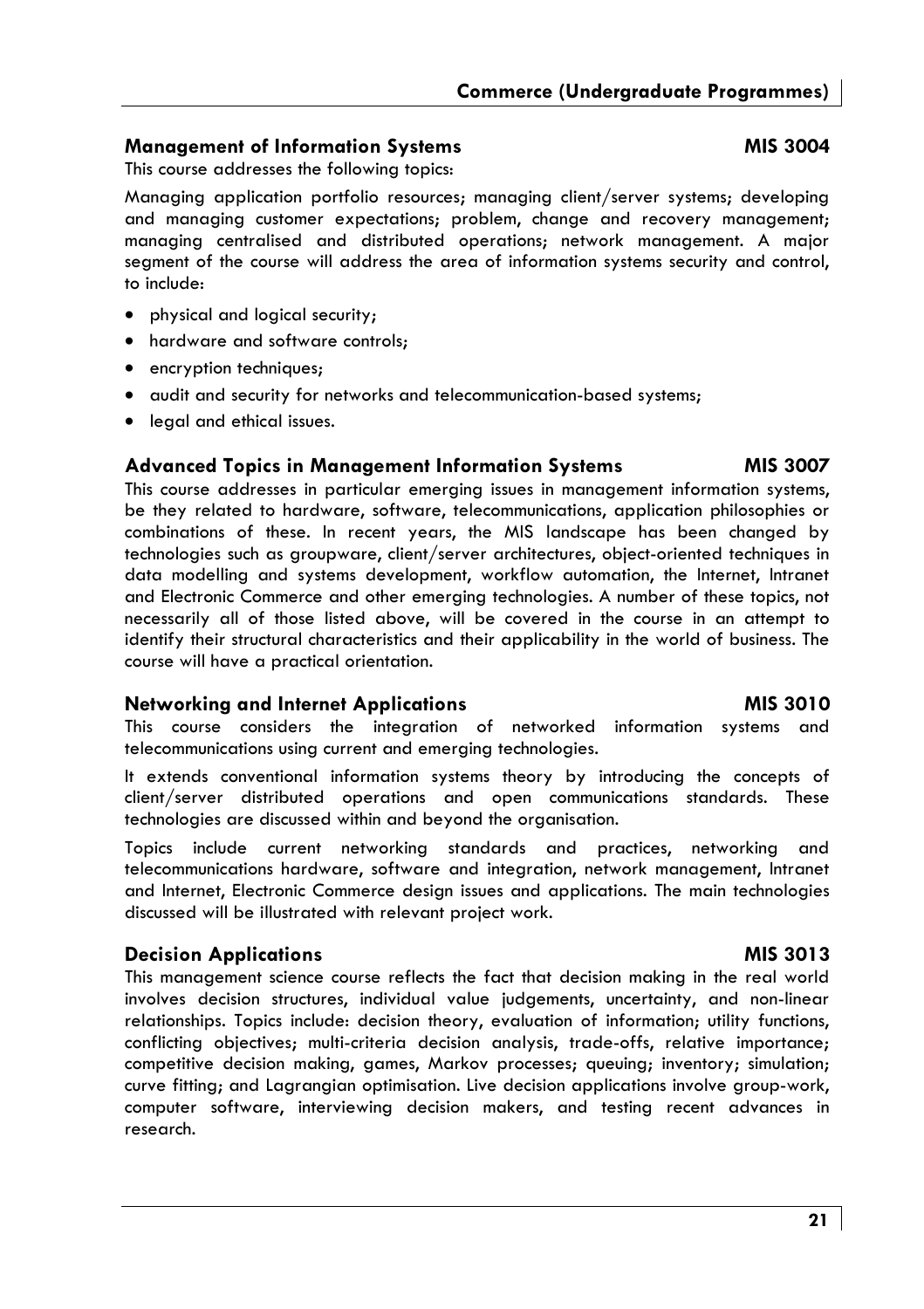### **Computer Applications and Computer Applications and Computer Applications and Computer Applications and Applications Applications and Applications Applications Applications and Applications and Applications and Applicatio**

Computer systems; logic and architecture; problems, algorithms and programs; programming languages, compilers and interpreters; programming: control structures, data representation (structures), procedures, recursion; analysis of algorithms and programs*.*

### **Software Design MIS 3022**

Computer software plays an increasingly important role in all aspects of business. This course discusses the expectations that people have of software and introduces the techniques used to build and maintain high quality software. Topics on the course include: visual programming, structured programming concepts, object orientated programming, software reusability, automated programming tools, user interface design, program debugging and testing, documentation and maintenance.

Advanced techniques in visual programming are introduced. Students are required to undertake a number of practical assignments.

### **Mathematical Decision Support Systems MIS 3027 MIS 3027**

The first part of this course focuses on the range of problems from both business and industry that can be formulated as mathematical models. A variety of solution procedures including: Simplex, Dual Simplex, Branch and Bound, Cutting Planes and the Balas Algorithm are introduced. A case study approach is used to examine real world problems, and these formulations are solved by computer packages.

The second part of the course introduces network models. Here a variety of problems are formulated and solved using network algorithms. The range of algorithms include: Network Tours, Shortest Path, Maximum Flow, Spanning Tree, the Minimum Cost Flow.

### **Consumer and Buyer Behaviour and and Southern American AMKT 3001**

In the first part of this course, concern rests with consumer buying behaviour: what consumers buy, why they buy, when, where and how they buy. The course examines consumers as individuals, in their social and cultural setting, and in their decision-making processes. In the second part of the course, the buying behaviour of organisations, the network of relationships among buyers and sellers, partners and governments, how strategies are formed in industrial markets, and how the marketing mix for industrial products may be developed and implemented are examined.

### **Services Marketing MKT 3004 and Services Marketing MKT 3004**

This course examines the service economy, characteristics and classifications of services, theoretical models of service, measuring service quality, improving profitability with services marketing, services marketing mix, operations and human resource implications, relationship marketing, internal marketing.

### **International Marketing MKT 3007**

This course examines the international marketing environment, assesses the potential for products and services in the context of different cultures, risk and uncertainties and demonstrates how companies compete in international markets.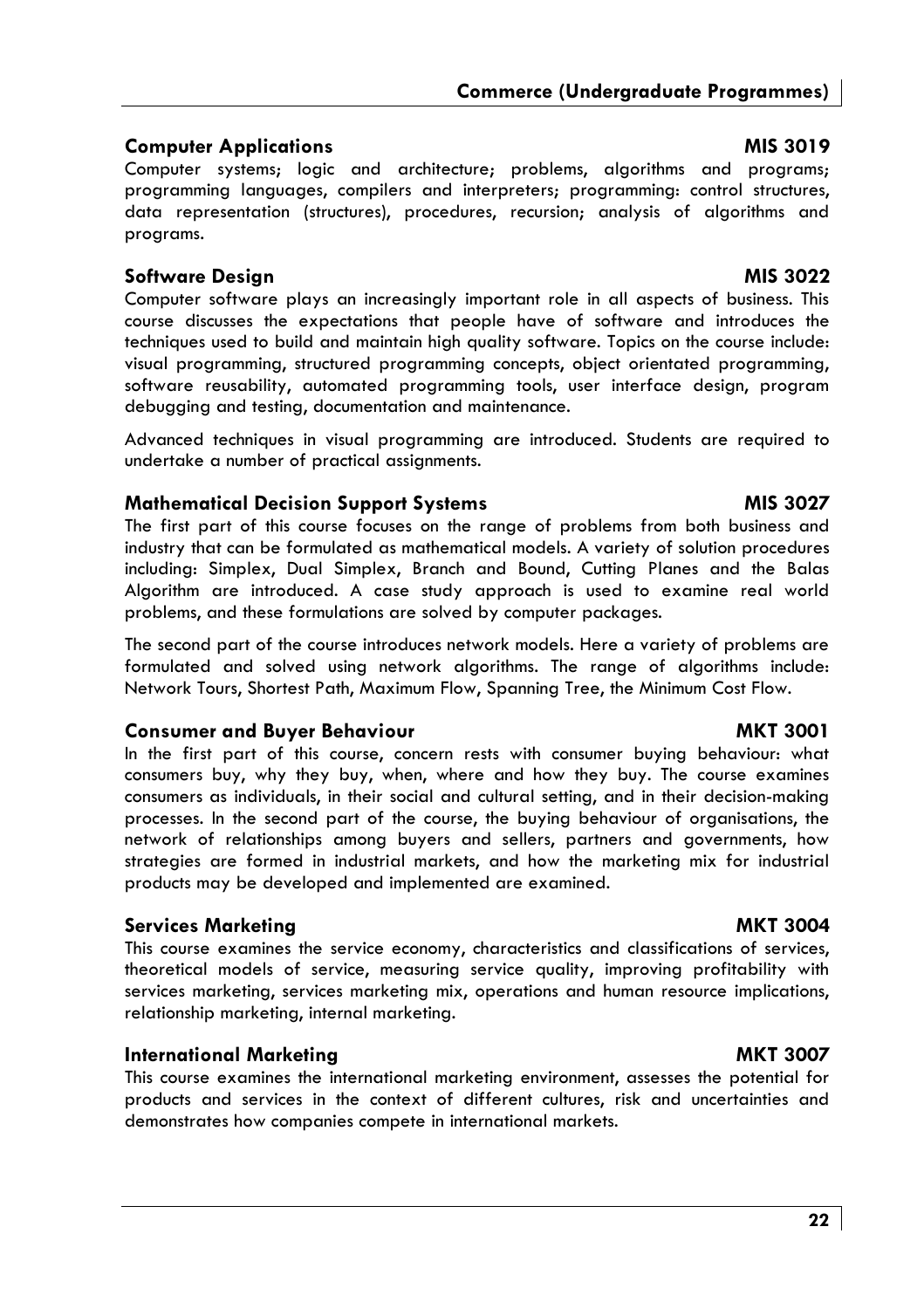### **Marketing Communications MKT 3010**

Modern companies must manage complex marketing communications systems with their consumers, middlemen and various publics. This course examines the behavioural foundations of marketing communications, media advertising, sales promotion, direct marketing, public relations, personal selling and sales management.

### **Marketing Research MKT 3013**

This course develops skills in questionnaire design, observation techniques, the use of focus groups, acquisition and evaluation of secondary data, analysis and statistical techniques and report writing and presentation of results.

### **Strategic Marketing Management Communist Communist Communist Communist Communist Communist Communist Communist Communist Communist Communist Communist Communist Communist Communist Communist Communist Communist Communist**

The purpose of this course is to examine how companies adapt and respond to a continuously changing marketplace. The strategic role of marketing, market opportunity analysis, relationships between corporate, business-level and marketing strategies, strategic marketing planning, implementing and controlling strategic marketing programmes are the topics examined.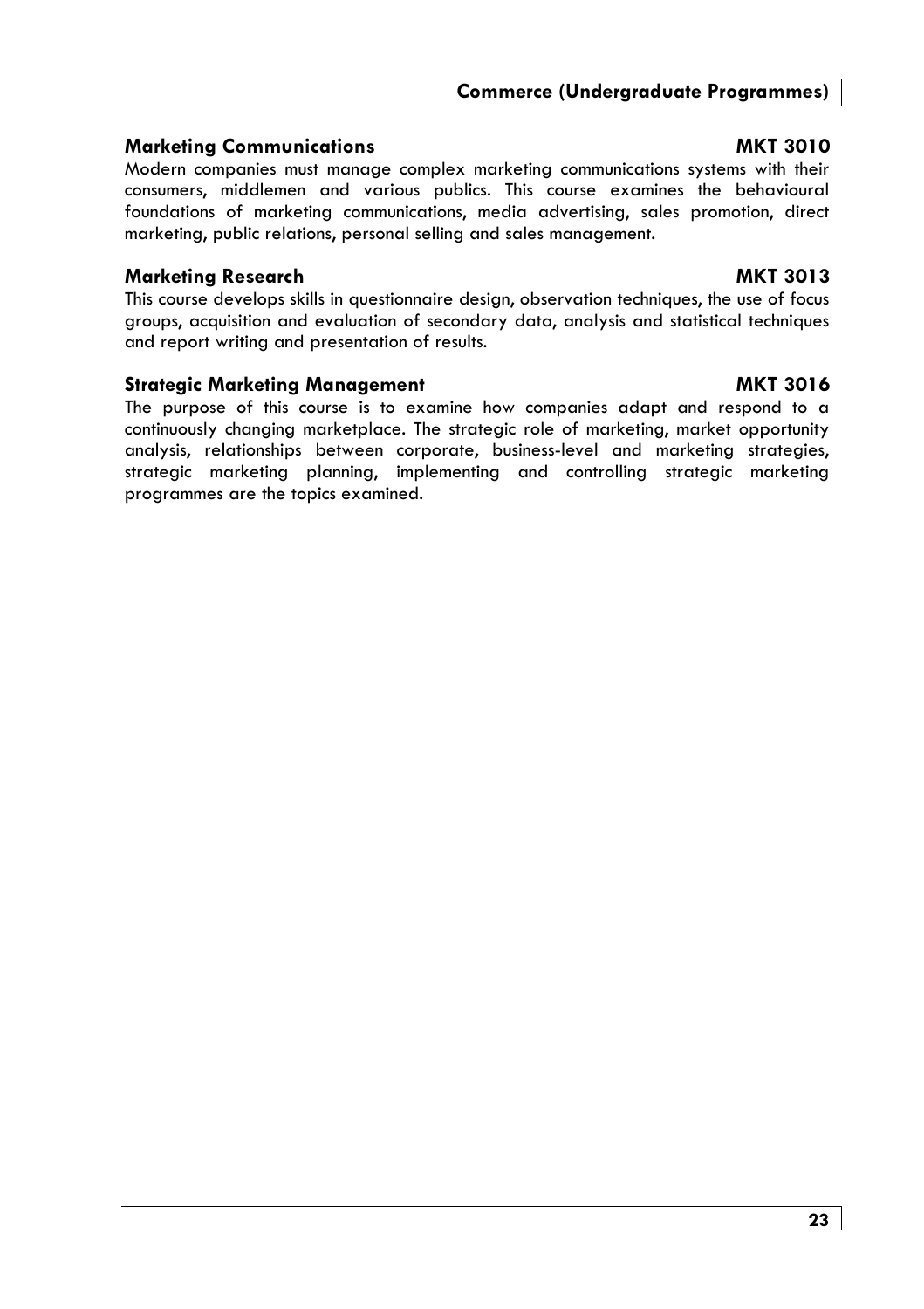## **Degree of Bachelor of Commerce (International)**

### **Regulations**

- 1 The Degree of Bachelor of Commerce (International) is a degree of UCD School of Business offered in association with the School of Languages, Literatures and Film.
- 2 Approved courses of study must be attended for at least eight semesters after matriculation.
- 3 The degree is offered in a unitised form and the terms used in this context are:
	- (i) A unit is a set of approximately 24 hours of lectures for non-semesterised courses and 36 hours of lectures for semesterised courses.
	- (ii) A course is composed of one or more units. Each course will be followed by an examination.
	- (iii) Please note the following definition of terms in relation to business courses: *Course*: A series of lectures, associated course work (if any) and the examinations associated with the course.

*Course Work*: All essays, projects, mid-term examinations etc. that contribute towards the final mark for a course in addition to the final written examination paper.

*Examination Offering*: There are two examinations associated with each course. The first examination, termed the First Offering, held immediately after the course and the second examination, termed the Second Offering, held at a later date, normally at the end of the subsequent semester for semesterised courses and Autumn for non-semesterised courses.

*Deferral of Examination*: Where the first examination offering associated with a course is not taken for *whatever reason*.

- (iv) Students who do not obtain the credits associated with a course by the second examination offering may be required to re-register for that course, re-attend, complete any assigned course work, pass the course examination and pay the associated fee.
- (v) Credits will be given for each set of course units passed. Each level of the degree programme contains 60 credits (in accordance with European Union standards namely the European Credit Transfer System: ECTS), which are assigned as follows: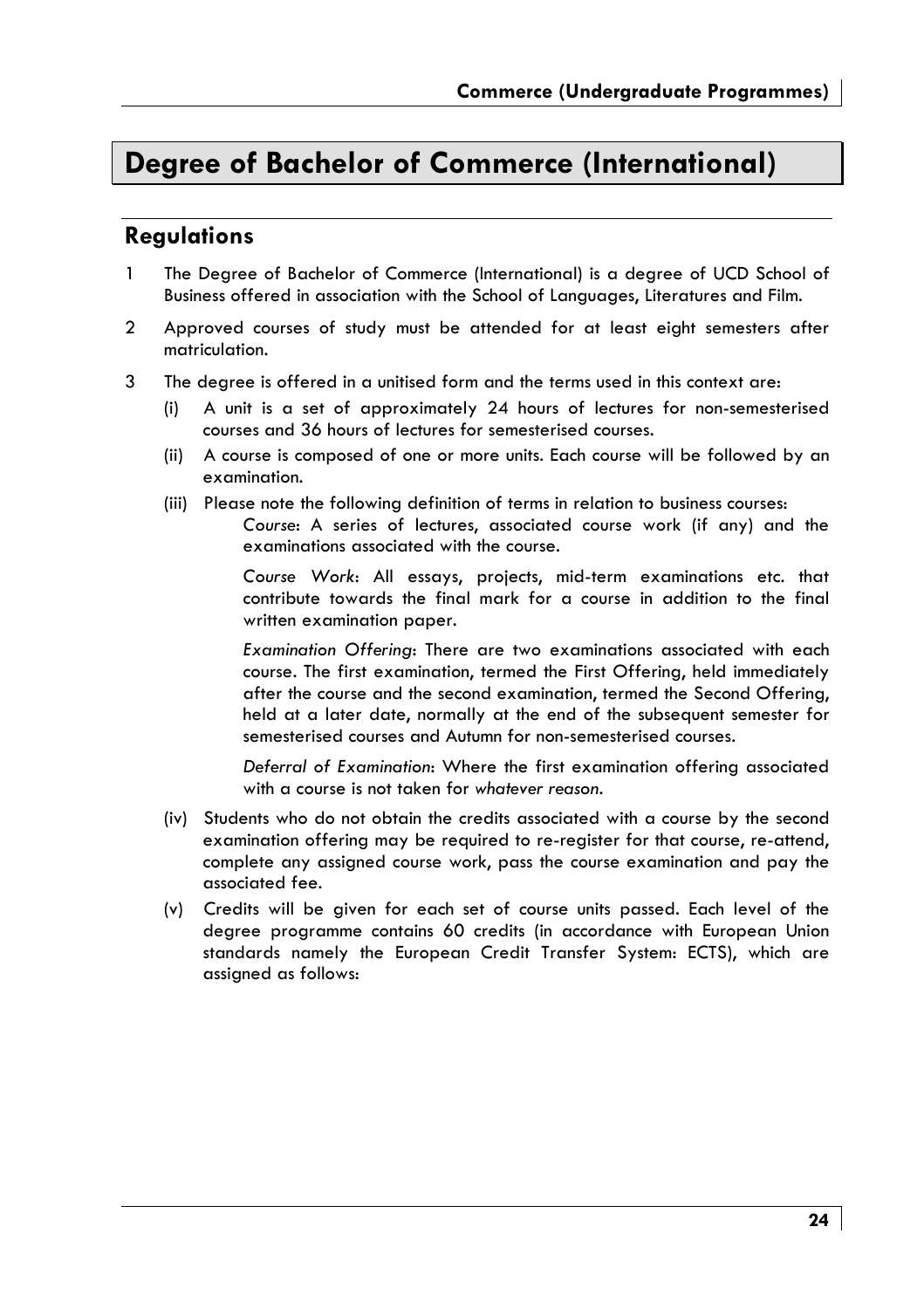| Level 2 |                             |                    | Credits |
|---------|-----------------------------|--------------------|---------|
|         | <b>BMGT 1004</b>            | (2 units)          | 7.5     |
|         | <b>ACC 2002</b>             | $(1 \text{ unit})$ | 6.0     |
|         | <b>FIN 2002</b>             | $(1 \text{ unit})$ | 6.0     |
|         | <b>HRM 2002</b>             | $(1 \text{ unit})$ | 6.0     |
|         | <b>BMGT 2002</b>            | $(1 \text{ unit})$ |         |
| or      | MIS 2002                    | $(1 \text{ unit})$ | 6.0     |
|         | <b>MKT 2002</b>             | $(1 \text{ unit})$ | 6.0     |
|         | Language/Literature Courses | (6 units)          | 22.5    |
|         |                             |                    | 60.0    |
|         |                             |                    |         |

*Year Abroad Business Subjects† 60.0* Definition of ECTS: European Credit Transfer System 60 credits means a full year's work as defined by the host university.

All courses selected abroad must be notified to, and approved by, the Director of the BComm (International) programme.

| Level 4                                                    |                                 | Credits |
|------------------------------------------------------------|---------------------------------|---------|
| <b>BMGT 3002 Strategy Formulation &amp; Implementation</b> | $(1 \text{ unit})$              | 6.0     |
| Elective 1                                                 | $(1 \text{ unit})$              | 6.0     |
| Elective 2                                                 | $(1 \text{ unit})$              | 6.0     |
| Elective 3                                                 | $(1 \text{ unit})$              | 6.0     |
| Elective 4                                                 | $(1 \text{ unit})$              | 6.0     |
| Language/Literature Courses                                | (including options $-$ 6 units) | 30.0    |
|                                                            |                                 | 60.0    |

*Please Note: the above courses are prescribed for the academic year 2005/2006. Students should note that the courses listed for Levels 1, 2 and 4 for the academic year 2006/2007 and subsequent years may change, may be dropped or may be modified.* 

*Students wishing to pursue the MAcc course must take those courses as prescribed by UCD School of Business.* 

4 The degree comprises a number of courses which are given at four levels. Level 1 courses are offered at the commencement of the degree programme. These are followed by Level 2 courses. Courses taken at a counterpart university or business school abroad in the third year of study including courses in business, economics and statistics, are taken at a level as directed by UCD School of Business. Level 4 courses are taken in the final year of the degree programme. Business Studies courses in Levels 2 and 4 are semesterised and examinations are held at the end of each course. Second offering examinations for first semester courses will be offered at the end of the second semester of the same year. The second offering examinations for the second semester examinations will take place at the end of the first semester of the following year. Language and literature examinations in Level 4 will only be offered in the Summer examinations (May/June). Level 4 repeat examinations in language and literature will not be offered to BComm (International) students until

<sup>†</sup> Students of the Irish option will be required to obtain approximately 40 ECTS business subject credits and 20 ECTS Scottish Gaelic language and literature credits in the host university. Changes to this ratio of credits may be made by the Director of the Programme from time to time.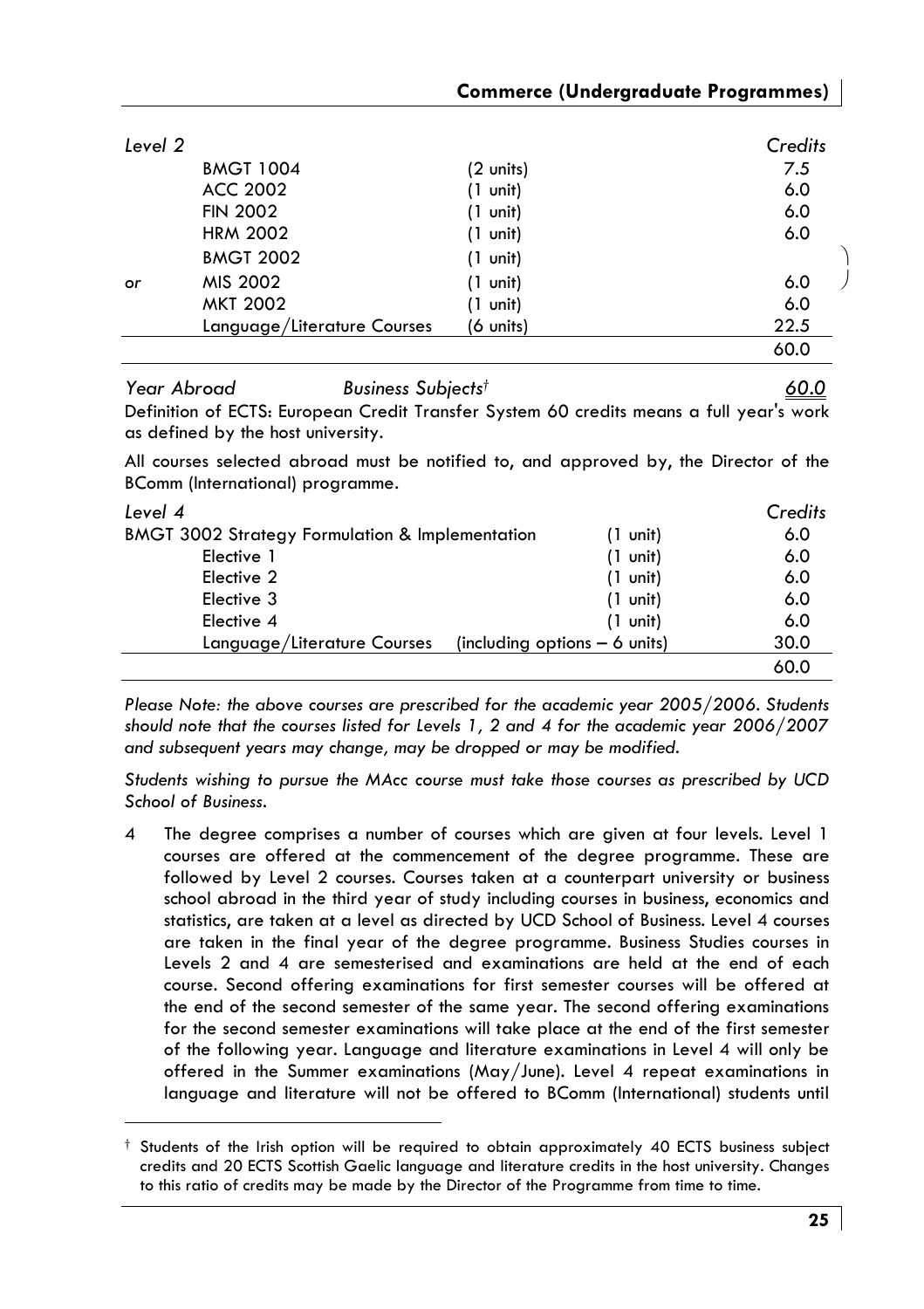the following Summer. The academic requirements of the degree will be satisfied when all the stipulated courses have been passed as prescribed by these regulations and the regulations of the University.

The following refers to business courses:

- (i) Students should note that it is likely that second offering examinations for second semester courses of the previous academic year will be held in the first week of January and in the first week of the second semester.
- *5* Please Note: the Bachelor of Commerce (International) programme is currently in the process of review and it is likely that substantial changes will take place in the programme of study.
- 6 *Progress from Level 2 to Year Abroad*
	- To progress from Level 2 to an approved university or business school abroad, students must have completed all Level 1 and Level 2 courses and have achieved 60 credits in Level 1, and a minimum of 31.5 business course credits in Level 2 (which must include 7.5 credits for the course BMGT 1004) and 22.5 language and literature credits.
- 7 *Progress from Year Abroad to Level 4 at University College Dublin*

Students must meet the following requirements before progressing to Level 4:

- (i) Achieve 60 credits in Level 1 and Level 2.
- (ii) Pass their approved course of study at the counterpart university or business school. Where course(s) and the associated examination(s) (and repeats) at the counterpart university or business school are not passed, students are required to sit and pass equivalent or nominated course(s) in UCD after the student has returned to UCD.
- 8 Students may not attend courses and may not take examinations in courses from more than two consecutive levels in any one academic year.
- 9 Honours in the degree will be awarded based on Level 4 marks.
- 10 Students who do not obtain the credits associated with a course by the second examination offering may be required to re-register for that course and pay the associated fee. Students should note that courses may change from year to year, may not be offered in certain years, and may be dropped entirely from the programme. This will require the substitution of a course(s) by additional course(s) and will entail re-registration, re-attendance and the payment of the appropriate fees.

The following refers to business courses:

Those students who do not obtain credits associated with a course by the second examination offering in their first cycle of registration for that course, may find that subsequent examination offerings, if any, may not be held at a time which is convenient and they may also find that these subsequent examination offerings may be timetabled at the very same time as other examination offerings which they may still need to take.

11 A student's application to choose Level 4 Business Semester 1 electives must be made at the end of the Level 3 academic year. The number of student places in courses/offering(s) of courses is determined by UCD School of Business and an application to register for a course/offering does not guarantee entry into that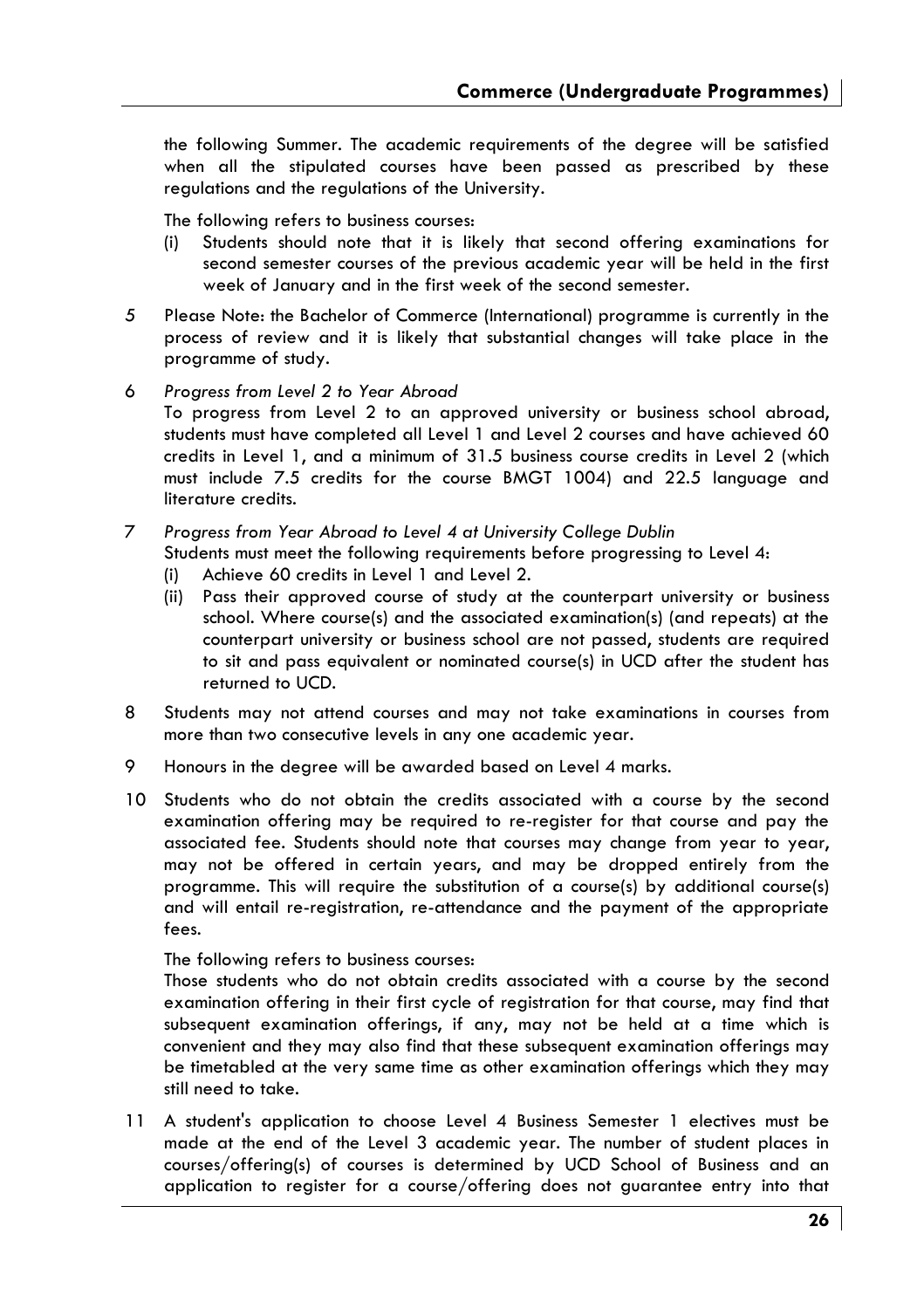course/offering. The elective(s) choice is not open to change at any time. Where students have to indicate a list of preferences for courses, students are bound at all times into this list. Permission to be registered for a course and to attempt the examination at the end of any Level 4 course is contingent on the student satisfying the minimum attendance requirement of the course. Formal attendance at a course will be deemed to have commenced when College records show that the student is enrolled for the course.

- 12 *Course Work for Business Courses*
	- (i) Where a mark is given for course work, a pass mark will not be awarded for the course unless at least 35% is attained in the written examination in that course.
	- (ii) The course work mark shall only be counted for the first examination offering of any course. The second offering examination mark shall therefore be based entirely on the written second offering examination paper.
- 13 For a repeated Level 2 business course, the mark used for degree honours classification will be the result of the successfully repeated examination. For a repeated Level 4 business course, the mark used for degree honours classification will be the result of the successfully repeated examination.
- 14 UCD School of Business reserves the right to inform parents/guardians or other family members if there are concerns about the safety or well being of students while abroad on approved UCD School of Business Student Exchanges. In addition, if requested, students must respond to requests to contact their co-ordinator(s) both in UCD and in the host institution. Students must provide a suitable phone number for this purpose and should also monitor their e-mail on a regular basis.
- 15 Students who defer examinations run the risk of encountering administrative issues such as not being eligible to register to courses at the same time as those students who complete examinations on time, timings of second offering examinations, etc. As a consequence, students are advised not to defer examinations.
- 16 A student may not repeat any examination that the student has already passed.
- 17 A maximum of 40% of the total marks available in each Business course may be allotted to course work.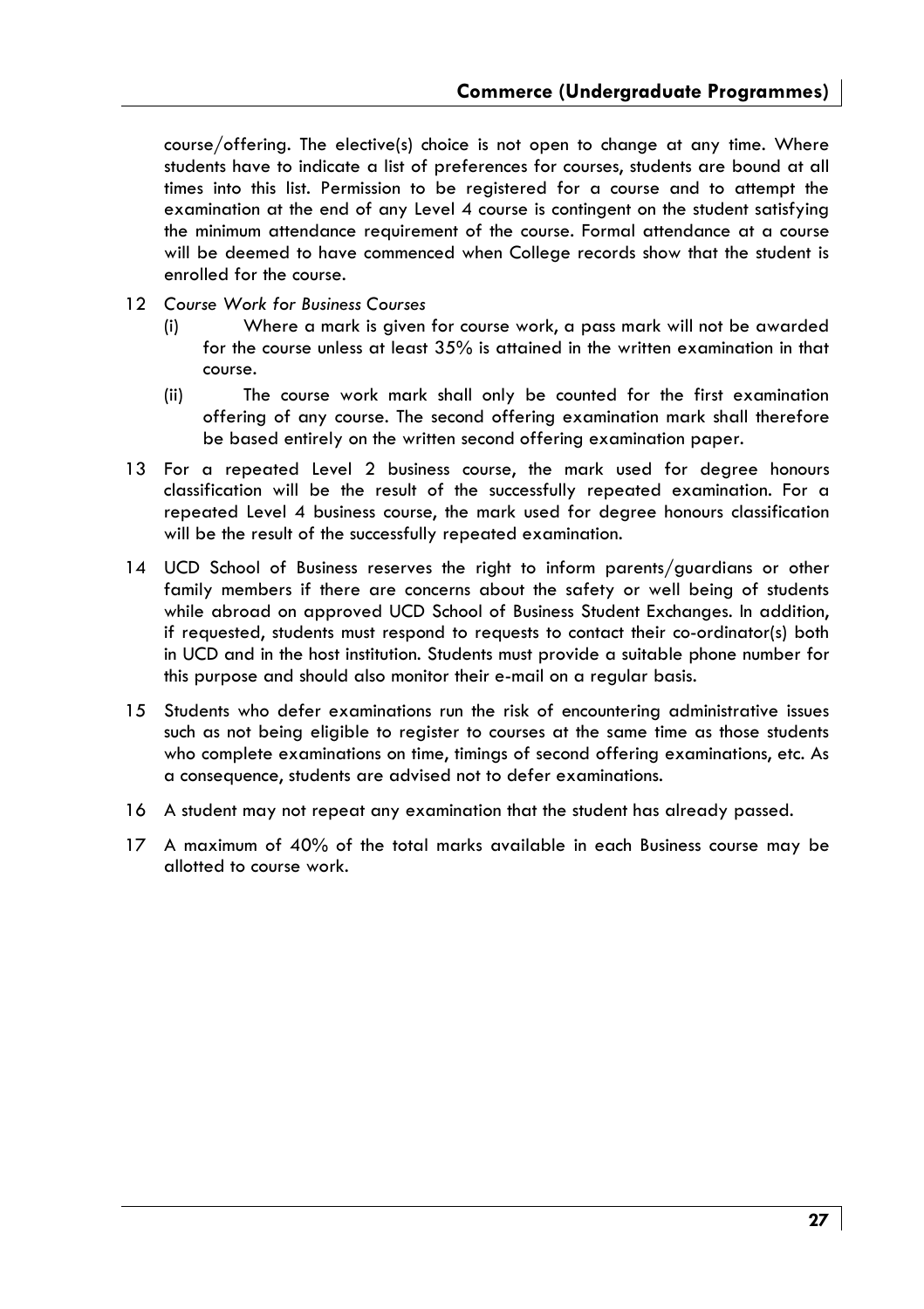### **Syllabus of Courses for the Degree of Bachelor of Commerce (International)**

*Please note: should you require a more detailed syllabus on language and literature courses than is provided in this booklet, please consult the College of Arts and Celtic Studies Undergraduate Syllabus Booklet.*

|                |                             | <b>Second Year (Level 2) Courses</b>                  |                      |
|----------------|-----------------------------|-------------------------------------------------------|----------------------|
|                | The courses of Level 2 are: |                                                       |                      |
|                |                             | <b>BMGT 1004 Organisational Behaviour</b>             | (2 units)            |
|                | ACC 2002                    | <b>Management Accounting</b>                          | $(1 \text{ unit})$   |
|                | <b>BMGT 2002</b>            | <b>Business Logistics and Operations Management</b>   | $(1 \text{ unit})$   |
| or             | MIS 2002                    | Database Systems Development & Information Management | $(1 \text{ unit})$   |
|                | <b>FIN 2002</b>             | Finance                                               | $(1 \text{ unit})$   |
|                | <b>HRM 2002</b>             | <b>Managing Employee Relations</b>                    | $(1 \text{ unit})$   |
|                | MKT 2002                    | Marketing                                             | $(1 \text{ unit})$   |
| <b>FR 2400</b> |                             | <b>French Language/Literature Courses</b>             |                      |
|                |                             | Français parlé et écrit                               | $(4 \text{ units})$  |
|                |                             | Reading the Nineteenth Century                        | $(2 \text{ units})$  |
| <b>IR 2400</b> |                             | Cúrsaí i dteanga agus i litríocht na Gaeilge          |                      |
|                |                             | Labhairt agus Scríobh na Gaeilge I agus II            | (1 aonad)            |
|                |                             | An Nualitríocht I agus II                             | (1 aonad)            |
|                |                             | Teangeolaíocht na Gaeilge I agus II                   | (1 aonad)            |
|                |                             | Litríocht na Gaeilge 1600-1900 I agus II              | (1 aonad)            |
|                |                             | An Litríocht bhéil l                                  | $(0.5 \text{ aond})$ |
|                |                             | An Ghaeilge Chlasaiceach I agus II                    | (1 aonad)            |
|                |                             | Gaeilge na hAlban I                                   | $(0.5 \text{ aond})$ |
|                | <b>GER 2400</b>             | German Language/Literature Courses                    |                      |
|                |                             | German Language - Level 2                             | $(2 \text{ units})$  |
|                |                             | <b>German Electives</b>                               | $(3 \text{ units})$  |
|                |                             | Wirtschaft                                            | $(1 \text{ unit})$   |
|                | <b>ITAL 2400</b>            | <b>Italian Language/Culture Courses</b>               |                      |
|                |                             | Italian Language                                      | $(3 \text{ units})$  |
|                |                             | Italian Language and Literary Culture                 | $(1 \text{ unit})$   |
|                |                             | <b>Italian Literary Texts</b>                         | $(2 \text{ units})$  |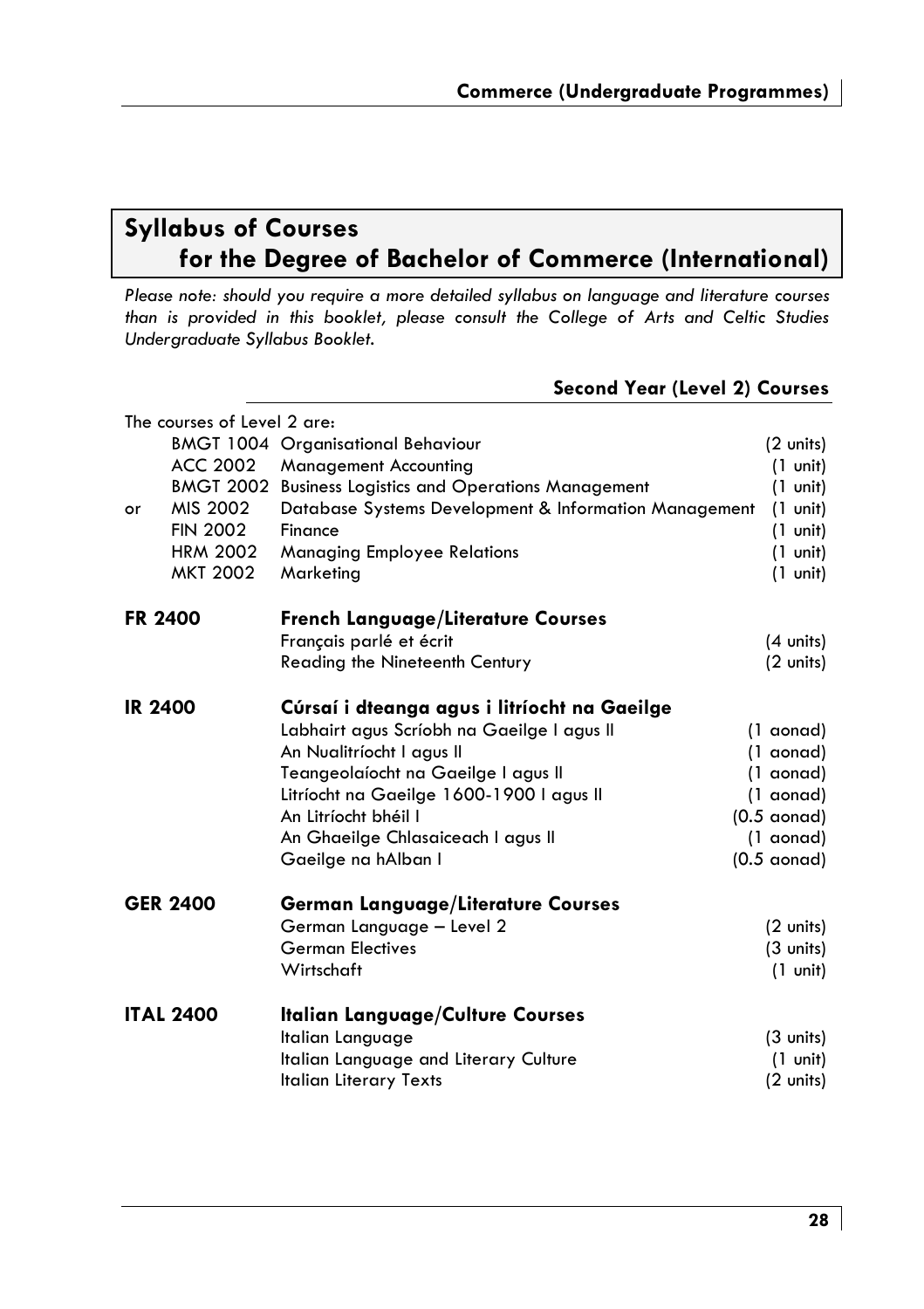| <b>SPAN 2400</b> |                             | <b>Spanish Language/Literature Courses</b>                 |                       |
|------------------|-----------------------------|------------------------------------------------------------|-----------------------|
|                  | Spanish Language II         |                                                            | $(1.5 \text{ units})$ |
|                  | Expresión Escrita I         |                                                            | $(0.5 \text{ unit})$  |
|                  | Spanish Linguistics II      |                                                            | $(0.5 \text{ unit})$  |
|                  | Medieval Literature I       |                                                            | $(0.5 \text{ unit})$  |
|                  | Golden-Age Drama I          |                                                            | $(0.5 \text{ unit})$  |
|                  | Cervantes                   |                                                            | $(0.5 \text{ unit})$  |
|                  | Modern Verse                |                                                            | $(0.5 \text{ unit})$  |
|                  | Modern Novel                |                                                            | $(0.5 \text{ unit})$  |
|                  | Latin-American Literature I |                                                            | $(0.5 \text{ unit})$  |
|                  | Tutorials                   |                                                            | $(0.5 \text{ unit})$  |
|                  | Portuguese I                | (1 unit, optional, in place of certain literature courses) |                       |

### **Third Year (Level 3) Courses at Counterpart Universities/Business Schools**

During the year at the counterpart university/business school, students will take business courses to the value of 60 ECTS credits.\*

### **Fourth Year (Level 4) Courses at University College Dublin**

| The courses of Level 4 are: |                                                                                   |                     |
|-----------------------------|-----------------------------------------------------------------------------------|---------------------|
| <b>BMGT 3002</b>            | Strategy Formulation and Implementation                                           | (1 unit)            |
|                             | plus four electives                                                               | $(4 \text{ units})$ |
| <b>FR 3400</b>              | <b>French Language/Literature Courses</b>                                         |                     |
|                             | Français parlé et écrit                                                           | $(4 \text{ units})$ |
|                             | And two optional courses (two in each semester) from the following (1 unit each): |                     |
|                             | Texte et Image                                                                    |                     |
|                             | Le réel et l'imaginaire dans la littérature des X11e et X111e siecles             |                     |
|                             | Proust                                                                            |                     |
|                             | Le cinéma français d'une vague à l'autre: réel et realisme                        |                     |
|                             | The Literature of Quebec                                                          |                     |
|                             | Marginality in Contemporary Fiction and Film                                      |                     |
|                             | From Modernity to Postmodernity: The Rise and Fall of Avant-                      |                     |
|                             | Gardism                                                                           |                     |
|                             |                                                                                   |                     |

<sup>\*</sup> In the case of students taking the Irish option of the programme, they may take courses to the value of 20 ECTS credits from the subject area of Celtic Studies. The balance of 40 ECTS credits must come from business courses. This ratio of credits may be changed from time to time at the discretion of the Director of the Programme.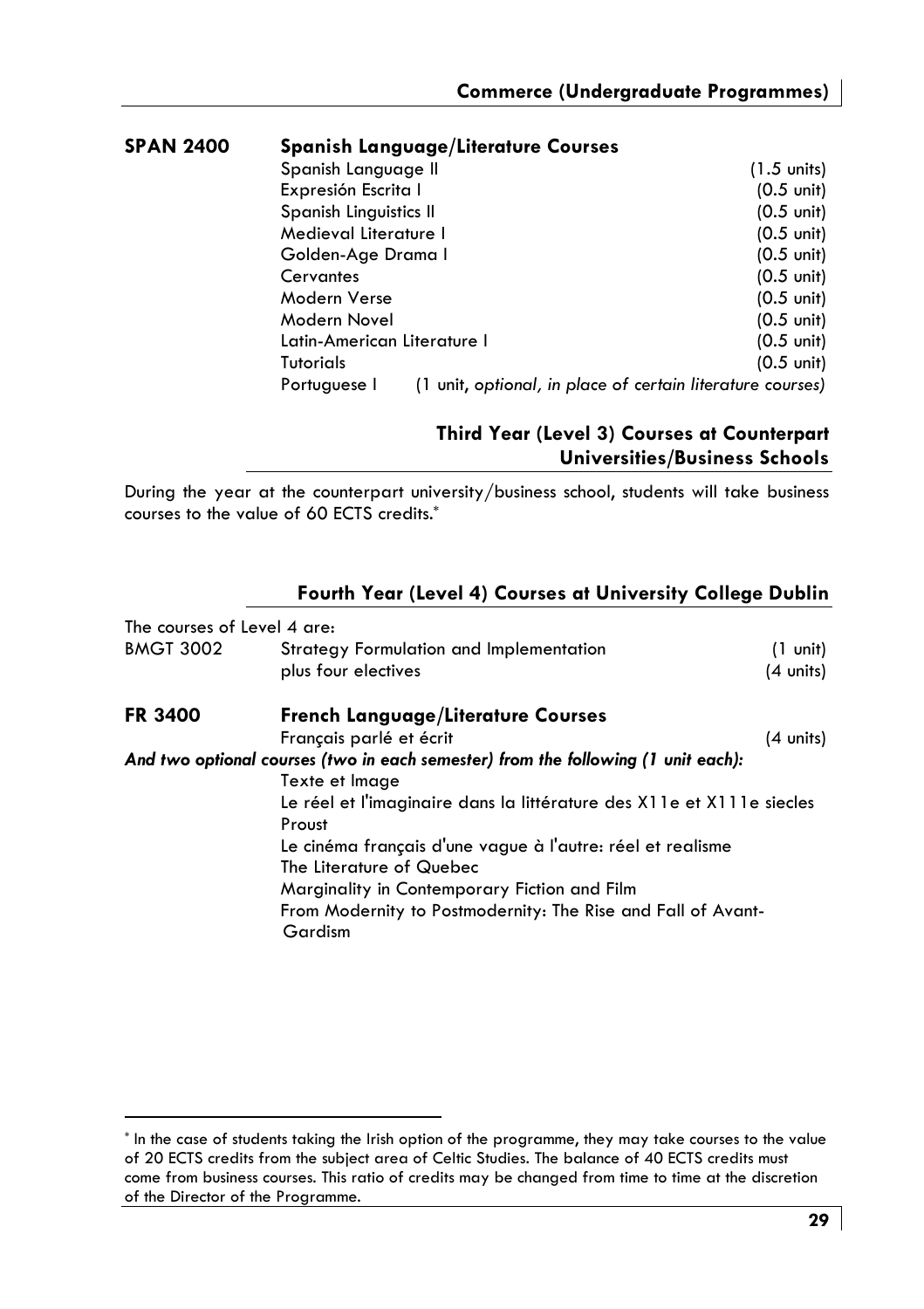| <b>IR 3400</b>   | Cúrsaí i dteanga agus i litríocht na Gaeilge                 |                      |
|------------------|--------------------------------------------------------------|----------------------|
|                  | Labhairt, scríobh agus gramadach na Gaeilge III agus IV      | (1 aonad)            |
|                  | Teoiricí critice                                             | $(0.5 \text{ aond})$ |
| nó               | Litríocht na Gaeilge Clasaicí I                              | $(0.5 \text{ aond})$ |
|                  | An Nualitríocht IV agus V                                    | (1 aonad)            |
|                  | Litríocht na Gaeilge 1600-1900 III agus IV                   | (1 aonad)            |
|                  | An Litríocht bhéil III                                       | $(0.5 \text{ aond})$ |
| nó               | An Ghaeilge Chlasaiceach III                                 | $(0.5 \text{ aond})$ |
|                  | Gaeilge na hAlban II agus III                                | $(0.5 \text{ aond})$ |
|                  | Litríocht na Gaeilge Clasaicí II                             | $(0.5 \text{ aond})$ |
| nó               | Prós an 17ú hAois                                            | $(0.5 \text{ aond})$ |
|                  | Gearrscéalta an Chadhnaigh                                   | $(0.5 \text{ aond})$ |
| nó               | An Ghaeilge Chlasaiceach IV                                  | $(0.5 \text{ aond})$ |
| <b>GER 3400</b>  | German Language/Literature Courses                           |                      |
|                  | German Language Classes (Textstunde)                         | (2 units)            |
|                  | <b>German Electives</b>                                      | $(4 \text{ units})$  |
|                  | Staging the Third Reich                                      |                      |
|                  | <b>Modality and Politeness</b>                               |                      |
|                  | Modern German Film                                           |                      |
|                  | Amerika in der deutschen Literatur                           |                      |
|                  | Erzählen um 1900                                             |                      |
|                  | Nietzsche                                                    |                      |
|                  | Joseph Roth                                                  |                      |
|                  | Reading Kafka                                                |                      |
|                  | Sociolinguistics                                             |                      |
|                  | The German minority in Italy in the 20 <sup>th</sup> century |                      |
|                  | Musik und Literatur                                          |                      |
|                  | Johann Nestroy                                               |                      |
| <b>ITAL 3400</b> | <b>Italian Language/Culture Courses</b>                      |                      |
|                  | Italian Language                                             | $(3 \text{ units})$  |
|                  | Aspects of Italian Cultural History                          | $(3 \text{ units})$  |
| <b>SPAN 3400</b> | <b>Spanish Language/Literature Courses</b>                   |                      |
|                  | Spanish Language III                                         | $(2 \text{ units})$  |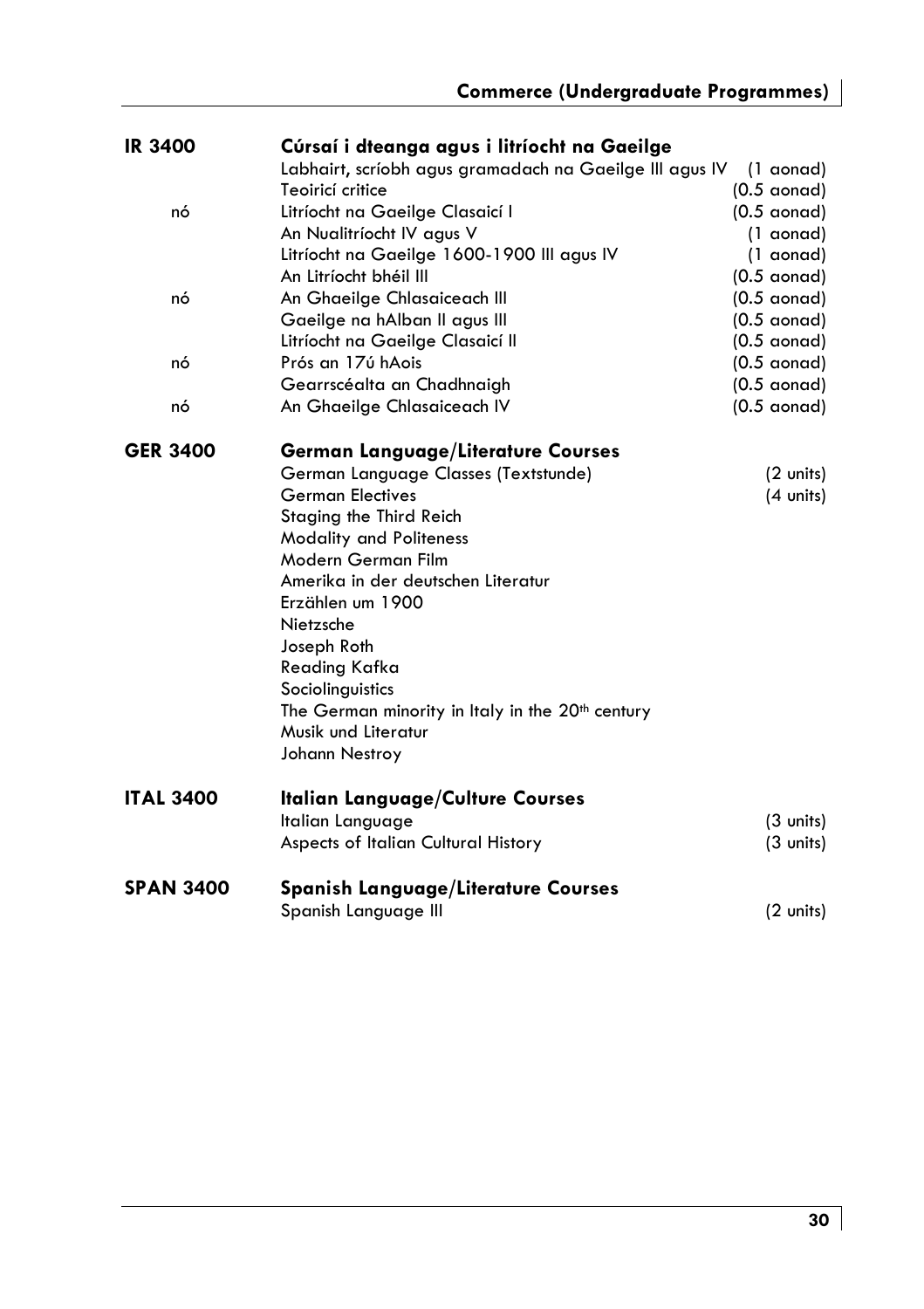#### *Four units' worth of courses to be chosen from the following:*

| Expresión Escrita II                          | $(1 \text{ unit})$   |
|-----------------------------------------------|----------------------|
| Spanish Linguistics III: Historical Phonology | $(0.5 \text{ unit})$ |
| Semantics of Spanish II                       | $(1 \text{ unit})$   |
| Medieval Literature II                        | $(1 \text{ unit})$   |
| Golden-Age Drama II                           | $(1 \text{ unit})$   |
| Golden-Age History                            | $(0.5 \text{ unit})$ |
| Romantic Drama                                | $(0.5 \text{ unit})$ |
| Nineteenth-Century Realism                    | $(0.5 \text{ unit})$ |
| Poetry of Antonio Machado                     | $(1 \text{ unit})$   |
| Poet in New York: Federico García Lorca       | $(0.5 \text{ unit})$ |
| Novel under Franco                            | $(1 \text{ unit})$   |
| Carmen Martín Gaite                           | $(1 \text{ unit})$   |
| Latin-American Indigenous Novel               | $(1 \text{ unit})$   |
| Mexican Feminist Writing                      | $(0.5 \text{ unit})$ |
| Latin-American Literature in the 1960s        | $(1 \text{ unit})$   |
| Literature in the Portuguese-Speaking World   | $(0.5 \text{ unit})$ |
| Portuguese II                                 | (1 unit)             |
|                                               |                      |

### **Second Year (Level 2) Courses**

#### **Management Accounting Community Community ACC 2002**

Overview of management accounting. Different costs for different purposes. Cost accumulation systems: job costing and activity-based costing. Information for decisionmaking: cost behaviour; cost-volume-profit analysis; relevant costs, and decision making with scarce resources. Information for planning and control: the budget process; behavioural issues in budgeting; standard costing; flexible budgets; financial and nonfinancial measures of performance.

### **Organisational Behaviour** BMGT 1004

#### *(a) Individual Behaviour*

Theories of motivation and satisfaction and their relation to performance. Practical approaches to motivation. Human abilities and aptitudes – their assessment and acquisition. Cognitive processes – perception, problem-solving and decision-making.

#### *(b) Group Behaviour*

Group formation and development; group structure; leadership; group processes – communication, motivation, decision-making, influence, conflict management.

#### **Business Logistics and Operations Management BMGT 2002**

This course is designed to provide students with an understanding of how the modern product is created and delivered. The main topics are as follows: approaches to product design; options for process design; techniques for production capacity planning; structure of facility location decisions; management of physical procurement, the sourcing, purchasing and handling of materials; principles of production scheduling, push versus pull systems, materials requirements planning (MRP), lean manufacturing; the management of physical distribution channel design, customer service goals, trends in supplier-buyer relationships, just-in-time (JIT) delivery principles; inventory management;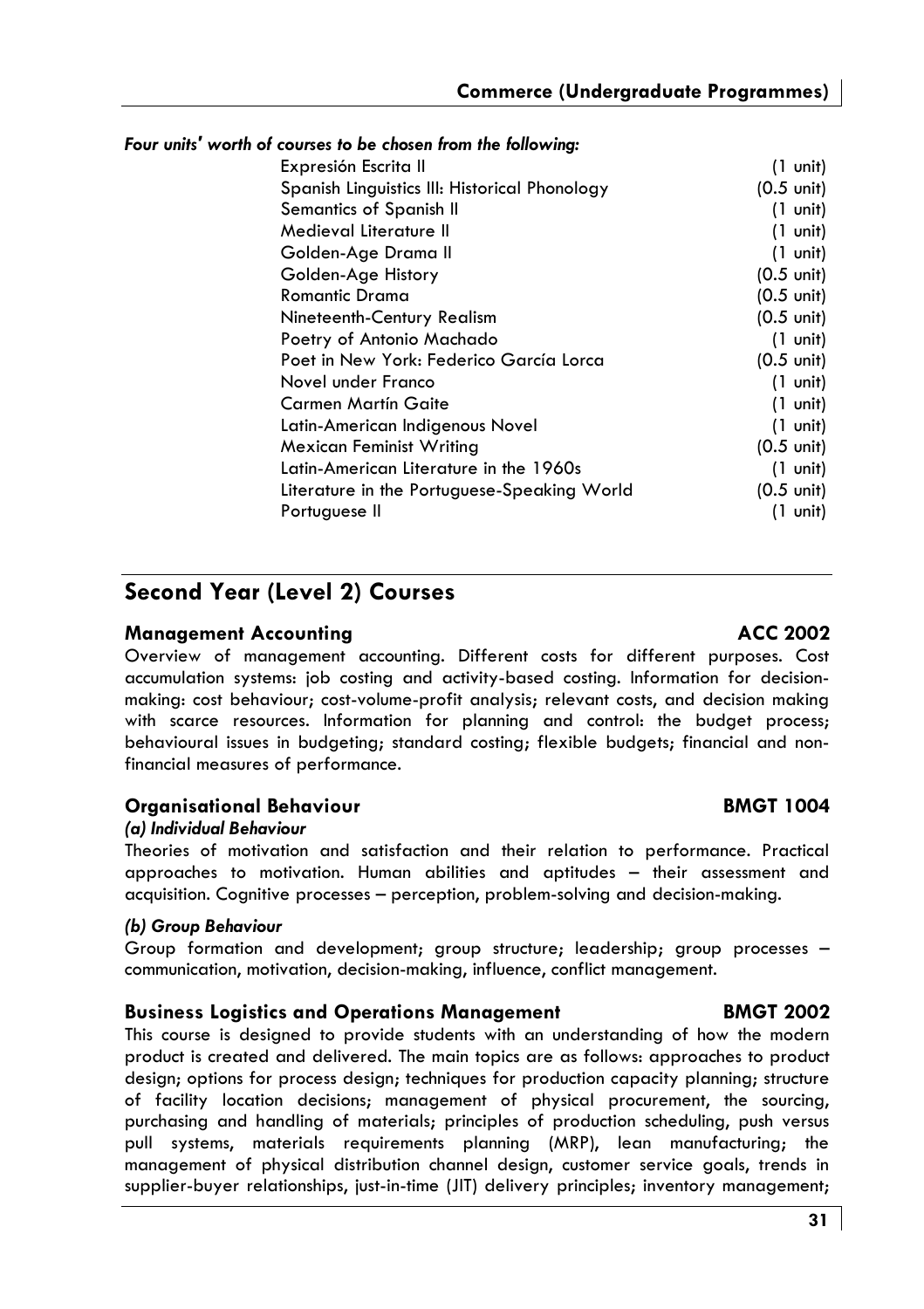the use of quantitative techniques in supply chain management; the role of value chains and networks in competitive strategy; advanced manufacturing concepts; innovation and the management of technology.

**Finance FIN 2002** Joint Stock Company. Principles of taxation. Present values and wealth. Investment appraisal. Value additivity. The cost of capital. Portfolio Theory. Risk versus Return. Sources of Finance. Agency theory. Gearing. Capital structure. Dividend decision. Financial analysis and planning. Working capital management. Valuation of options. Mergers and takeovers. International financial management. Valuation of companies.

#### **Managing Employee Relations Area and Area HRM 2002**

This series of lectures will introduce students to industrial relations and human resource management and will examine emerging trends in employee relations including globalisation, post-fordism and europeanisation.

#### **Database Systems Development and Information Management MIS 2002**

Information is a critical resource for business organisations that, like other critical organisational resources, must be well managed. This course examines the business, organisational and technical issues of information management. At the technical level, the course focuses on the use of relational database management tools and techniques for supporting data management and information systems development. There is a substantial practical component to the course, involving the use of contemporary database management software and programming tools to develop database and information systems.

#### Marketing MKT 2002

Marketing is a concern for all people and organisations. We all live by exchanging something. Marketing is the study of exchange processes in society: how transactions are initiated, motivated, facilitated and completed. The topics covered in the course are: the role of marketing in society; the scope of marketing in the organisation; analytical methods used in marketing analysis; understanding consumer, industrial and service markets; understanding and analysing competitors and informing marketing decisions.

### **Fourth Year (Level 4) Programme Core and Elective Courses**

### **Financial Accounting 3 ACC 3002**

Preparation of accounts from incomplete records, including capital statements; earnings per share including diluted earnings per share; long term contract work in progress; accounting for complex capital instruments; accounting for leases; accounting for intangible assets – research and development, brands and software; consolidated financial statements including associated companies; accounting for goodwill; translation of foreign currency financial statements.

### **Accounting Theory and Contemporary Issues ACC 3005**

Theoretical approaches and elements of accounting theory; agency theory and economic value of information; the concept of profit; efficient financial markets and the role of accounting information; performance measurement; accounting for environmental performance; design of a performance measurement system.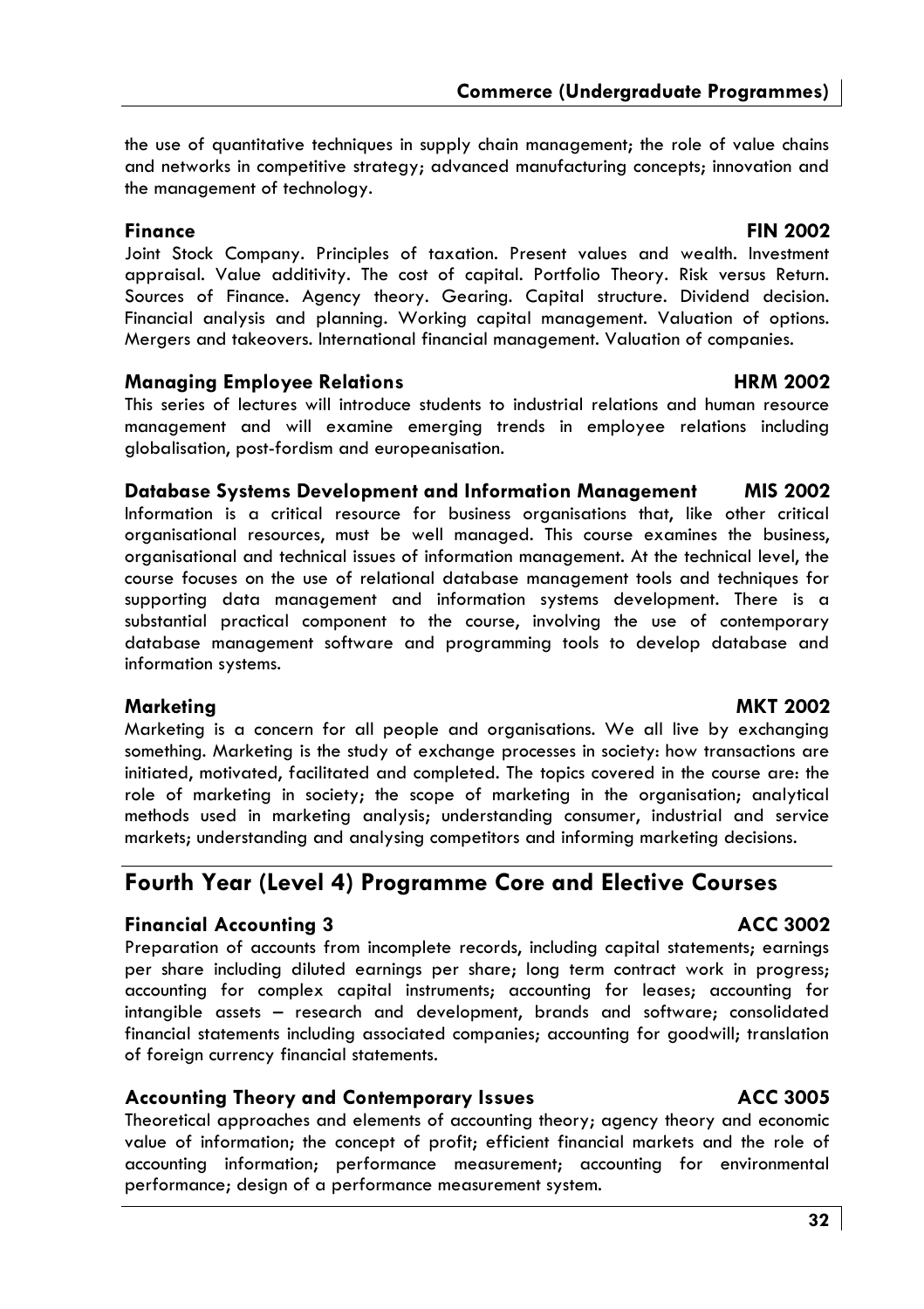### **Cost Management ACC 3008**

The context and strategic role of cost management including the Value Chain and the Balanced Scorecard. Job Costing and Process Costing systems, overhead absorption, over/under-application of overhead and its disposition. Stock valuation and Absorption versus Direct Costing. Cost allocation/apportionment: service departments and joint costing. Contemporary accounting systems: Activity Based Costing (ABC), Target Costing, Lifecycle Costing and Total Quality Management systems.

### **Advanced Management Accounting ACC 3011**

Decision making including strategic management accounting. Establishing costs relationships including the learning curve. Limiting factors and computer applications of linear programming and sensitivity analysis. Capital investment decisions. The concept of uncertainty/risk.

The structure and process of management control. Achieving financial control through budgets including contemporary responsibility accounting and behavioural dimensions of control. Variance calculation and reporting. The control structure including strategic business units (SBUs) and methods of performance evaluation. Transfer pricing.

**Taxation** ACC 3014 The role of taxation in the economy; differing systems of taxation; definition of the tax base; income versus capital. Residence and domicile; sources of income; basis of assessment; computation of taxable income; reliefs and allowances. Capital Gains Tax: definitions; reliefs, allowances and exemptions. Capital Acquisitions Tax: gifts and inheritances; basis of assessment. Corporation Tax: taxable profits; close companies and distributions. Value Added Tax: taxable transactions; operation of the system.

### **Company Law ACC 3018**

Formation of partnerships; relations between partners; admission and retirement of partners; dissolution of partnership. Formation and incorporation of companies; memorandum of association and *ultra vires*; articles of association; share capital and securities; directors; meetings; minorities; auditors; liquidations and receiverships. Economic torts; conspiracy; intimidation; inducement of breach of contract; trade disputes; fraud and injurious falsehood; employers' liability; conflict of laws; retention of title clauses.

### **Strategy Formulation and Implementation BMGT 3002**

This course examines the internal and external environments of the firm. Strategic options, the link between strategy and the nature of the firm and the nature of competitive advantage are examined. The implementation of strategy across firms and industries is discussed.

### **Management of Services** BMGT 3012

Categorisation of services; process perspective; facility planning and location decisions; management of service operations; managing customer service quality; current trends and strategic issues in service design and delivery.

### **Supply Chain Management BMGT 3015**

The Supply Chain Management course is designed for students wishing to gain an understanding of how successful supply chain management strategies can contribute to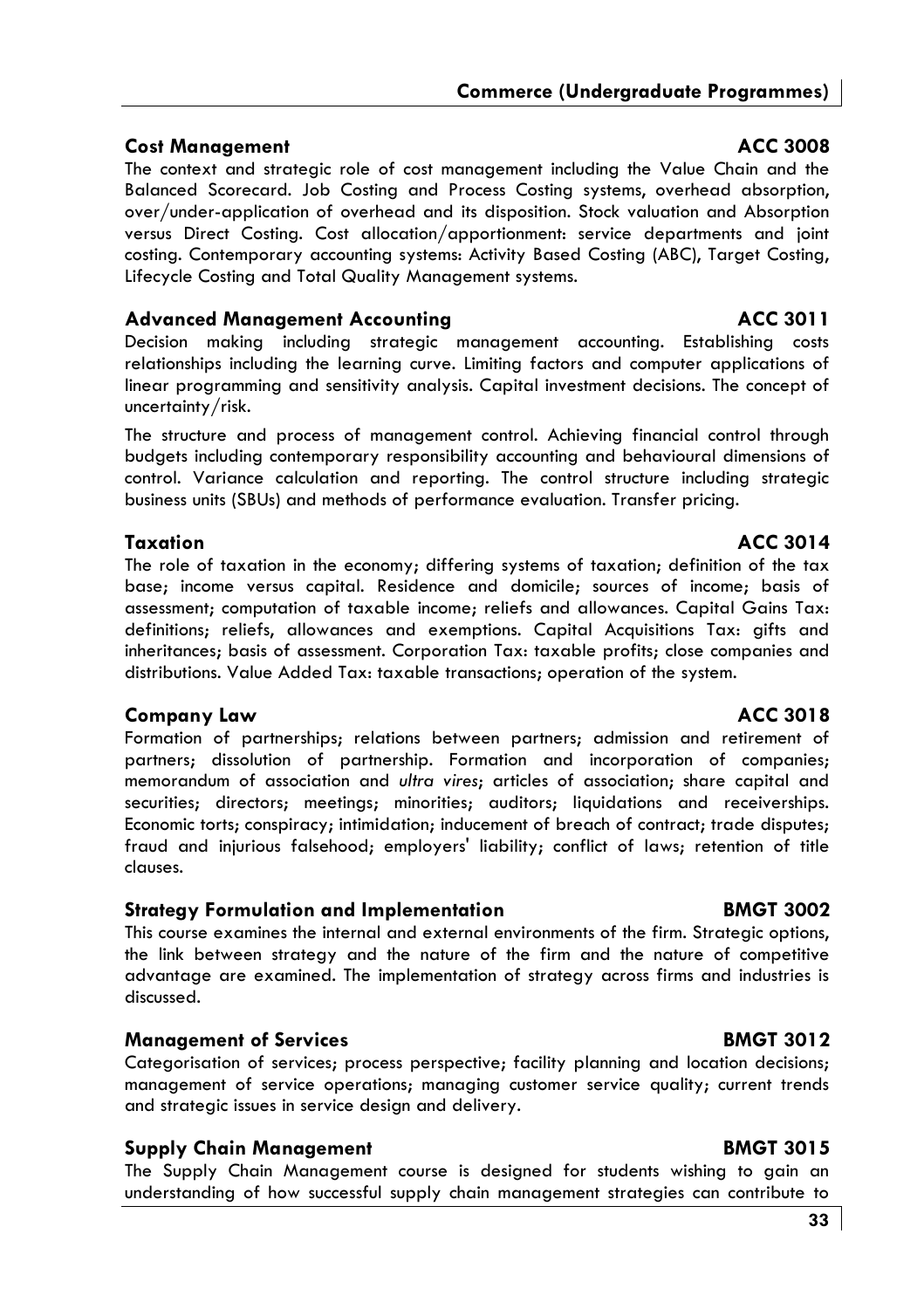improved business performance. Supply Chain Management gives the student an insight into the entire supply chain process from raw materials through to the end customer. The topics covered include supply chain strategy development, relationship management, procurement and supplier management, information technology and e-business, operations and services management, and customer services management. The focus of the course is to provide an understanding of how to synchronise and link an entire supply chain through information, materials and people in order to support the objectives of the supply chain strategy.

#### **Managing Business Ethics American Strutter BMGT 3024**

This course will cover methods of dealing with ethical issues in a constructive way in real business situations. As future managers, students will gain an awareness of contemporary ethical issues that often underlie general business actions and affect subsequent organisational performance. Some examples of topics examined: decision making, personal integrity, conflicts of interest, organisational effectiveness, acquisitions and restructuring, employee rights and relations, insider trading, advertising, product safety, business practices and control, doing business abroad.

#### **International Business BMGT 3030**

This course is introduced by examining the global business environment and opportunities for international business environment and opportunities for international business. Country factors are differentiated particularly in regard to political economy. The pillars of International Business are analysed namely the cultural, political, legal and economic characteristics of respective countries and regions. Other areas that are examined are: trade and foreign direct investment theory and political economy; regional economic integration; the global monetary system – in particular the foreign exchange market; strategy, entry strategies and strategic alliances; exporting, importing and counter trade; and global manufacturing and materials management.

#### **European Industry and Business Enterprise BMGT 3033**

This course examines the nature and the basis of Europe's business framework: the role of the EU (political, strategic and practical) through the review of current market examples and its effects, positive and negative, on competitiveness across industry sectors. Comparisons of the approaches and initiatives taken by the EU (with other economic blocs), the threats faced and the policy responses. The impact of the single market, the single currency and the challenge of enlargement are topics that are examined in some detail. The course is taught through lectures with case studies (class participation is expected) and group work.

#### **Institutions, Administration and Politics, Policy-Making of the EU BMGT 3036**

This course is designed to introduce students to the European Union, an international organisation that is having an increasing impact on political and business decision-making in Ireland. The course has three main objectives: firstly, to make students familiar with the basic institutions, political structure and policies of the Union. What are the key EU institutions, how do they operate and how are decisions made? The second objective is to place the EU in a broader political and economic context. The EU's development can be studied in several ways. It might, for example, be seen as a response to globalisation and a collective effort to manage international forces that can no longer be managed by individual states. Thirdly, students will be introduced to the debates surrounding the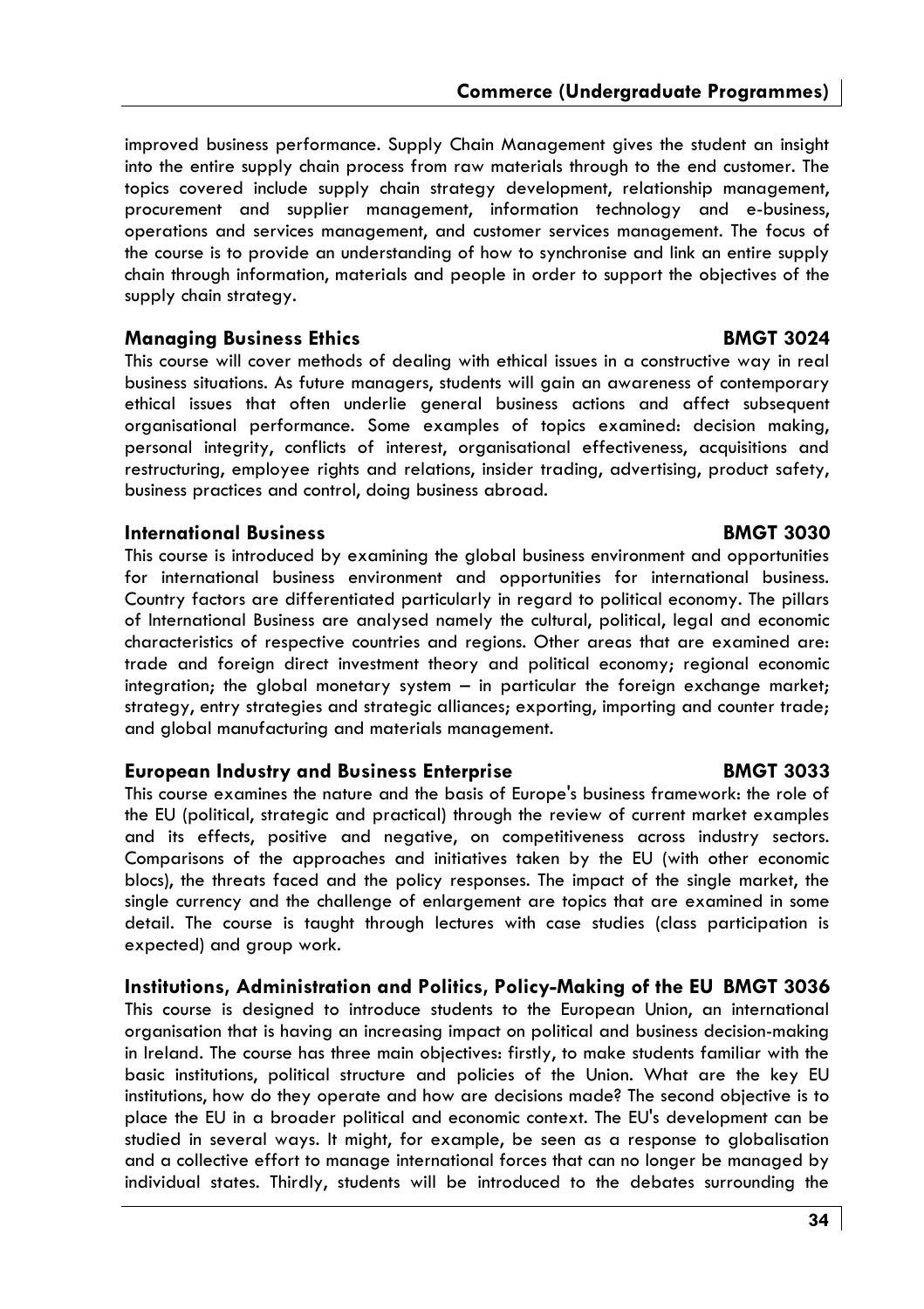nature and trajectory of European integration. "What does the Union represent?" Is it a means by which sovereign nation states are co-operating on an intergovernmental basis to their mutual benefit? Or is it a rolling process leading towards political union and a federal government? Maybe it is neither, a new political structure that goes beyond our traditional definitions of what is a state.

#### **Public Administration, Public Finance and Government FrameworkBMGT 3039**

This course examines the business of Government with the role and development of Public Administration in Ireland as the centre focus. Beginning with an examination of the basis of and constitutional and political background to Irish Public Administration, it then analyses the structure and evolution of the Civil Service, State Sponsored Bodies and Local Government. In addition, the course examines the efforts made to reorganise and restructure the institutions of Public Administration. The course continues with an examination of the relationship between the Citizen, Corporate and Private, and the State and looks at the question of ethics in the Public Service. Finally it concludes by examining the influence of the EU on the Irish System of Public Administration.

#### **Knowledge Management and Innovation BMGT 3053**

#### This course explores the role of managing a firm's knowledge pool in the creation of competitive advantage. It is argued that in modern, knowledge-based societies, possession of physical assets is rarely a source of sustainable competitive advantage. The course takes a strategic perspective of the management of organisational knowledge. The process of knowledge management is viewed as encompassing knowledge acquisition, assimilation, transformation and exploitation. During the course we explore each of these issues from multiple perspectives. We explore the tensions between individuals, teams, and firms. A central output of knowledge management is innovation. This may take the form of new products, services, delivery channels, organisational structures, or more efficient and effective organisational routines. In exploring the domain of knowledge management and innovation we will consider the differing contexts that are faced by small and large firms.

#### **Entrepreneurial Management BMGT 3056**

This course will deal with the nature of entrepreneurship and its importance in an economy. It will examine the process of entrepreneurship and the stages through which entrepreneurs typically go in setting up a new business. These stages include awareness, idea generation, opportunity recognition, pre-planning and financing the business, launching the business, early stage development and the management of growth. The main focus of the course will be on independent entrepreneurship or on individuals starting their own business, but the course will also deal with entrepreneurship in established organisations as they go through processes of renewal and internal venturing. The course will include lectures, case studies, visiting speakers and a new venture project.

#### **Leadership and Change Management BMGT 3059**

This course is concerned with exploring the central role of leadership within dynamic and rapidly changing organisations. It is designed to provide students with key insights into a range of practical skills involved in leading complex change. Specific topics covered on this course include the concept of leadership and the leadership process; Strategic leadership and strategic change; Open-systems theory; Learning and adaptation and the key role of leadership; Leadership and culture change; Diagnostic and planning skills;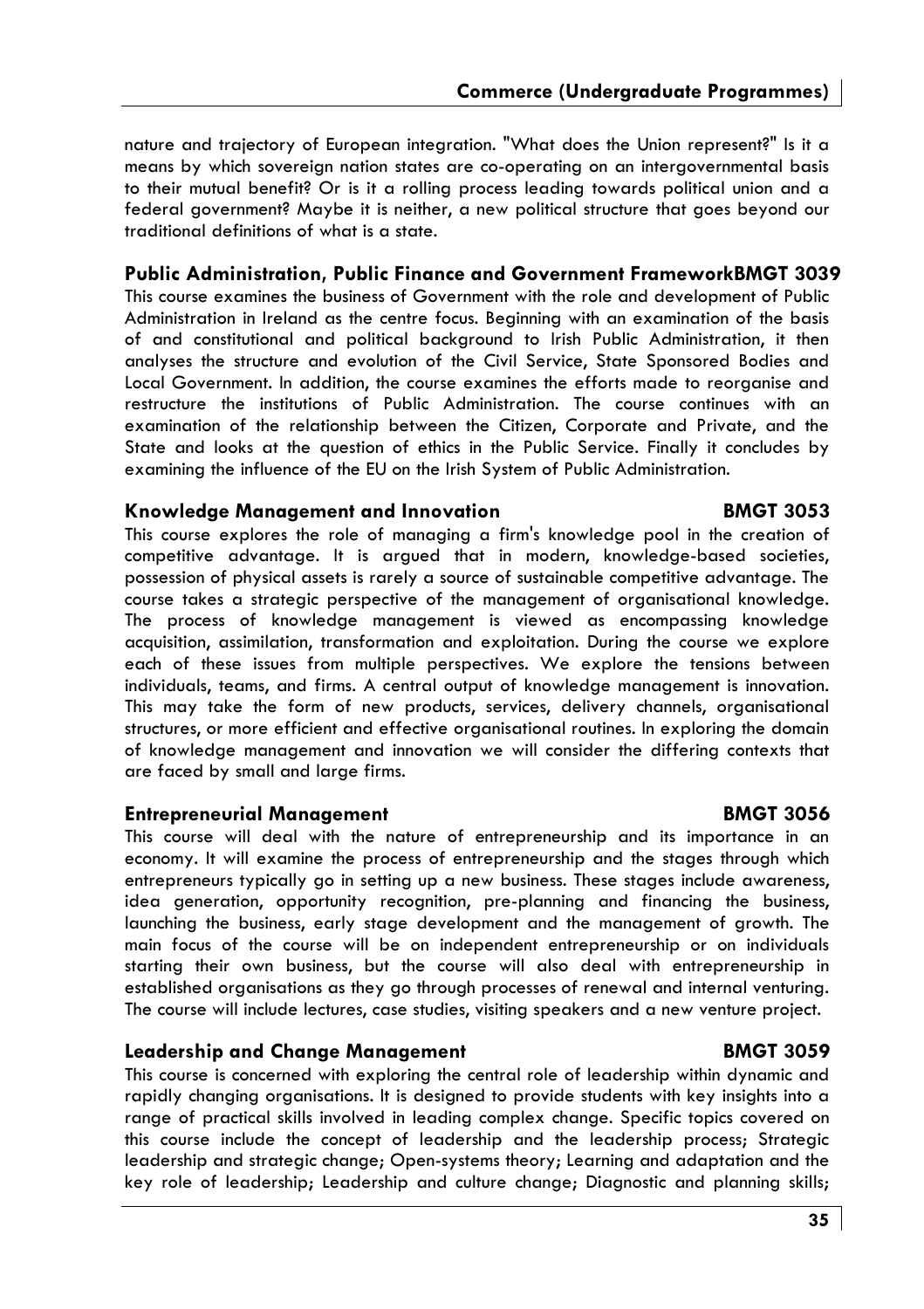Leading successful implementation: communication, symbolism, politics and conflict management.

### **Business Excellence BMGT 3062**

The business excellence course is designed for students wishing to gain an insight into the range of quality management, continuous improvement and business excellence initiatives now used by leading edge organisations to achieve performance excellence. The course includes coverage of the development of business excellence, systems management, published standards in management systems, excellence in product and service design, the EFQM excellence model, lean manufacturing, business process re-engineering, sixsigma quality, and excellence in performance management. The course provides the student with a strong conceptual understanding of how successful business excellence strategies can contribute to improved business performance. The focus of the course is how to learn from excellent organisations by gaining an understanding of the improvement initiatives undertaken by these organisations and how they succeed in achieving excellence.

### **Management of Innovation and Change Theory 6.8 BMGT 3065**

This course aims to provide students with an understanding of the dynamics of innovation and how it can be managed so as to contribute to ongoing competitive advantage. Students will be exposed to: theories of technological change; inter- and intraorganisational alliances; national and international systems of innovation; global intellectual property management; and, the dynamics of network industries. The focus of the course will be on the challenges to organisations posed by the development and utilisation of technologies in an increasingly inter-connected world. Consideration will be given to leading change that is fundamentally technologically driven.

### **Asian Business BMGT 3068**

This course is designed to provide students with insights on Asian organisational and management practices. Topics covered will include: Asian management styles; enterprise structures – family firm, chaebol, keiretsu etc, trading companies (soga shosha); economic systems and market transition; trading groups – APEC; ASEAN; political and cultural variations; tradition in business; guanxi; Chinese commonwealth; financial markets (bond, equity) and legal infrastructure.

### **Globalisation BMGT 3071**

This course addresses the major debates about the globalisation process. It includes perspectives from sociology, international law, economics and business. Among other things, the course focuses on the drivers of globalisation such as technology and examines the managerial challenges posed by this process.

### **Cross-cultural Management BMGT 3074**

Course topics will include: meaning of culture; fostering cultural fluency; cultural diversity - national, regional and organisational culture; culture and management practice; cultural models of strategy; gaining and maintaining cultural competitive advantage; managing the multicultural team; creating a global corporate culture.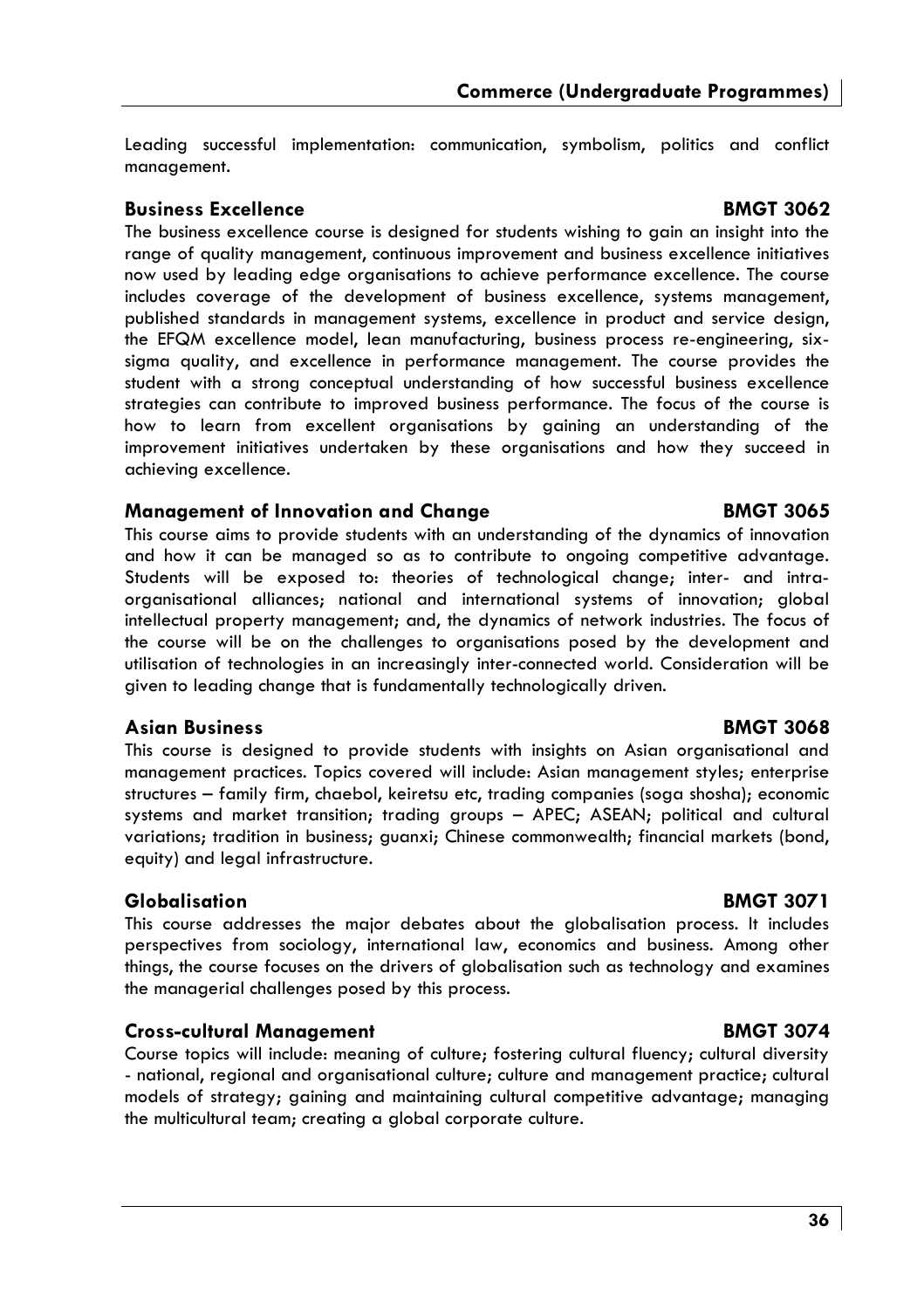## **Applied Econometrics ECON 3280**

This course is an introduction to econometric techniques. The core section of the course relates to methods of estimating single equations using multiple regression.

## **Applied Econometrics II ECON 3281**

This course applies the techniques covered in ECON 3280 to test the predictions of models frequently used in economics and finance. Topics include applications of the CAPM, estimating consumer demand functions, and the relationship between advertising and sales. The course makes extensive use of UCD microcomputer facilities.

### **Industrial/Managerial Economics ECON 3282**

This course is concerned with the applications of economic principles and methodologies in the decision-making process within the firm or organisation. It seeks to establish rules and principles to facilitate the attainment of the desired economic goals of management.

### **Macroeconomics ECON 3283**

This course is a theoretical macroeconomics course. The focus is on open economy macro, covering fixed and flexible exchange rates. The topics for discussion include: the intertemporal budget constraint; labour markets; economic growth; money, money demand and monetary policy; aggregate demand and aggregate supply; fiscal policy and the theory of economic stabilisation.

### **International Monetary Economics ECON 3284**

This course will cover four main areas: (i) the balance of payments and the current account, (ii) exchange rate determination under floating rates, (iii) macroeconomic policy under fixed and floating rates, and (iv) the costs and benefits of exchange rate independence.

## **International Economics (Trade) ECON 3285**

This course examines theoretical and policy aspects of international trade. In particular, it is concerned with such issues as why trade takes place, the analysis of the benefits that accrue from trade and the welfare effects of protection and economic integration.

# **Economics of Public Choice**  ECON 3288

The course builds on the microeconomics taught in the second year. Non-market decisions are studied from an economic perspective at both an intuitive and a technically advanced level (for instance optimisation with more than one constraint). First, market failures are discussed and the non-optimality of the provision of public goods and externalities is formally established. Then, various aspects of public choice are discussed in theoretic frameworks: (i) models of democratic decision-making; (ii) macroeconomic models of political instability and time-inconsistency; and (iii) models of microeconomic inefficiencies due to rent-seeking behaviour and bureaucracies. Finally, if time permits, students may choose additional topics, for instance, models of environmental policies or political economy models of reform.

### **Applied Macroeconomics ECON 3287**

This course is an applied course which examines the performance of the economy and considers the major policy issues confronting the government. The course looks at fiscal, monetary, exchange rate, incomes, industrial, factor and product market policies. The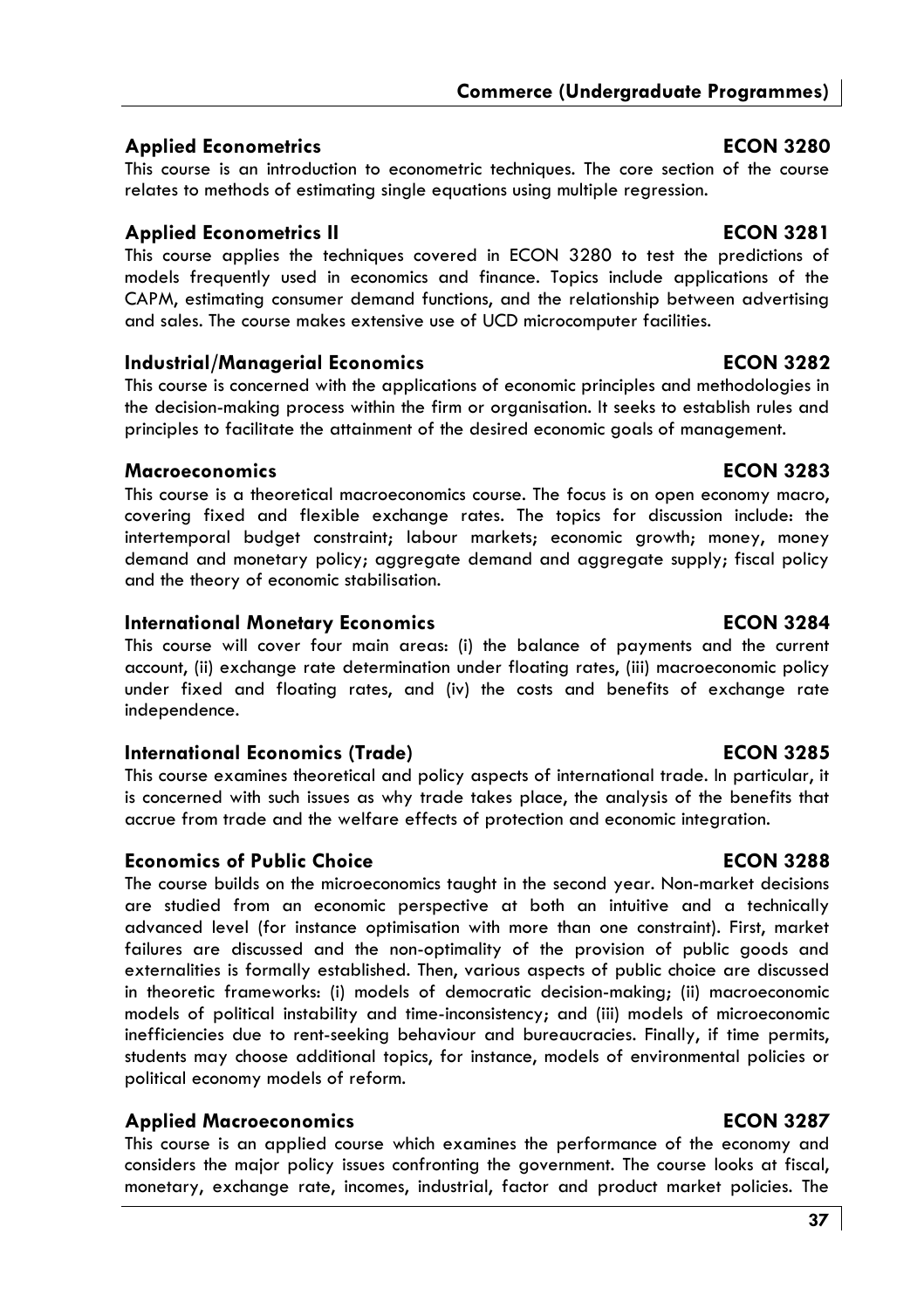factors affecting the performance of the economy in the long run and the short run are also considered.

### **Aspects of Financial Theory Community Community Community Community Community Community Community Community Community Community Community Community Community Community Community Community Community Community Community Com**

This course introduces students to the main emphases of modern financial theory with particular reference to capital market consumption and investment decisions; utility theory; portfolio optimisation, equilibrium financial assets, pricing models and the pricing of contingent claims.

### **Investment and Portfolio Management Transform Control 2007**

This course is intended to give a broad appreciation of security analysis and portfolio management. Topics to be covered include: CAPM, APT and security market pricing, option pricing models, portfolio theory, application to domestic and international markets, risk management for various asset categories.

### **Financial Institution Management FIN 3012**

The course deals with the management of financial institutions with special emphasis on the following: banking and financial institution theories, bank regulation, risk management in banking, strategic management, asset liability management, bank lending, capital and liquidity management and global banking.

### **Treasury Management Communist Communist Communist Communist Communist Communist Communist Communist Communist Communist Communist Communist Communist Communist Communist Communist Communist Communist Communist Communist C**

The course is designed to provide students with a practical understanding of treasury management. Topics include: interest rate and interest rate risk analysis, foreign exchange and exchange rate risk analysis, securities investment and derivative products analysis.

### **Financial Management FIN 3020**

This is a case study course applying the techniques learned by students in FIN2002. Topics include financial analysis and planning, cost of capital, capital structure, project appraisal, working capital management and mergers and acquisitions.

### **International Financial Management FIN 3024**

As the international company becomes the norm rather than the exception, the need to internationalise the tools of financial analysis is apparent. The objective of this course is to provide a conceptual framework within which the key financial decisions of the multinational firm can be analysed.

### **Nature and Role of Insurance Markets FIN 3029**

Life and general classifications, compulsory and voluntary, mixed insurance markets, market characteristics (concentration levels, penetration), regulatory structures, market participants, economics of insurance.

### **Insurance Claims and Underwriting Travelly and Travelly RIN 3032**

The underwriting cycle, ratio analysis, claims process, loss adjustment, loss assessment, premium determination, regulatory requirements for claims management.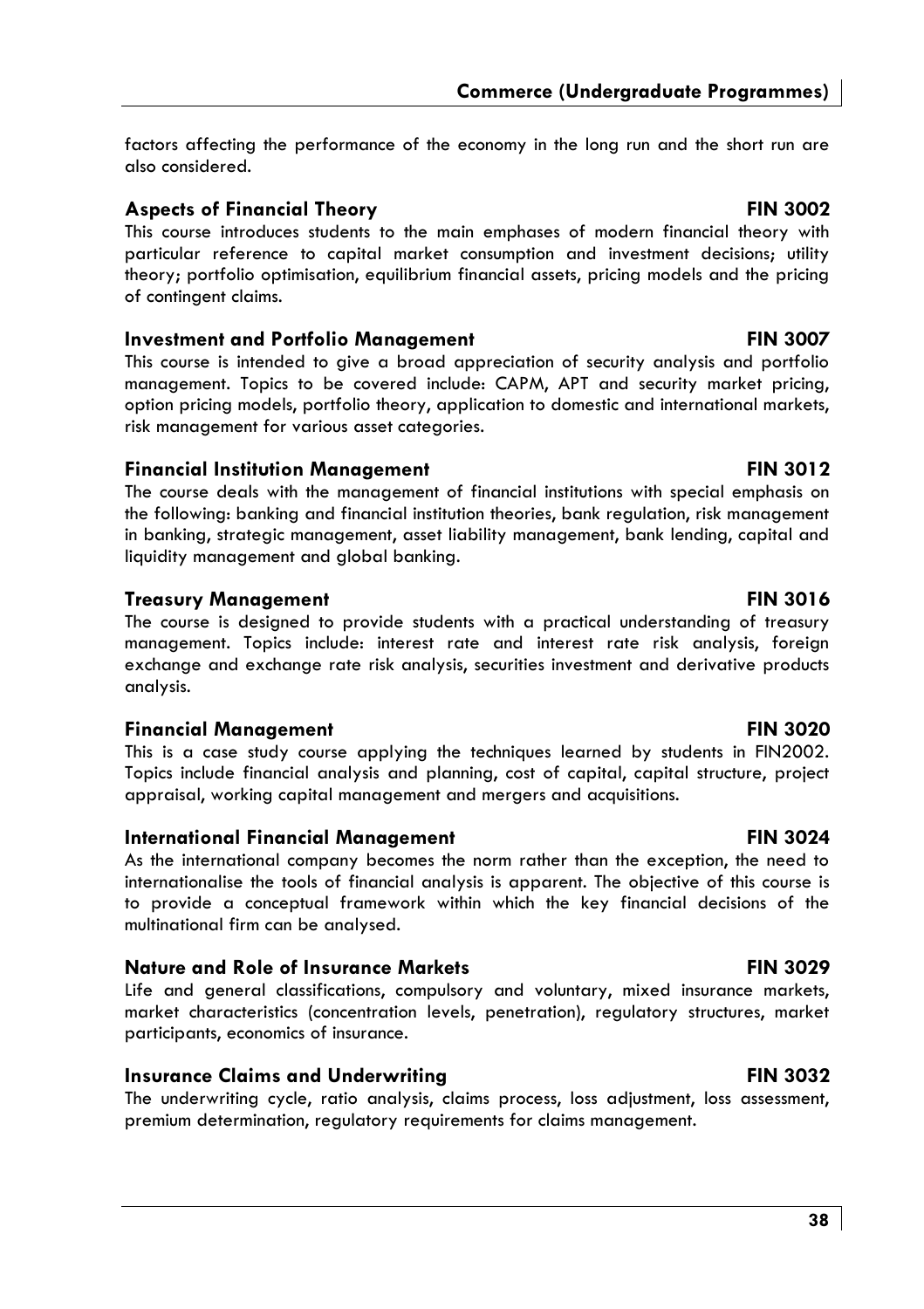### **Insurance Regulation FIN 3035**

Irish Insurance Law, Insurance Acts 1909-1994, supervisory bodies and powers, authorisation requirements, European law, the framework directives, investment intermediaries legislation.

### **Reinsurance FIN 3038**

Market participants, captive insurance, reinsurance, facultative and treaty. IFSC structure, taxation, reinsurance regulation in Ireland, EU reinsurance regulation, specific reinsurance issues (property, casualty, marine).

### **Pension Fund Management Communication FIN 3041**

Types of pension funds, state benefits, contributions and benefits, law of pension funds, taxation of pension funds, AVCs, ageing population, Pay-As-You-Go, funded schemes.

### **Human Resource Management Techniques**  The Management Techniques **HRM 3002**

The course is primarily concerned with providing an examination of the specialist human resource functions within Irish organisations: human resource planning, recruitment and selection, job evaluation, performance appraisal, rewards, an understanding of issues such as health and safety, welfare and employment termination. All of the above will be assessed within the broader context of organisation change and development.

### **European Industrial Relations and HRM CONGREY CONGREGATE:** FIRM 3005

This course is designed to introduce students to current issues and developments in European industrial relations and human resource management. Students are first provided with an understanding of industrial relations systems in five European countries, namely Britain, France, Germany, Italy and Sweden. The second part of the course makes a comparative analysis of a number of key issues; the growth and decline of trade unions, the role of the state, employers' organisations, the impact of multinationals on countries' industrial relations systems and the move towards developing a 'Social Europe' within the EU. Attention will also be drawn to the implications of the European Work Council's Directive and a Working Time Directive.

### **Negotiation and Conflict Resolution Area and HRM 3008**

This course focuses on the development of the student's analytical and judgmental skills as a foundation for sound negotiation practice. It aims to give students an understanding of the various processes which are typically at work when an industrial relations issue is under negotiation; it attempts to sensitise students to the different forces which can influence the behaviour of the parties; and it provides a comprehensive framework which allows evaluation at both the tactical and the strategic levels of analysis.

### **Human Resource Development Area and Area HRM 3011**

How adults learn at work. Training and development within the organisation. The delivery of training and development. National policy and practice on management development. Topical issues. Future developments.

### **Managing Diversity and Gender at Work Christian Communist Christian HRM 3014**

This course aims to equip students with some understanding of the dynamics of employee diversity, with a focus on gender relations in employment. Course topics include the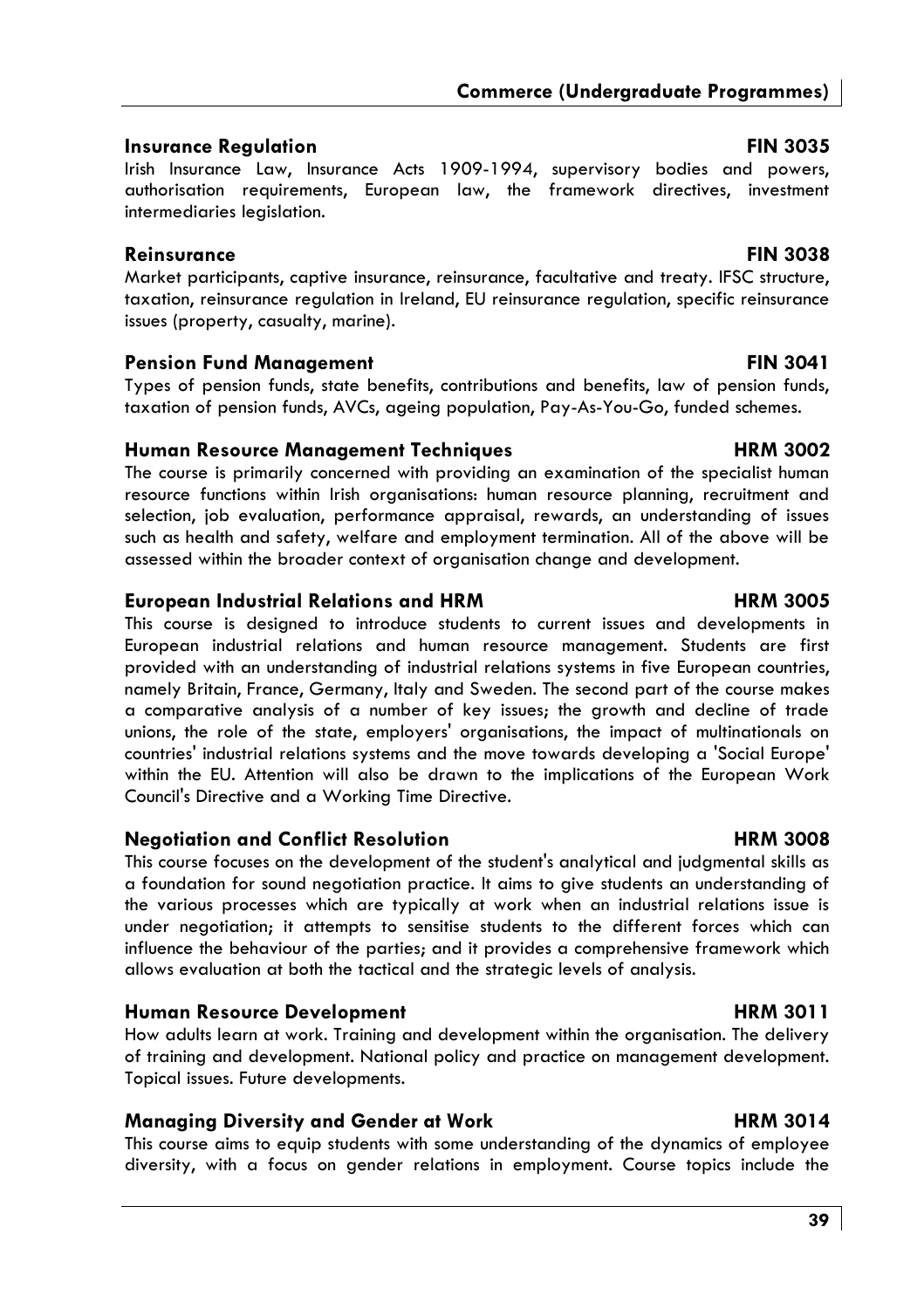origins of inequality in employment, and remedies including legal and organisational initiatives.

### **Information Systems Development and Implementation MIS 3002**

Information systems and information technology are essential resources for business organisations. This course begins by identifying the strategic and organisational roles of information technology, and then proceeds to examine the processes of information systems development (requirements analysis, methodologies, tools and techniques) and information systems implementation (approaches, roles, responsibilities, risk and change management). Students will be required to complete a major project involving the analysis, specification and implementation plan for an information system that satisfies a business or organisational need.

### **Management of Information Systems MIS 3005 MIS 3005**

This course addresses the following topics:

Managing application portfolio resources; managing client/server systems; developing and managing customer expectations; problem, change and recovery management; managing centralised and distributed operations; network management. A major segment of the course will address the area of information systems security and control, to include:

- 1 physical and logical security;
- 2 hardware and software controls;
- 3 encryption techniques;
- 4 audit and security for networks and telecommunication-based systems;
- 5 legal and ethical issues.

### **Advanced Topics in Management Information Systems MIS 3008**

This course addresses in particular emerging issues in management information systems, be they related to hardware, software, telecommunications, application philosophies or combinations of these. In recent years, the MIS landscape has been changed by technologies such as groupware, client/server architectures, object-oriented techniques in data modelling and systems development, workflow automation, the Internet, Intranet and Electronic Commerce and other emerging technologies. A number of these topics, not necessarily all of those listed above, will be covered in the course in an attempt to identify their structural characteristics and their applicability in the world of business. The course will have a practical orientation.

### **Networking and Internet Applications MIS 3011**

This course considers the integration of networked information systems and telecommunications using current and emerging technologies.

It extends conventional information systems theory by introducing the concepts of client/server distributed operations and open communications standards. These technologies are discussed within and beyond the organisation.

Topics include current networking standards and practices, networking and telecommunications hardware, software and integration, network management, Intranet and Internet, Electronic Commerce design issues and applications. The main technologies discussed will be illustrated with relevant project work.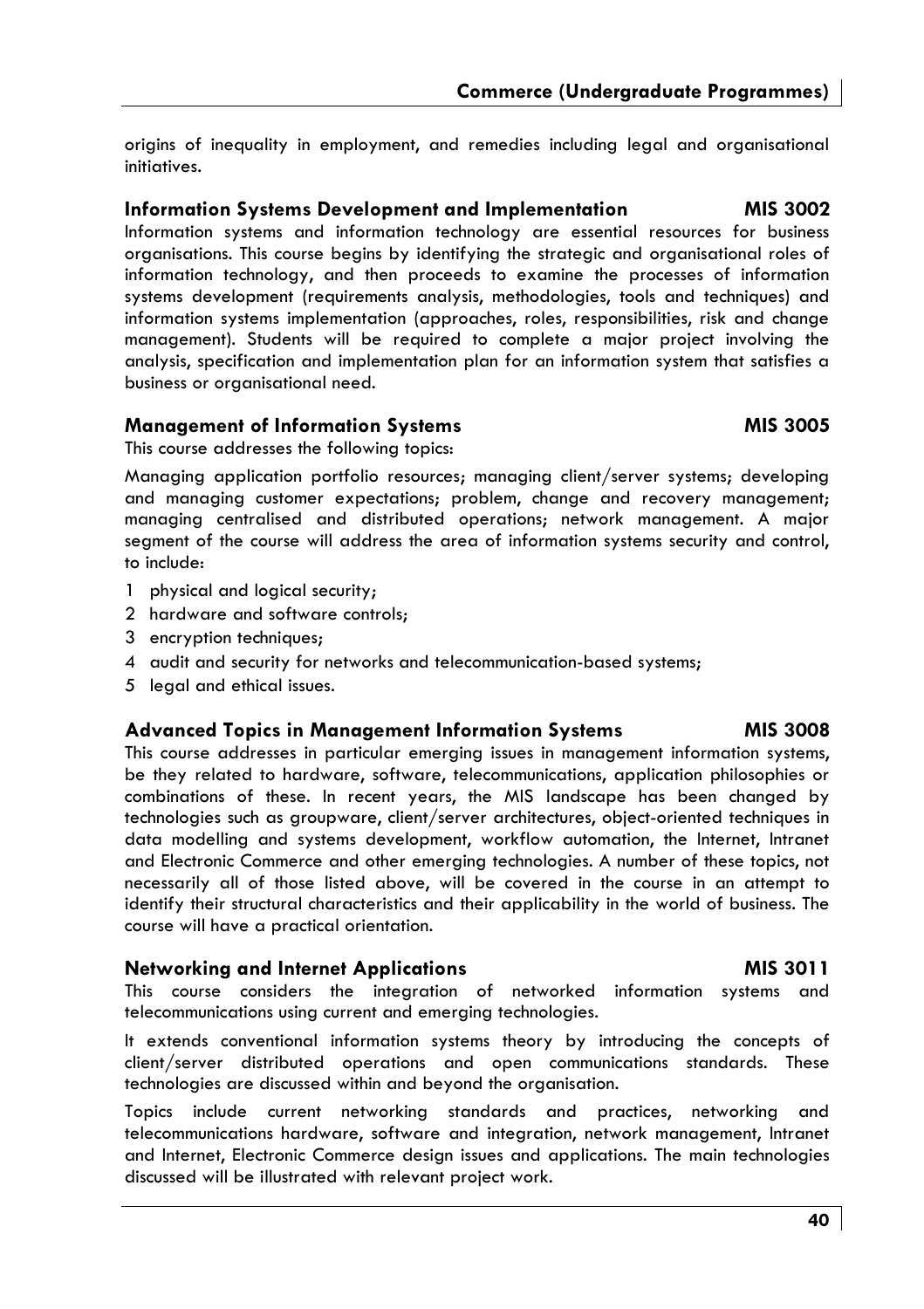**41**

# **Commerce (Undergraduate Programmes)**

## **Decision Applications** MIS 3014

This management science course reflects the fact that decision making in the real world involves decision structures, individual value judgements, uncertainty, and non-linear relationships. Topics include: decision theory, evaluation of information; utility functions, conflicting objectives; multi-criteria decision analysis, trade-offs, relative importance; competitive decision making, games, Markov processes; queuing; inventory; simulation; curve fitting; and Lagrangian optimisation. Live decision applications involve group-work, computer software, interviewing decision-makers, and testing recent advances in research.

### **Computer Applications and Computer Applications and Computer Applications and Computer Applications and Computer Applications and Computer Applications and Computer Applications and Computer Applications and Computer Appl**

Computer systems; logic and architecture; problems, algorithms and programs; programming languages, compilers and interpreters; programming: control structures, data representation (structures), procedures, recursion; analysis of algorithms and programs.

# **Software Design MIS 3023**

Computer software plays an increasingly important role in all aspects of business. This course discusses the expectations that people have of software and introduces the techniques used to build and maintain high quality software. Topics on the course include: visual programming, structured programming concepts, object orientated programming, software reusability, automated programming tools, user interface design, program debugging and testing, documentation and maintenance.

Advanced techniques in visual programming are introduced. Students are required to undertake a number of practical assignments.

# **Mathematical Decision Support Systems MIS 3028 MIS 3028**

The first part of this course focuses on the range of problems from both business and industry that can be formulated as mathematical models. A variety of solution procedures including: Simplex, Dual Simplex, Branch and Bound, Cutting Planes and the Balas Algorithm are introduced. A case study approach is used to examine real world problems, and these formulations are solved by computer packages.

The second part of the course introduces network models. Here a variety of problems are formulated and solved using network algorithms. The range of algorithms include: Network Tours, Shortest Path, Maximum Flow, Spanning Tree, the Minimum Cost Flow.

# **Consumer and Buyer Behaviour and and Southern American AMKT 3002**

In the first part of this course, concern rests with consumer buying behaviour: what consumers buy, why they buy, when, where and how they buy. The course examines consumers as individuals, in their social and cultural setting, and in their decision-making processes. In the second part of the course, the buying behaviour of organisations, the network of relationships among buyers and sellers, partners and governments, how strategies are formed in industrial markets, and how the marketing mix for industrial products may be developed and implemented are examined.

# **Services Marketing MKT 3005**

This course examines the service economy, characteristics and classifications of services, theoretical models of service, measuring service quality, improving profitability with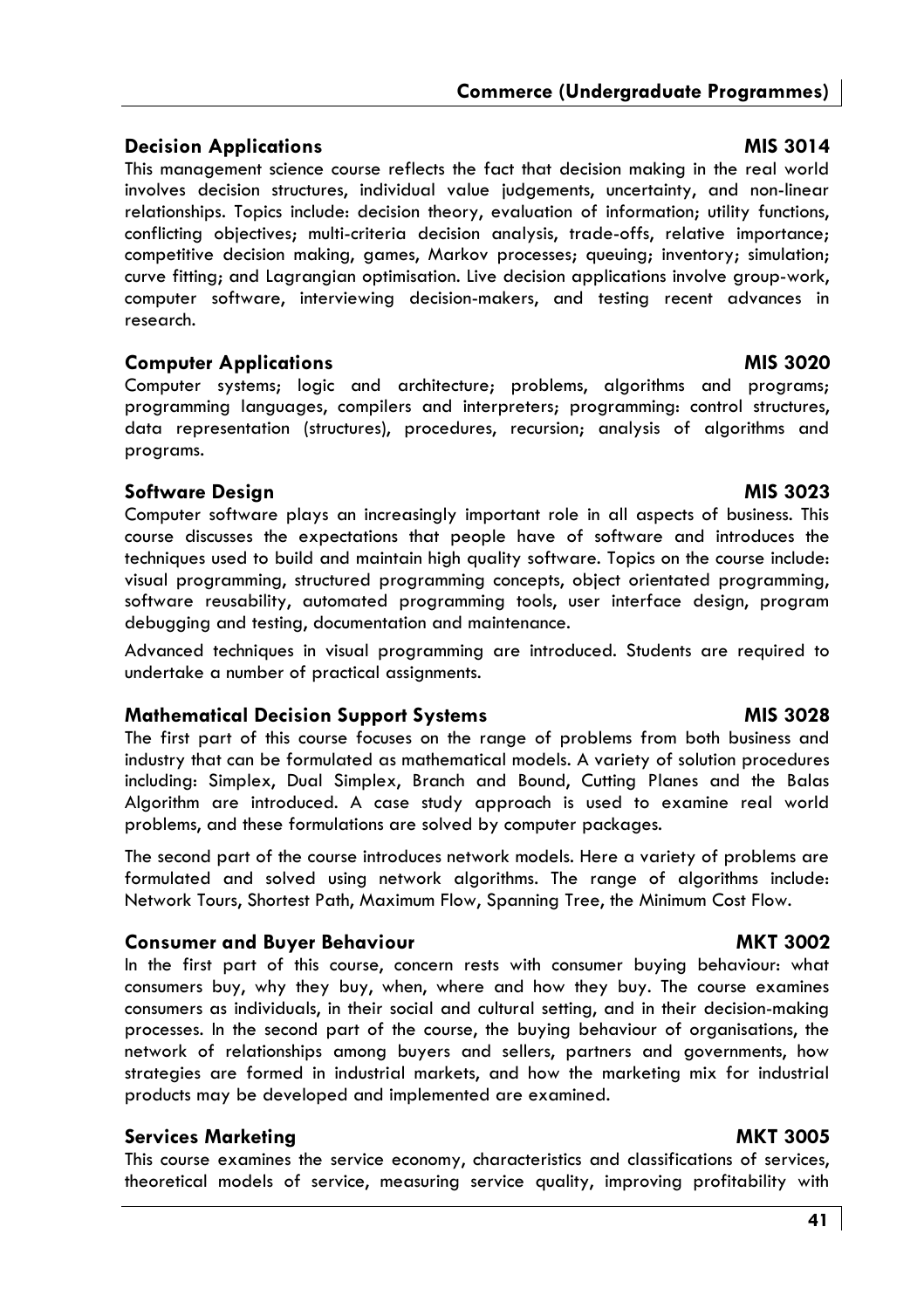services marketing, services marketing mix, operations and human resource implications, relationship marketing, internal marketing.

## **International Marketing MKT 3008**

This course examines the international marketing environment, assesses the potential for products and services in the context of different cultures, risk and uncertainties and demonstrates how companies compete in international markets.

# **Marketing Communications MKT 3011**

Modern companies must manage complex marketing communications systems with their consumers, middlemen and various publics. This course examines the behavioural foundations of marketing communications, media advertising, sales promotion, direct marketing, public relations, personal selling and sales management.

# **Marketing Research MKT 3014**

This course develops skills in questionnaire design, observation techniques, the use of focus groups, acquisition and evaluation of secondary data, analysis and statistical techniques and report writing and presentation of results.

# **Strategic Marketing Management MKT 3017**

The purpose of this course is to examine how companies adapt and respond to a continuously changing marketplace. The strategic role of marketing, market opportunity analysis, relationships between corporate, business-level and marketing strategies, strategic marketing planning, implementing and controlling strategic marketing programmes are the topics examined.

# **Language Syllabi:**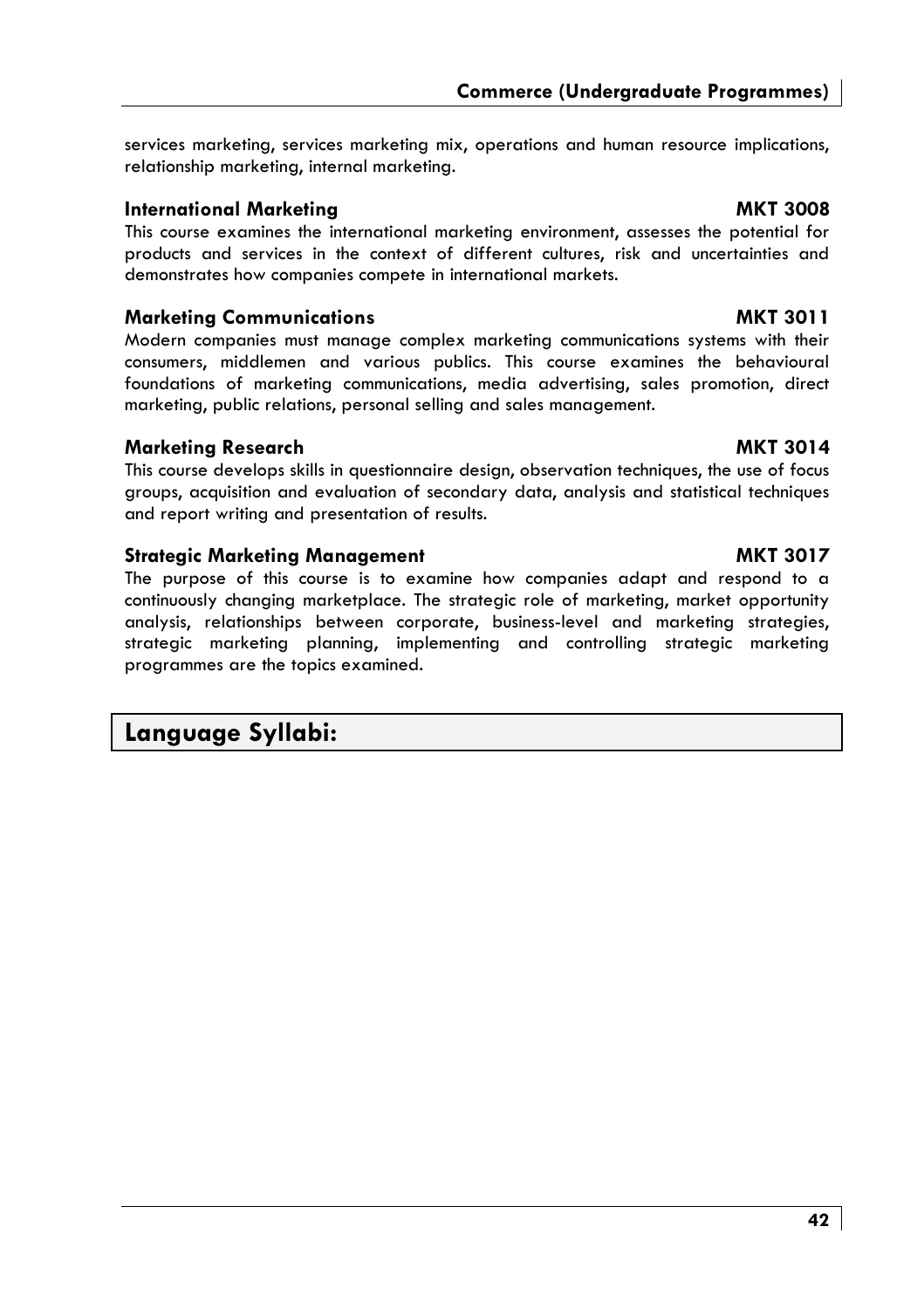# **Language Syllabi: Level 2**

## **FR 2400 French Courses**

### **Français parlé et écrit (4 units)**

Language work in second year should be seen as the first phase of a two-year Language Degree programme. The programme is intended for students who wish to develop their language skills to a high level of competence, to use French as a means of access to different areas of French studies at third level, and to develop their awareness and knowledge of French society and culture.

### **Reading the Nineteenth Century (2 units)**

The overall aim of this year-long course is to provide students with an integrated introduction to nineteenth-century French culture, focussing on the study of literature, but encompassing aspects of history, politics, history of ideas and art history.

# **IR 2400 Cúrsaí Na Gaeilge**

### *An Chéad Seimeastar:*

Labhairt agus scríobh na Gaeilge I An Nualitríocht I Teangeolaíocht na Gaeilge I Litríocht na Gaeilge 1600-1900 I An Litríocht Bhéil I An Ghaeilge Chlasaiceach I

### *An Dara Seimeastar:*

Labhairt agus scríobh na Gaeilge II Litríocht na Gaeilge 1600-1900 II An Ghaeilge Chlasaiceach II An Nualitríocht II Scríbhneoirí Próis an 17ú haois An Nualitríocht III An Litríocht Bhéil II Gaeilge na hAlban I An tSean-Ghaeilge I Oidhreacht na Gaeilge III An Ghaeilge chomhaimsireach I

For more detailed information on the above courses please contact the School of Irish, Celtic Studies, Irish Folklore and Linguistics.

# **GER 2400 German Courses**

## **German Language (2 units)**

There will be 3 hours of language classes (Textstunden) per week in semester one and 2 hours in semester two. In these Textstunden, written and spoken language skills are practised intensively. The emphasis is in grammar, argumentation, narration, forms of summary and presentation.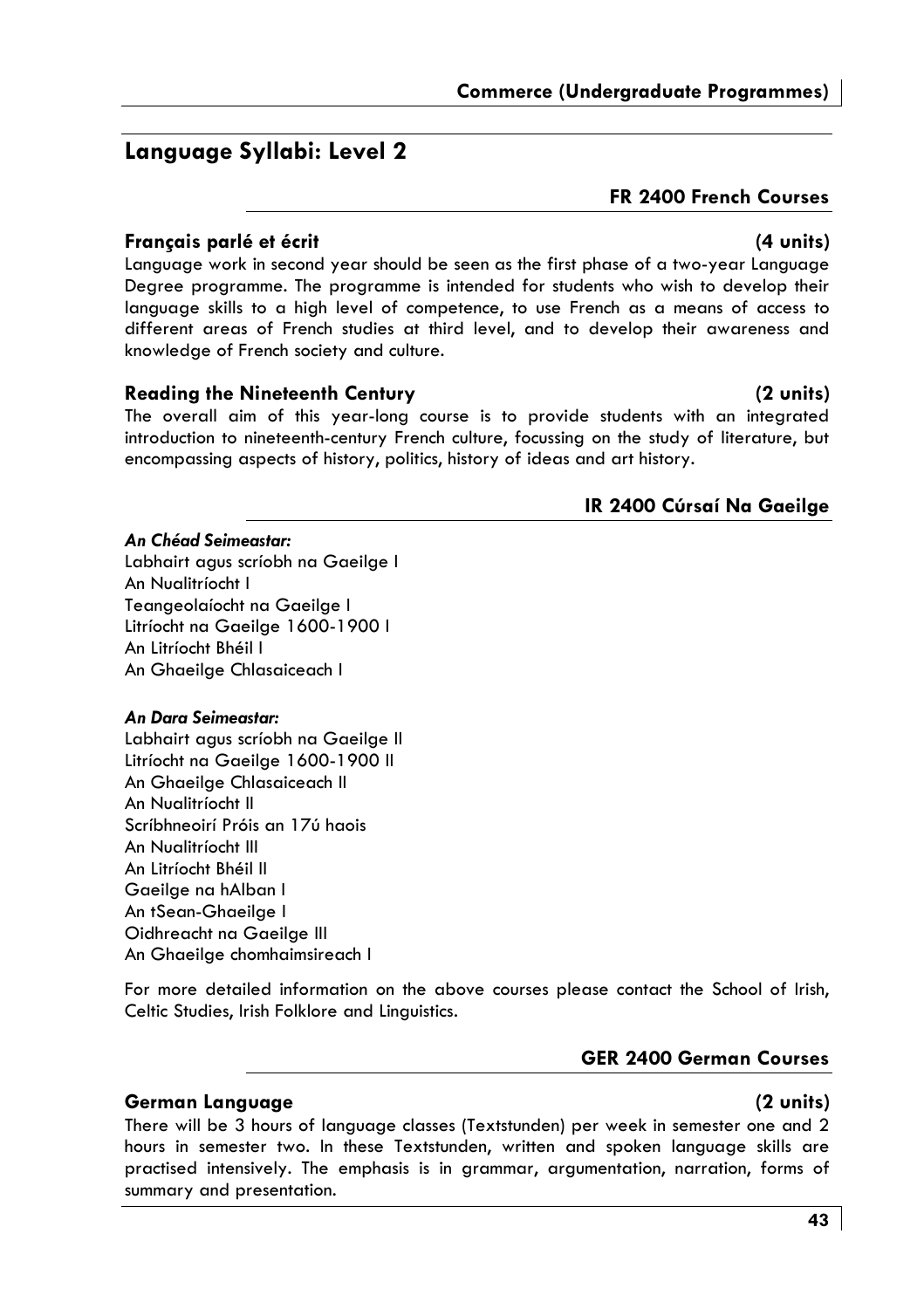# **German Electives (3 units)**

## For full details on Elective choices (literary, linguistics, cultural studies), please contact the School of Languages, Literatures and Film.

# **Wirtschaft (1 unit)**

A specialised Wirtschaft course offered to B.Comm (International) students aimed at preparing students for their academic year abroad.

# **ITAL 2400 Italian Courses**

# **Italian Language (3 units)**

This course covers comprehension, translation from and into Italian, prose composition and conversation.

# **Italian Language and Literary Culture (1 unit)**

This course examines the external (non-technical) history of the Italian language and of the cultural forms in which it has manifested itself between its origins and the present.

# **Italian Literary Texts (2 units)**

This course covers a small number of works representing the Italian literary canon, from Dante to the twentieth century.

# **SPAN 2400 Spanish Courses**

| Spanish Language II              | $(1.5 \text{ units})$                                      |
|----------------------------------|------------------------------------------------------------|
| Expresión Escrita I              | $(0.5 \text{ unit})$                                       |
| Spanish Linguistics II(0.5 unit) |                                                            |
| Medieval Literature I            | $(0.5 \text{ unit})$                                       |
| Golden-Age Drama I               | $(0.5 \text{ unit})$                                       |
| Cervantes                        | $(0.5 \text{ unit})$                                       |
| Modern Verse                     | $(0.5 \text{ unit})$                                       |
| Modern Novel                     | $(0.5 \text{ unit})$                                       |
| Latin-American Literature I      | $(0.5 \text{ unit})$                                       |
| <b>Tutorials</b>                 | $(0.5 \text{ unit})$                                       |
| Portuguese I                     | (1 unit, optional, in place of certain literature courses) |

# **Language Syllabi: Level 4**

# **Français parlé et écrit (4 units)**

This course is organised on a year-long basis, with all students attending two parallel tutorial courses. The first, *Written Language,* concentrates on translation (2 hours per week). The second, *Français Oral,* is conducted by a francophone tutor (1 hour per week). Tutorials in both these courses are conducted through French.

# **Texte et Image (1 unit)**

Ce cours analysera des textes en prose écrits par deux auteurs du XXéme siecle dont l'oeuvre se prête à une réflexion sur le statut et les fonctions de l'image. La nature de la

**FR 3400 French Courses**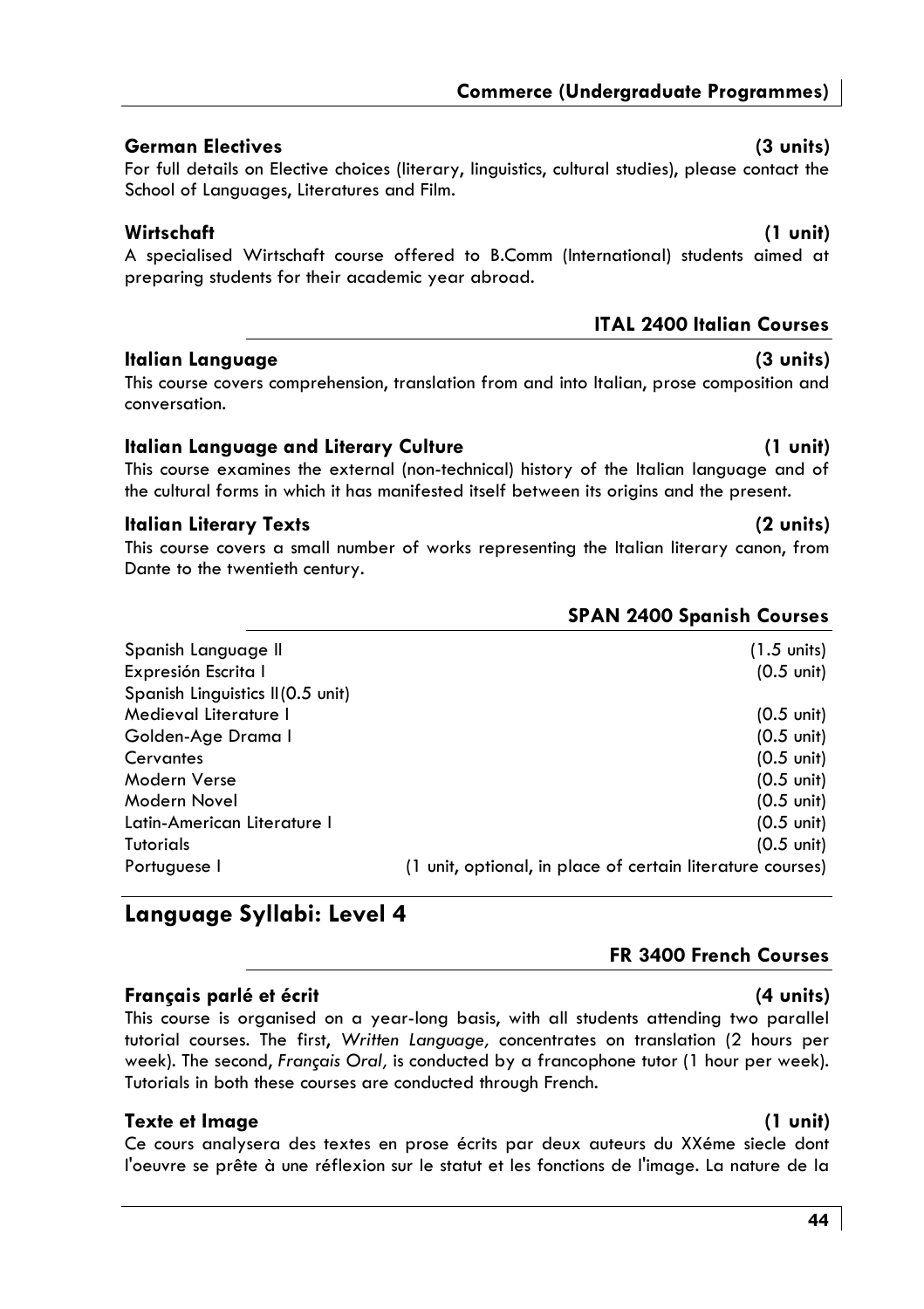présence de l'image dans le texte et la réflexion critique menée sur cette présence seront l'objet de notre travail.

### **Le reel et l'imaginaire dans la litterature des X11e et X111e siecles**

Ce cours sera consacré a l'analyse d'un roman courtois et d'une comédie bourgeoise: deux genredistincts, issus de milieux différents et écrits à cent ans d'intervalle; l'un le reflet d'un monde idéal at d'une quête de l'harmonie et l'autre celui d'une période de conflits et de crises transcendés par le rire. On étudiera en particular les différents contextes sociaux, culturels et littéraires a l'origine de ces textes, les rapports de l'auteur avec son oeuvre ainsi que la relation de l'homme aven le réel et l'imaginaire.

### **Proust**

This course will examine the first two volumes of Proust's *A la recherhe du temps perdu,* the novel which is perhaps the most important work of French literature of the twentieth century.

### **Le cinéma français d'une vague à l'autre: réel et réalisme**

C'est en France que le cinéma reçut l'appellation de 7e Art, et de faith, depuis sa naissance, l'évolution du cinema français a fait écho aux débats qui agitent le monde de l'image animée.

### **The Literature of Quebec**

The course will focus on the birth and development of Quebec literature during the years of the Quiet Revolution (1960s) and beyond.

### **Marginality in Contemporary Fiction and Film**

This course will examine the recurrence in contemporary French film and prose fiction of themes of displacement and alienation.

### **From Modernity to Postmodernity: The Rise and Fall of Avant-Gardism**

This course seeks to provide a more precise idea of what "Modernity" and "Postmodernity" have come to mean in both the literary and visual arts.

*Note:* Courses are subject to change from year to year. A booklet is available from the School of Languages, Literatures and Film with detailed course descriptions and prescribed texts for the current degree programme.

### **IR 3400 Cúrsaí na Gaeilge**

### *An Chéad Seimeastar:*

Labhairt, scríobh agus gramadach na Gaeilge III An Nualitríocht V Litríocht na Gaeilge Clasaicí I An Nualitríocht IV Litríocht na Gaeilge 1600-1900 III An Ghaeilge Chlasaiceach III Teangeolaíocht na Gaeilge IV Gaeilge na hAlban II An tSean-Ghaeilge II Litríocht na Gaeilge 1600-1900 V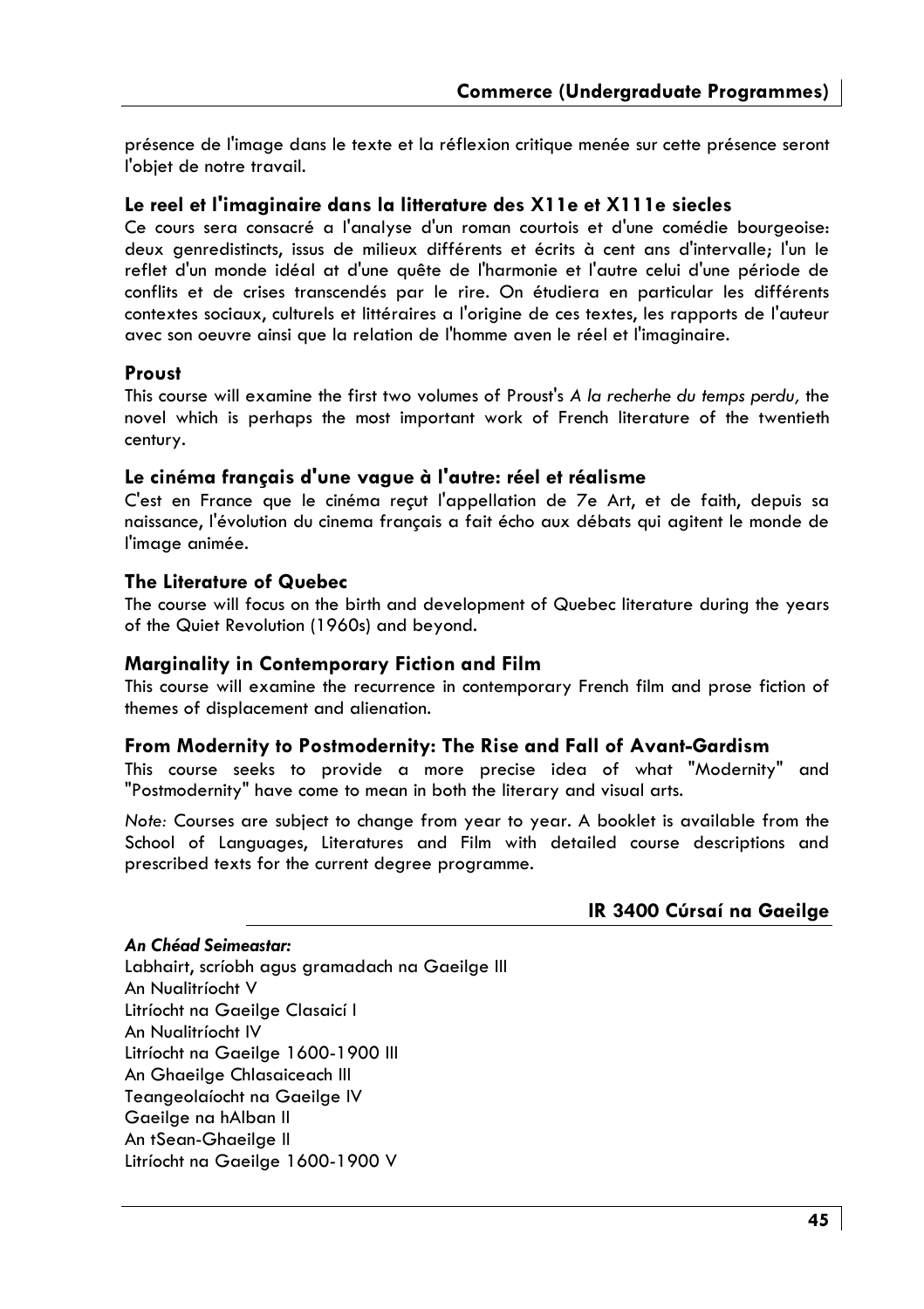### *An Dara Seimeastar:*

Labhairt, scríobh is gramadach na Gaeilge IV An Nualitríocht VII Litríocht na Gaeilge Clasaicí II An Nualitríocht VI Litríocht na Gaeilge 1600-1900 IV Gaeilge na hAlban III Prós an 17ú hAois An Ghaeilge Chlasaiceach IV An Ghaeilge chomhaimsireach II Prós na Gaeilge Clasaicí I An tSean-Ghaeilge III

For more detailed information on the above courses please contact the School of Irish, Celtic Studies, Irish Folklore and Linguistics.

### **GER 3400 German Courses**

### **German Language Classes (Textstunde) (2 units)**

This course is the core element of the language teaching in the final year in German. Students are grouped into classes on the basis of an "Einstufungstest" at the beginning of the year. The course is structured around certain types of texts, registers and genres. Writing a Zusammenfassung (summary of a text), a Protokoll (minute taking from oral presentation), a mündliches Kurzreferat (oral presentation) and a debate and finally a Kommentar (writing a commentary). There is continuous assessment throughout the year (5 tests). In addition to these core elements, relevant grammatical topics are covered. Final years students are expected to enter the year with a sound knowledge of German grammar.

Please note: As in all other years, the School of Languages, Literatures and Film operates a progression rule. A pass mark will not be granted to a candidate who fails to reach an overall pass standard in the language components.

### **German Electives**

| Students must enrol for two elective courses per semester    |                    |
|--------------------------------------------------------------|--------------------|
| Semester 1                                                   |                    |
| Staging the Third Reich                                      | $(1 \text{ unit})$ |
| <b>Modality and Politeness</b>                               | $(1 \text{ unit})$ |
| Modern German Film                                           | $(1 \text{ unit})$ |
| Amerika in der deutschen Literatur                           | $(1 \text{ unit})$ |
| Erzählen um 1900                                             | $(1 \text{ unit})$ |
| Nietzsche: Jenseits von Gut und Böse                         | $(1 \text{ unit})$ |
| Semester 2                                                   |                    |
| Joseph Roth                                                  | $(1 \text{ unit})$ |
| Reading Kafka                                                | $(1 \text{ unit})$ |
| Sociolinguistics                                             | $(1 \text{ unit})$ |
| The German Minority in Italy in the 20 <sup>th</sup> Century | $(1 \text{ unit})$ |
| Musik and Literatur in der deutschen Romantik                | (1 unit)           |

Johann Nestroy (1 unit)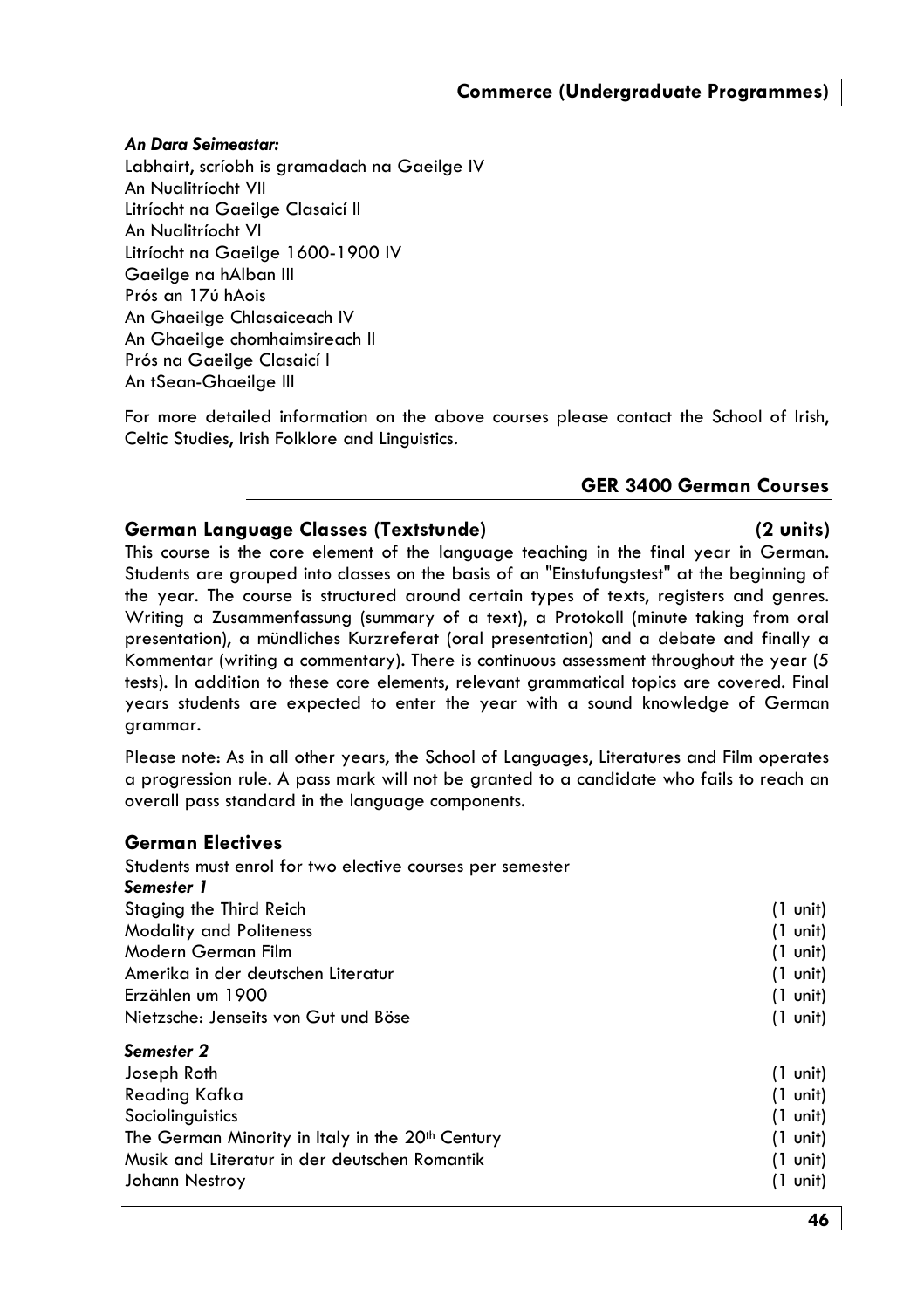*Note:* Courses are subject to change from year to year. A booklet is available from the School of Languages, Literatures and Film with detailed course descriptions and prescribed texts for the current degree programme.

## **Italian Language (3 units)**

This is a fourth-level course covering comprehension, translation from and into Italian, prose composition and conversation.

### **Aspects of Italian Cultural History (3 units)**

In this course the student examines aspects of Italian cultural history including Dante (*Purgatorio*), Machiavelli (political writings), Aristo (*Orlando furioso*), eighteenth- and nineteenth-century literature, Modernist fiction and two optional areas of study.

### **SPAN 3400 Spanish Courses**

**ITAL 3400 Italian Courses** 

| Spanish Language III                                          | (2 units)            |
|---------------------------------------------------------------|----------------------|
| Four units' worth of courses to be chosen from the following: |                      |
| Expresión Escrita II                                          | $(1 \text{ unit})$   |
| Spanish Linguistics III: Historical Phonology                 | $(0.5 \text{ unit})$ |
| Semantics of Spanish II                                       | $(1 \text{ unit})$   |
| Medieval Literature II                                        | $(1 \text{ unit})$   |
| Golden-Age Drama II                                           | $(1 \text{ unit})$   |
| Golden-Age History                                            | $(0.5 \text{ unit})$ |
| <b>Romantic Drama</b>                                         | $(0.5 \text{ unit})$ |
| Nineteenth-Century Realism                                    | $(0.5 \text{ unit})$ |
| Poetry of Antonio Machado                                     | $(1 \text{ unit})$   |
| Poet in New York: Federico García Lorca                       | $(0.5 \text{ unit})$ |
| Novel under Franco                                            | $(1 \text{ unit})$   |
| Carmen Martín Gaite                                           | $(1 \text{ unit})$   |
| Latin-American Indigenous Novel                               | $(1 \text{ unit})$   |
| Mexican Feminist Writing                                      | $(0.5 \text{ unit})$ |
| Latin-American Literature in the 1960s                        | $(1 \text{ unit})$   |
| Literature in the Portuguese-Speaking World                   | $(0.5 \text{ unit})$ |
| Portuguese II                                                 | $(1 \text{ unit})$   |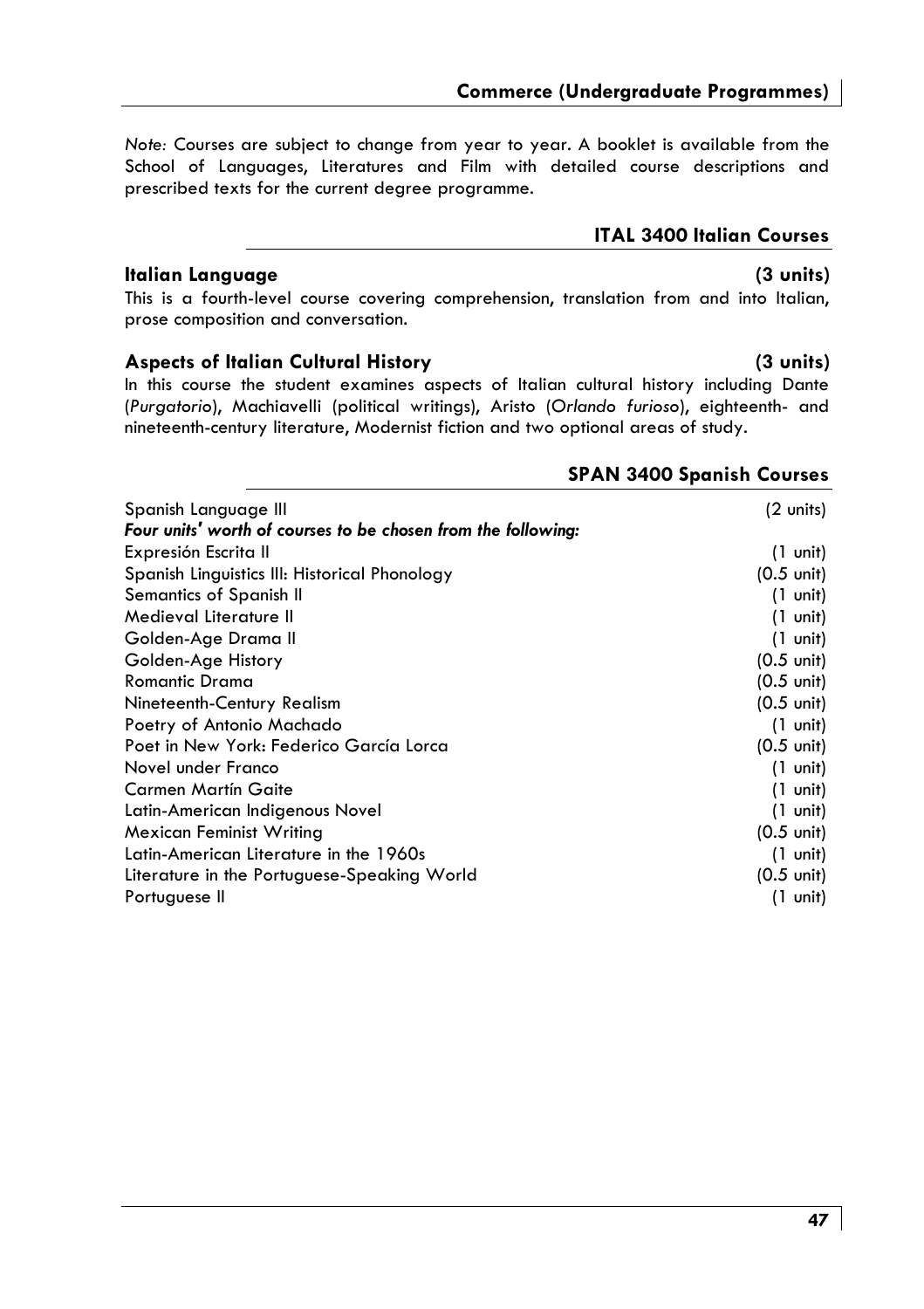# **Degree of Bachelor of Commerce in the "Centro De Estudios Superiores Universitarios De Galicia" (Cesuga)**

*This programme is designed for applicants located in La Coruña, Galicia, Spain. The programme is offered through the medium of Spanish and English.* 

# **Regulations**

- 1 The Degree of Bachelor of Commerce is a primary degree in UCD School of Business.
- 2 Approved courses of study must be attended for at least eight semesters after matriculation. Students who have not successfully satisfied all the exam requirements of the entire degree programme within 12 semesters may not remain in UCD School of Business.

3

- (i) The pass mark in each course is 40% and no compensation is allowed.
- (ii) Students who do not obtain the credits associated with a course by the second examination offering may be required to re register for that course, re-attend, complete any assigned course work, pass the examination and pay the associated tuition fee. Students should note that courses may change from year to year, may not be offered in certain years and may be dropped entirely from the programme. This will require the substitution of a course(s) by additional course(s) and will entail re-registration, re-attendance and the payment of appropriate fees.
- (iii) Credits will be given for each set of course units passed. Each level of the degree programme contains 75 credits.
- (iv) Course work: where a mark is given for course work a pass mark will not be awarded for the course unless at least 35% is attained in the written examination in that course.

| Level 1 (First Year) |       |                    | Credits |
|----------------------|-------|--------------------|---------|
| <b>BMGT</b>          | 1701  | (2 units)          | 7.50    |
| <b>BMGT</b>          | 1703  | (4 units)          | 12.00   |
| <b>BMGT</b>          | 1704  | (2 units)          | 8.00    |
| ACC                  | 1704  | $(1 \text{ unit})$ | 3.75    |
| ACC                  | 1705  | $(1 \text{ unit})$ | 3.75    |
| <b>ECON</b>          | 1303  | $(1 \text{ unit})$ | 3.75    |
| <b>ECON</b>          | 1304  | (2 units)          | 7.50    |
| <b>MATH</b>          | 1704  | (2 units)          | 10.00   |
| <b>MIS</b>           | 1702  | $(1 \text{ unit})$ | 3.75    |
| MKT                  | 2713  | (2 units)          | 7.50    |
| <b>HRM</b>           | 2709  | (2 units)          | 7.50    |
|                      | Total |                    | 75.00   |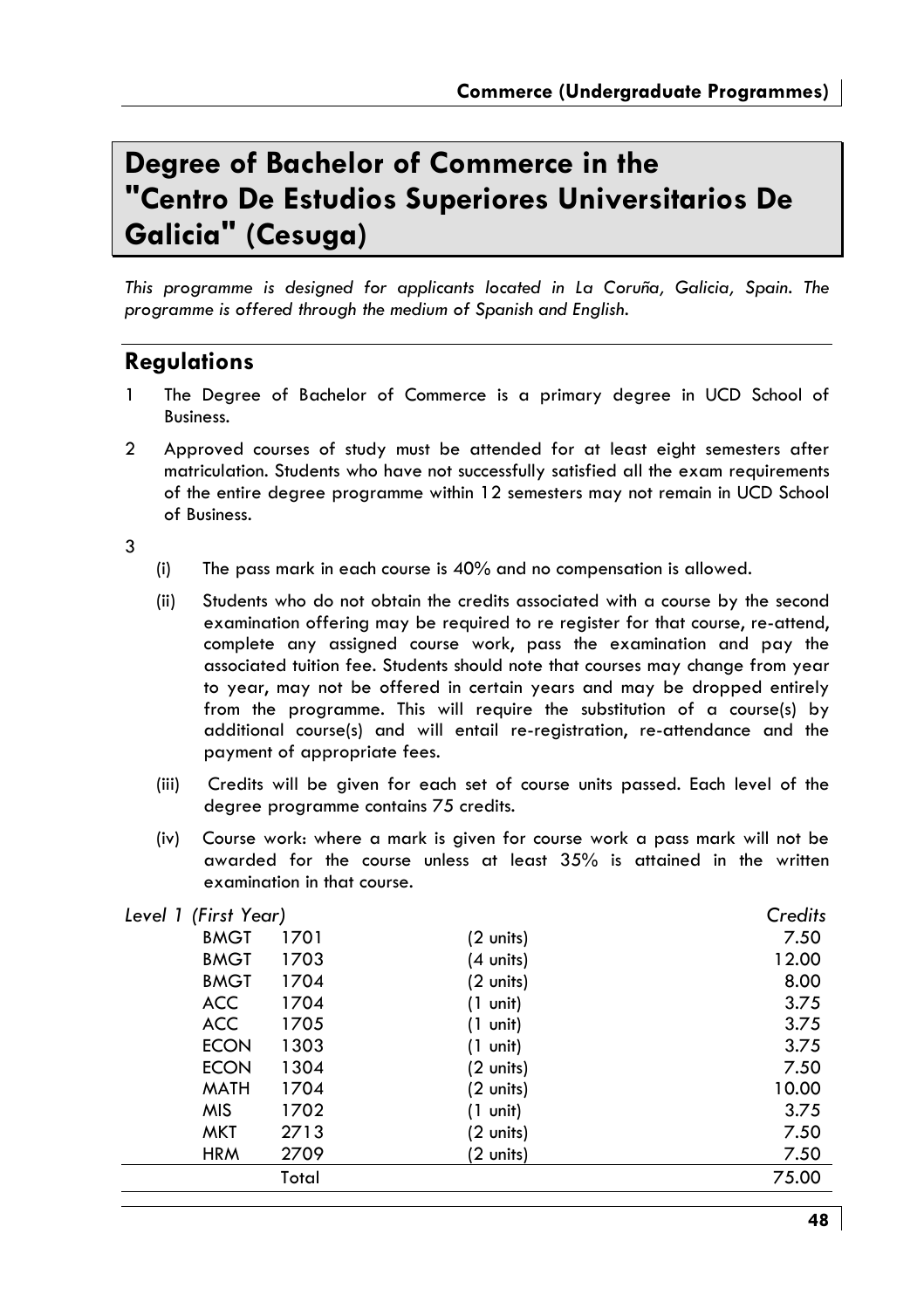|     | Level 2 (Second Year)     |                    |                     | Credits       |
|-----|---------------------------|--------------------|---------------------|---------------|
|     | ACC                       | 1701               | $(3 \text{ units})$ | 11.25         |
|     | <b>BMGT</b>               | 1702               | (2 units)           | 7.50          |
|     | <b>BMGT</b>               | 2701               | (2 units)           | 7.50          |
|     | <b>BMGT</b>               | 2702               | (2 units)           | 7.50          |
|     | ACC                       | 2706               | (2 units)           | 7.00          |
|     | <b>ACC</b>                | 2707               | $(1 \text{ unit})$  | 3.75          |
|     | <b>FIN</b>                | 2722               | $(2 \text{ units})$ | 7.50          |
|     | FIN                       | 2718               | $(1 \text{ unit})$  | 4.25          |
|     | MIS                       | 2717               | $(1 \text{ unit})$  | 3.75          |
|     | <b>MIS</b>                | 2718               | (2 units)           | 7.50          |
|     | <b>MIS</b>                | 1701               | (2 units)           | 7.50          |
|     |                           | Total              |                     | 75.00         |
|     | Level 3 (Third Year)      |                    |                     | Credits       |
|     | <b>ACC</b>                | 2715               |                     | 8.00          |
|     | <b>ACC</b>                | 2716               | $(2 \text{ units})$ | 8.00          |
|     |                           |                    | $(2 \text{ units})$ |               |
|     | <b>BMGT</b>               | 2716               | $(2 \text{ units})$ | 8.00          |
|     | <b>BMGT</b>               | 3701               | $(2 \text{ units})$ | 7.50          |
|     | <b>BMGT</b>               | 3702               | $(2 \text{ units})$ | 7.50          |
|     | <b>HRM</b>                | 3702               | $(1 \text{ unit})$  | 4.00          |
|     | <b>HRM</b>                | 3703               | $(1 \text{ unit})$  | 4.00          |
|     | <b>ECON</b>               | 2363               | $(2 \text{ units})$ | 8.00          |
|     | <b>ECON</b>               | 2364               | $(1 \text{ unit})$  | 4.00          |
|     | <b>ECON</b>               | 2365               | $(1 \text{ unit})$  | 4.00          |
| FIN | 3713                      | $(1 \text{ unit})$ | 4.00                |               |
|     | <b>MIS</b>                | 3701               | $(1 \text{ unit})$  | 4.00          |
|     | MKT                       | 3701               | (1 unit)            | 4.00          |
|     |                           | Total              |                     | 75.00         |
|     | Level 4 (Fourth Year)     |                    |                     | Credits       |
|     | <b>ACC</b>                | 3701               | $(1 \text{ unit})$  | 4.00          |
|     | ACC                       | 3702               | $(1 \text{ unit})$  | 4.00          |
|     | <b>ACC</b>                | 3704               | $(1 \text{ unit})$  | 5.00          |
|     | ACC                       | 3707               | $(1 \text{ unit})$  | 5.00          |
|     | <b>FIN</b>                | 3721               | $(1 \text{ unit})$  | 4.00          |
|     | <b>FIN</b>                | 3712               | $(1 \text{ unit})$  | 4.00          |
|     | <b>ECON</b>               | 2366               | $(1 \text{ unit})$  | 4.00          |
|     | <b>BMGT</b>               | 3712               | $(2 \text{ units})$ | 10.00         |
|     | <b>BMGT</b>               | 3706               | $(3 \text{ units})$ | 10.00         |
|     | <b>BMGT</b>               | 3713               | $(1 \text{ unit})$  | 4.00          |
|     | <b>BMGT</b>               | 3714               |                     | 4.00          |
|     | <b>BMGT</b>               | 3715               | $(1 \text{ unit})$  | 6.00          |
|     |                           |                    | (2 units)           |               |
|     | <b>BMGT</b><br><b>MKT</b> | 3703               | (2 units)           | 7.00          |
|     |                           | 3703               | $(1 \text{ unit})$  | 4.00<br>75.00 |
|     |                           | Total              |                     |               |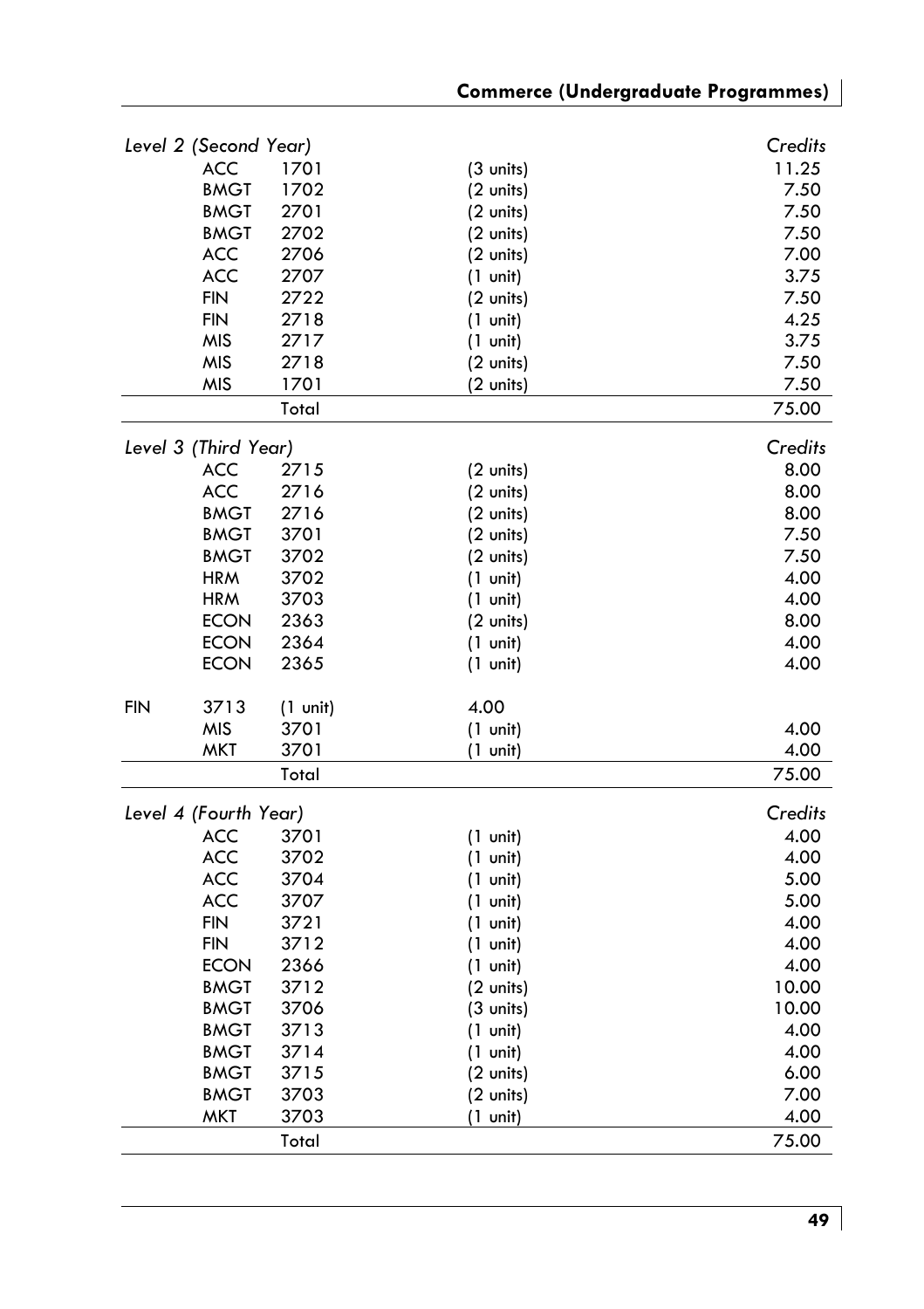- 4 The degree is composed of a number of courses which are given at four levels. Level 1 courses are offered at the commencement of the degree programme. These are followed by Level 2 courses. Level 3 and Level 4 courses are taken in the final stages of the degree programme. Courses in all levels are semesterised and examinations are held at the end of each course. Examinations take place at the end of the semester in which the subject is taught and one repeat examination is offered. The repeat examination for semester I and semester II examinations are held in September. In the event that a course is changed or modified, then no additional repeat examinations for the original course will be offered. A student may not repeat any examination that the student has already passed. A student is deemed to have completed his/her degree requirements as soon as all required courses have been passed.
- 5 *Progress from Level 1 to Level 2:*
	- (i) Students who obtain a total of 75 credits on the combined results of the Semester I and Semester II examinations of the Level 1 courses are eligible for unrestricted entry into Level 2 (second year) courses.
	- (ii) Students who obtain 52 or more credits but less than 75 credits may progress to Level 2 and attend courses at that level. However any Level 1 examinations not passed must be repeated.
	- (iii) Students who obtain less than 52 credits in the combined results at the end of Semester I and Semester II examinations of the first year may not remain in UCD School of Business. The School may waive this rule in exceptional circumstances.
- 6 Progress from Level 2 to Level 3 and Level 3 to Level 4
	- i) Students wishing to progress to Level 3 must have completed all the exam requirements of Level 1. Students who obtain 52 or more credits but less than 75 credits, may progress to Level 3 and attend all Level 3 courses. However any level 2 examinations not passed must be repeated.
	- ii) Students wishing to progress to Level 4 must have completed all the exam requirements of Level 2. Students who obtain 52 or more credits but less than 75 credits, may progress to Level 4 and attend all Level 4 courses. However any level 3 examinations not passed must be repeated.
- 7 Honours may be awarded in each course and in the degree as a whole.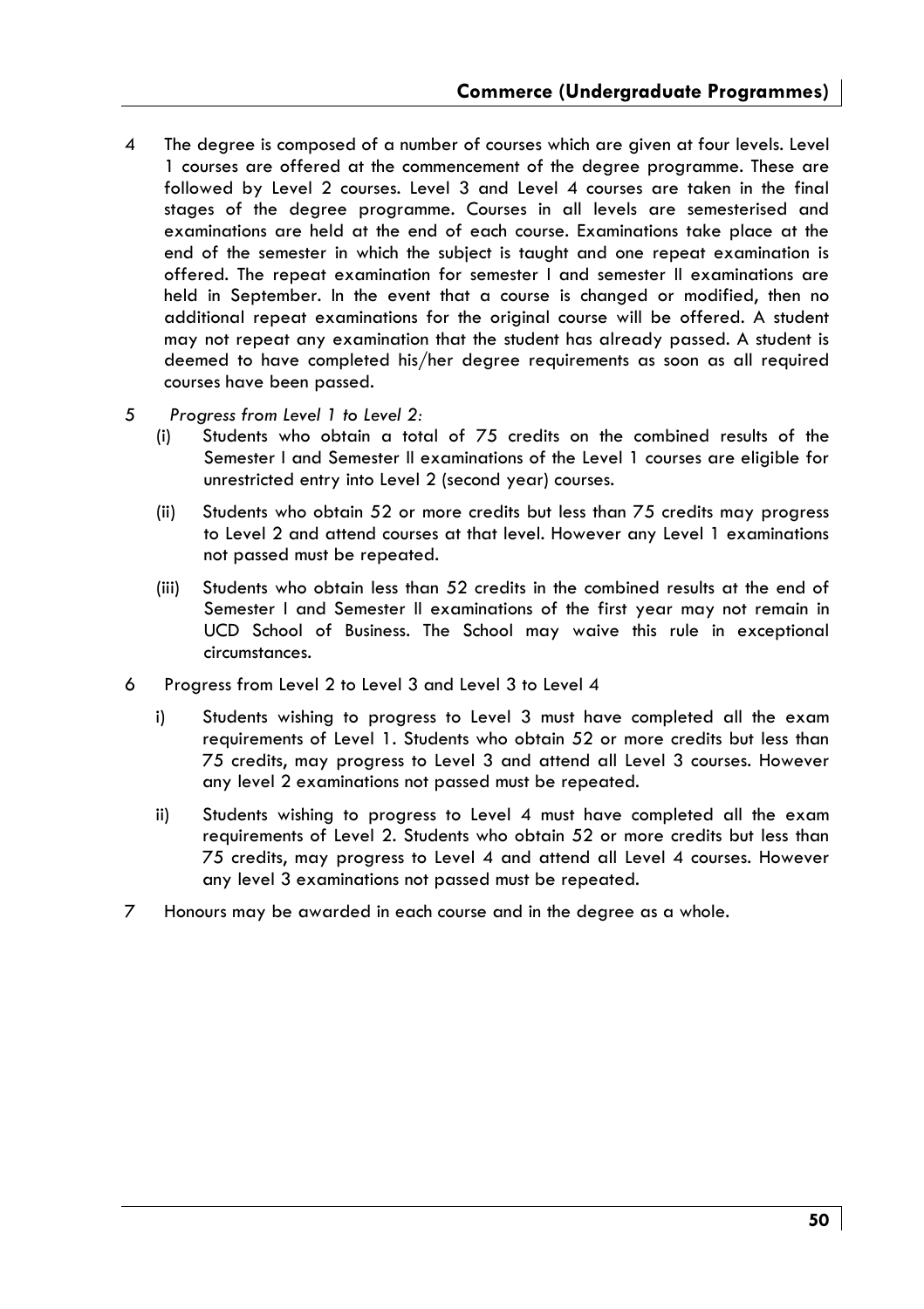# **Syllabus of Courses for the Degree of Bachelor of Commerce in the "Centro De Estudios Superiores Universitarios De Galicia" (Cesuga)**

Level 1 courses include:

|             |      |                                                   | Credits |
|-------------|------|---------------------------------------------------|---------|
| <b>BMGT</b> | 1701 | <b>Management Principles</b>                      | 7.50    |
| <b>ECON</b> | 1303 | Micro-Economics                                   | 3.75    |
| <b>ECON</b> | 1304 | Macro-Economics                                   | 7.50    |
| <b>MATH</b> | 1704 | <b>Mathematics</b>                                | 10.00   |
| <b>BMGT</b> | 1703 | <b>Business Communications, I</b>                 | 12.00   |
| <b>BMGT</b> | 1704 | <b>Business Communications, II</b>                | 8.00    |
| <b>ACC</b>  | 1704 | Spanish Civil Law, I                              | 3.75    |
| <b>ACC</b>  | 1705 | Spanish Civil Law, II                             | 3.75    |
| MKT         | 2713 | <b>Marketing Management</b>                       | 7.50    |
| <b>HRM</b>  | 2709 | <b>Managing Employee Relations</b>                | 7.50    |
| <b>MIS</b>  | 1702 | Introduction to Computers and Information Systems | 3.75    |
|             |      | Total                                             | 75.00   |

# **First Year (Level 1) Courses**

# **Second Year (Level 2) Courses**

| Level 2 courses include: |      |                                                         |         |
|--------------------------|------|---------------------------------------------------------|---------|
|                          |      |                                                         | Credits |
| <b>ACC</b>               | 1701 | <b>Financial Accounting</b>                             | 11.25   |
| <b>BMGT</b>              | 1702 | <b>Organisational Behaviour</b>                         | 7.50    |
| <b>BMGT</b>              | 2701 | <b>Business Communications, III</b>                     | 7.50    |
| <b>BMGT</b>              | 2702 | <b>Business Communications, IV</b>                      | 7.50    |
| <b>ACC</b>               | 2706 | Spanish Business Law, I                                 | 7.00    |
| <b>ACC</b>               | 2707 | Spanish Business Law, II                                | 3.75    |
| <b>MIS</b>               | 2718 | Introduction to Management Science                      | 7.50    |
| <b>FIN</b>               | 2718 | Quantitative Finance                                    | 4.25    |
| <b>FIN</b>               | 2722 | Finance                                                 | 7.50    |
| <b>MIS</b>               | 2717 | Database Systems Development and Information Management | 3.75    |
| <b>MIS</b>               | 1701 | <b>Business Statistics</b>                              | 7.50    |
|                          |      | Total                                                   | 75.00   |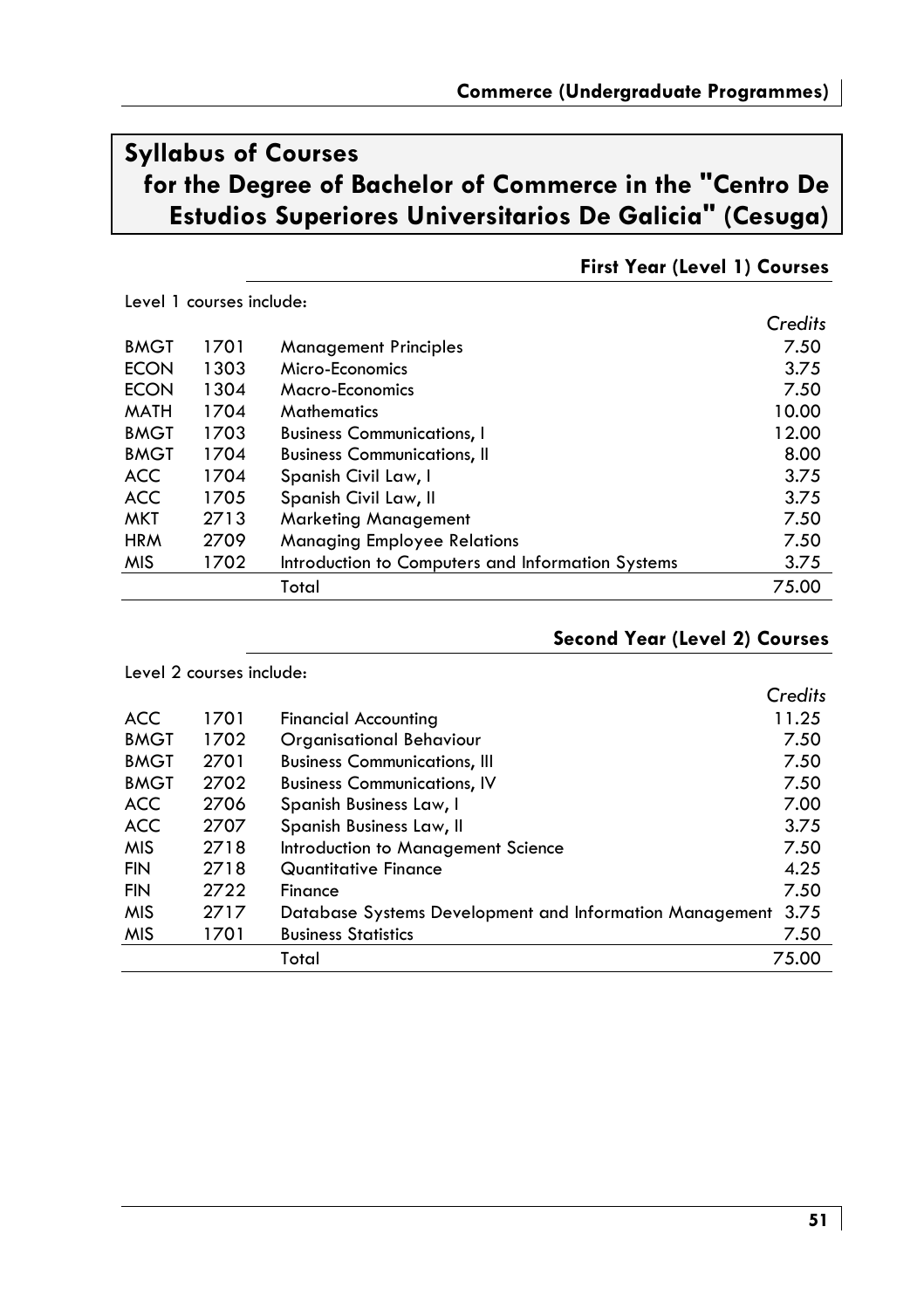# **Third Year (Level 3) Courses**

| Level 3 courses include: |      |                                                     |         |
|--------------------------|------|-----------------------------------------------------|---------|
|                          |      |                                                     | Credits |
| <b>ACC</b>               | 2715 | <b>Management Accounting</b>                        | 8.00    |
| <b>ACC</b>               | 2716 | <b>Financial Accounting</b>                         | 8.00    |
| <b>BMGT</b>              | 2716 | <b>Business Logistics and Operations Management</b> | 8.00    |
| <b>BMGT</b>              | 3701 | <b>Business Communications V</b>                    | 7.50    |
| <b>ECON</b>              | 2363 | Intermediate Micro-Economics                        | 8.00    |
| <b>ECON</b>              | 2364 | <b>Applied Econometrics I</b>                       | 4.00    |
| <b>MIS</b>               | 3701 | Advanced Topics in MIS                              | 4.00    |
| <b>HRM</b>               | 3702 | Spanish Labour Law I                                | 4.00    |
| <b>ECON</b>              | 2365 | <b>Applied Econometrics II</b>                      | 4.00    |
| <b>FIN</b>               | 3713 | <b>Financial Institutions Management</b>            | 4.00    |
| MKT                      | 3701 | Marketing Research                                  | 4.00    |
| <b>BMGT</b>              | 3702 | <b>Business Communications VI</b>                   | 7.50    |
| <b>HRM</b>               | 3703 | Spanish Labour Law II                               | 4.00    |
|                          |      | Total                                               | 75.00   |

### **Fourth Year (Level 4) Courses**

|             | Level 4 courses include: |                                                  |         |
|-------------|--------------------------|--------------------------------------------------|---------|
|             |                          |                                                  | Credits |
| <b>ACC</b>  | 3701                     | Spanish Taxation I                               | 4.00    |
| <b>ACC</b>  | 3702                     | Spanish Taxation II                              | 4.00    |
| <b>ACC</b>  | 3704                     | Financial Accounting                             | 5.00    |
| <b>ACC</b>  | 3707                     | <b>Advanced Management Accounting</b>            | 5.00    |
| <b>BMGT</b> | 3703                     | <b>Business Communications VII</b>               | 7.00    |
| <b>FIN</b>  | 3721                     | <b>Business and Finance Project</b>              | 4.00    |
| <b>FIN</b>  | 3712                     | Investment and Portfolio Management              | 4.00    |
| <b>ECON</b> | 2366                     | <b>International Monetary Economics</b>          | 4.00    |
| <b>BMGT</b> | 3706                     | The Economic Structures of Spain & the World     | 10.00   |
| <b>BMGT</b> | 3712                     | <b>Strategy Formulation &amp; Implementation</b> | 10.00   |
| MKT         | 3703                     | International Marketing                          | 4.00    |
| <b>BMGT</b> | 3713                     | Managing Change                                  | 4.00    |
| <b>BMGT</b> | 3714                     | International Business                           | 4.00    |
| <b>BMGT</b> | 3715                     | <b>Business Project</b>                          | 6.00    |
|             |                          | Total                                            | 75.00   |

# **First Year (Level 1) Courses**

Spanish Civil Law, I and Spanish Civil Law, I and Spanish Civil Law, I and Spanish Civil Law, I and Spanish Civ

Concepto del Derecho. Derecho objetivo y subjetivo. La persona fisica y jurídica. Las obligaciones: concepto, elemento y clases. Los Contratos Civiles: características y clasificaciones.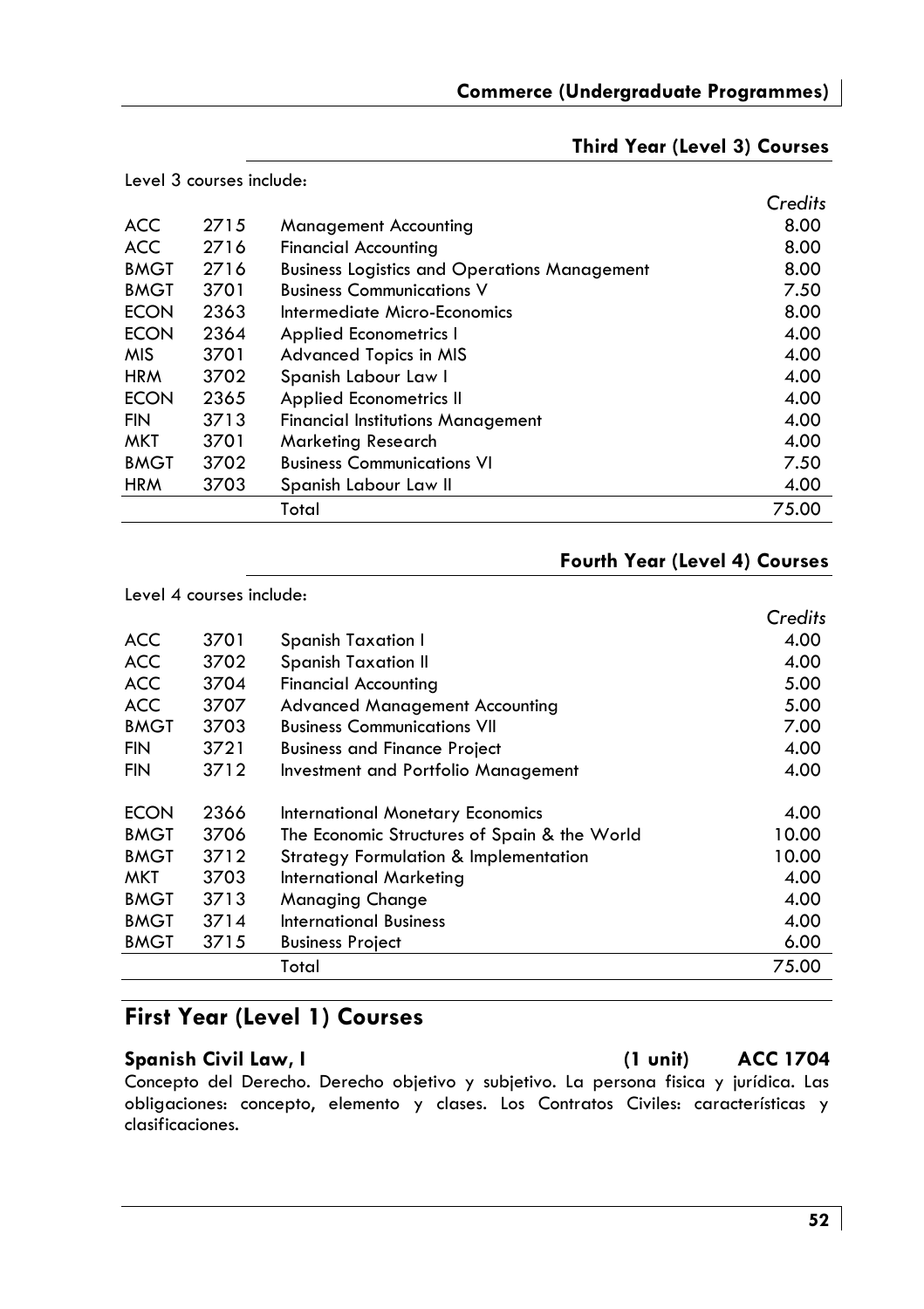### **Spanish Civil Law, II (1 unit) ACC 1705**

Los Derechos Reales y el Usufructo. El Derecho de la Propiedad. Las Hipotecas mobiliarias e inmobiliarias. El Derecho de Familia.

### **Management Principles (2 units) BMGT 1701**

### *(a) Management Principles and the Functions of Business*

Competent management is critical to the success of a business. Management is a complex subject in that it has to deal with people at work as well as handling all of the constraints and difficulties of operating in a dynamic environment. This introductory course leads the student through the historical development of management theory. It examines the job of the manager, the planning, organising, staffing, directing and controlling roles played by every manager. Having outlined varying tasks which go to make up the manager's job, the course then examines the various functional areas of business where those tasks are performed. The functions examined are marketing, finance, manufacturing, personnel and industrial relations. The course is taught by the lecture method supplemented by readings.

### *(b) The Structure of Irish Business*

The structure of output and employment in Irish business: Comparative structures of business in EU and other countries; analysis of the natural resource-based sectors, i.e. agribusiness, mining, oil and gas. Analysis of the manufacturing sectors and assessment of the role of foreign-based, indigenous and state firms; comparative analyses of the performance of various sectors in Ireland; international comparisons for manufacturing industry; analysis of the wholesale and retail sectors of distribution; analysis of the service sector in Irish business and its potential for development; assessment of the support structures for business in Ireland.

### **Business Communications (Introduction), I (4 units) BMGT 1703**

The course is designed to revise essential language structures and introduce the communications skills students require at an intermediate level. This course provides practice for the Cambridge First Certificate exam which students are encouraged to take. In addition to training for the exam, this section of the course will focus on sharpening reading skills and developing the ability to summarise and synthesise information in order to prepare them for using English in their academic studies. The writing component of the course is intended to provide practice in writing for academic purposes at university level such as answering exam-style essay questions and writing summaries. Students also work on gaining confidence in their use of spoken English. A further element of the course is an introduction to general business English terms in order to familiarise students with specific area of English that is new to the vast majority. It is also designed in order to provide support for students studying business related academic subjects in English (Human Resources and Principles of Management). An introduction to the translation from Spanish to English of business related texts is also included in order to reinforce grammar and vocabulary.

### **Business Communications, II (2 units) BMGT 1704**

The writing section of the course is designed to provide students with guided writing practice at an intermediate level. The focus will be on developing the required skills and strategies for FCE (First Certificate English) type writing tasks including planning and ordering information and details, revising and editing skills, an introduction to writing transactional letters, and answering discussion type essay questions. Speaking activities consist mainly of case studies, where students are expected to analyse situations and put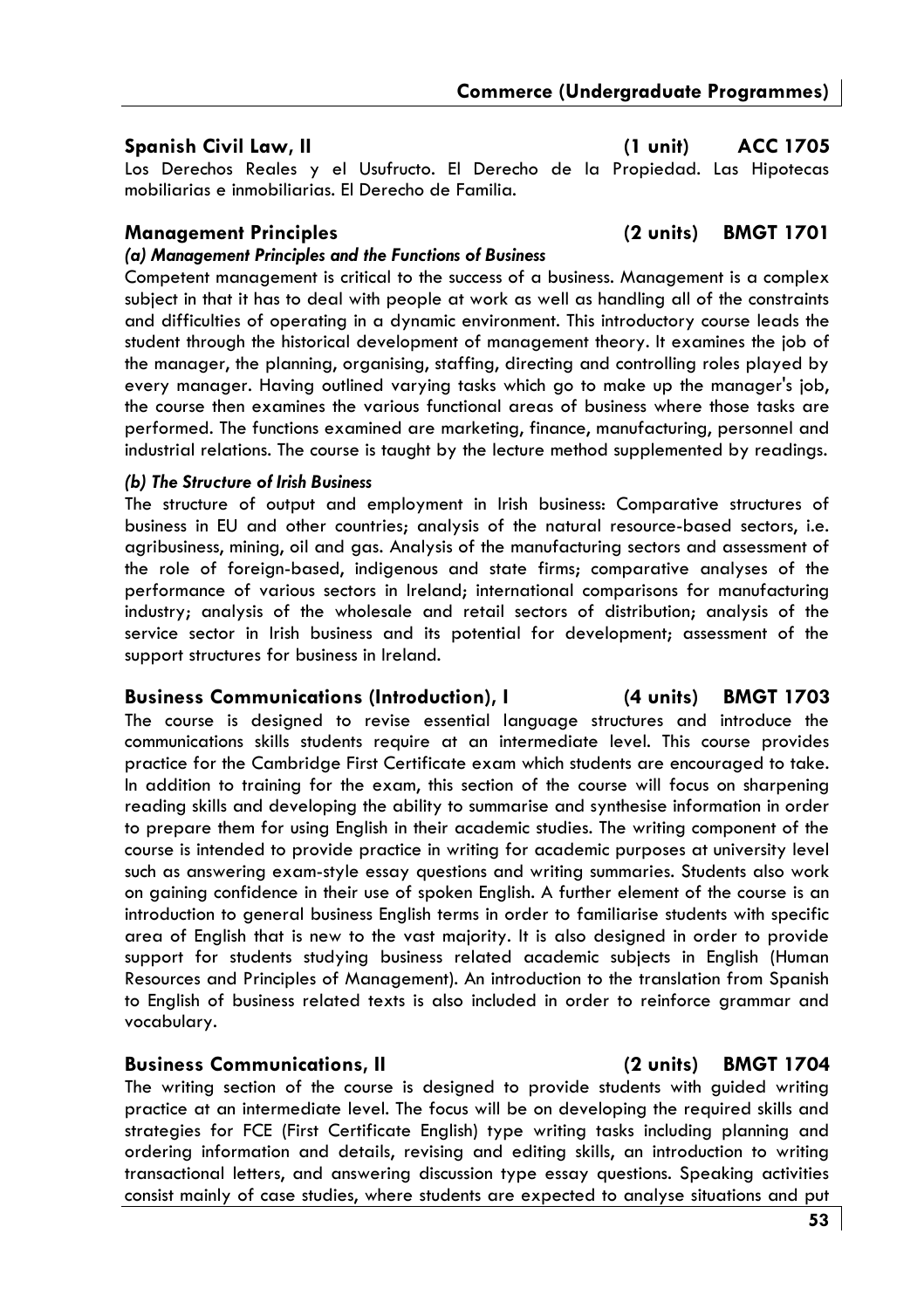forward a series of recommendations and possible courses of action. The Business English section of the course focuses on Marketing vocabulary, as well as more complex texts for translation, where students are encouraged to extend their use of vocabulary and apply more complex structures.

### **Principles of Microeconomics (1 unit) ECON 1303**

Basic analysis of markets. Demand, production and cost functions. Basic comparisons between monopoly and competition. Policy applications.

## **Principles of Macroeconomics (2 units) ECON 1304**

National income accounting; the basic income-expenditure model; interest rates and economic activity (is-1m); principles of fiscal and monetary policy. Economic growth: A brief overview.

## **Managing Employee Relations (2 units) HRM 2709**

This series of lectures will introduce students to management-employee relations at the collective and at the individual level. At the collective level, it will consider the attitudes and goals and organisation of the parties, the framework of law within which industrial relations is conducted, the working practices and procedures adopted by the parties, and some recent trends and developments in industrial relations in Ireland and Spain, including the growing emphasis on strategic approaches to the management of industrial relations. At the individual level, the following topics will be examined: the nature/changing nature of work, managing flexible organisations and the evolution of the personnel function in contributing to corporate effectiveness; strategic choice facing the personnel function in managing workforces; implementing personnel objectives in today's organisations. The objectives, role and functions of the personnel department will also be reviewed.

## **Mathematics (2 units) MATH 1704**

*Finite Mathematics:* 

Description matrices, systems of linear equations, determinants, inverse matrices, application of matrix theory, Markov chains.

### *Calculus:*

Description functions, continuity, differentiation, maxima and minima. Partial derivatives, maxima and minima of functions of more than one variable. Lagrange multipliers.

### **Introduction to Computers and Information Systems (1 unit) MIS 1702**  In today's competitive and complex business environments, information systems (IS) and information technology (IT) are essential tools for business organisations. Consequently, computers and information systems have become an important part of our everyday work and social environments. As members of society, it is important to understand what computers and information systems are all about. As future business professionals, it is especially important to know how to use and apply these technologies. The objectives of this course are to provide students with basic knowledge about computers and information systems, and to help them develop the skills needed to use and take advantage of these technologies. The course is comprised of two hours of lectures plus

two hours of practical "hands-on" tutorials per week. The topics covered include an overview of computer hardware, operating and applications software, word processing,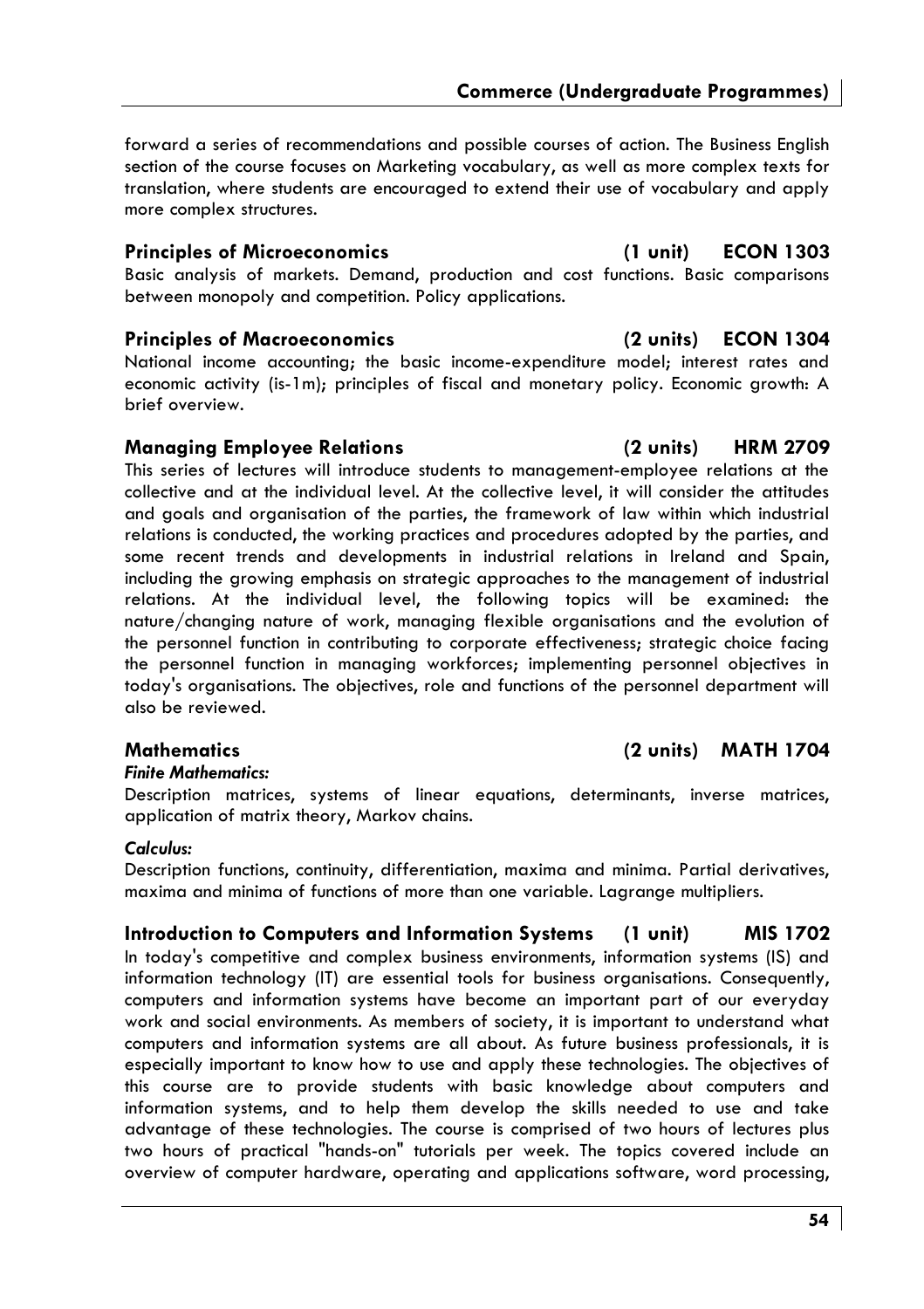spreadsheet design, software development, and introduction to the role of information and information systems in business, and discussion of the social impacts of computing.

### **Marketing Management (2 units) MKT 2713**

Marketing is a concern for all people and organisations. We all live by exchanging something. Marketing is the study of exchange processes in society: How transactions are initiated, motivated, facilitated and completed. The topics covered in the course are: the role of marketing in society, the scope of marketing in the organisation, analytical methods used in marketing analysis, understanding consumer, industrial and service markets, understanding and analysing competitors and informing marketing decisions. The course will also look at the area of marketing management. Marketing management is concerned with choosing target markets; evaluating customer needs and wants; providing, communicating and delivering products and services to satisfy customers and profit to organisations. The topics covered in the course are: product and service decisions, branding, pricing, marketing communications, distribution, marketing planning and implementation.

# **Second Year (Level 2) Courses**

### **Financial Accounting (3 units) ACC 1701**

Balance sheet equation; debit credit convention; income measurement; period and adjustments; journals and daybooks including control accounts; preparation of final accounts for retailers, manufacturers, sole traders and companies; published accounts; regulatory framework; companies acts requirements; cash flow statements; partnership accounts including admission and retirement of partners; changes in profit sharing ratios; final accounts; preparation of accounts from incomplete records; bank reconciliations; correction of errors.

### **Organisational Behaviour (2 units) BMGT 1702**

### *(a) Individual Behaviour*

Theories of motivation and satisfaction and their relation to performance. Practical approaches to motivation. Human abilities and aptitudes – their assessment and acquisition. Cognitive processes – perception, problem-solving and decision-making.

### *(b) Group Behaviour*

Group formation and development; group structure; leadership; group processes – communication, motivation, decision-making, influence, conflict management.

### **Business Communications, III (2 units) BMGT 2701**

This course is designed to extend and develop communication skills in English at an upperintermediate level. Emphasis will be placed on aspects of the language that usually pose difficulty for students at a post-intermediate level including tense contrasts and collocation. The course book provides revision and practice for the CAE (Cambridge Advanced English) exam. One section of the course will focus on building writing strategies required for completing CAE exam type writing tasks. One hour a week will be spent on speaking practice. This section of the course is intended to complement the study of the topics covered in the Objective CAE course book providing practice in talking about a variety of topics and situations, in particular current events. Students will be expected to prepare and present topics through debates and informal talks and participate in problem-solving tasks.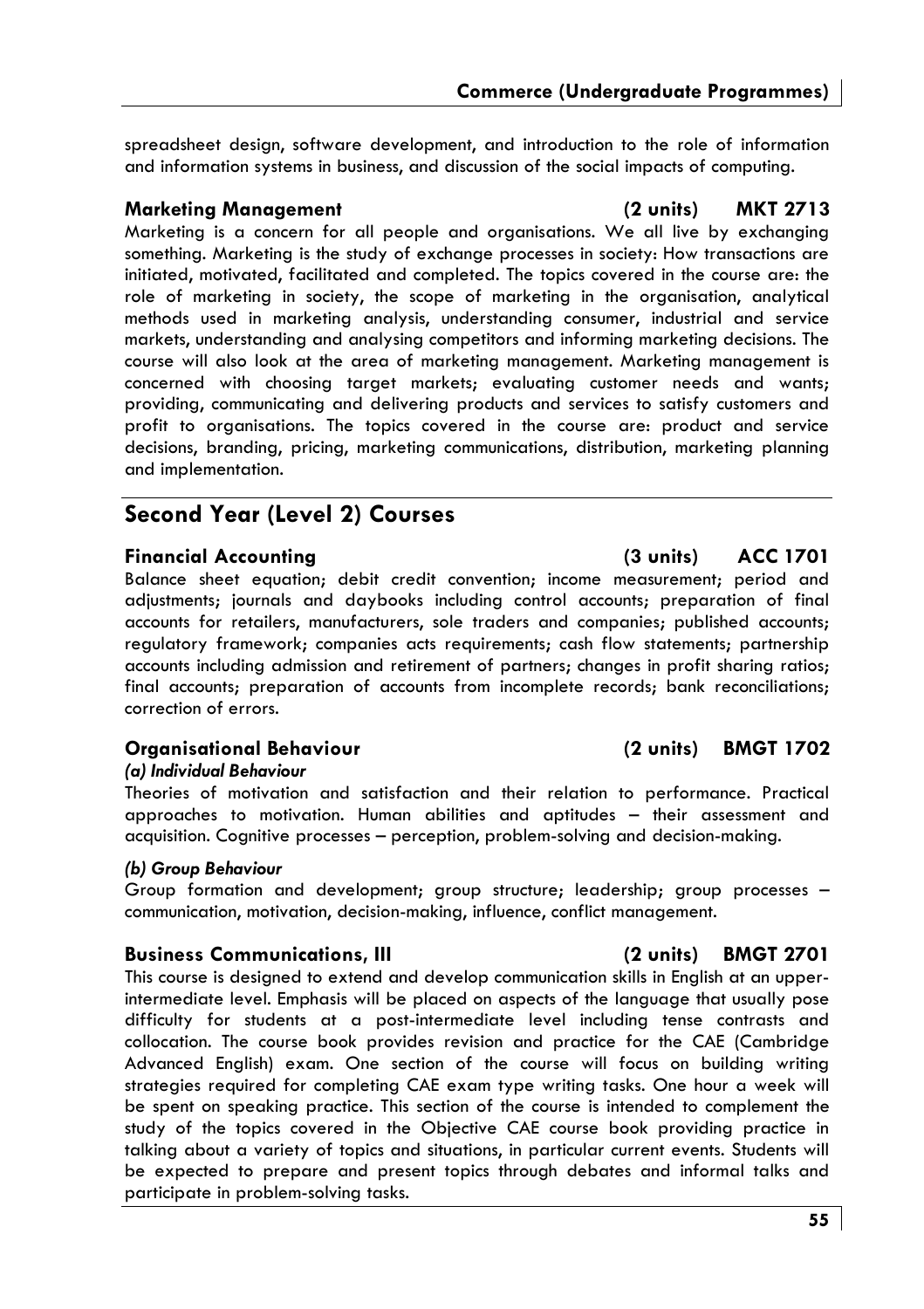### **Business Communications, IV (2 units) BMGT 2702**

This course is designed to develop and consolidate communications skills in English at an upper-intermediate level. The focus will be on developing the topic vocabulary and language skills that will enable students to become more effective in their use of English and better able to understand and produce more complex texts. Special attention will be given to aspects of the language that usually pose difficulty for students at an advanced level such as verb combinations and idioms. The writing section of the course is designed to provide students with guided writing practice at an advanced level including writing a report and discursive writing.

### **Spanish Business Law, I (2 units) ACC 2706**

La Empresa y el Empresario. La Sociedad Mercantil. La Sociedad Anónima. Órganos de la Sociedad Anónima. El Ejercicio Social. La Sociedad de Responsabilidad Limitada. La Sociedad Cooperativa.

### Spanish Business Law, II (1 unit) ACC 2707

El Tráfico de la Empresa. El Contrato Mercantil y su tipología. Los Títulos de crédito: Letra de Cambio, Cheque, Pagaré etc. Tipología de los Contratos Financieros. La Suspensión de Pagos; Requisitos y procedimiento. La Quiebra: concepto y desarrollo legal.

### **Finance (2 units) FIN 2722**

Joint Stock Company. Principles of Taxation. Present Values and Wealth. Investment Appraisal. Value Additivity. The Cost of Capital. Portfolio Theory. Risk versus Return. Sources of Finance. Agency Theory. Gearing. Capital Structure. Dividend Decision. Financial Analysis and Planning. Working Capital Management. Valuation of Options. Mergers and Take-overs. International Financial Management. Valuation of Companies.

This course covers the fundamental principles of finance; financial capital; financial mathematics; financial transactions. Also covered are: financial systems of capitalisation and simple interest, compound interest, financial applications.

### **Business Statistics (2 units) MIS 1701**

Introduction to Probability and Statistics for Business.

Descriptive statistics (means, variances, frequency distributions, constructing graphs and tables). Probability theory and probability distributions, including uniform, binomial, normal, t-distribution, chi-squared and F-distribution. Decision-making under uncertainty and Bayes' law. Sampling with and without replacement. Classical hypothesis testing with applications. Analysis of variance. Multivariate ordinary least squares model. R-squared, t-test of regression co-efficients, Durban-Watson statistic, autocorrelation, heteroskedasticity. Time-series models and forecasting models, including stochastic processes. Applications to quality control. (Optional) principal components and factor analysis.

### **Database Systems Development and**

### **Information Management (1 unit) MIS 2717**  Information is a critical resource for business organisations that, like other critical organisational resources, must be well managed. This course examines the business, organisational and technical issues of information management. At the technical level, the

### **Quantitative Finance (1 unit) ` FIN 2718**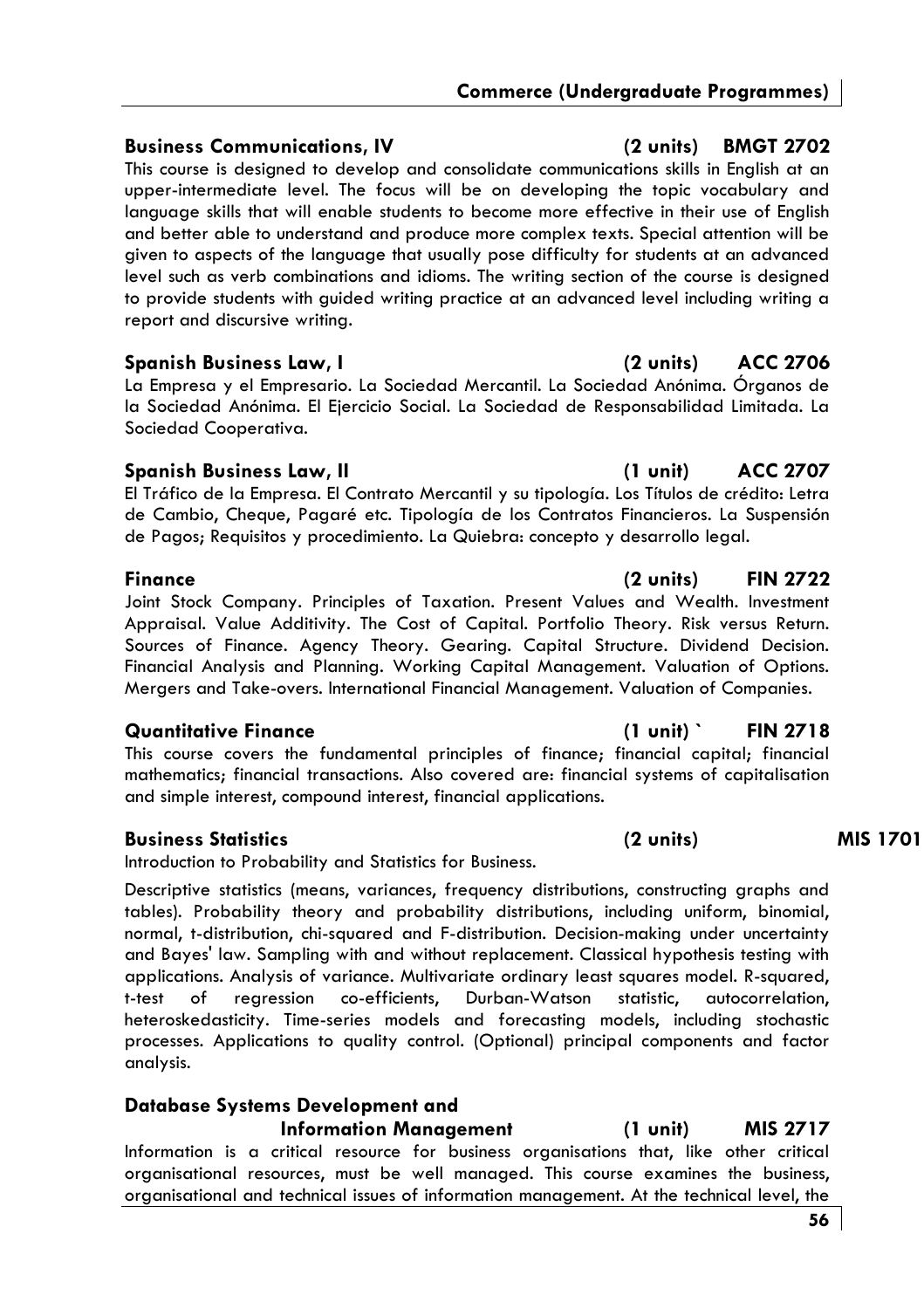course focuses on the use of relational database management tools and techniques for supporting data management and information systems development. There is a substantial practical component to the course, involving the use of contemporary database management software and programming tools to develop database and information systems.

**Introduction to Management Science (2 units) MIS 2718**  Management science incorporates both the formulation of mathematical models that encapsulate real world management problems, and the development and application of algorithms or techniques that aim to provide solutions to these problems. The specific topics covered include linear programming, network optimisation, inventory – theory and applications, optimisation theory, applications of optimisation software and spreadsheets, graphical applications and management of databases.

# **Third Year (Level 3) Courses**

# **Management Accounting (2 units) ACC 2715**

Overview of management accounting. Different costs for different purposes. Cost accumulation systems: job costing and activity-based costing. Information for decisionmaking: cost behaviour; cost-volume-profit analysis; relevant costs, and decision making with scarce resources. Information for planning and control: the budget process; behavioural issues in budgeting; standard costing; flexible budgets; financial and nonfinancial measures of performance.

# **Financial Accounting, II (2 units) ACC 2716**

Corporate governance, financial statement analysis, financial reporting environment, preparation of published accounts, reporting financial performance (FRS 3), traditional accounting conventions, standard setting process, accounting principles, fixed assets, stocks, intangibles, post balance sheet events and contingencies, economic valuation concepts, environmental and social reporting.

### **Business Logistics and Operations Management (2 units) BMGT 2716**

This course is designed to provide students with an understanding of how the modern product is created and delivered. The main topics are as follows: approaches to product design; options for process design; techniques for production capacity planning; structure of facility location decisions; management of physical procurement, the sourcing, purchasing and handling of materials; principles of production scheduling, push versus pull systems, materials requirements planning (MRP), lean manufacturing; the management of physical distribution channel design, customer service goals, trends in supplier-buyer relationships, just-in-time (JIT) delivery principles; inventory management; the use of quantitative techniques in supply chain management; the role of value chains and networks in competitive strategy; advanced manufacturing concepts; innovation and the management of technology.

### **Business Communications, V (2 units) BMGT 3701**

The objective of this course is to develop and improve English language skills at an upper-intermediate level. Students in this course will progressively build up proficiency level skills. Exercises will develop and increase vocabulary skills, revise grammar at an advanced level, appreciate reading passages and improve listening skills. Topics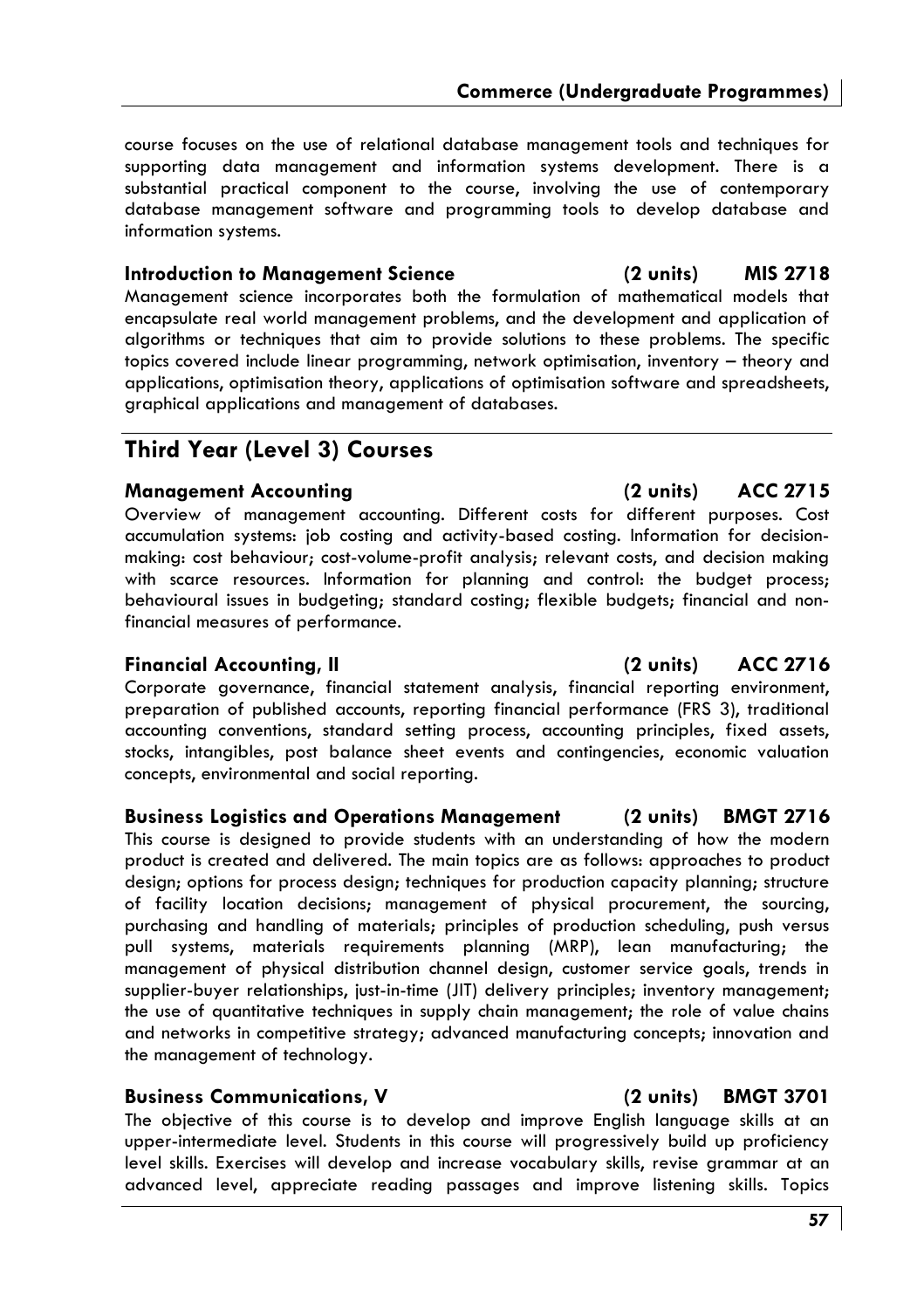covered will also include the use and structure of writing skills: descriptive, narrative and discursive writing. Students will improve oral skills by means of discussion opportunities based on discussion and communication activities taken from the Cambridge Proficiency Examinations.

### **Business Communications, VI (2 units) BMGT 3702**

The aim of this course is to provide students with a continuation of the skills mastered in Business Communications V at a more complex level. Exercises will include revision of complex grammatical structures such as idioms and phrasal verbs in the English language; reading passages from weekly magazines such as the Economist, Time or Newsweek based on students interests and tastes; writing skills which will include summary writing, rephrasing and fixed word limit; and listening skills which will emphasis listening for specific information, note-taking and interpreting a speaker's attitude. Special emphasis will be given to Examination Practice for the Cambridge Proficiency Examinations.

### **Spanish Labour Law, I (1 unit) HRM 3702**

El Trabajo y su configuración jurídica. El Estatuto de los Trabajadores: naturaleza, estructura y ámbito de aplicación. El Contrato de Trabajo: concepto, naturaleza y clases. Sujetos y contenidos del contrato laboral. Tipos de contratos laborales. Suspensión y extinción de la relación laboral. El despido.

### **Spanish Labour Law, II (1 unit) HRM 3703**

Los convenios colectivos: naturaleza, sujetos, sistemas de elaboración y negociación. Los conflictos colectivos: planteamiento y resolución. La huelga y el cierre patronal. La solución de los conflictos colectivos: conciliación, mediación y arbitraje. La negociación colectiva. El Sistema de Seguridad Social: General y regímenes especiales.

### **Intermediate Microeconomics (2 units) ECON 2363**

The theory of consumer and company behaviour. These theoretical tools are used to show the implications for consumer and producer welfare of different market structures (competition, monopoly, oligopoly). The circumstances in which a market economy will operate efficiently, and when it will fail to do so, and the economic role of government, are also discussed.

### Advanced Topics in MIS (1 unit) MIS 3701

This course addresses emerging issues in management information systems, be they related to software, hardware, telecommunications, application philosophies or combinations of these. In recent years, the MIS landscape has been changed by technologies such as groupware, client/server architectures, object oriented techniques in data modelling and systems development, workflow automation, the Internet, the Intranet, electronic commerce and other emerging technologies. A number of these topics will be covered in the course in an attempt to identify their structural characteristics and their applicability in the world of business.

### **Applied Econometrics I (1 unit) ECON 2364**

This course is an introduction to econometric techniques. The core section of the course relates to methods of estimating single equations using multiple regression.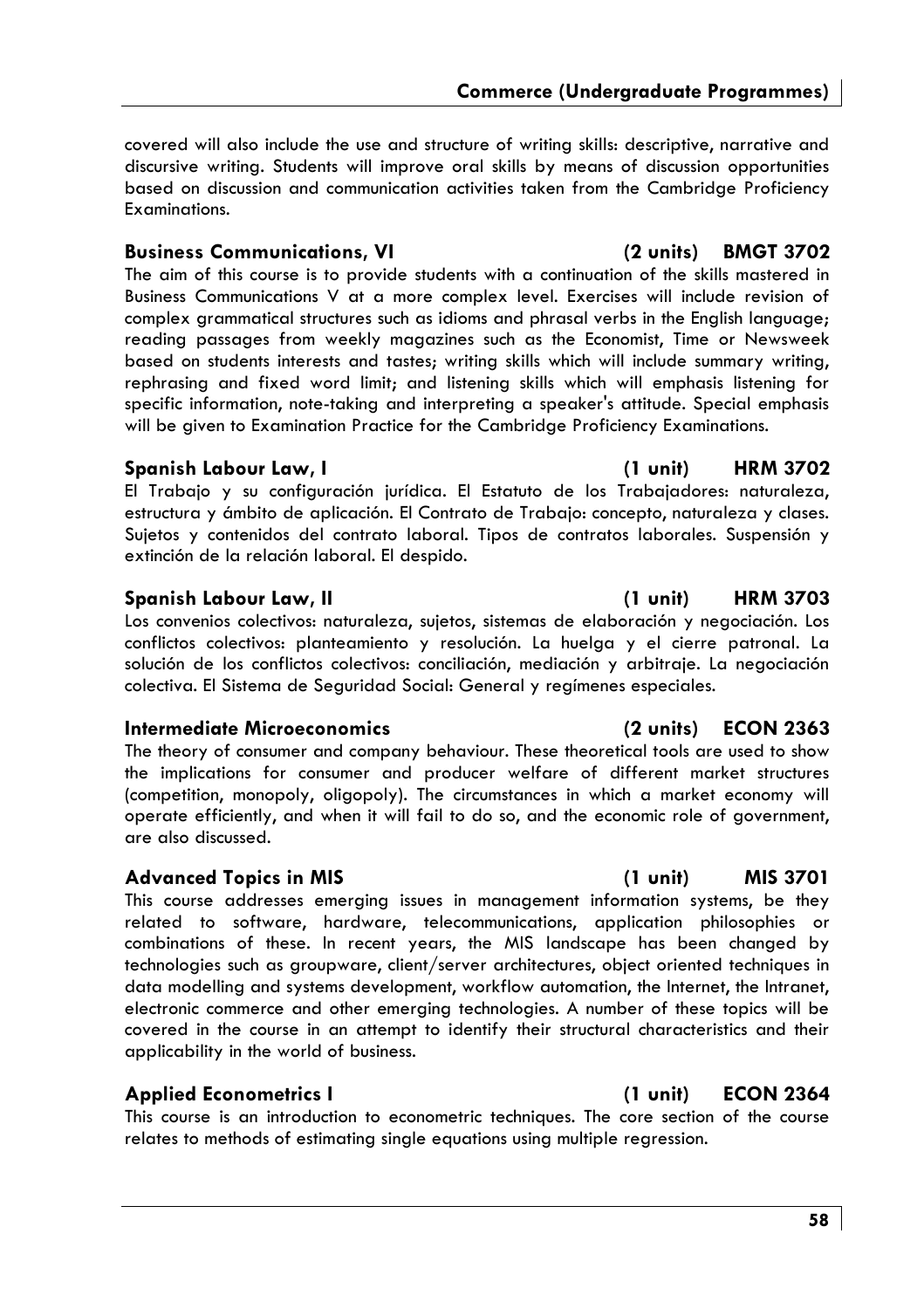## **Applied Econometrics II (1 unit) ECON 2365**

This course applies the techniques covered in ECON 2364 to test the predictions of models frequently used in economics and finance. Topics include applications of the CAPM, estimating consumer demand functions, and the relationship between advertising and sales.

## **Marketing Research (1 unit) MKT 3701**

This course develops skills in questionnaire design, observation techniques, the use of focus groups, acquisition and evaluation of secondary data, analysis and statistical techniques and report writing and presentation of results.

## **Financial Institution Management (1 unit) FIN 3713**

This course deals with the management of financial institutions with special emphasis on the following: banking and financial institutions theories, bank regulation, risk management in banking, strategic management, asset liability management, bank lending, capital and liquidity management and global banking.

# **Fourth Year (Level 4) Courses**

# **Spanish Taxation, I (1 unit) ACC 3701**

Introducción a los sistemas fiscales. El sistema impositivo español. El Impuesto sobre la Renta de las Personas Físicas. El Impuesto sobre el Patrimonio. El Impuesto sobre Sucesiones y Donaciones. El Impuesto sobre la Renta de Sociedades. El Impuesto sobre Transmisiones Patrimoniales y Actos Jurídicos Documentados.

# **Spanish Taxation, II (1 unit) ACC 3702**

El Impuesto sobre el Valor Añadido (I.V.A.). Los impuestos especiales y monopolios fiscales. La Renta de Aduanas. Las haciendas territoriales. Los recursos de las haciendas locales. La financiación autonómica. Los recursos de la Seguridad Social.

# **Strategy Formulation and Implementation (2 units) BMGT 3712**

The concepts of general management and corporate strategy. Models for strategy formulation. Analysis of industries and competitors. Analysis of corporate resources and competitive advantage. Identification and evaluation of strategic alternatives including expansion, diversification and retrenchment. The implementation of strategy. The design of policies and procedures for strategy implementation. Review of current research on the work and behaviour of senior managers in Ireland and elsewhere. Implications of new techniques and practices generally for the management of business enterprises.

# **The Economic Structures of Spain and the World (3 units) BMGT 3706**

The aim of this course is to increase students' knowledge of the Spanish economy. The different regions of Spain and their economic structures will also be analysed. The analysis will take place in relation to the economic development and trends of other European countries. Other European countries will also be analysed and economies compared and evaluated.

# **Business Communications, VII (2 units) BMGT 3703**

This final year course aims to master skills at an advanced level covering a wide range of areas, both written and oral. Grammatical structures and vocabulary at this level will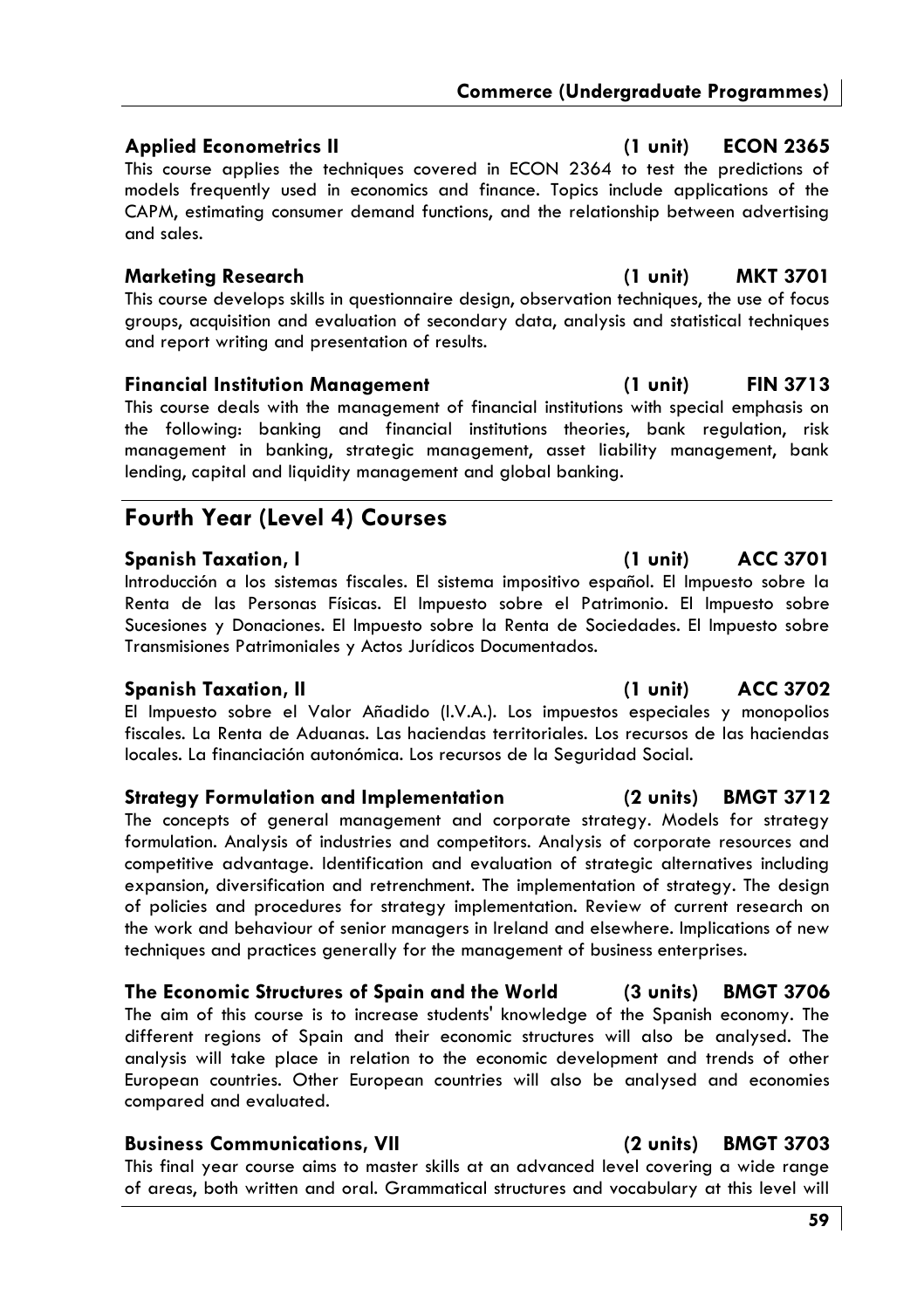include a wide range of situations; agreeing and disagreeing, frequency, problems and solutions, starting and ending, words that combine frequently with others for a particular focus, word formation, prefixes, suffixes, abstract nouns, adjectives and adverbs, etc. Exercises will include the following: lexical cloze tests, error correction, gapped text and key word transformations. This course also includes a Business English component, based on the syllabus of the London Chamber of Commerce and Industry English for Business Examination at Levels 3 and 4. Students will be given the opportunity to sit this exam during the second semester. Work is also carried out on complex texts for translation from Spanish into English, where the emphasis is placed on text localisation and interpretation, plus the application of a suitable register and tone.

### **Financial Accounting (1 unit) ACC 3704**

Accounting for groups: holding subsidiary and associated companies; consolidated balance sheets, consolidated profit and loss accounts; goodwill; statutory, stock exchange and professional requirements; presenting the results of operations. Foreign currency translation. Accounting for leases and hire purchase transactions.

### **Advanced Management Accounting (1 unit) ACC 3707**

Decision making including strategic management accounting. Establishing costs relationships including the learning curve. Limiting factors and computer applications of linear programming and sensitivity analysis. Capital investment decisions. The concept of uncertainty/risk.

The structure and process of management control. Achieving financial control through budgets including contemporary responsibility accounting and behavioural dimensions of control. Variance calculation and reporting. The control structure including strategic business units (SBUs) and methods of performance evaluation. Transfer pricing.

### **Business and Finance Project (1 unit) FIN 3721**

This course involves the submission of a major business and financial project.

### **Investment and Portfolio Management (1 unit) FIN 3712**

This course is intended to give a broad appreciation of security analysis and portfolio management. Topics to be covered include: CAPM, APT and security market pricing, option pricing models, portfolio theory, application to domestic and international markets, risk management for various asset categories.

### **International Monetary Economics (1 unit) ECON 2366**

This course will cover four main areas; (i) the balance of payments and the current account, (ii) exchange rate determination under floating rates, (iii) macroeconomic policy under fixed and floating rates, and (iv) the costs and benefits of exchange rate independence.

Change and its causes. Unplanned change. Models and processes of planned organisational change. Open systems theory and its relevance to organisations. The diagnosis of organisational problems. Overview of human process, techno-structural, human resource and strategic change interventions. Selecting interventions. Implementing planned change in organisations. Strategic change.

## **Managing Change (1 unit) BMGT 3713**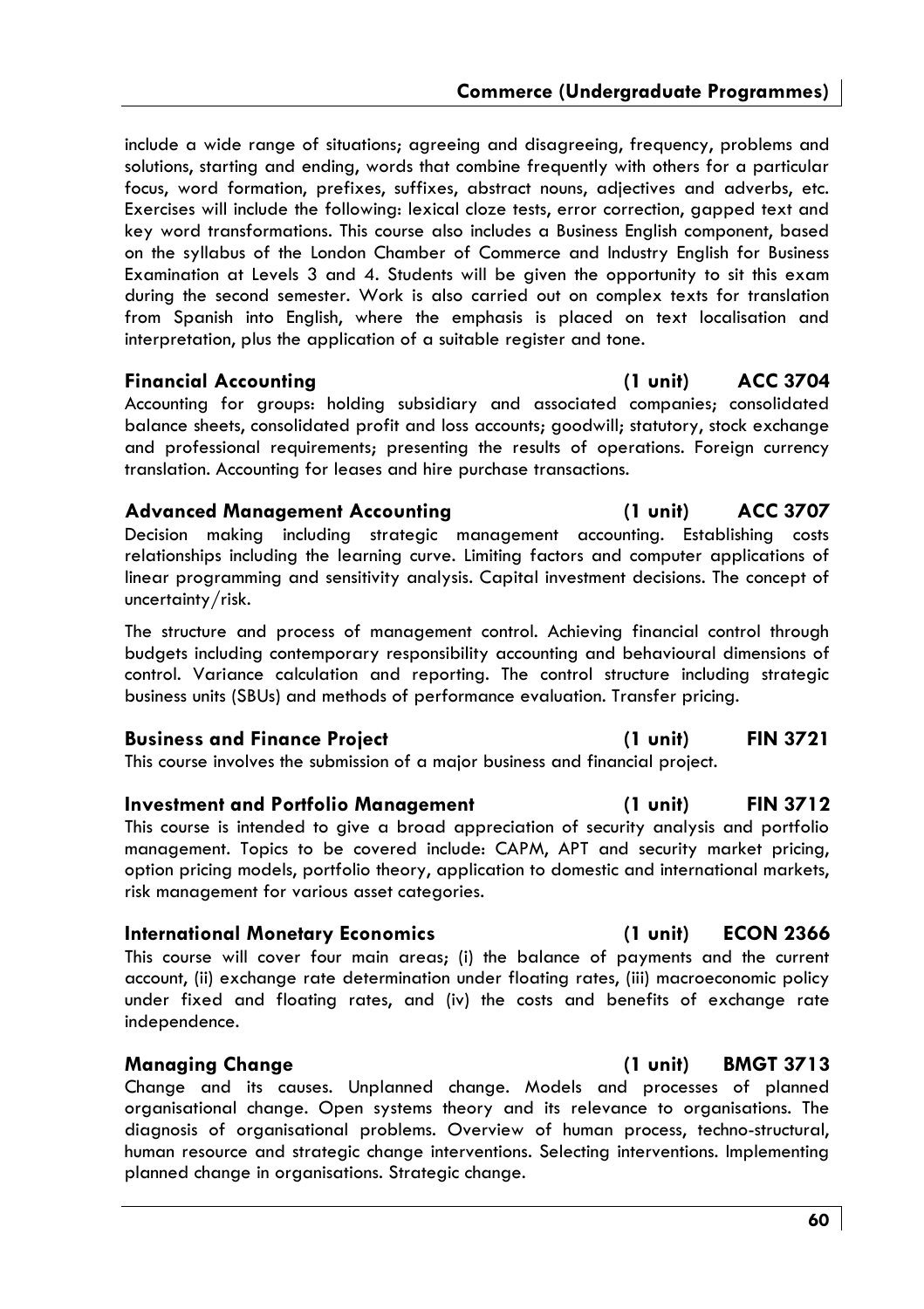The international business environment; internationalisation process of the firm; economic and political systems; human and cultural environment; trade theory; management and organisation of international business; industrial environments and global strategies; global business alliances; information and control systems for global business; political risk; multinationals in Ireland. Global competition; strategic alliances; the competitive advantage of nations; business with industrialised, developing and historically planned economies; international finance; role of information technology; structure in international organisations.

### **International Marketing (1 unit) MKT 3703**

This course examines the international marketing environment, assesses the potential for products and services in the context of different cultures, risk and uncertainties and demonstrates how companies compete in international markets.

This project-based course involves the completion of various research assignments. The results of these assignments are usually presented in report form.

## **International Business (1 unit) BMGT 3714**

# **Business Project (2 units) BMGT 3715**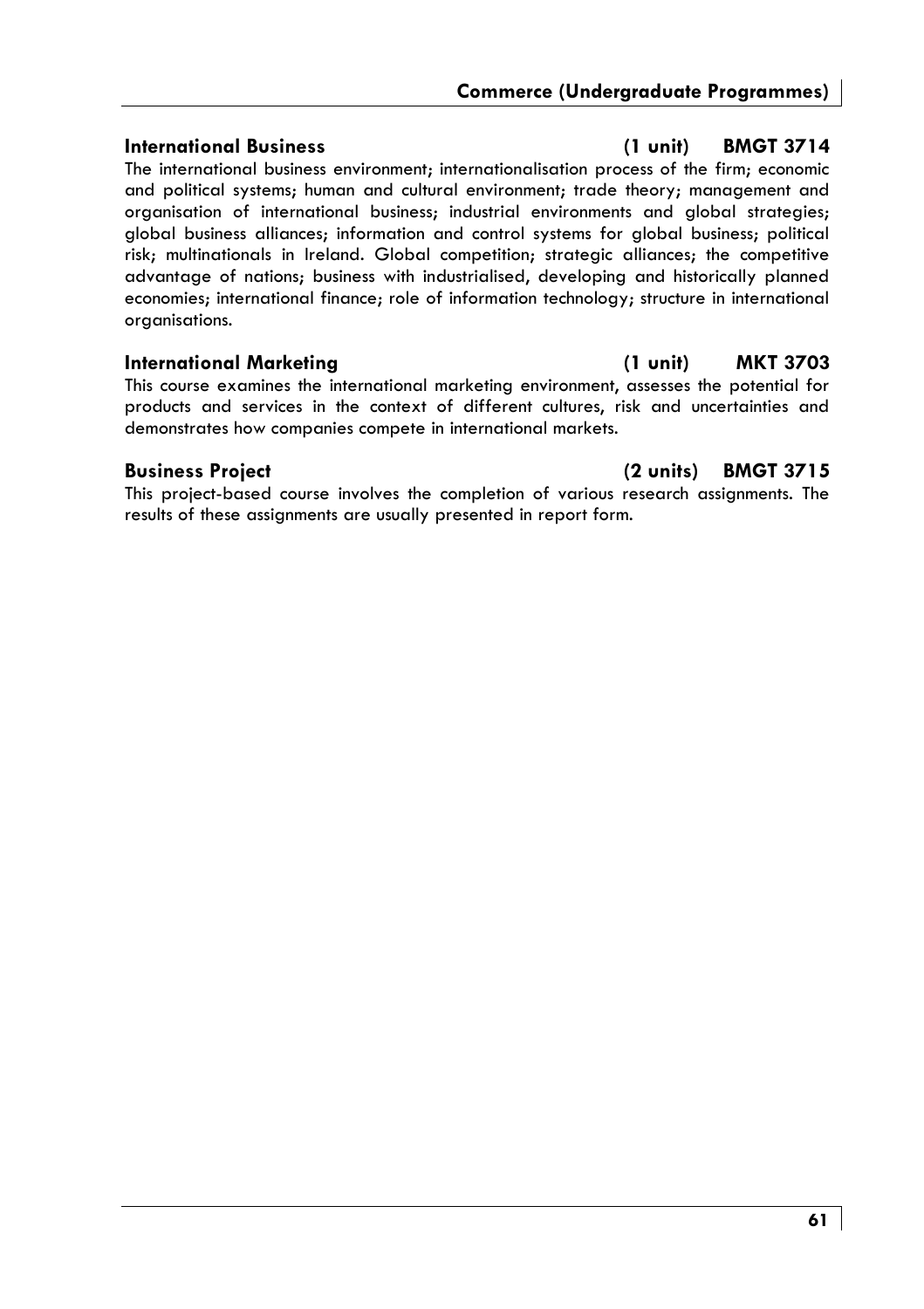# **Degree of Bachelor of Actuarial and Financial Studies**

# **Regulations**

- 1 The Degree of Bachelor of Actuarial and Financial Studies is a degree of the College of Engineering, Mathematical and Physical Sciences.
- 2 The Degree may be conferred either as a Pass Degree or as a Degree with Honours.
- 3 Approved courses of study must be attended for at least 12 terms after matriculation.
- 4 Candidates for the Degree must have fulfilled the matriculation requirements of the National University of Ireland by passing the Leaving Certificate Examination of the School of Education and Lifelong Learning in the following subjects:
	- (i) Irish
	- (ii) English
	- (iii) Another recognised language
	- (iv) Mathematics (a minimum of Grade B3 on the Higher paper at the Leaving Certificate Examination)
	- (v) & (vi) Any two recognised subjects not already selected.
- 5 Candidates for the degree must pass four examinations: The First University Examination in Actuarial and Financial Studies. The Second University Examination in Actuarial and Financial Studies. The Third University Examination in Actuarial and Financial Studies. The Final University Examination in Actuarial and Financial Studies.
- 6 The First University Examination in Actuarial and Financial Studies must be passed within two years from the date of entering the course. A business-oriented course in a modern language must be passed as part of the First University Examination in Actuarial and Financial Studies. The Second University Examination in Actuarial and Financial Studies must be passed within two years from the date of entering the second year course. The Third University Examination in Actuarial and Financial Studies must be passed within two years from the date of entering the third year course.
- 7 Candidates will not be allowed to enter the second year course (Level 2) until they have passed the First University Examination. To progress to the third year course (Level 3), students must obtain at least 48 credits from the Level 2 examinations. Candidates will not be allowed to enter the final year course (Level 4) until they have passed the Second University Examination in Actuarial and Financial Studies and have obtained at least 25 credits from the First Semester Level 3 examinations.
- 8 Courses may be semesterised or year-long. There are two examinations associated with each course: the first examination, termed the First Offering, held immediately after the course and the second examination, termed the Second Offering, held at a later date, normally at the end of the subsequent semester for semesterised courses and in Autumn for non-semesterised courses.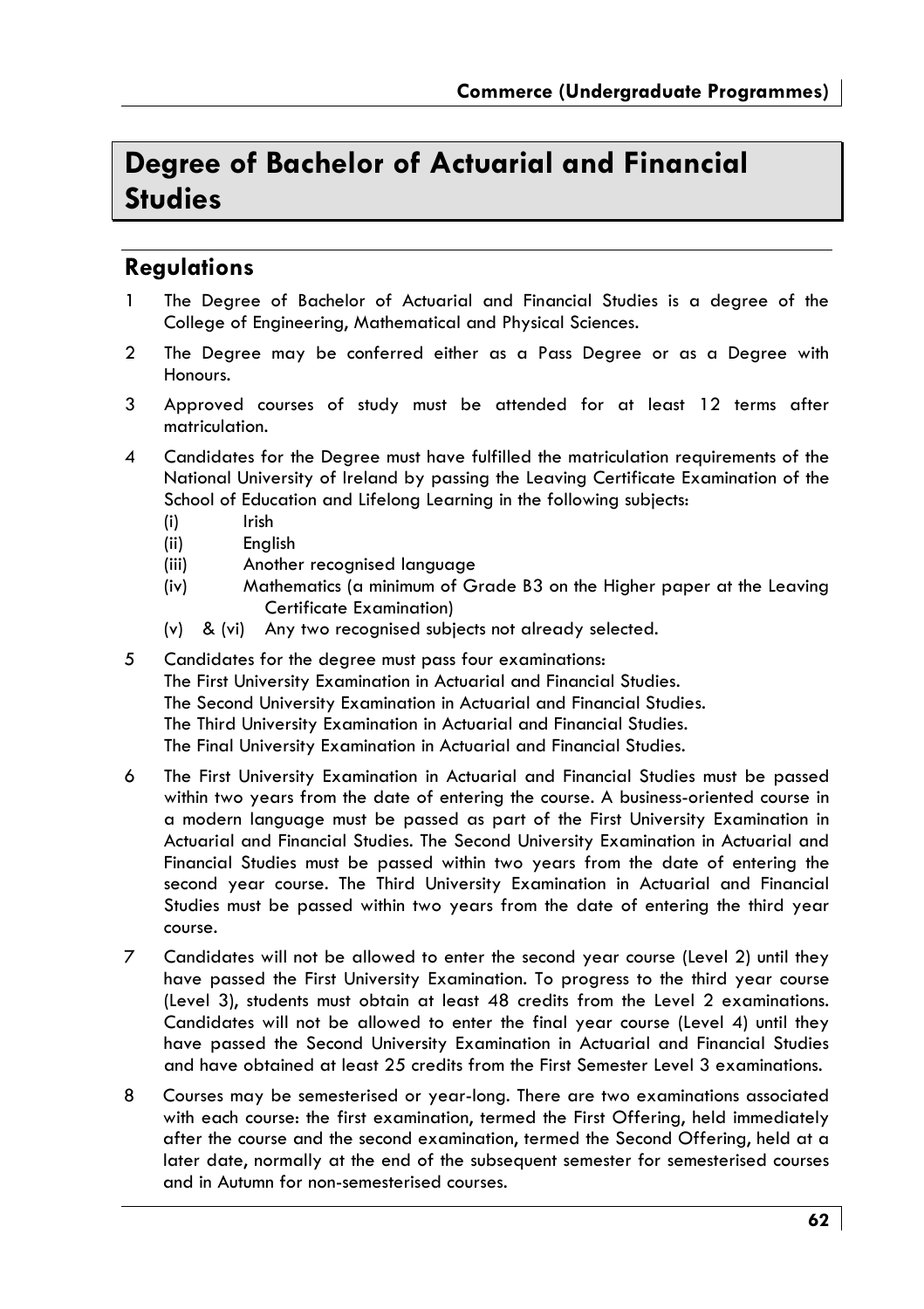Students should note that it is likely that second offering examinations for second semester courses of the previous academic year will be held in the first week of January and in the first week of the second semester.

- 9 Honours may be awarded in each course and in the degree as a whole. The Honours standard in each course will be in accordance with University regulations. Honours in the degree will be awarded on the basis of results in the subjects of Level 2, Level 3 and Level 4. Where a student passes a Level 2, Level 3 and Level 4 examination after more than one attempt, his or her overall mark will be the average of the first examination and the successful examination.
- 10 The Bachelor of Actuarial and Financial Studies is currently in the process of review and it is likely that substantial changes will take place in the programme of study.

Those students who do not obtain credits associated with a course by the second examination offering in their first cycle of registration for that course, may find that subsequent examination offerings, if any, may not be held at a time which is convenient and they may also find that these subsequent examination offerings may be timetabled at the very same time as other examination offerings which they may still need to take.

- 11 Students who defer examinations run the risk of encountering administrative issues such as not being eligible to register to courses at the same time as those students who complete examinations on time, timings of second offering examinations, etc. As a consequence, students are advised not to defer examinations.
- 12 A student may not repeat any examination that the student has already passed.
- 13 A maximum of 40% of the total marks available in each course may be allotted to course work.

# **European Credit Transfer System (ECTS) Credit Scheme for Degree of Bachelor of Actuarial and Financial Studies**

### **Second Year Actuarial and Financial Studies**

| Course Title     |                                                            | Credits |
|------------------|------------------------------------------------------------|---------|
| <b>ECON 2206</b> | <b>Principles of Macroeconomics</b>                        | 4.0     |
| <b>ECON 2207</b> | Principles of Microeconomics                               | 4.0     |
| <b>FIN 2006</b>  | Finance                                                    | 6.0     |
| ACC 1011         | Introduction to Accounting                                 | 4.5     |
| ACC 1012         | <b>Financial Accounting 1</b>                              | 4.5     |
| <b>MATH 2902</b> | <b>Fundamentals of Actuarial and Financial Mathematics</b> | 9.0     |
| <b>STAT 2442</b> | An Introduction to Survival and Stochastic Models          | 4.0     |
| STAT 2405-       |                                                            |         |
| 2407             | <b>Statistical Theory</b>                                  | 12.0    |
| STAT 2408-       |                                                            |         |
| 2410             | <b>Statistical Methods</b>                                 | 12.0    |
|                  |                                                            | 60.0    |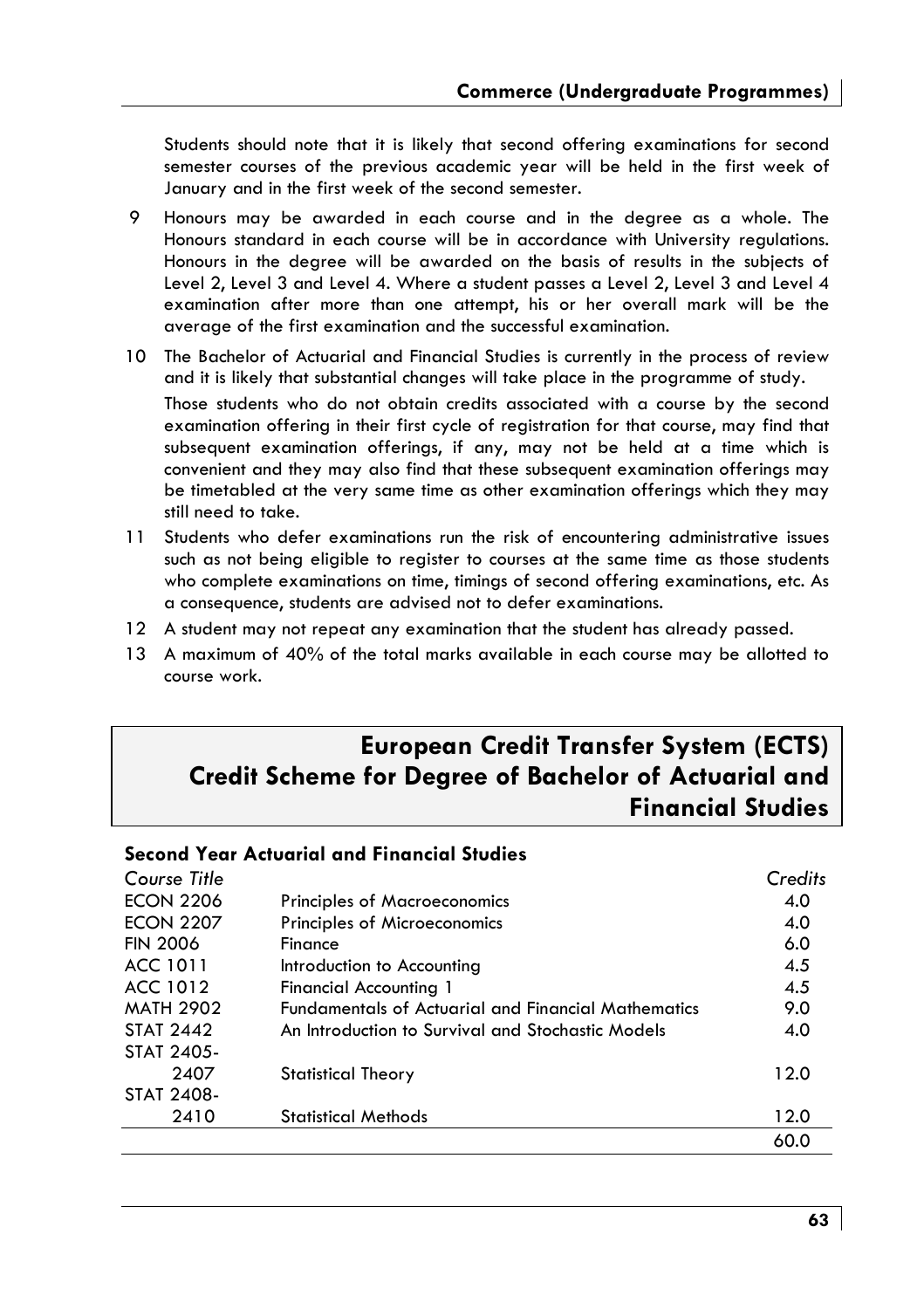| Course Title     |                                        | Credits |
|------------------|----------------------------------------|---------|
| <b>FIN 3043</b>  | Aspects of Financial Theory            | 5.0     |
| <b>STAT 3414</b> | <b>Time Series</b>                     | 4.0     |
| <b>STAT 3452</b> | Models - Survival Models               | 6.0     |
| <b>STAT 3453</b> | Models - Stochastic Models             | 6.0     |
| <b>ECON 3387</b> | <b>Economics Option</b>                | 5.0     |
| MIS 3025         | Information Management for Actuaries   | 4.0     |
| <b>STAT 3450</b> | Professional work placement/internship | 30.0    |
|                  |                                        | 60.0    |

# **Third Year Actuarial and Financial Studies**

# **Fourth Year Actuarial and Financial Studies**

| Course Title     |                                                     | Credits |
|------------------|-----------------------------------------------------|---------|
| <b>STAT 4754</b> | Actuarial Mathematics (Life Insurance and Pensions) | 10.0    |
| STAT 4716-       |                                                     |         |
| 4717             | <b>Applied Actuarial Statistics</b>                 | 10.0    |
| <b>STAT 4744</b> | <b>Actuarial Investments</b>                        | 10.0    |
| <b>STAT 4755</b> | Asset Liability Management for Actuaries            | 10.0    |
| <b>ECON 4002</b> | <b>Economics Option</b>                             | 5.0     |
| <b>FIN 3057</b>  | <b>Financial Economics</b>                          | 10.0    |
| <b>FIN 3058</b>  | <b>Financial Management</b>                         | 5.0     |
|                  |                                                     | 60.0    |

# **Bachelor of Actuarial and Financial Studies Format**

### **Second Year (Level 2) Courses**

# *Statistical Theory I: Probability*

## Probability theory. Combinatorics. Random variables: univariate, bivariate and multivariate. Moment generating functions. Functions of a random variable. Standard probability laws.

### *Statistical Theory II: Statistical Inference*

(a) Estimation theory: Law of large numbers. Chebyshev inequality. Central limit theorem. Methods of moments and maximum likelihood. Point estimation and interval estimation.

(b) Hypothesis testing: Neyman Pearson Lemma. Likelihood ratio tests.

### *Statistical Theory III: Bayesian Statistics and Stochastic Processes*

Bayesian statistical inference. Stochastic processes. Poisson processes. Birth and death processes. Branching processes.

**Statistical Theory (3 units) STAT 2405-07**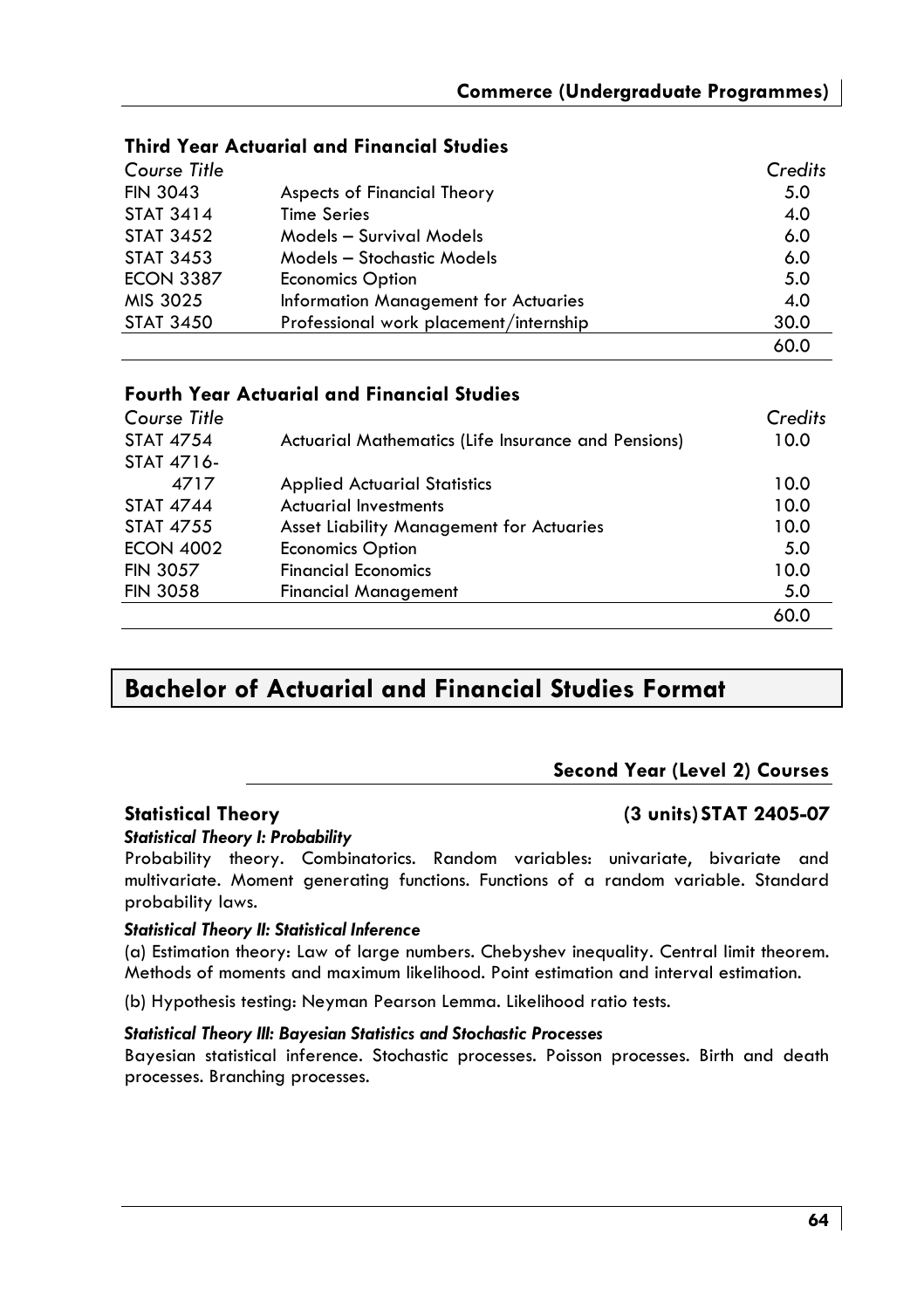### *Statistical Methods I*

Simple linear regression. Hypothesis testing and inferences concerning the regression equation. Polynomial and multiple regression. Regression diagnostics and transformations. Selecting the best regression model.

### *Statistical Methods II*

One- and two-way analysis of variance. Fixed, random and mixed effects models. Contrasts. Interaction. Multiple comparison procedures. Introduction to experimental design. Nonparametric statistics. Introduction to generalized linear models.

### *Data Analysis and Statistical Software*

Data screening and cleaning. The SAS software package for data analysis.

### **An Introduction to Survival and Stochastic Models (1 unit) STAT 2442**

Stochastic processes. Markov chains. Lifetime as a random variable. Estimating the lifetime distribution *Fx(t)*. Multiple state models.

### **Fundamentals of Actuarial and Financial Mathematics (2.5 units) MATH 2902**

Mathematical applications of the following: theory of interest rates; basic compound interest functions and equations of value; annuities certain; nominal rates of interest; discounted cash flow and measures of investment performance; valuation of securities; effect of income and capital gains taxes; forward contracts; term structure of interest rates; stochastic interest rate models.

### **Introduction to Accounting (1.5 units) ACC 1011**

This course introduces students to the nature of accounting and its role in society, particularly in business. Students will be introduced to the recording of economic data through the debit and credit convention, the preparation of financial statements and the operation of the taxation system, in particular the value added tax.

### **Financial Accounting 1 (1.5 units) ACC 1012**

This course develops the basic concepts and themes of the course Introduction to Accounting. It introduces students to the statutory and professional requirements of the financial statements of companies, the preparation and interpretation of cash flow statements, financial analysis, the design of accounting systems including journals and daybooks, control accounts and the preparation of financial statements from incomplete records.

Joint stock company. Principles of taxation. Present values and wealth. Investment appraisal. Value additivity. The cost of capital. Portfolio theory. Risk versus return. Sources of finance. Agency theory. Gearing. Capital structure. Dividend decision. Financial analysis and planning. Working capital management. Valuation of options. Mergers and takeovers. International financial management. Valuation of companies.

### **Principles of Macroeconomics (1 unit) ECON 2206**

An intermediate level course in macroeconomics.

# **Statistical Methods (3 units) STAT 2408-10**

# **Finance (1.5 units) FIN 2006**

### **65**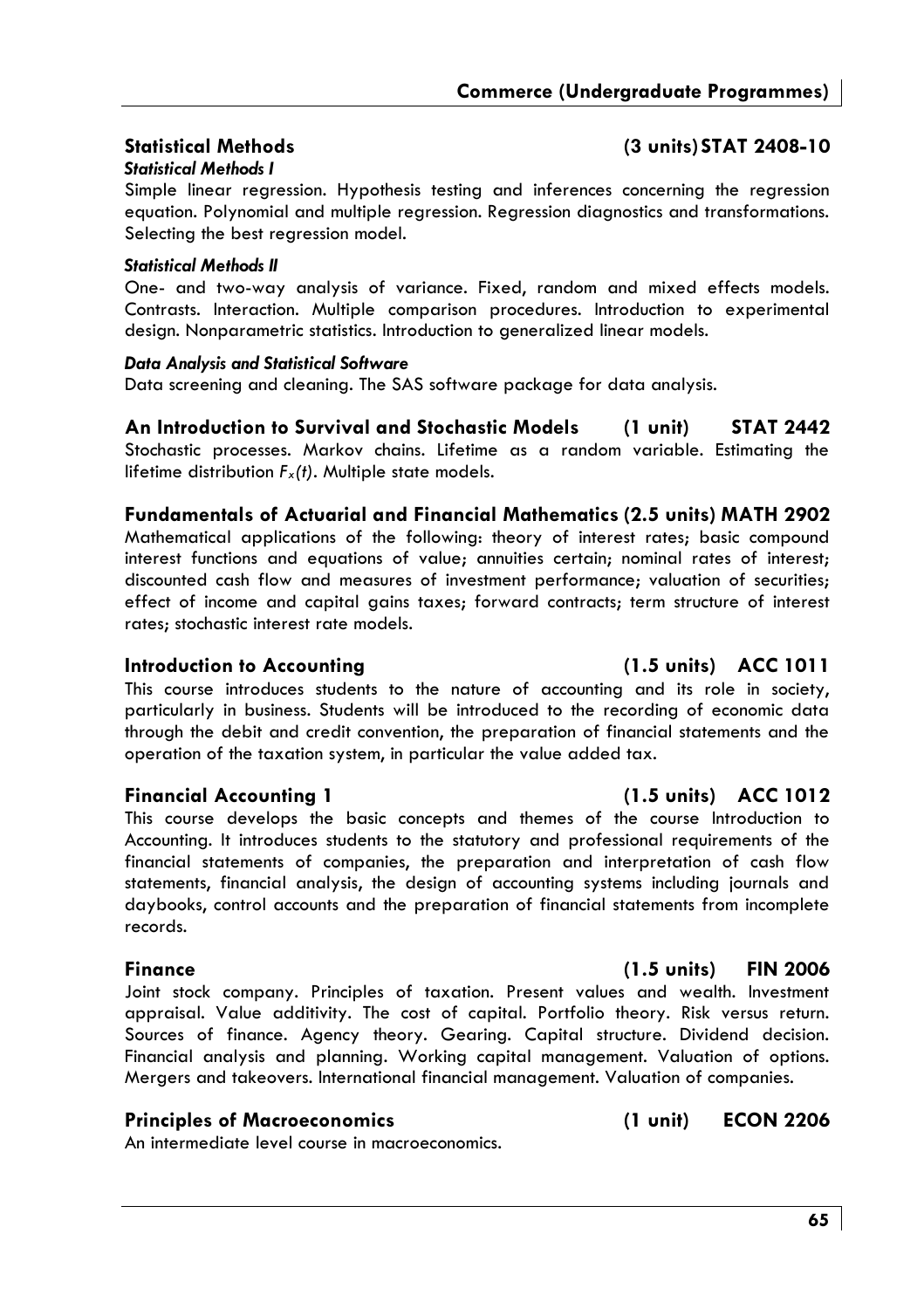# **Commerce (Undergraduate Programmes)**

# **Principles of Microeconomics (1 unit) ECON 2207**

An intermediate level course in microeconomics.

### **Time Series (1 unit) STAT 3414**  Characteristics of time series. Autocorrelation and cross-correlation function. Stationary time series. Autoregressive and moving average processes. Nonstationary time series. Model specification and estimation. Model diagnostics. Forecasting. Seasonality, Multivariate Models, Cointegration Models, Applications of Time Series Models in Investment.

# **Models - Survival Models (2 units) STAT 3452**

Survival models. Estimating the lifetime distribution  $F_x(t)$ . The Cox regression model. Markov models. Graduation and statistical tests. Exposed to risk.

# **Models – Stochastic Models (2 units) STAT 3453**

Principles of modelling. Main classes of stochastic processes. Markov chains. Markov jump processes. Monte Carlo simulation.

# **Information Management for Actuaries (1 unit) MIS 3025**

Types of information system, data integrity, database management, data security, privacy and social issues arising from data storage and collection. This course includes an important practical component with exercises in Excel and Access, including Visual Basic applications.

# **Aspects of Financial Theory (1.5 units) FIN 3043**

This course introduces students to the main emphasis of modern financial theory with particular reference to capital market consumption and investment decisions; utility theory; portfolio optimisation, equilibrium financial asset pricing models and the pricing of contingent claims.

**Actuarial Mathematics (Life Insurance and Pensions) (2 units) STAT 4754**  Standard life assurance and annuity contracts. Premiums and reserves (net and gross). Mortality profit. Thiele's differential equation. Select mortality. Variable benefits. Functions involving two lives. Profit-testing. Unit-linked contracts. Multiple decrements.

# **Economics Option 1.5 unit)** ECON 33

A final year Economics course selected from available recommended options.

# **Second Semester:**

Pensions. Factors affecting mortality. Mortality indices.

Students will undergo relevant supervised work experience for six months.

# **Fourth Year (Level 4) Courses**

# Work Experience **STAT 3450**

# **Third Year (Level 3) Courses First Semester:**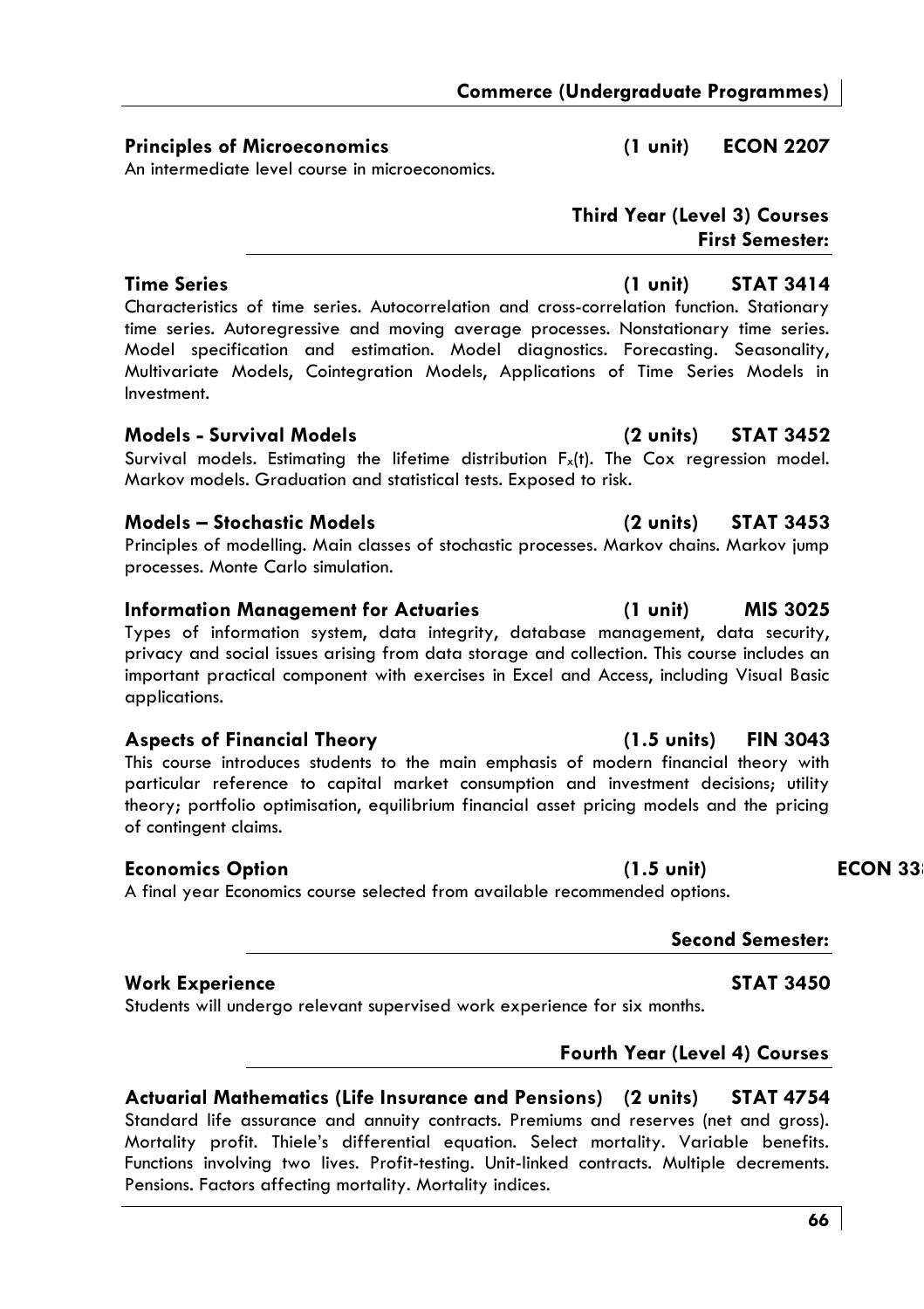# **Applied Actuarial Statistics (2 units)STAT 4716-4717**

### *Actuarial Statistics I*

Decision Theory. Loss distributions. Run Off Triangles and Experience Rating Systems. Introduction to Generalised Linear Models.

### *Actuarial Statistics II*

Risk Models. Ruin Theory. Bayesian Statistics. Credibility Theory: Monte Carlo simulation.

## **Actuarial Investments (2 units) STAT 4744**

Characteristics of the main investment assets and their markets; investment indices; market behaviour; legislative and regulatory framework; investment management objectives; individual asset and portfolio valuation; portfolio strategy and management including risk control; performance measurement.

### **Asset Liability Management for Actuaries (2 units) STAT 4755**

The Actuarial control cycle. The general business environment. Actuarial Professionalism. Risk control management. Project management. Asset-Liability management, Reporting.

## **Financial Economics (2 units) FIN 3057**

Utility theory. Stochastic dominance. Measures of investment risk. Portfolio theory. Asset pricing models. Multifactor models of asset returns. The Efficient Markets Hypothesis. Stochastic Models of security prices. Introduction to the valuation of derivative securities. The Black-Scholes analysis and arbitrage free pricing. Term structure of interest rates.

### **Financial Management (1 unit) FIN 3058**

This is a case study course applying the techniques learned by students in FIN 2006. Topics include financial analysis and planning, cost of capital, capital structure, project appraisal, working capital management and mergers and acquisitions.

# **Economics Option (1 unit) ECON 40**

A final year Economics course selected from available recommended options.

# **Programme Structure, Examination Requirements and Marks and Standards**

The programme is full time over four years. Candidates must pass the First University Examination in order to progress to Level 2. To progress to the third year course (Level 3), students must obtain at least 48 credits from the Level 2 examinations. Candidates will not be allowed to enter the final year course (Level 4) until they have passed the Second University Examination in Actuarial and Financial Studies and have obtained at least 25 credits from the First Semester Level 3 examinations. Honours may be awarded in each course and in the degree as a whole. Honours in the degree will be awarded on the basis of a weighted average of the results in Level 2 (20%), Level 3 (20%) and Level 4 (60%). To pass a course, students must obtain a minimum mark of 40% Where a student passes a Level 2, Level 3 or Level 4 examination after more than one attempt, his or her contributing mark will be the average of the first examination and the successful examination or 40%, whichever is the greater. Deferrals of exams are not permitted except in grave circumstances.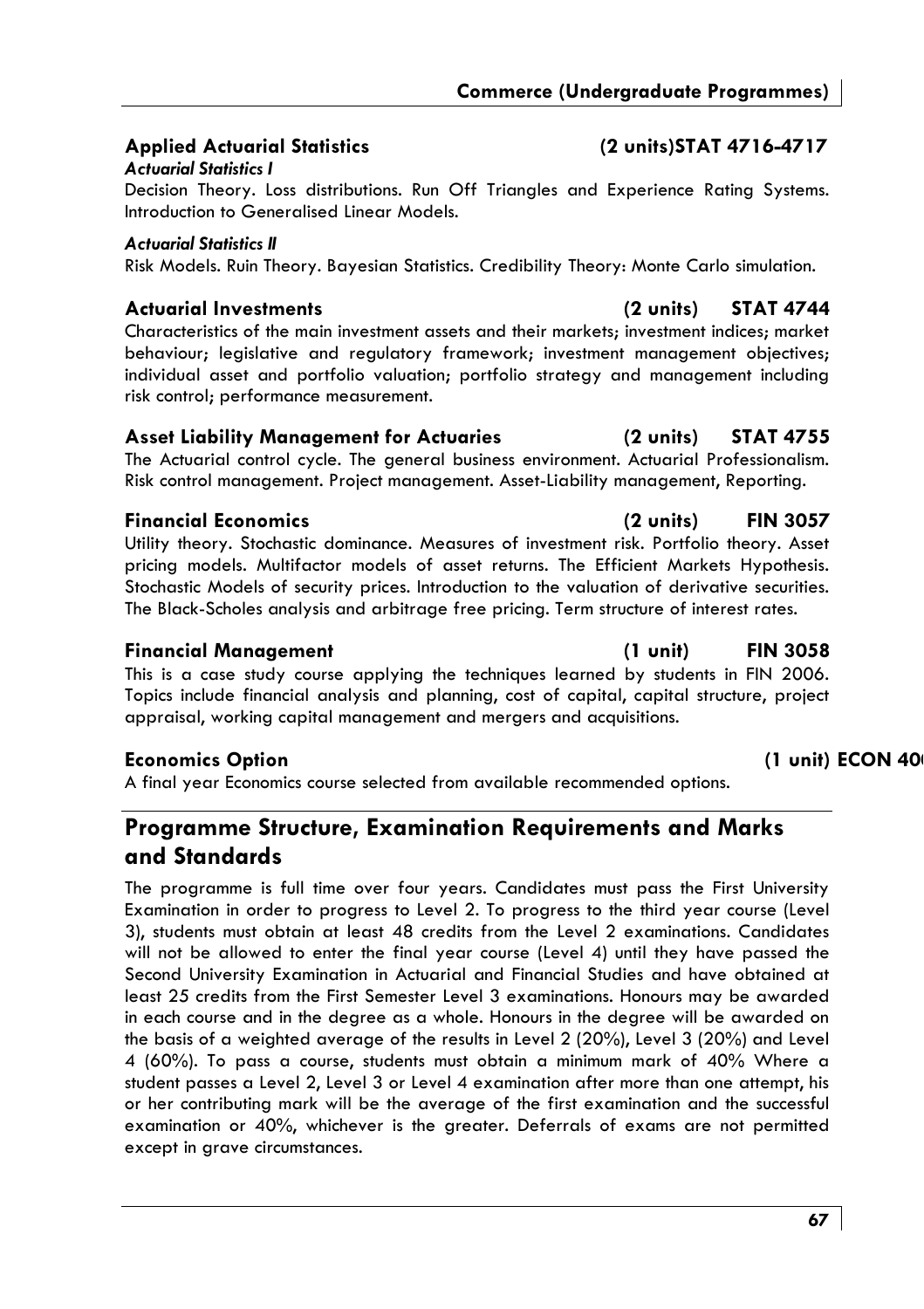# **Degree of Bachelor of Business Studies (Industrial Relations/Human Resources) through Distance Learning**

The Bachelor of Business Studies (BBS) in Industrial Relations/Human Resources is delivered through distance learning with attendance on campus, on a block release basis, a requirement in each year of the programme. Enquiries should be addressed to the UCD School of Business Distance Learning Unit at telephone: 01-716 4749.

The programme contains three levels/stages of study. Upon completion of Level/Stage 1, a Diploma in Business Studies is awarded. Levels/Stages 2 and 3 each take a year to complete and the degree (BBS) is awarded on the successful completion of Levels/Stages 2 and 3 examinations.

# **Entry Requirements**

Eligibility may be attained on the basis of fulfilling the Matriculation requirements of the National University of Ireland and also on the basis of mature years.

### *Application on Basis of Matriculation Requirements:*

The minimum age for entry into the programme is twenty-one years on the 1st January of the proposed year of entry, with students having fulfilled the Matriculation requirements of the National University of Ireland.

Students must have fulfilled the matriculation requirements by passing the Leaving Certificate Examination of the Department of Education and Science in the following subjects:

- 6 Irish
- 7 English
- 8 Another language accepted for matriculation
- 9 Mathematics

10 Any two subjects accepted for matriculation not already selected

Candidates who have taken their school-leaving examinations prior to 1972 and who do not meet the above requirements must fulfil the matriculation requirements in the following subjects:

- 11 Irish
- 12 English
- 13 Latin or Greek or a modern continental language
- 14 Mathematics
- 15 Another subject accepted for matriculation not already selected

### *Application on Basis of Mature Years:*

Eligibility for entry to the programme may also be considered on the basis of mature years in which case a minimum age of twenty-three years on 1st January of the proposed year of entry will apply. In general, applicants will be considered on the basis of academic aptitude and relevant work experience. An interview may form part of the selection procedure.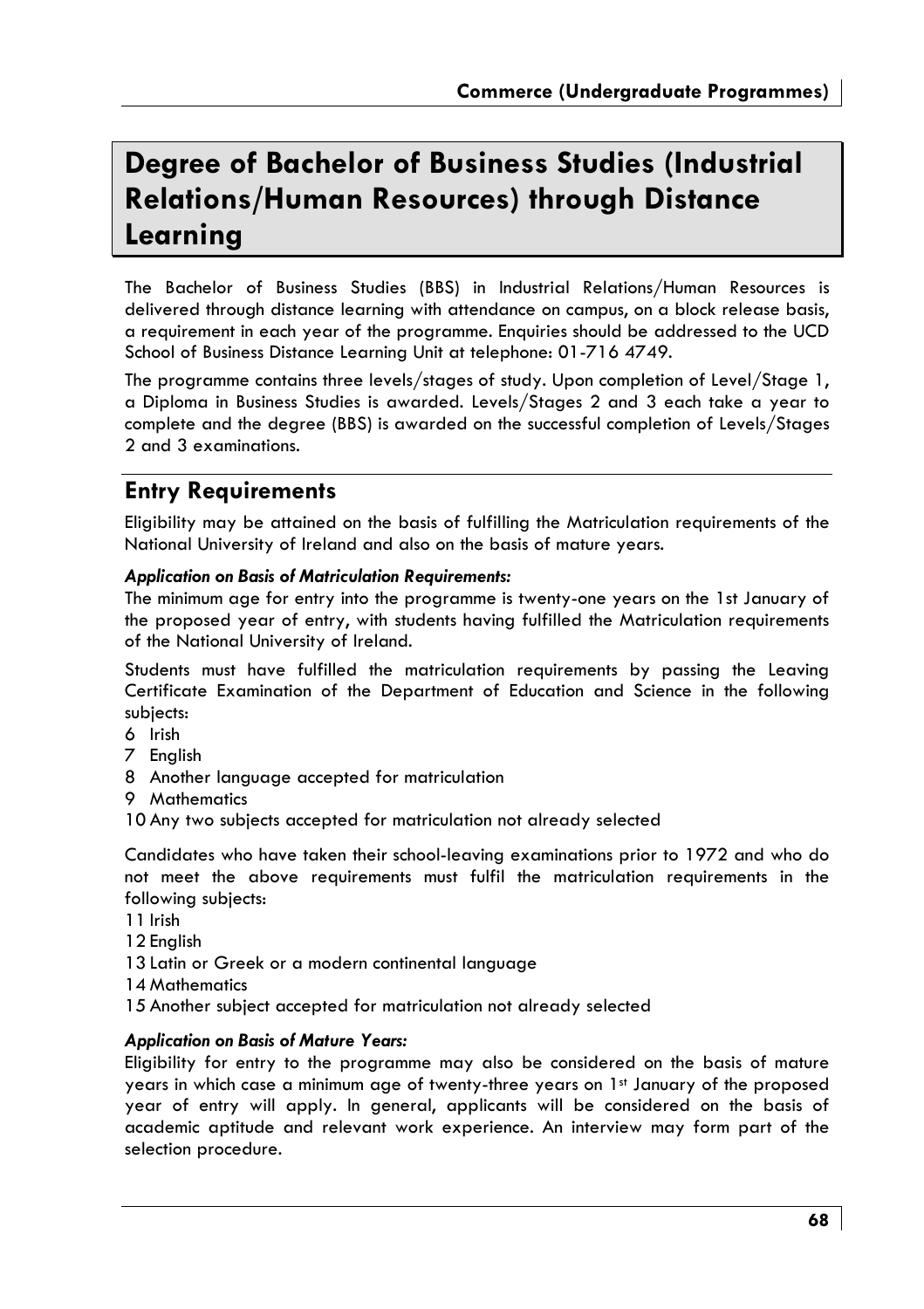# **Regulations**

- 1. The degree is composed of a number of courses, which are given at three levels/stages. Level/Stage 1 is offered at the commencement of the degree programme. On completion of Level/Stage 1, a Diploma is awarded. These are followed by Level/Stage 2 courses. Level/Stage 3 courses are taken in the final stages of the degree programme.
- 2. Courses are taken individually. The pass mark in each course is 40% and no compensation is allowed. The award of a pass mark in a course is subject to the additional regulations concerning continuous assessment and project-based courses.
- 3. A student may not repeat any examination that the student has already passed. A student is deemed to have completed his/her degree requirements as soon as all required courses have been passed.
- 4. Where a mark is given for course work in a subject, a pass mark will not be awarded for the subject unless at least 35% is attained in the written examination in that subject.
- 5. Progression from level to level: Progress from Level/Stage 1 to Level/Stage 2 is conditional on the satisfactory completion of all courses under Level/Stage 1. Progress from Level/Stage 2 to Level/Stage 3 is conditional on the satisfactory completion of all courses under Level/Stage 2. The Programme Committee may waive this rule in exceptional circumstances.
- 6. Exemptions from Level 1 may be permitted at the discretion of the Programme Committee, in the case of holders of an equivalent qualification from an acceptable academic institution or on the basis of significant relevant work experience.

# **Summary of Courses for the Diploma in Business Studies (Industrial Relations/Human Resources)**

*Level 1* Courses

(applicable to students who entered the programme prior to 2005/2006)

|    | ACC 1706         | Principles of Accounting and Financial Management         |  |
|----|------------------|-----------------------------------------------------------|--|
|    | <b>BMGT 1709</b> | Organisational Behaviour                                  |  |
|    | <b>HRM 1704</b>  | Institutions and Industrial Relations Practice in Ireland |  |
|    | <b>HRM 1705</b>  | Labour Law: the Constitution and Statute Law              |  |
| or | ACC 1707         | <b>Business Law</b>                                       |  |
|    | <b>ECON 1101</b> | Principles of Economics                                   |  |
|    | <b>BMGT 1719</b> | <b>Principles of Management</b>                           |  |
|    | <b>HRM 1706</b>  | <b>Employment Legislation</b>                             |  |
|    | <b>HRM 1703</b>  | Trade Union History and Organisational Development        |  |
| or | <b>HRM 1707</b>  | Introduction to Human Resource Management                 |  |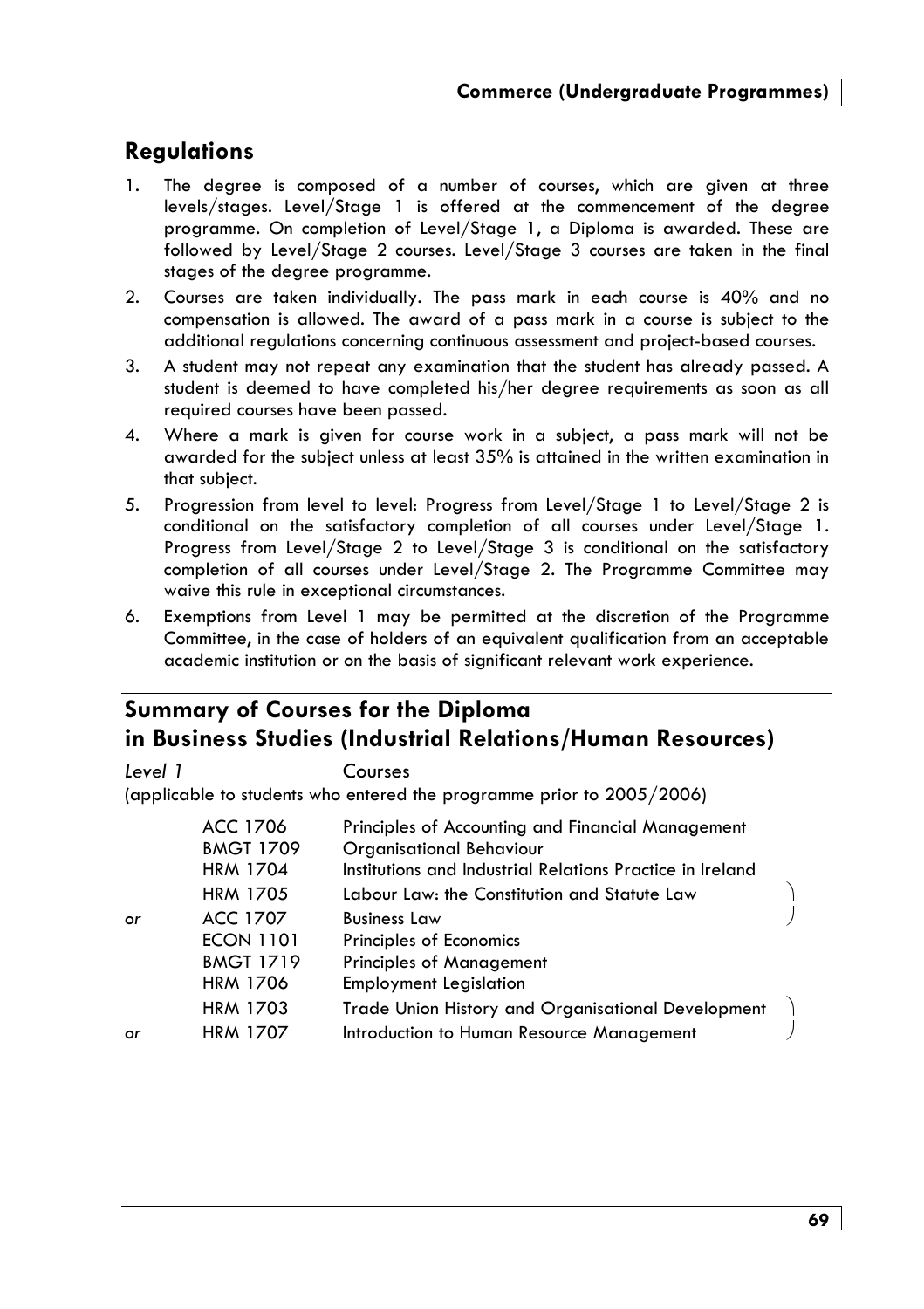# **Summary of Courses for the Bachelor of Business Studies (Industrial Relations/Human Resources)**

Each level of the degree programme contains courses to the value of 60 credits in accordance with European Union standards, namely the European Credit Transfer System (ECTS). The credits are assigned as follows:

| Level 1            |                                          | Courses                                                                       | Credits    |  |
|--------------------|------------------------------------------|-------------------------------------------------------------------------------|------------|--|
|                    |                                          | (applicable to students who entered the programme prior to 2005/2006)         |            |  |
|                    | ACC 1706<br><b>BMGT 1709</b>             | Principles of Accounting and Financial Management<br>Organisational Behaviour | 7.5<br>7.5 |  |
|                    | <b>HRM 1704</b>                          | Institutions and Industrial Relations Practice in Ireland                     | 7.5        |  |
|                    | <b>HRM 1705</b>                          | Labour Law: the Constitution and Statute Law                                  | 7.5        |  |
| or                 | <b>ACC 1707</b>                          | <b>Business Law</b>                                                           | 7.5        |  |
|                    | <b>ECON 1101</b>                         | Principles of Economics                                                       | 7.5        |  |
|                    | <b>BMGT 1719</b>                         | <b>Principles of Management</b>                                               | 7.5        |  |
|                    | <b>HRM 1706</b>                          | <b>Employment Legislation</b>                                                 | 7.5        |  |
| or                 | <b>HRM 1703</b>                          | Trade Union History and Organisational Development                            | 7.5        |  |
|                    | <b>HRM 1707</b>                          | Introduction to Human Resource Management                                     | 7.5        |  |
|                    | Total                                    |                                                                               | 60         |  |
|                    | After Level 1 a Diploma will be awarded. |                                                                               |            |  |
| Level <sub>2</sub> |                                          | Courses                                                                       | Credits    |  |
|                    | <b>ECON 1201</b>                         | Economic Policy and the Global Environment                                    | 12         |  |
|                    | <b>HRM 2716</b>                          | Managing Diversity in Employment                                              | 12         |  |
|                    | <b>BMGT 2726</b>                         | Leadership and the Management of Change                                       | 12         |  |
|                    | <b>HRM 2706</b>                          | Human Resource Management: Strategy and Policy                                | 12         |  |
|                    | <b>HRM 2705</b>                          | Labour Management Negotiation (Project-based)*                                | 12         |  |
| or                 | <b>HRM 2710</b>                          | Human Resource Management Techniques                                          |            |  |
|                    |                                          | (Project-based)*                                                              | 12         |  |
|                    | Total                                    |                                                                               | 60         |  |
| Level 3            |                                          | Courses                                                                       | Credits    |  |
|                    | <b>BMGT 3716</b>                         | <b>Business Strategy</b>                                                      | 12         |  |
|                    | <b>HRM 3705</b>                          | European Industrial Relations and                                             |            |  |
|                    |                                          | Human Resource Management                                                     | 12         |  |
|                    | <b>HRM 3707</b>                          | Human Resource Development                                                    | 12         |  |
|                    | <b>HRM 3706</b>                          | Critical Issues in Industrial Relations and Human                             |            |  |
|                    |                                          | Resource Management in Ireland                                                | 12         |  |
|                    | <b>HRM 3708</b>                          | Research Assignment (project-based)*                                          | 12<br>60   |  |
| Total              |                                          |                                                                               |            |  |

<sup>\*</sup> An oral examination may be required at the discretion of the Programme Director.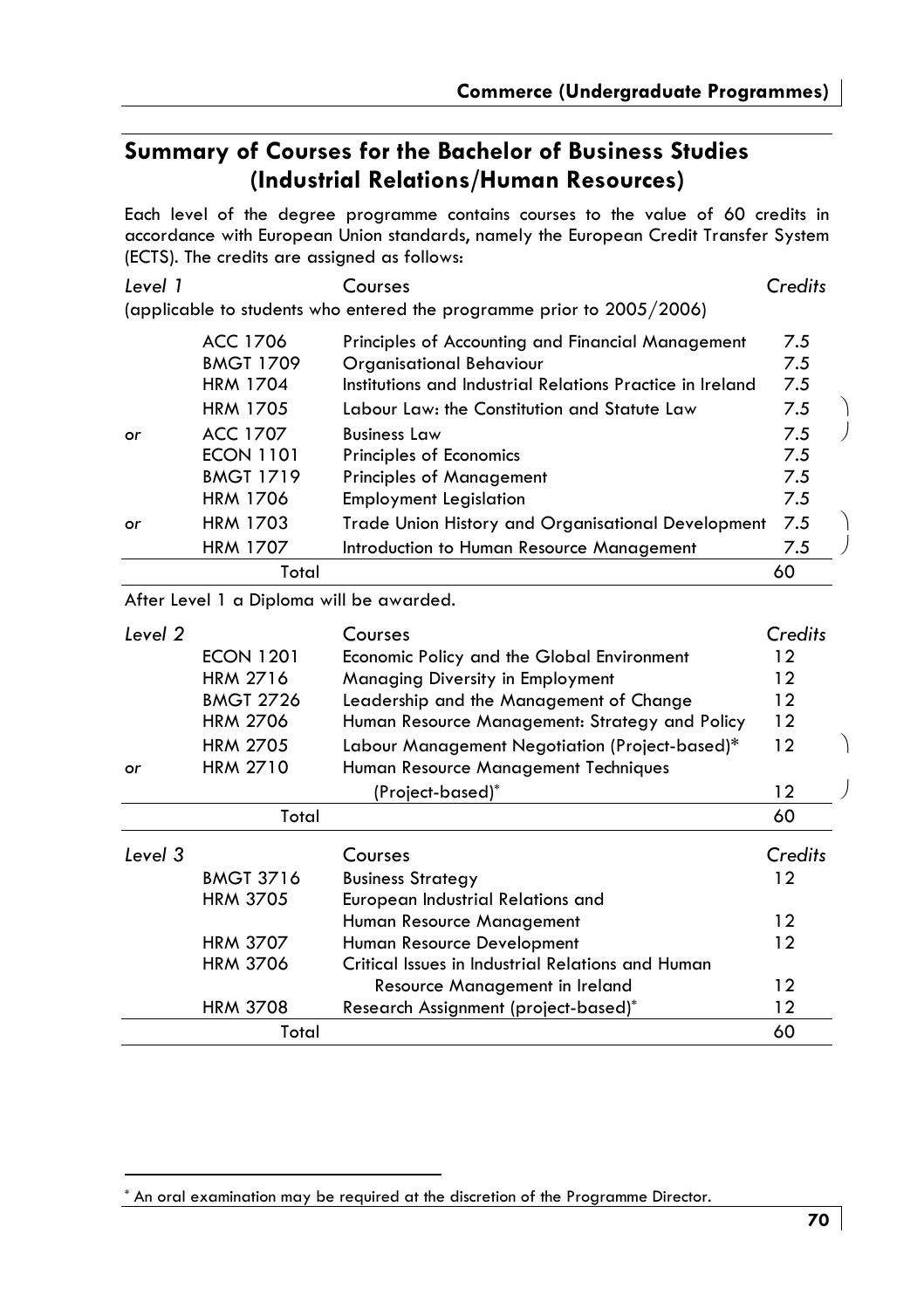# **Examination Regulations**

For degree honours classification, a weight of ½ will be given to Level 2 examinations and ½ to Level 3 examinations. The honours classifications are as follows:

First Class Honours: 70% of aggregate weighted grades

Second Class Honours, Grade I: 60% of aggregate weighted grades

Second Class Honours, Grade II: 50% of aggregate weighted grades

Pass: 40% of aggregate weighted grades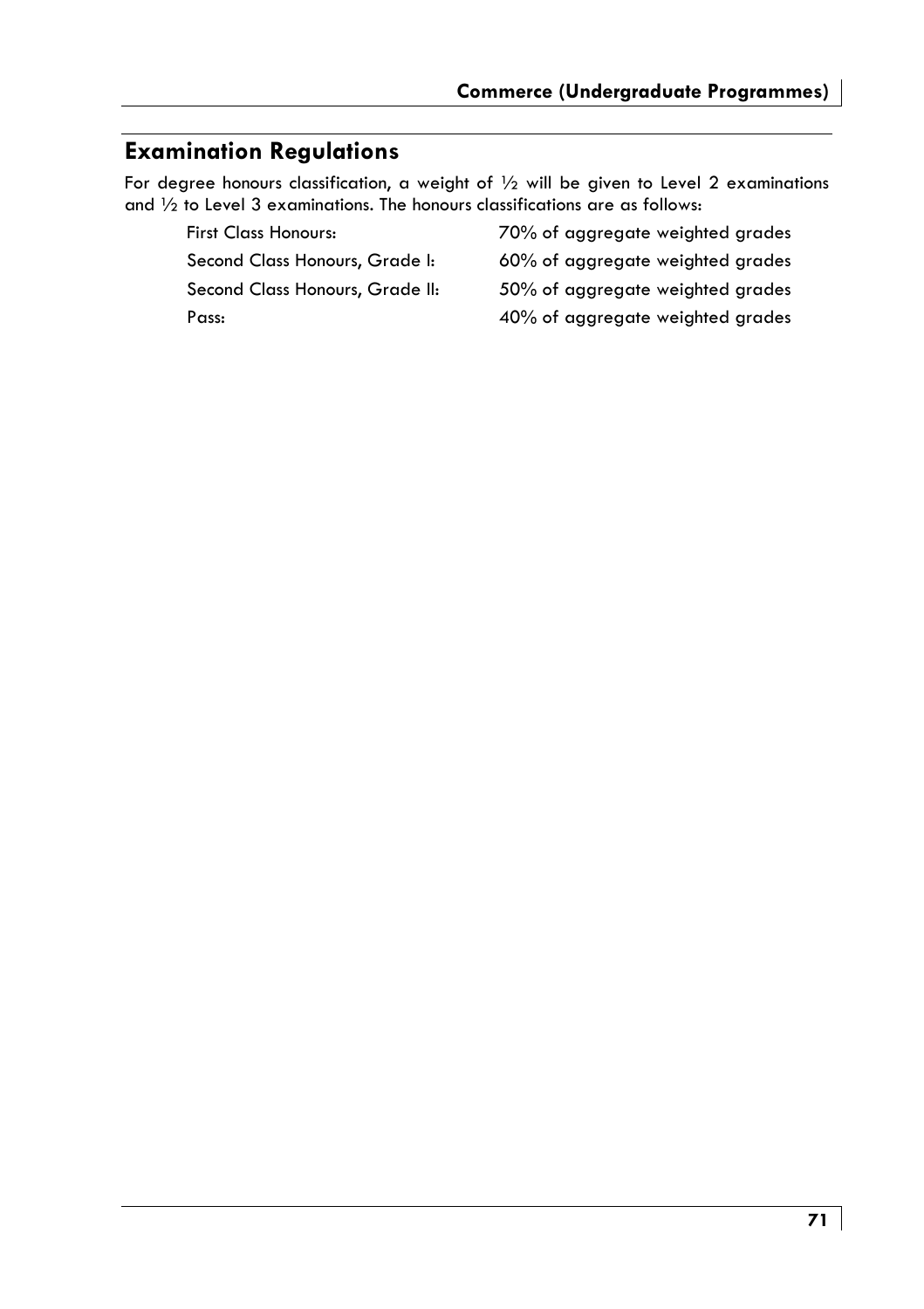# **Degree of Bachelor of Business Studies (Management) through Distance Learning**

The Bachelor of Business Studies (BBS) in Management is delivered through distance learning with attendance on campus, on a block release basis, a requirement in each year of the programme. Enquiries should be addressed to the UCD School of Business Distance Learning Unit at telephone: 01-716 4749.

The programme contains three levels/stages of study. Upon completion of Level/Stage 1, a Diploma in Business Studies is awarded. Levels/Stages 2 and 3 each take a year to complete and the degree (BBS) is awarded on the successful completion of Levels/Stages 2 and 3 examinations.

# **Entry Requirements**

Eligibility may be attained on the basis of fulfilling the Matriculation requirements of the National University of Ireland and also on the basis of mature years.

## **Application on Basis of Matriculation Requirements:**

The minimum age for entry into the programme is twenty-one years on the 1st January of the proposed year of entry, with students having fulfilled the Matriculation requirements of the National University of Ireland.

Students must have fulfilled the matriculation requirements by passing the Leaving Certificate Examination of the Department of Education and Science in the following subjects:

16 Irish

17 English

- 18 Another language accepted for matriculation
- 19 Mathematics
- 20 Any two subjects accepted for matriculation not already selected

Candidates who have taken their school-leaving examinations prior to 1972 and who do not meet the above requirements must fulfil the matriculation requirements in the following subjects:

- 21 Irish
- 22 English
- 23 Latin or Greek or a modern continental language
- 24 Mathematics
- 25 Another subject accepted for matriculation not already selected

### **Application on Basis of Mature Years:**

Eligibility for entry to the programme may also be considered on the basis of mature years in which case a minimum age of twenty-three years on the 1st January of the proposed year of entry will apply. In general, applicants will be considered on the basis of academic aptitude and relevant work experience. An interview may form part of the selection procedure.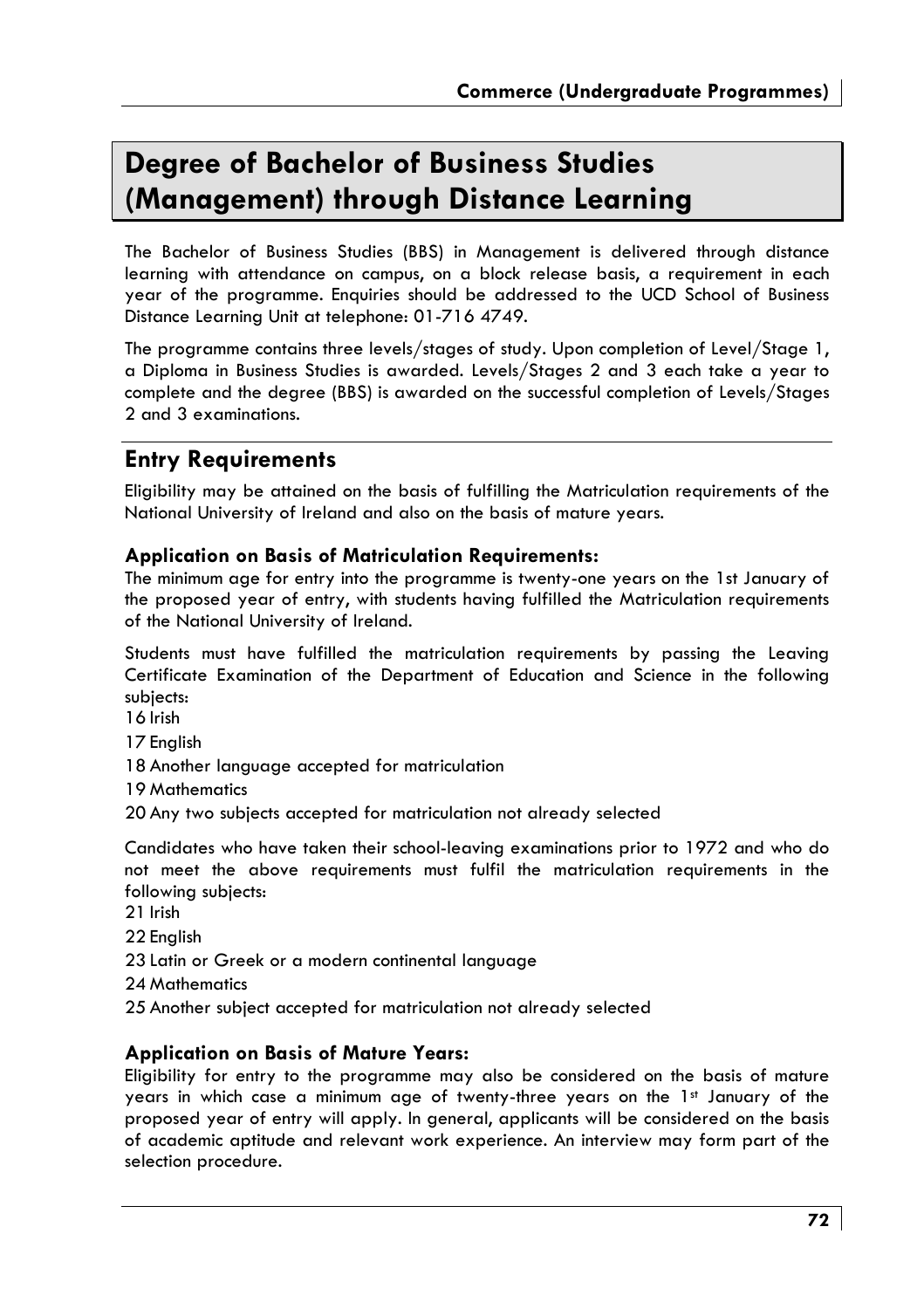# **Regulations**

- 1. The degree is composed of a number of courses, which are given at three levels/stages. Level/Stage 1 is offered at the commencement of the degree programme. On completion of Level/Stage 1, a Diploma is awarded. These are followed by Level/Stage 2 courses. Level/Stage 3 courses are taken in the final stages of the degree programme.
- 2. Courses are taken individually. The pass mark in each course is 40% and no compensation is allowed. The award of a pass mark in a course is subject to the additional regulations concerning continuous assessment and project-based courses.
- 3. A student may not repeat any examination that the student has already passed. A student is deemed to have completed his/her degree requirements as soon as all required courses have been passed.
- 4. Where a mark is given for course work in a subject, a pass mark will not be awarded for the subject unless at least 35% is attained in the written examination in that subject.
- 5. Progression from level to level: Progress from Level/Stage 1 to Level/Stage 2 is conditional on the satisfactory completion of all courses under Level/Stage 1. Progress from Level/Stage 2 to Level/Stage 3 is conditional on the satisfactory completion of all courses under Level/Stage 2. The Programme Committee may waive this rule in exceptional circumstances.
- 6. Exemptions from Level 1 may be permitted at the discretion of the Programme Committee, in the case of holders of an equivalent qualification from an acceptable academic or on the basis of significant relevant work experience.

# **Summary of Courses for the Diploma in Business Studies (Management)**

*Level 1* Courses

(applicable to students who entered the programme prior to 2005/2006)

| ACC 1711         | Principles of Accounting and Financial Management |
|------------------|---------------------------------------------------|
| <b>BMGT 1715</b> | Organisational Behaviour                          |
| <b>BMGT 1717</b> | <b>Business Environment</b>                       |
| <b>BMGT 1718</b> | <b>Business Research and Statistics</b>           |
| ACC 1712         | <b>Business Law</b>                               |
| <b>ECON 1203</b> | Principles of Economics                           |
| <b>BMGT 1716</b> | <b>Principles of Management</b>                   |
| <b>HRM 1712</b>  | Introduction to Human Resource Management         |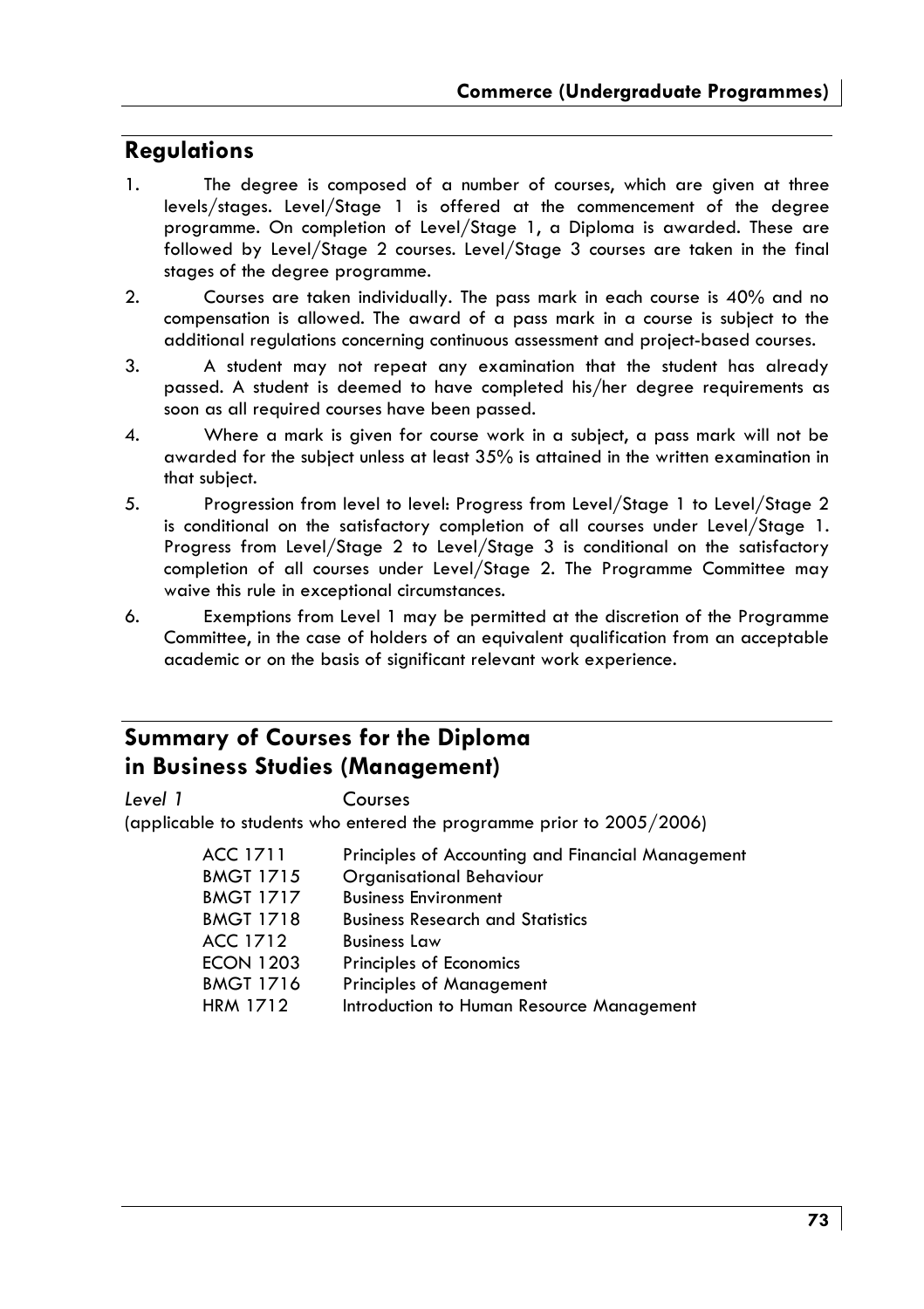# **Summary of Courses for the Bachelor of Business Studies (Management)**

Each level of the degree programme contains courses to the value of 60 credits in accordance with European Union standards, namely the European Credit Transfer System (ECTS). The credits are assigned as follows:

| Level 1 |                                          | Courses                                                               | Credits |
|---------|------------------------------------------|-----------------------------------------------------------------------|---------|
|         |                                          | (applicable to students who entered the programme prior to 2005/2006) |         |
|         | ACC 1711                                 | Principles of Accounting and Financial Management                     | 7.5     |
|         | <b>BMGT 1715</b>                         | Organisational Behaviour                                              | 7.5     |
|         | <b>BMGT 1717</b>                         | <b>Business Environment</b>                                           | 7.5     |
|         | <b>BMGT 1718</b>                         | <b>Business Research and Statistics</b>                               | 7.5     |
|         | ACC 1712                                 | <b>Business Law</b>                                                   | 7.5     |
|         | <b>ECON 1203</b>                         | Principles of Economics                                               | 7.5     |
|         | <b>BMGT 1716</b>                         | <b>Principles of Management</b>                                       | 7.5     |
|         | <b>HRM 1712</b>                          | Introduction to Human Resource Management                             | 7.5     |
|         |                                          | Total                                                                 | 60      |
|         | After Level 1 a Diploma will be awarded. |                                                                       |         |
| Level 2 |                                          | Courses                                                               | Credits |
|         | <b>BMGT 2723</b>                         | <b>International Business</b>                                         | 12      |
|         | <b>BMGT 2722*</b>                        | Leadership and the Management of Change                               | 12      |
|         | <b>BMGT 2724</b>                         | <b>Technology Management</b>                                          | 12      |
|         | MKT 2715                                 | <b>Marketing Management</b>                                           | 12      |
|         | <b>FIN 2721</b>                          | <b>Financial Management</b>                                           | 12      |
|         |                                          | Total                                                                 | 60      |
| Level 3 |                                          | Courses                                                               | Credits |
|         | <b>BMGT 3723</b>                         | <b>Business Strategy</b>                                              | 12      |
|         | Four subjects to be selected from:       |                                                                       |         |
|         | MIS 3712                                 | <b>Management Information Systems</b>                                 | 12      |
|         | <b>BMGT 3724</b>                         | <b>Operations Management</b>                                          | 12      |
|         | BMGT 3725**                              | Entrepreneurship                                                      | 12      |
|         | MKT 3704                                 | <b>International Marketing</b>                                        | 12      |
|         | <b>FIN 3723</b>                          | Security Analysis and Portfolio Management                            | 12      |
|         | <b>FIN 3724</b>                          | <b>Treasury and Risk Management</b>                                   | 12      |
|         | MIS 3713                                 | <b>Electronic Commerce</b>                                            | 12      |
|         | BMGT 3726**                              | Project Planning and Control                                          | 12      |
|         | <b>MKT 3705</b>                          | Consumer and Buyer Behaviour                                          | 12      |
|         | <b>MKT 3706</b>                          | <b>Marketing Communications</b>                                       | 12      |
|         |                                          | Total                                                                 | 60      |

<sup>\*</sup> This course may be taught as a project-based course.

<sup>\*\*</sup> These courses may be taught as project-based courses. Level 3 subjects will be selected year on year depending on available resources.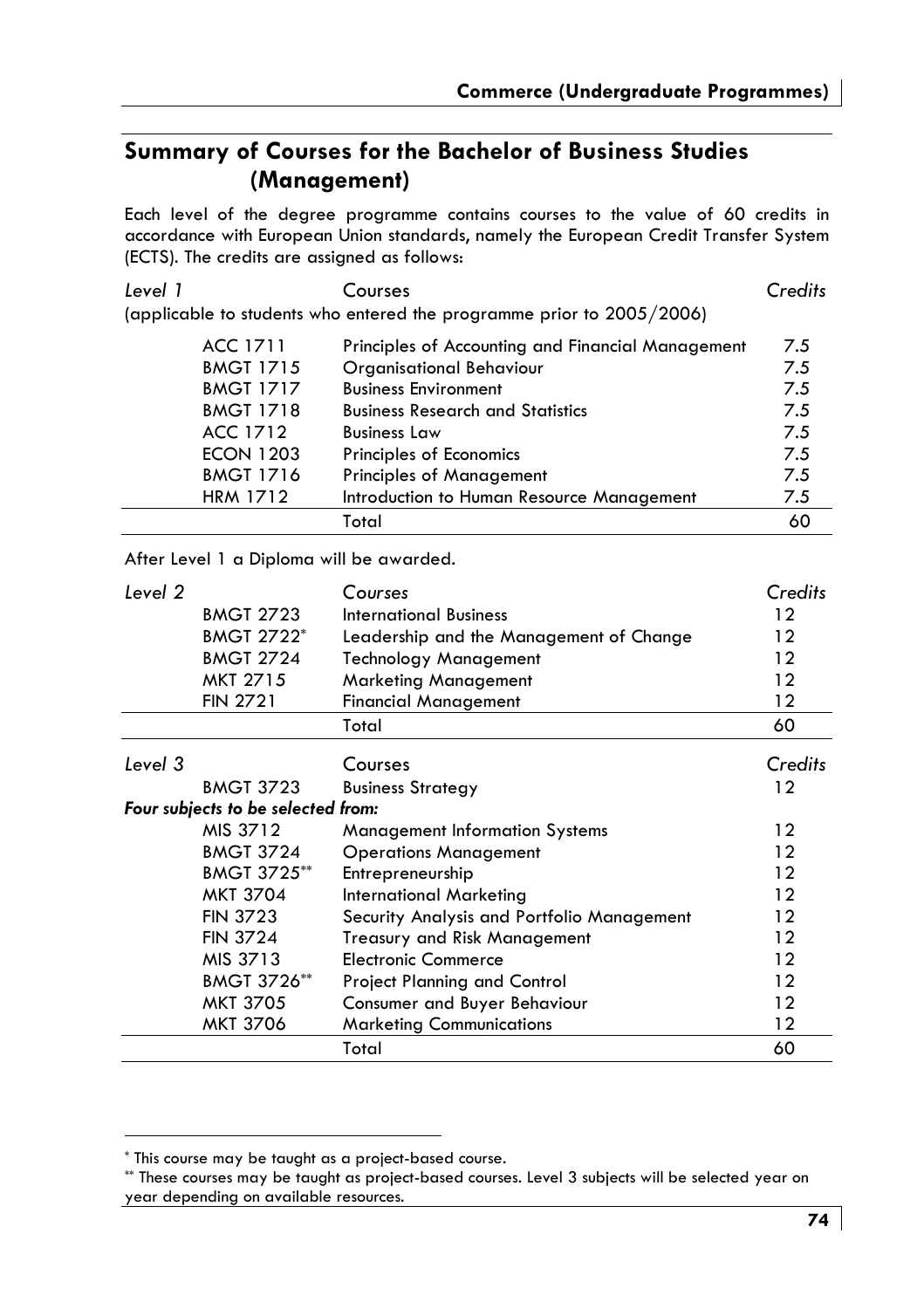# **Examination Regulations**

For degree honours classification, a weight of  $\frac{1}{2}$  will be given to Level 2 examinations and ½ to Level 3 examinations. The honours classifications are as follows:

Second Class Honours, Grade I: 60% of aggregate weighted grades

Second Class Honours, Grade II: 50% of aggregate weighted grades

First Class Honours: 70% of aggregate weighted grades

Pass: 40% of aggregate weighted grades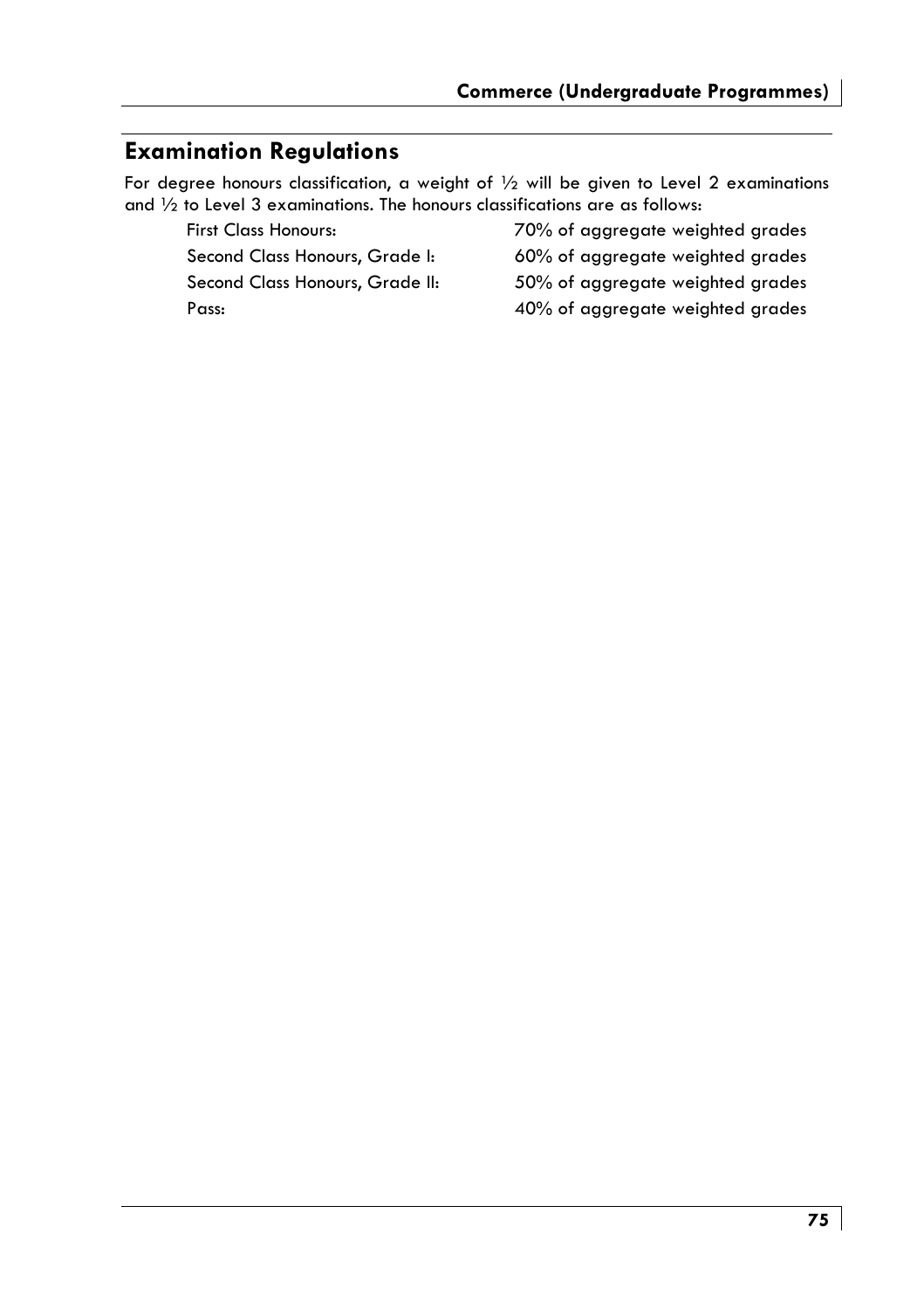# **Degree of Bachelor of Business Studies (Management) through Distance Learning (China and Singapore)**

The Bachelor of Business Studies (BBS) in Management is delivered through distance learning with attendance, on a block release basis, a requirement in each year of the programme. Enquiries should be addressed to the Distance Learning Unit at telephone: +353-1-716 4749.

The programme contains three levels of study. Level 1 comprises eight courses and on their successful completion, a Diploma in Business Studies is awarded. Levels 2 and 3 each take a year to complete and the degree (BBS) is awarded on the successful completion of Levels 2 and 3 examinations.

# **Entry Requirements**

Entry to the programme may be gained on the basis of matriculation or mature years.

Students may enter directly to Level Two of the programme on the basis of approved Advanced Standing Qualifications. These are post-secondary certificates and diplomas deemed equivalent to the first year of a relevant university degree programme.

Applicants who possess significant relevant work experience may be considered for entry into Level 1 or Level 2 on a case-by-case basis and may be admitted to the programme on the basis of mature years  $(21 \text{ years of age on } 1\text{st}$  January in the proposed year of entry).

# **Regulations**

- 1. The degree is composed of a number of courses which are given at three levels. Level 1 is composed of eight courses which are offered at the commencement of the degree programme. These are followed by Level 2 courses. Level 3 courses are taken in the final stages of the degree programme.
- 2. Courses are taken individually. The pass mark in each course is 40% and no compensation is allowed. The award of a pass mark in a course is subject to the additional regulations concerning continuous assessment and project-based courses.
- 3. A student may not repeat any examination that the student has already passed. A student is deemed to have completed his/her degree requirements as soon as all required courses have been passed.
- 4. Where a mark is given for course work in a subject, a pass mark will not be awarded for the subject unless at least 35% is attained in the written examination in that subject.
- 5. Progression from level to level: Progress from Level 1 to Level 2 is conditional on the satisfactory completion of all courses under Level 1. Progress from Level 2 to Level 3 is conditional on the satisfactory completion of all courses under Level 2. The Programme Committee may waive this rule in exceptional circumstances.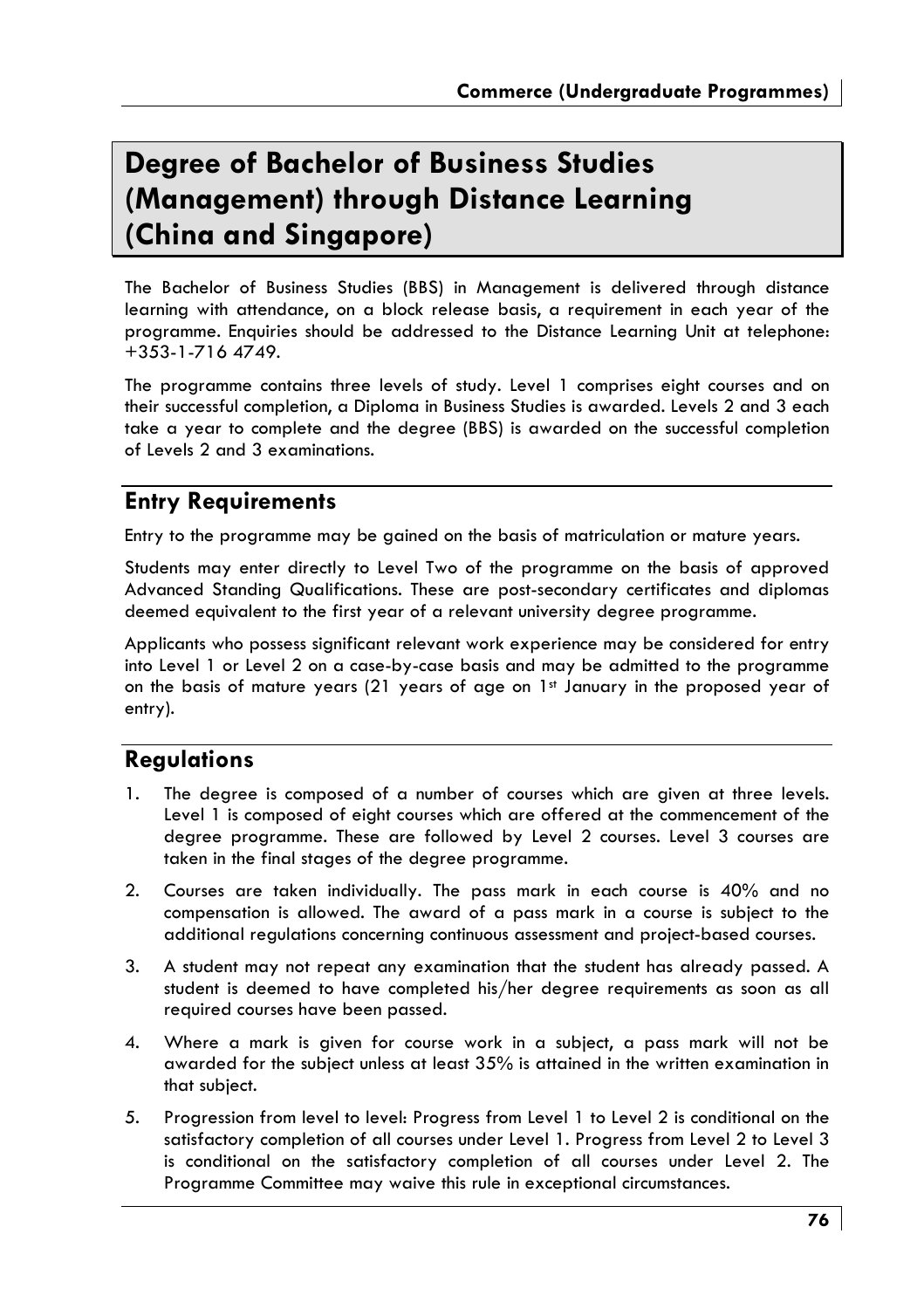6. Exemptions from Level 1 may be permitted at the discretion of the Programme Committee, in the case of holders of an equivalent qualification from an acceptable academic institution.

# **Summary of Courses for the Diploma in Business Studies (Management) (China and Singapore)**

**Level 1** 

| Singapore        | Hong Kong Courses     |                                                            |
|------------------|-----------------------|------------------------------------------------------------|
| ACC 1714         |                       | ACC 1713 Principles of Accounting and Financial Management |
| <b>BMGT 2708</b> |                       | <b>BMGT 2706 Organisational Behaviour</b>                  |
| <b>BMGT 1723</b> |                       | <b>BMGT 1722 Business Environment</b>                      |
| <b>BMGT 1725</b> |                       | <b>BMGT 1724 Business Research and Statistics</b>          |
| ACC 1716         | ACC 1715 Business Law |                                                            |
| <b>ECON 1402</b> |                       | ECON 1401 Principles of Economics                          |
| <b>BMGT 1727</b> |                       | <b>BMGT 1726 Principles of Management</b>                  |
| <b>HRM 1714</b>  |                       | HRM 1713 Introduction to Human Resource Management         |

# **Summary of Courses for the Bachelor of Business Studies (Management) (China and Singapore)**

Each level of the degree programme contains courses to the value of 60 credits in accordance with European Union standards, namely the European Credit Transfer System (ECTS). The credits are assigned as follows:

| Singapore        | Hong Kong Credits     |                                                            |     |
|------------------|-----------------------|------------------------------------------------------------|-----|
| <b>ACC 1714</b>  |                       | ACC 1713 Principles of Accounting and Financial Management | 7.5 |
| <b>BMGT 2708</b> |                       | <b>BMGT 2706 Organisational Behaviour</b>                  | 7.5 |
| <b>BMGT 1723</b> |                       | <b>BMGT 1722 Business Environment</b>                      | 7.5 |
| <b>BMGT 1725</b> |                       | <b>BMGT 1724 Business Research and Statistics</b>          | 7.5 |
| ACC 1716         | ACC 1715 Business Law |                                                            | 7.5 |
| <b>ECON 1402</b> |                       | ECON 1401 Principles of Economics                          | 7.5 |
| <b>BMGT 1727</b> |                       | <b>BMGT 1726 Principles of Management</b>                  | 7.5 |
| <b>HRM 1714</b>  |                       | HRM 1713 Introduction to Human Resource Management         | 7.5 |
|                  |                       | Total                                                      | 60  |

After Level 1 a Diploma may be awarded.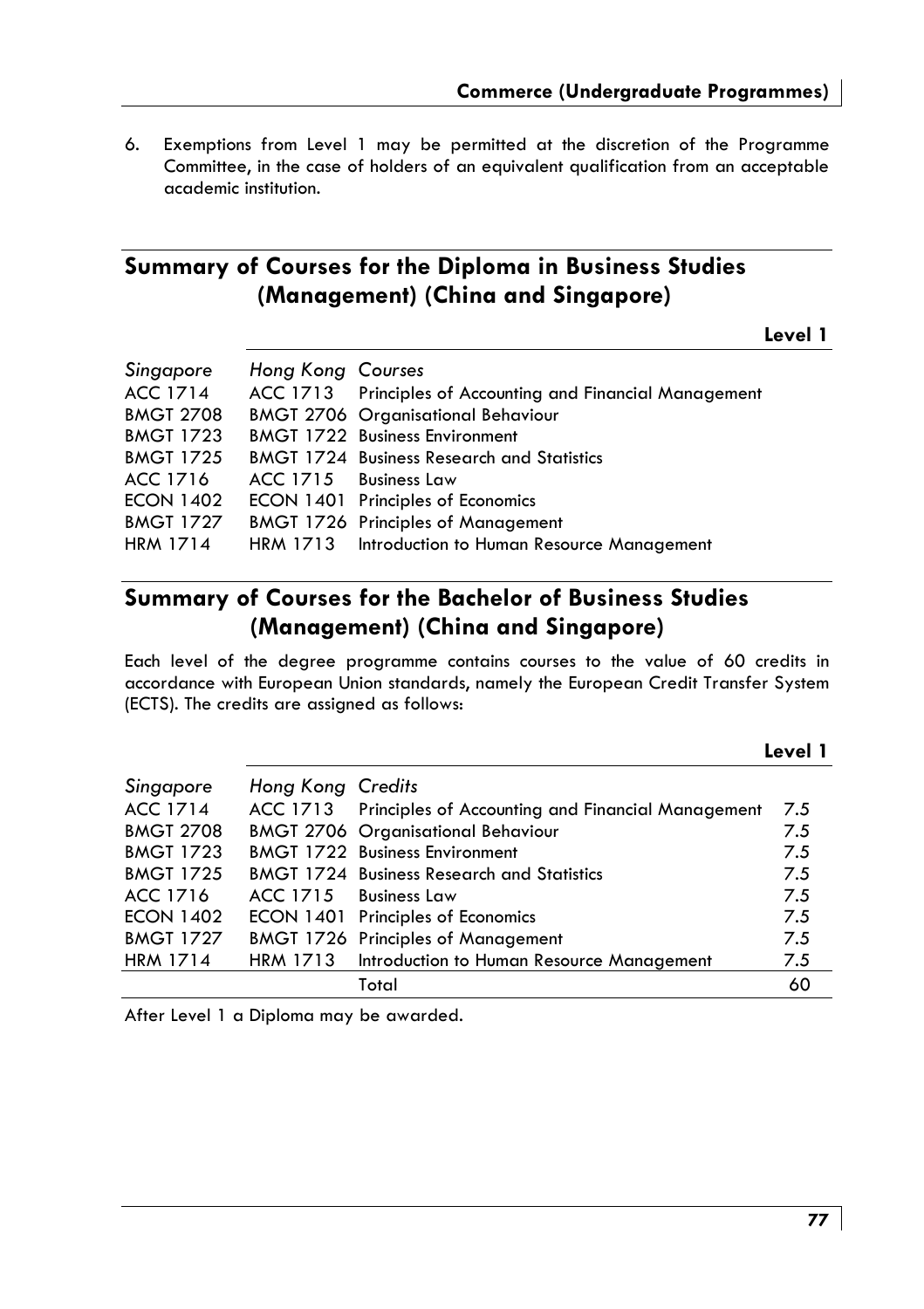| Singapore        | Hong Kong       |                                                   | Credits |
|------------------|-----------------|---------------------------------------------------|---------|
| <b>BMGT 2714</b> |                 | <b>BMGT 2711 International Business</b>           | $12 \,$ |
| <b>BMGT 2730</b> |                 | BMGT 2729 Leadership and the Management of Change | 12      |
| <b>BMGT2732</b>  | <b>BMGT2731</b> | <b>Technology Management</b>                      | 12      |
| MKT 2706         | <b>MKT 2703</b> | <b>Marketing Management</b>                       | 12      |
| <b>FIN 2724</b>  | <b>FIN 2723</b> | <b>Financial Management</b>                       | 12      |
|                  |                 | Total                                             | 60      |
|                  |                 |                                                   |         |

### **Level 2**

## **Level 3**

| Singapore<br><b>BMGT 2734</b>      | Hong Kong        | <b>BMGT 2733 Business Strategy</b>           | Credits<br>12 |
|------------------------------------|------------------|----------------------------------------------|---------------|
| Four subjects to be selected from: |                  |                                              |               |
| MIS 2708                           | MIS 2705         | <b>Management Information Systems</b>        | 12            |
| <b>BMGT 2709</b>                   |                  | <b>BMGT 2707 Operations Management</b>       | 12            |
| <b>BMGT 2736</b>                   |                  | BMGT 2735 Entrepreneurship                   | 12            |
| <b>MKT 2707</b>                    | <b>MKT 2704</b>  | <b>International Marketing</b>               | 12            |
| <b>FIN 2716</b>                    | <b>FIN 2714</b>  | Securities Analysis and Portfolio Management | 12            |
| <b>FIN 2717</b>                    | <b>FIN 2715</b>  | <b>Treasury and Risk Management</b>          | 12            |
| MIS 2711                           | MIS 2709         | <b>Electronic Commerce</b>                   | 12            |
| <b>BMGT 2715</b>                   | <b>BMGT 2712</b> | <b>Project Planning and Control</b>          | 12            |
| <b>MKT 2708</b>                    | MKT 2705         | Consumer and Buyer Behaviour                 | 12            |
| <b>MKT 2712</b>                    | <b>MKT 2710</b>  | <b>Marketing Communications</b>              | 12            |
|                                    |                  | Total                                        | 60            |
|                                    |                  |                                              |               |

# **Examination Regulations**

For degree honours classification, a weight of  $1/2$  will be given to Level 2 examinations and  $1/2$  to Level 3 examinations. The honours classifications are as follows:

 First Class Honours: 70% of aggregate weighted grades Second Class Honours, Grade I: 60% of aggregate weighted grades Second Class Honours, Grade II: 50% of aggregate weighted grades Pass: 40% of aggregate weighted grades

# **Description of Courses for the Bachelor of Business Studies (BBS): (BBS in Industrial Relations/Human Resources; BBS in Management; BBS in Management (China/Singapore))**

**Level 1** 

### **Principles of Accounting and Financial Management**

### **ACC 1706/1711/1714/1713**

Nature and purpose of accounting; users of accounting information; types of business organisation; difference between bookkeeping and accounting; difference between an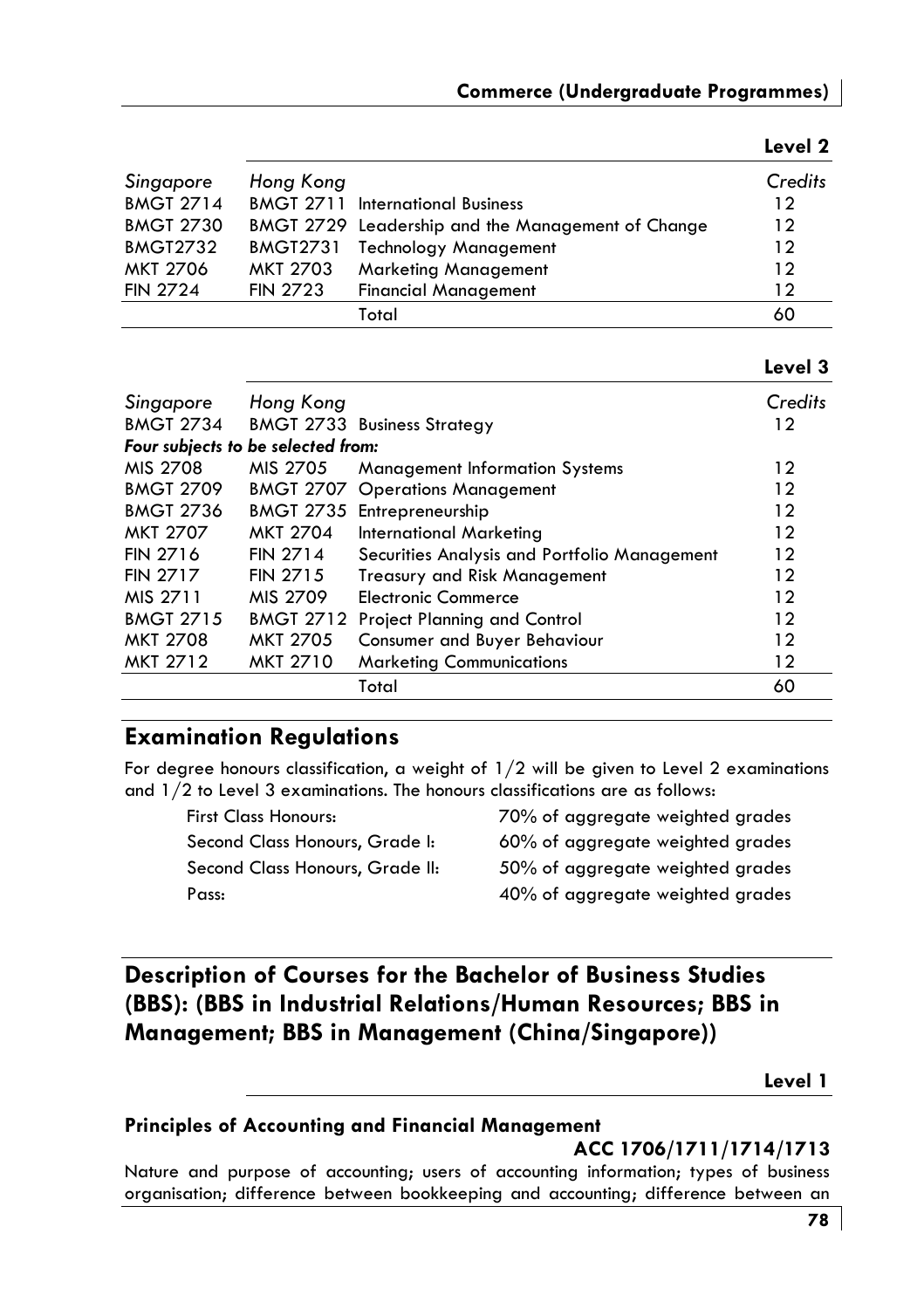Auditor and an Accountant; Trading, Profit and Loss and Balance Sheet; adjustments to the Accounts; Cash Flow Statements; Interpretation of Accounts.

# **Principles of Economics ECON 1101/1203/1402/1401**

The Economic Problem; Demand and Supply; Elasticity; Efficiency and Equity; Output and Costs; Perfect Competition; Monopoly; Macro Issues; Measuring GDP; Aggregate Supply and Aggregate Demand; Income Determination; Fiscal Policy; Money; Monetary Policy; Fiscal and Monetary policy.

## **Principles of Management BMGT 1719/1716/1727/1726**

Introduction to Business; The Business Environment; Management; Planning; Organisation; Directing; Control; Marketing; Finance; Production/Operations; The Human Resource Department; Change.

Introduction to organisational behaviour; Individual Behaviour; Motivation; Application of Motivation Theories: Reward systems and Job design; Group Behaviour and Work Teams; Conflict and Negotiation; Communication; Leadership; Power and Politics; Organisational Structure and Culture; Organisational Change.

# **Introduction to Human Resource Management HRM 1707/1712/1714/1713**

Human Resource Management (HRM) in Context; What is HRM?; Managing Human Resource Flows; Staffing the Organisation; Managing Employee Performance; The Management of Reward Systems; Developing Employee Resources; Internationalisation and HRM.

# **Trade Union History and Organisational Development HRM 1703**

The early nineteenth-century Irish working class and the emergence of trade unionism; Daniel O'Connell, Fenianism, Parnell and the Irish trade unions; James Larkin and the ITGWU; James Connolly; War and Revolution; Labour and the war of independence; Trade Unions in Ireland 1923-1960.

The Legal System; Sale of Goods; Company Law; Contract Law.

# **Labour Law: The Constitution and Statute Law HRM 1705**

Freedom of Association; Legal Framework Surrounding Trade Unions; Trade Union Membership; The Legal Liability of Strike Organisers & Trade Unions; The Employer's Remedies for Damage Caused by Industrial Action; Industrial Pickets; Potential liabilities of employees for participating in industrial action; Resolution of Industrial Disputes; Employee Participation.

# **Institutions and Industrial Relations Practice in Ireland HRM 1704**

Industrial Relations: Key features of Voluntarist system; Trade Union Organisation & Membership; Management of Industrial Relations; Public Sector; Pay, Partnership and Developments at Enterprise; Equality Issues; Procedures and Third Parties; Multinational Companies (MNC's) and IR practice; European Union and Industrial Relations.

## **Organisational Behaviour BMGT 1709/1715/2708/2706**

# **Business Law ACC 1707/1712/1716/1715**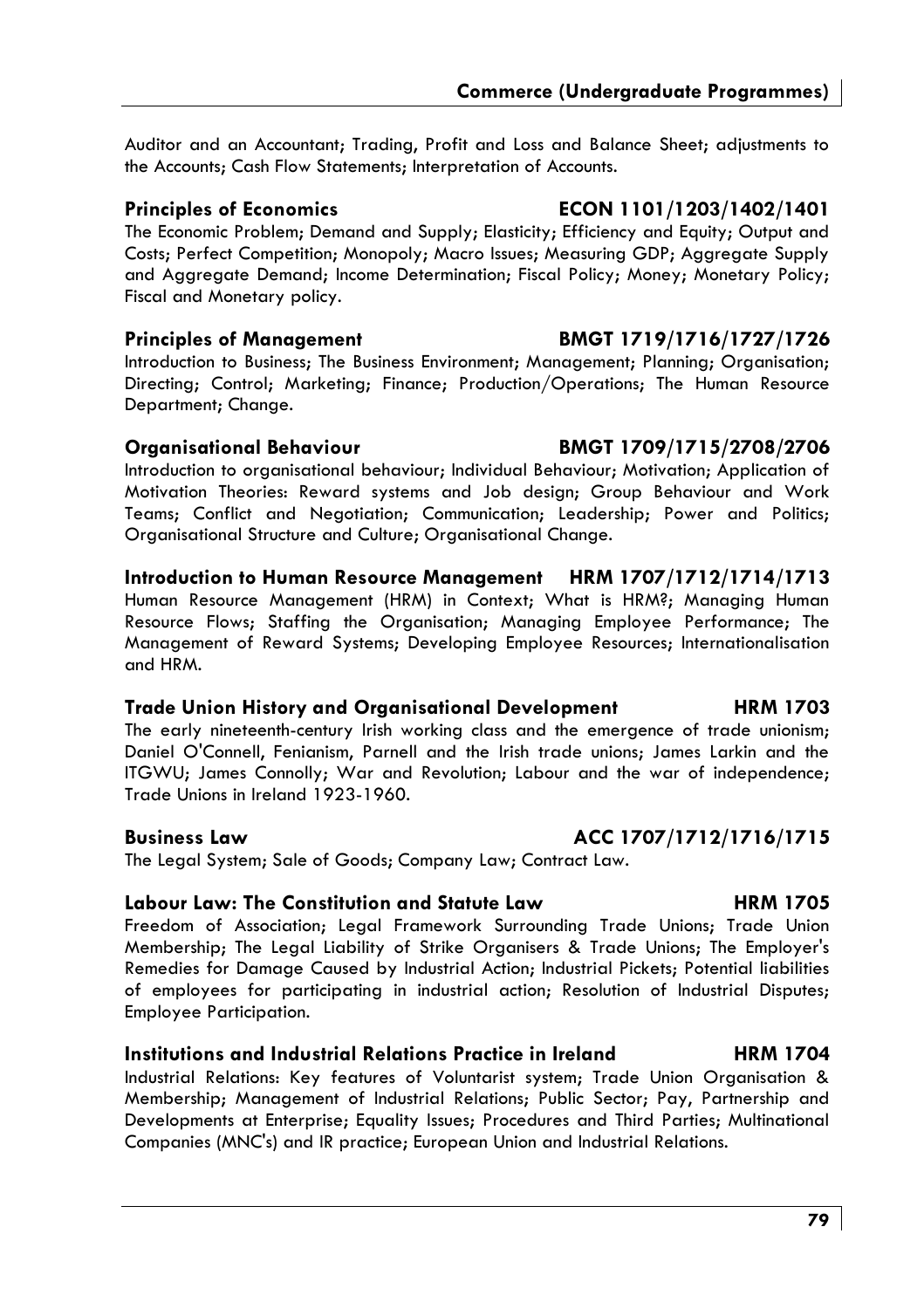## **Employment Legislation HRM 1706**

An Introduction to the Legal Systems; The Contract of Employment; Statutory Employment Protection; Unfair Dismissals; Redundancy; Maternity, Adoptive and Parental Leave; Equality; Equal Pay; Equal Treatment; Health & Safety.

Structure of output and employment: Comparative structures of business in other countries. Analysis of manufacturing sectors and assessment of role of foreign-based, indigenous and state firms; comparative analyses of the performance of various sectors; international comparisons for manufacturing industry; analysis of wholesale and retail sectors of distribution.

## **Business Research and Statistics BMGT 1718/1725/1724**

Research process; reviewing literature; research design; the case method; action research; survey methodology; company analysis; current themes in management; introduction to Probability and Statistics. Descriptive statistics. Probability theory and probability distributions, including uniform, binomial, normal, t-distribution, chi-squared and F-distribution.

# **Leadership and the Management of Change BMGT 2726/2722/2730/2729**

Essence of leadership and its relationship to management. Changes and its causes. Unplanned change. Models and processes of planned organisational change. Open systems theory. Diagnosis of organisational problems. Overview of human process, techno-structural, human resource and strategic change interventions. Selecting interventions. Implementing planned change in organisations. Strategic change.

## **Economic Policy and the Global Environment ECON 1201**

Supply and Demand Sides of the Economy; Targets and Instruments of Policy; Fiscal Policy; Stability Pact; Unemployment; Incomes Policies; Monetary Policy; Exchange Rate Policies; Labour Force – Education; Capital Stock – Investment and Research; Market System – Competition and Regulation; Education and Economic Growth; Industrial Policy; Competition Policy.

## **Managing Diversity in Employment Communication Communication Communication Communication Communication Communication Communication Communication Communication Communication Communication Communication Communication Commun**

Patterns of the labour force in Ireland and other European countries; theories of labour market gender and racial segregation; sexual division of labour; remedies for inequality, including legislation at domestic and EU levels, employer and trade union initiatives and the practice of equal opportunities and managing diversity.

# **HRM: Strategy and Policy Community Community HRM 2706**

Management; Human Resource Management in context; The Flexibility Debate; Human Resource Planning; Recruitment and Selection; Reward and Performance Management; Human Resource Management and the Management of Change; Communication; Topical Issues in Human Resource Management.

# **Business Environment BMGT 1717/1723/1722**

**Level 2**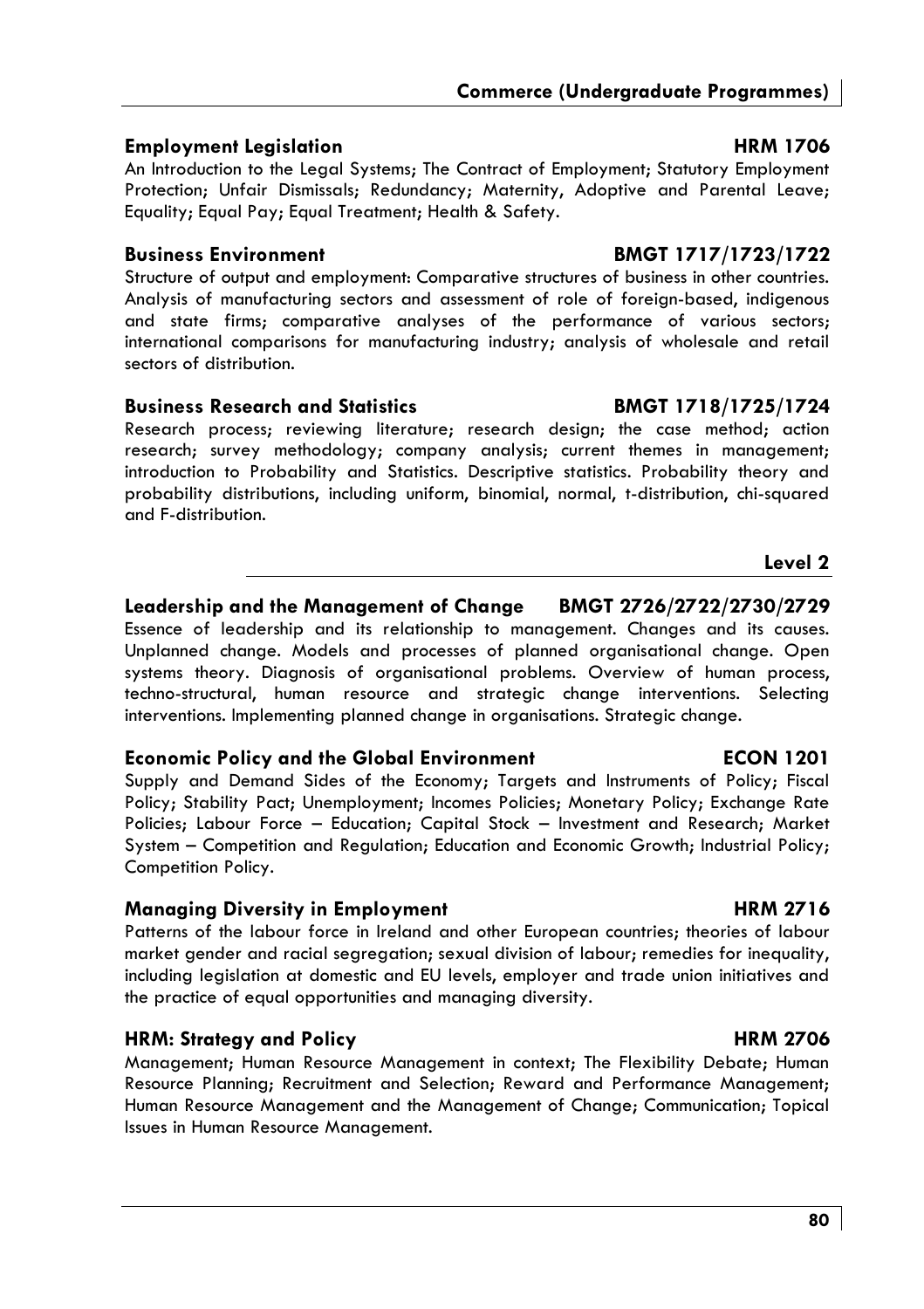## **Labour Management Negotiation (project-based) HRM 2705**

Students conduct a critical examination of a significant bargaining episode from Irish industrial relations practice. Selected readings on the theory and practice of labour management negotiations are examined. These assist students with their collection of data surrounding the episode and in structuring the analysis and conclusions.

## **Human Resource Management Techniques (project-based) HRM 2710**

Students are required to evaluate a problem or an issue, with human resource management implications, of concern in a selected organisation. The project provides students with an opportunity to examine a 'live' human resource issue or problem, to collect and analyse relevant data, to draw conclusions and make recommendations to the organisation.

## **Technology Management BMGT 2724/MIS 2732/2731**

Introduction; patterns of technological development and innovation over time; networks, standards and externalities; intellectual property; clusters; organisation and technology; technology strategy; organisational technology development processes; managing firm boundaries; leadership of innovation and change.

## **Marketing Management MKT 2715/2706/2703**

Role of marketing in a society; the scope of marketing in the organisation; analytical methods used in marketing analysis; understanding consumer, industrial and service market; understanding and analysing competitors and informing marketing decisions.

## **Financial Management FIN 2721/2724/2723**

Joint Stock Company. Principles of taxation. Present values and wealth. Investment appraisal. Value additivity. Cost of capital. Portfolio Theory. Risk versus Return. Sources of Finance. Agency theory. Gearing. Capital Structure. Dividend decision. Financial analysis and planning. Working capital management. Valuation of options. Mergers and takeovers. International financial management. Valuation of companies.

## **International Business BMGT 2723/2714/2711**

International business environment; internationalisation process of the firm; economic and political systems; human and cultural environment; trade theory; management of international business; industrial environments and global strategies; global business alliances; information and control systems. Global competition; strategic alliances; competitive advantage of nations; business with industrialised, developing and historically planned economies; international finance; role of information technology; structure in international organisations.

## **Level 3**

# **Business Strategy BMGT 3716/2723/2734/2733**

Corporate Strategy; Strategic Management in Practice; Analysing the environment; Resources, competences and strategic capability; Stakeholders' expectations and strategic capability; Basis of Strategic Choice; Strategic options: direction and methods of development; Strategy evaluation and selection; Organisational structure and design; Resource allocation and control; Managing strategic change.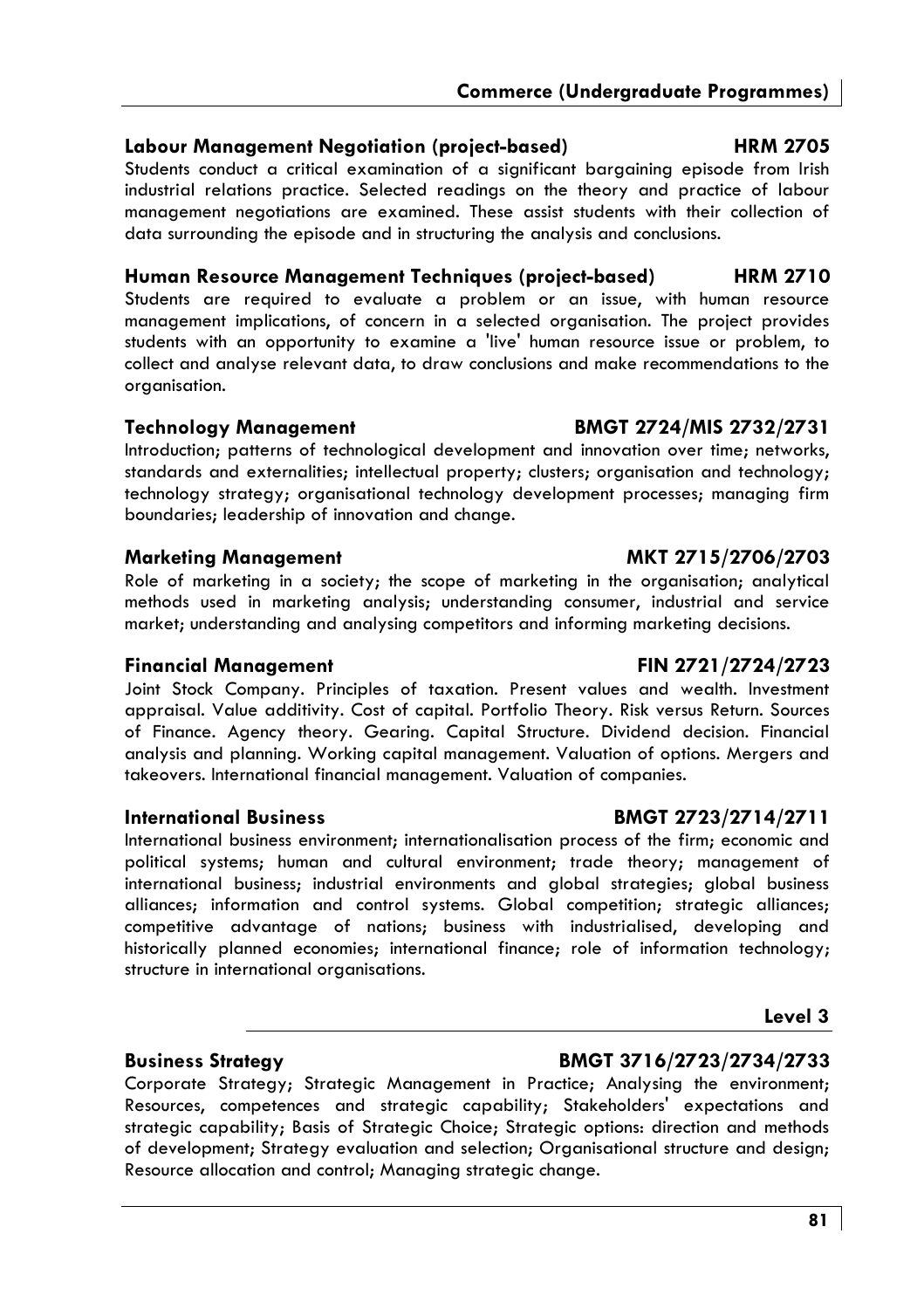## **European Industrial Relations and Human Resource Management HRM 3705**

Industrial Relations are examined in selected European countries in terms of Collective Bargaining, Employers & Employers Associations; The Role of the State; Trade Unions; Strikes & Industrial Conflict.

## **Human Resource Development Area and HRM 3707 http://www.frm.com/manusurer.com/manusurer.com/manusurer.com/manusurer.com/manusurer.com/manusurer.com/manusurer.com/manusurer.com/manusurer.com/manusurer.com/manusurer.com/man**

Context of HRD; HRD as a crucial business process; HRD as an integrative activity; Stakeholders in HRD/partnerships; HRD function; Formulating HRD goals/strategy; HRD in the context of employee flow; Learning; Designing and delivering HRD processes and activities; Evaluation and assessment of outcomes and investment.

## **Critical Issues in Industrial Relations and Human Resource Management in Ireland HRM 3706**

Social Partnership and Employee Involvement in the Workplace; Irish Industrial Relations and Foreign-Owned Multinational Companies; The Individualization of Irish Industrial Relations?; Where now, Irish Industrial Relations.

## **Research Assignment Communist Communist Communist Communist Communist Communist Communist Communist Communist Communist Communist Communist Communist Communist Communist Communist Communist Communist Communist Communist C**

The course is a project-based module. Students research a selected topic in industrial relations/human resource management. The project covers the examination of relevant literature; research design; data analysis and findings; and conclusions.

## **Management Information Systems MIS 3712/2708/2705**

This course begins by identifying the strategic and organisational roles of information technology, and then proceeds to examine the processes of information systems development (requirements analysis, methodologies, tools and techniques) and information systems implementation (approaches, roles, responsibilities, risk and change management).

# **Operations Management BMGT 3724/2709/2707**

Approaches to product design; options for process design; techniques for production capacity planning; facility location decisions; physical procurement, sourcing, purchasing and handling materials; principles of production scheduling, push versus pull systems, materials requirements planning (MRP), lean manufacturing; the management of physical distribution channel design, customer service goals, trends in supplier-buyer relationships, just-in-time (JIT); inventory management; quantitative techniques in supply chain management; role of value chains and networks in competitive strategy; advanced manufacturing concepts; innovation and the management of technology.

Strategic positioning of the new firm; preparing the plans for marketing, operations, people and finance; New venture launch, corporate renewal and corporate turnaround; Models of new venture formation process; entrepreneurs; new business ideas; innovation; environmental analysis; supports and incentives for entrepreneurship.

# **International Marketing MKT 3704/2707/2704**

This course examines the international marketing environment, assesses the potential for products and services in the context of different cultures, risk and uncertainties and demonstrates how companies compete in international markets.

# **Entrepreneurship BMGT 3725/2736/2735**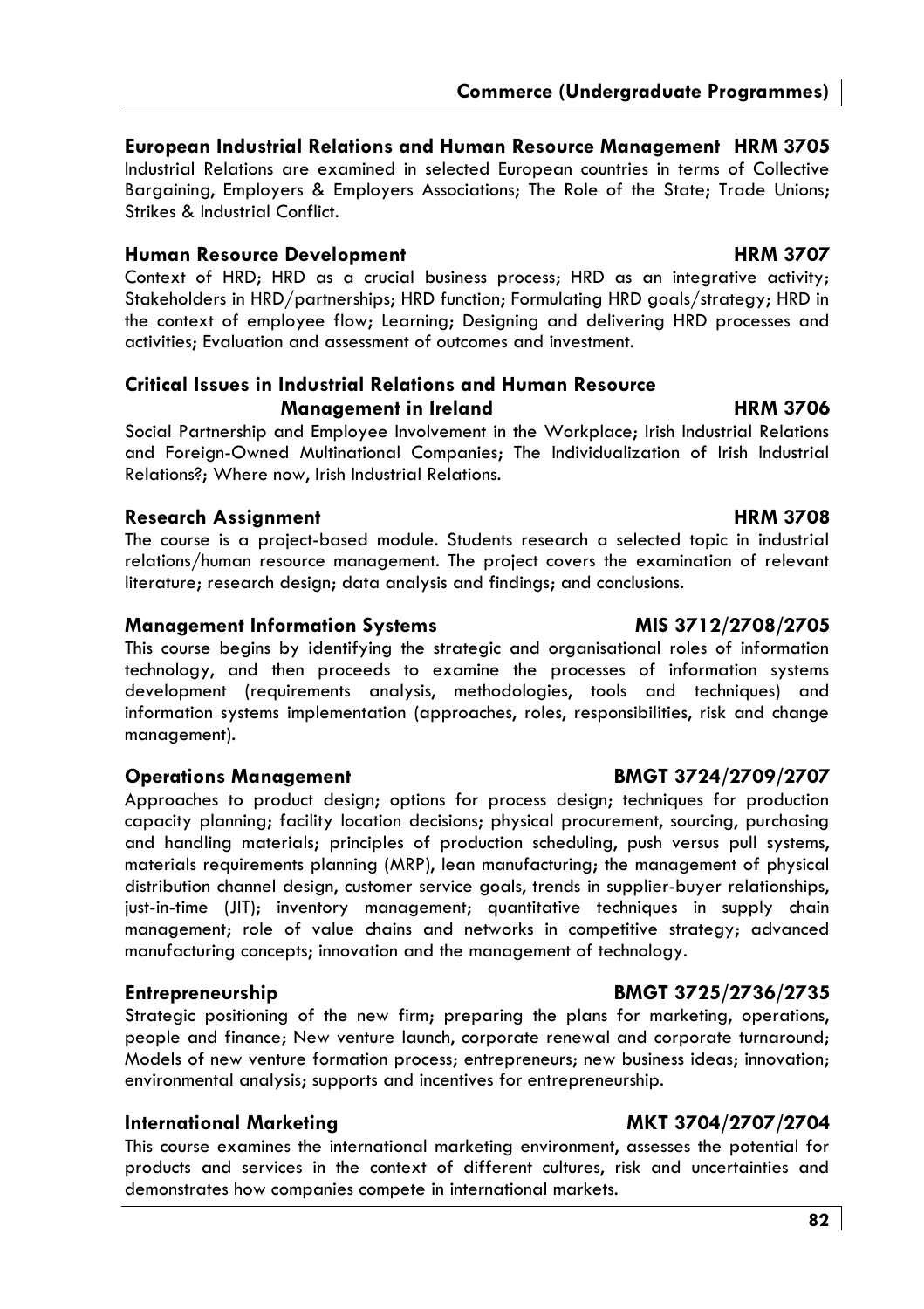## **Security Analysis and Portfolio Management FIN 3723/2716/2714**

This course will give a broad appreciation of security analysis and portfolio management. Topics include: CAPM, APT and security market pricing, option pricing models, portfolio theory, application to domestic and international markets, risk management for various asset categories.

## **Treasury and Risk Management FIN 3724/2717/2715**

The course is designed to provide students with a practical understanding of treasury management. Topics include: interest rate and interest rate risk analysis, foreign exchange and exchange rate risk analysis, securities investment and derivative products analysis.

Concepts and specific skills related to electronic commerce, related concepts, technologies and applications. The course combines a technical foundation with a critical evaluation of e-commerce strategies. Review of the critical information technology trajectories that provide a basis for e-commerce. An examination of the application and consequences of these information technologies to different commercial processes. The economics of ecommerce and the implications of e-commerce on different industry sectors.

# **Project Planning and Control BMGT 3726/2715/2712**

Situation analysis, problem solving and decision analysis; Business strategy and planning: project feasibility analysis; constructing the business plan, winning financial backing and industrial development grants; Effective consultancy and intervention: proposals, power and influence; conducting health checks at corporate/functional levels, balancing competing demands, Techniques for project evaluation; Implementing change: leadership and coaching; Project life-cycle; planning, organising, leading, controlling and achieving project objectives.

# **Consumer and Buyer Behaviour MKT 3705/2708/2705**

What consumers buy, why they buy, when, where and how they buy. Consumers as individuals, in their social and cultural setting, and in their decision-making processes. Buying behaviour of organisations, the network of relationships among buyers and sellers, partners and governments, how strategies are formed in industrial markets, and how the marketing mix for industrial products may be developed and implemented are examined.

# **Marketing Communications MKT 3706/2712/2710**

Modern companies must manage complex marketing communications systems with their consumers, middlemen and various publics. This course examines the behavioural foundations of marketing communications, media advertising, sales promotion, direct marketing, public relations, personal selling and sales management.

# **Electronic Commerce MIS 3713/2711/2709**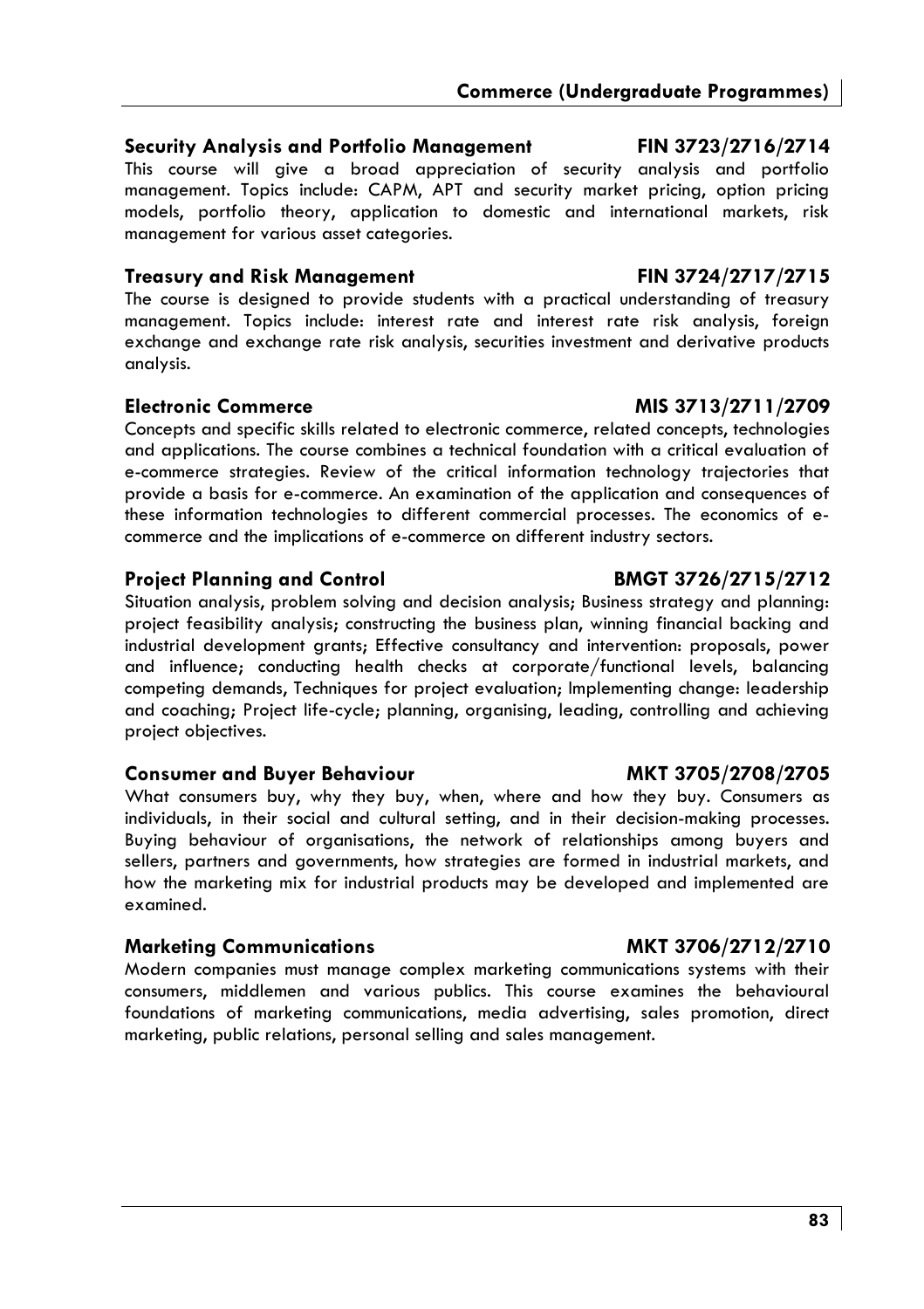# **Certificate in Financial Services**

The Certificate in Financial Services is a Certificate of UCD School of Business and is offered in co-operation with the Institute of Bankers in Ireland. All enquiries in relation to the Certificate should be addressed to the Director of Education, Institute of Bankers in Ireland, 1 North Wall Quay, Dublin 1. Students will be required to register as associate members of the Institute of Bankers, if not already members.

The Certificate is awarded on successful completion of eight subjects. A minimum of three subjects must be taken from each of the two groups of subjects – Business Studies Group and the Financial Services Group. Compensation is not permitted.

OLD REGULATIONS – applies to candidates registered up to 2004/2005

**Level 1** 

|                 | <b>Financial Services Group</b>           |                 |                                      |  |
|-----------------|-------------------------------------------|-----------------|--------------------------------------|--|
| <b>FIN 1701</b> | Law and Practice of Banking               | <b>FIN 1744</b> | Pensions & Retirement Planning       |  |
| <b>FIN 1702</b> | Practical Banking <sup>®</sup>            | <b>FIN 1745</b> | Taxation                             |  |
| <b>FIN 1703</b> | Lending & Securities                      | <b>FIN 1746</b> | Investment Advice & Practice         |  |
| <b>FIN 1704</b> | Instalment Credit*                        | <b>FIN 1747</b> | Lending/Credit Practice 1            |  |
| <b>FIN 1705</b> | <b>Financing International Trade</b>      | <b>FIN 1748</b> | Lending/Credit Practice 2            |  |
| <b>FIN 1706</b> | Investment Planning 1 (NI)                | <b>FIN 1749</b> | Trade Finance 1                      |  |
| <b>FIN 1707</b> | Investment Planning 2 (NI)                | <b>FIN 1750</b> | Trade Finance 2                      |  |
| <b>FIN 1708</b> | Investment Planning 1 (ROI)               | <b>FIN 1751</b> | Quantitative Methods and Financial   |  |
| <b>FIN 1709</b> | Investment Planning 2 (ROI)               |                 | <b>Mathematics</b>                   |  |
| <b>FIN 1710</b> | Legal & Regulatory Aspects of             | <b>FIN 1752</b> | E-Commerce & IT                      |  |
|                 | Mutual Funds                              | <b>FIN 1753</b> | Customer Relationships & Service 1   |  |
| <b>FIN 1711</b> | Custody & Registration                    | <b>FIN 1754</b> | Customer Relationships & Service 2   |  |
| <b>FIN 1712</b> | Fund Accounting & Valuation               | <b>FIN 1755</b> | <b>Wealth Management 1</b>           |  |
| <b>FIN 1713</b> | Mortgage Advice & Practice 1 (NI)         | <b>FIN 1756</b> | <b>Wealth Management 2</b>           |  |
| <b>FIN 1714</b> | Mortgage Advice & Practice 2 (NI)         | <b>FIN 1757</b> | Mutual Funds Services 1              |  |
| <b>FIN 1715</b> | Mortgage Advice & Practice 3 (NI)         | <b>FIN 1758</b> | <b>Mutual Funds Services 2</b>       |  |
| <b>FIN 1716</b> | Mortgage Practice 1 (ROI)                 | <b>FIN 1759</b> | Financial Adviser 1 (ROI)            |  |
| <b>FIN 1717</b> | Mortgage Practice 2 (ROI)                 | <b>FIN 1760</b> | Financial Adviser 2 (ROI)            |  |
| <b>FIN 1718</b> | Mortgage Practice 3 (ROI)                 | <b>FIN 1761</b> | Financial Adviser 3 (ROI)            |  |
| <b>FIN 1720</b> | Instalment Credit/Leasing 1               | <b>FIN 1762</b> | Financial Adviser 4 (ROI)            |  |
| <b>FIN 1721</b> | Instalment Credit/Leasing 2               | <b>FIN 1763</b> | Legal Aspects of Insurance           |  |
| <b>FIN 1722</b> | Instalment Credit/Leasing 3               | <b>FIN 1764</b> | Compliance                           |  |
| <b>FIN 1724</b> | <b>Banking Operations</b>                 | <b>FIN 1765</b> | Motor Insurance                      |  |
| <b>FIN 1725</b> | <b>Business Banking 1</b>                 | <b>FIN 1766</b> | <b>Personal General Insurance</b>    |  |
| <b>FIN 1726</b> | <b>Business Banking 2</b>                 | <b>FIN 1767</b> | Pensions 1                           |  |
| <b>FIN 1727</b> | Financial Advisors 1 (NI)                 | <b>FIN 1768</b> | Pensions <sub>2</sub>                |  |
| <b>FIN 1728</b> | Financial Advisors 2 (NI)                 | <b>FIN 1769</b> | <b>Commercial General Insurance</b>  |  |
| <b>FIN 1729</b> | Financial Advisors 3 (NI)                 | <b>FIN 1770</b> | <b>Financial Products/Services 1</b> |  |
| <b>FIN 1730</b> | Mortgage Practice & Advice Bridge         | <b>FIN 1771</b> | Financial Products/Services 2        |  |
|                 | (NI)                                      | <b>FIN 1772</b> | <b>Service Quality Management</b>    |  |
| <b>FIN 1731</b> | <b>Financial Services Foundation (NI)</b> | <b>FIN 1773</b> | Front Line Management 1              |  |
| <b>FIN 1732</b> | <b>Financial Services Planning (NI)</b>   | <b>FIN 1774</b> | Front Line Management 2              |  |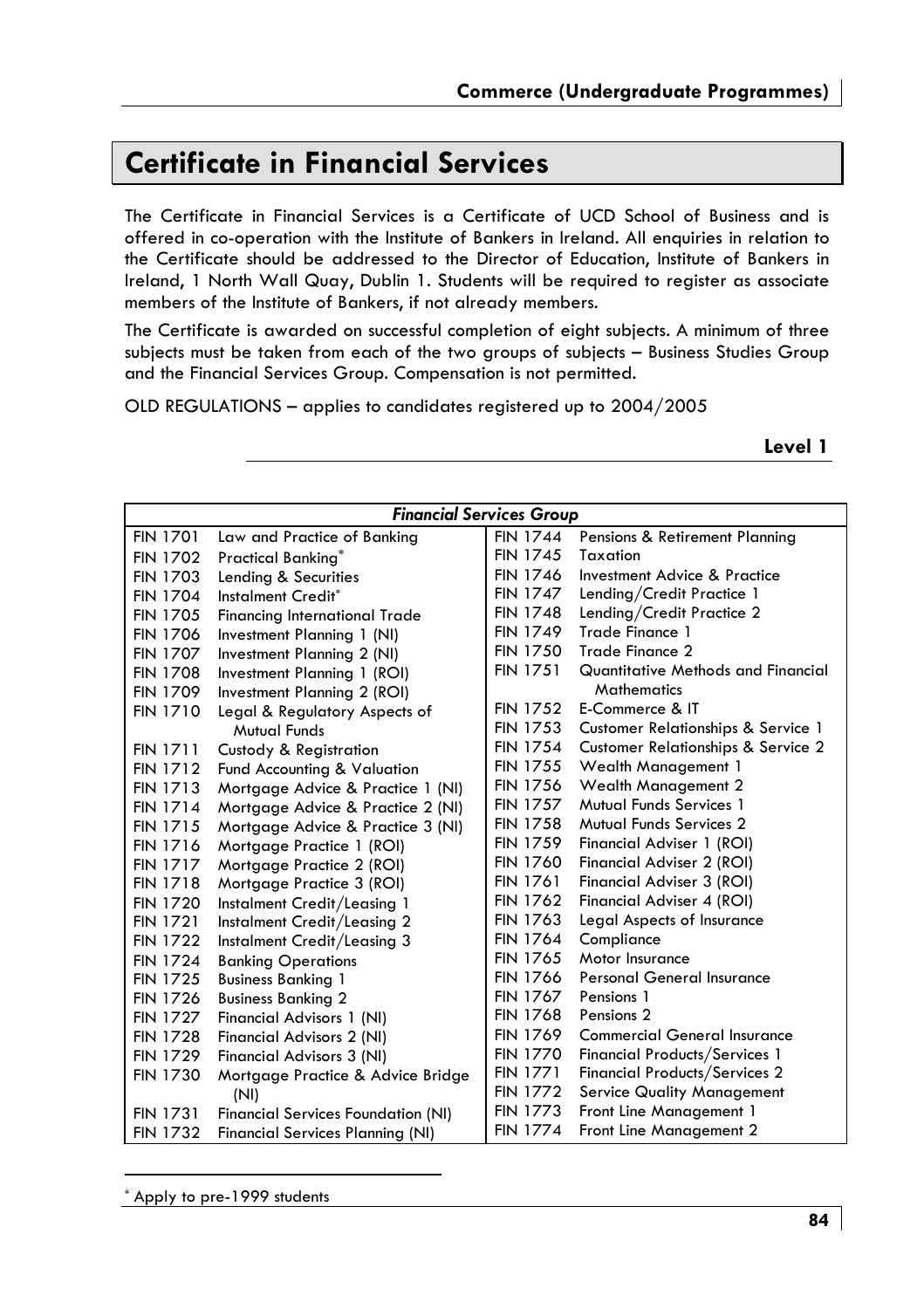| <b>FIN 1733</b>                                       | Financial Services Advice (NI)              | <b>FIN 1775</b> | Insurance Principles and Practice   |
|-------------------------------------------------------|---------------------------------------------|-----------------|-------------------------------------|
| <b>FIN 1734</b>                                       | <b>Financial Services Environment (ROI)</b> | <b>FIN 1776</b> | Life Administration 1               |
| <b>FIN 1735</b>                                       | <b>Financial Services Planning (ROI)</b>    | <b>FIN 1777</b> | Life Administration 2               |
| <b>FIN 1736</b>                                       | <b>Financial Services Advice (ROI)</b>      | <b>FIN 1778</b> | Marine and Aviation Insurances      |
| <b>FIN 1737</b>                                       | <b>Direct Banking Services 1</b>            | <b>FIN 1779</b> | Private Medical Insurance 1         |
| <b>FIN 1738</b>                                       | <b>Direct Banking Services 2</b>            | <b>FIN 1780</b> | Private Medical Insurance 2         |
| <b>FIN 1739</b>                                       | Factoring & Discounting 1                   | <b>FIN 1781</b> | Legal Liabilities                   |
| <b>FIN 1740</b>                                       | Factoring & Discounting 2                   | <b>FIN 1782</b> | Property and Pecuniary Insurances   |
| <b>FIN 1741</b>                                       | Insurance Foundation 1                      | <b>FIN 1783</b> | Personal Insurances                 |
| <b>FIN 1742</b>                                       | Insurance Foundation 2                      | <b>FIN 1784</b> | Life and Disability 1               |
| <b>FIN 1743</b><br><b>Estate Planning and Capital</b> |                                             | <b>FIN 1785</b> | Life and Disability 2               |
|                                                       | <b>Acquisitions Tax</b>                     |                 |                                     |
|                                                       | <b>Business Studies Group</b>               |                 |                                     |
| ACC 1702                                              | Accounting/Financial Information            | <b>FIN 1719</b> | Financial Institutions and Monetary |
| ACC 1703                                              | <b>Financial Statement Analysis</b>         |                 | Systems <sup>*</sup>                |
| <b>ECON 1701</b>                                      | Economics                                   | MKT 1701        | Marketing                           |
| <b>BMGT 1708</b>                                      | <b>Business Communications and</b>          | <b>HRM 1701</b> | <b>Managing People</b>              |
|                                                       | Statistics <sup>*</sup>                     | <b>HRM 1702</b> | Legal Aspects of Employment Law     |
|                                                       |                                             |                 | Practice                            |
|                                                       |                                             |                 |                                     |

The syllabus is subject to annual review. Where a subject is discontinued or fundamentally changed, the old syllabus will continue to be recognised for the purpose of completing the Certificate for the following three years. Thereafter, the new subject(s) will be required.

<sup>\*</sup> Apply to pre-1999 students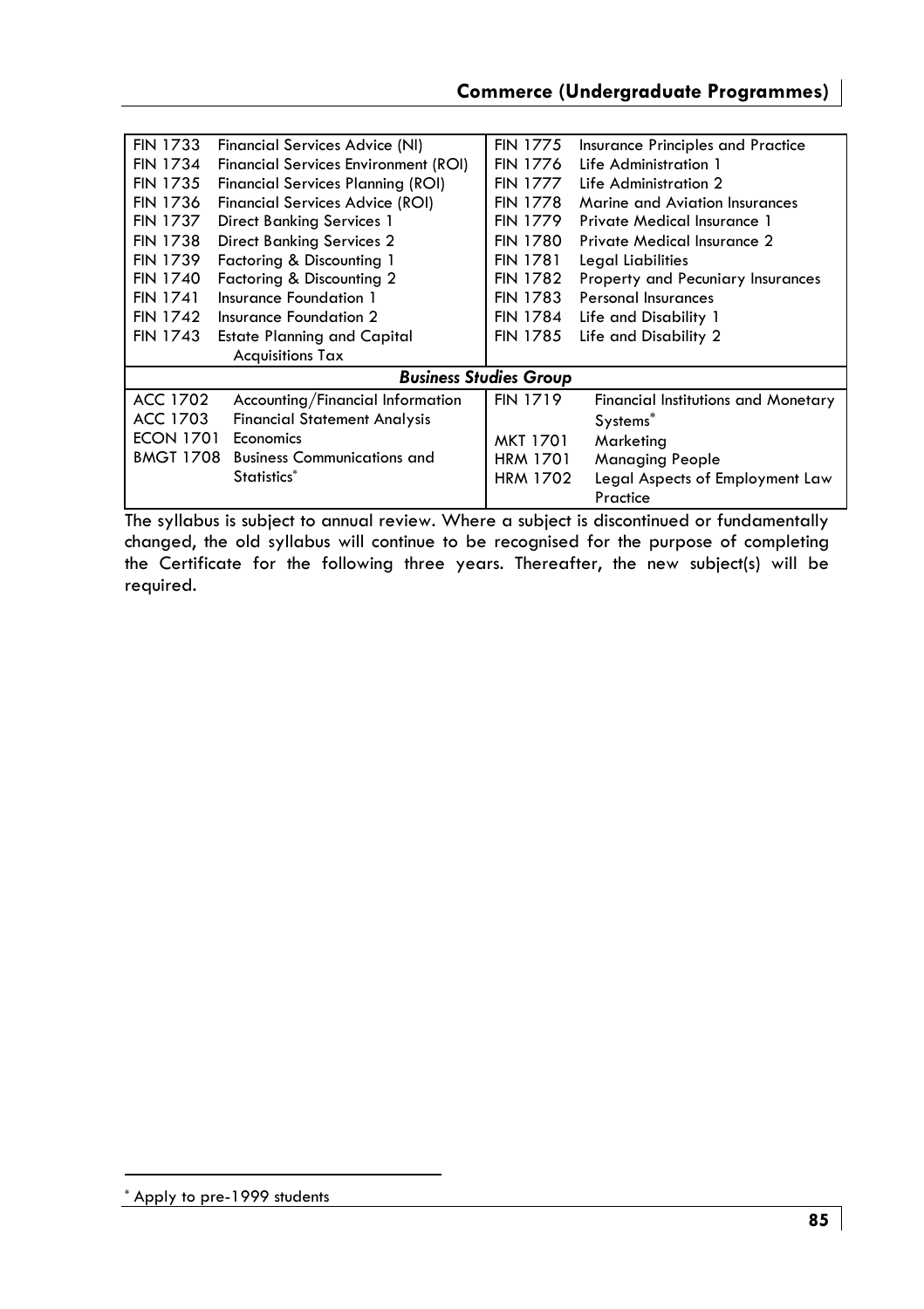# **Degree of Bachelor of Financial Services**

# **Regulations**

## **Level 3**

- 1 The Degree in Financial Services is a Degree in UCD School of Business and is offered in co-operation with the Institute of Bankers in Ireland. All enquiries in relation to the degree should be addressed to the Director of Education, Institute of Bankers in Ireland, 1 North Wall Quay, Dublin 1. Students will be required to register as associate members of the Institute of Bankers, if not already members.
- 2 Approved courses of study must be followed for at least twelve terms after matriculation. UCD School of Business may grant exemption from Level 1 of the programme to students with equivalent or similar qualifications or to students with exceptional and relevant experience. Exemptions may also be granted from Level 1 to those who hold the Certificate in Financial Services.
- 3 The degree is composed of a fixed number of courses which are given at three levels. The academic requirements of the degree will be satisfied when all the stipulated courses have been passed. Students must pass all courses in any level before proceeding to the next level, except by arrangement. The syllabus is subject to annual review. Where a subject is discontinued or fundamentally changed the old syllabus will continue to be recognised for the purpose of completing Level 1 and Level 2 for the following three years. Thereafter, the new subject(s) will be required.
- 4 Students of Level 3 courses will be required to attend for lectures at the Belfield campus of University College Dublin on a basis to be prescribed. Such attendance will be on a full-time basis at specified times, not greater than fifteen days in Level 3. UCD School of Business may waive this requirement for overseas students, subject to whatever other requirements as are thought appropriate.
- 5 Honours in the degree will be awarded on the total mark in courses for Level 3.
- 6 Requirements for Admission

### *Admission – Minimum Requirements*

Applicants should be in full-time employment in the financial sector.

Eighteen years on 15 October (or within three months of that date) of the year of entry. Under no circumstances will exceptions be made to this regulation.

### *Education*

Students must have fulfilled the matriculation requirements of the National University of Ireland by passing the Leaving Certificate Examination of the Department of Education in the following subjects:

- (i) Irish
- (ii) English
- (iii) Another recognised language
- (iv) Mathematics
- (v) & (vi) Any two recognised subjects not already selected.

*Age*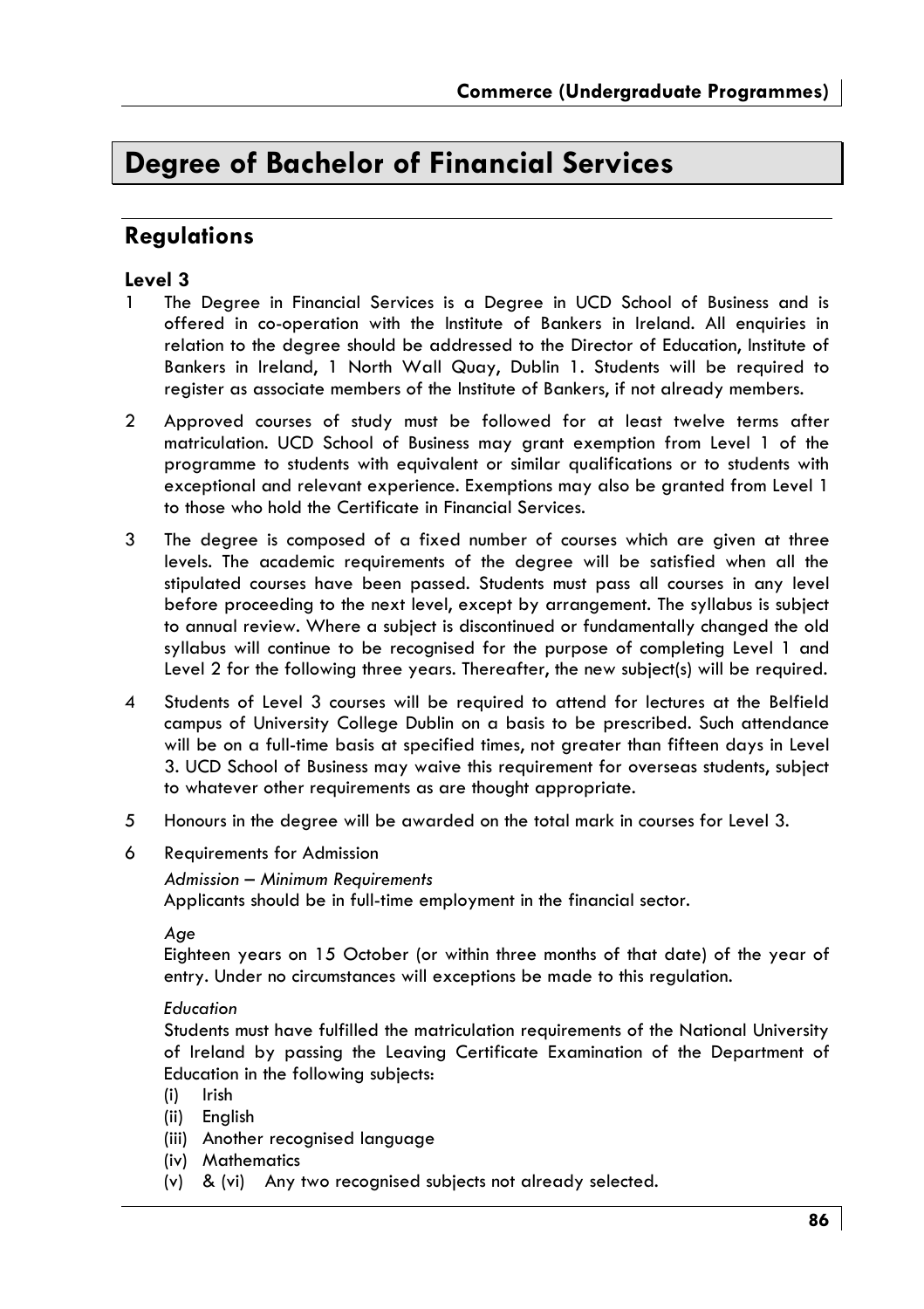Candidates who have taken their school-leaving examinations prior to 1972 and who do not meet the above requirements must fulfil the matriculation requirements in the following:

- (i) Irish
- (ii) English
- (iii) Latin or Greek or a modern continental language
- (iv) Mathematics
- (v) Another subject accepted for matriculation not already selected.

### *Matriculation on Mature Years*

In exceptional cases, students whose qualifications do not coincide with those specified in the foregoing regulations may be granted matriculation. The following are the conditions under which such a privilege may be granted:

- (a) The minimum age at which an applicant will be considered is 21 years on 15 October of the year of entry;
- (b) Evidence of educational attainment must be produced by the applicant which will satisfy the Dean of School and UCD School of Business. In general, such evidence must be of the same order as a school leaving certificate, showing an adequate secondary education;
- (c) Applicants' attention is drawn to the matriculation regulations as it is advisable to complete matriculation requirements in the normal way rather than to apply for matriculation on mature years. Applicants requesting this privilege should apply to the Dean of UCD School of Business before 31 March of the year in which this concession is requested.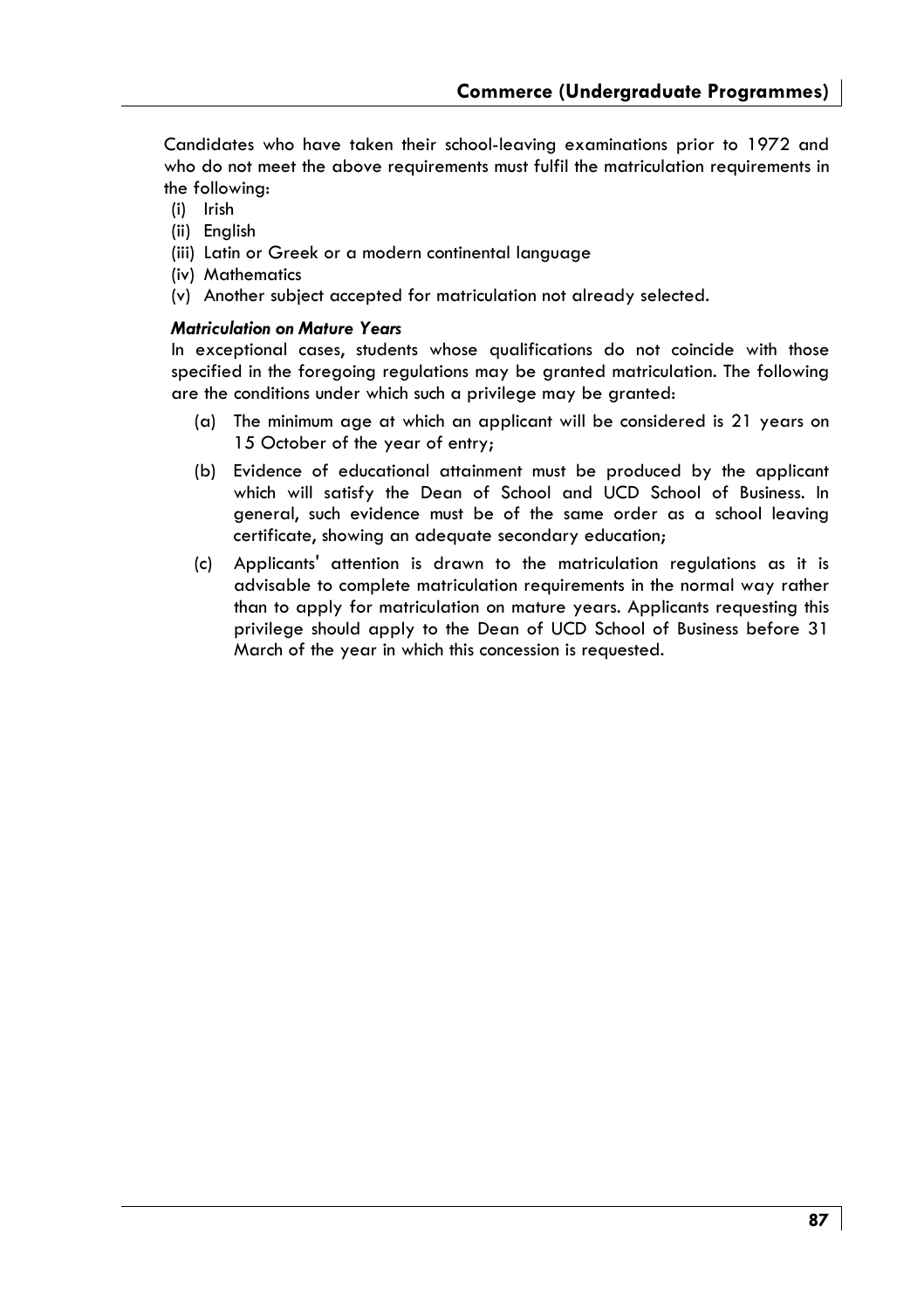**Mode A** 

# **Summary of Courses for the Degree of Bachelor of Financial Services**

A full description of courses for the Degree of Bachelor of Financial Services is available on application to UCD School of Business.

OLD REGULATIONS – applies to candidates registered up to 2004/2005

*Financial Services Group*  FIN 1701 Law and Practice of Banking FIN 1702 Practical Banking<sup>\*</sup><br>FIN 1703 Lending & Securiti Lending & Securities FIN 1704 Instalment Credit<sup>\*</sup><br>FIN 1705 Financina Internat FIN 1705 Financing International Trade<br>FIN 1706 Investment Plannina 1 (NI) Investment Planning 1 (NI) FIN 1707 Investment Planning 2 (NI)<br>FIN 1708 Investment Planning 1 (RO Investment Planning 1 (ROI) FIN 1709 Investment Planning 2 (ROI) FIN 1710 Legal & Regulatory Aspects of Mutual Funds FIN 1711 Custody & Registration FIN 1712 Fund Accounting & Valuation FIN 1713 Mortgage Advice & Practice 1 (NI) FIN 1714 Mortgage Advice & Practice 2 (NI) FIN 1715 Mortgage Advice & Practice 3 (NI) FIN 1716 Mortgage Practice 1 (ROI) Mortgage Practice 2 (ROI) FIN 1718 Mortgage Practice 3 (ROI) FIN 1720 Instalment Credit/Leasing 1<br>FIN 1721 Instalment Credit/Leasing 2 FIN 1721 Instalment Credit/Leasing 2<br>FIN 1722 Instalment Credit/Leasing 3 FIN 1722 Instalment Credit/Leasing 3<br>FIN 1724 Banking Operations **Banking Operations** FIN 1725 Business Banking 1 FIN 1726 Business Banking 2<br>FIN 1727 Financial Advisors FIN 1727 Financial Advisors 1 (NI)<br>FIN 1728 Financial Advisors 2 (NI) Financial Advisors 2 (NI) FIN 1729 Financial Advisors 3 (NI) FIN 1730 Mortgage Practice & Advice Bridge (NI) FIN 1731 Financial Services Foundation (NI) FIN 1732 Financial Services Planning (NI) FIN 1733 Financial Services Advice (NI) FIN 1734 Financial Services Environment (ROI) FIN 1735 Financial Services Planning (ROI) Financial Services Advice (ROI) FIN 1737 Direct Banking Services 1 FIN 1738 Direct Banking Services 2 FIN 1739 Factoring & Discounting 1 FIN 1740 Factoring & Discounting 2 FIN 1744 Pensions & Retirement Planning FIN 1745 Taxation FIN 1746 Investment Advice & Practice<br>FIN 1747 Iending/Credit Practice 1 Lending/Credit Practice 1 FIN 1748 Lending/Credit Practice 2 FIN 1749 Trade Finance 1<br>FIN 1750 Trade Finance 2 Trade Finance 2 FIN 1751 Quantitative Methods and Financial Mathematics FIN 1752 E-Commerce & IT FIN 1753 Customer Relationships & Service 1 FIN 1754 Customer Relationships & Service 2 FIN 1755 Wealth Management 1 FIN 1756 Wealth Management 2 FIN 1757 Mutual Funds Services 1<br>FIN 1758 Mutual Funds Services 2 **Mutual Funds Services 2** FIN 1759 Financial Adviser 1 (ROI) FIN 1760 Financial Adviser 2 (ROI) FIN 1761 Financial Adviser 3 (ROI)<br>FIN 1762 Financial Adviser 4 (ROI) Financial Adviser 4 (ROI) FIN 1763 Legal Aspects of Insurance FIN 1764 Compliance FIN 1765 Motor Insurance<br>FIN 1766 Personal Genera FIN 1766 Personal General Insurance<br>FIN 1767 Pensions 1 Pensions 1 FIN 1768 Pensions 2<br>FIN 1769 Commercion Commercial General Insurance FIN 1770 Financial Products/Services 1 FIN 1771 Financial Products/Services 2 FIN 1772 Service Quality Management FIN 1773 Front Line Management 1<br>FIN 1774 Front Line Management 2 Front Line Management 2 FIN 1775 Insurance Principles and Practice FIN 1776 Life Administration 1 FIN 1777 Life Administration 2 FIN 1778 Marine and Aviation Insurances FIN 1779 Private Medical Insurance 1

**Level 1** 

\* Apply to pre-1999 students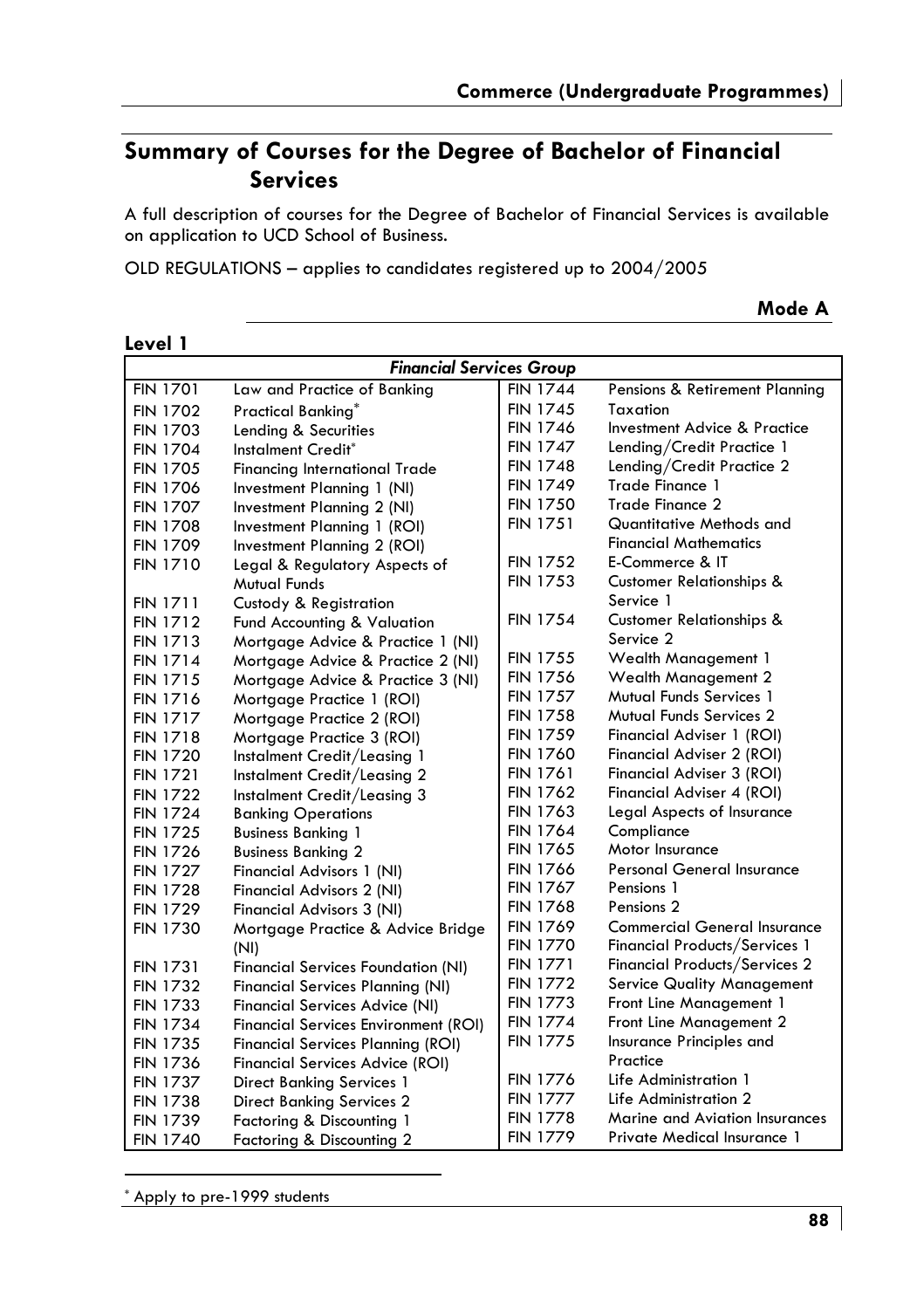| <b>FIN 1741</b>  | Insurance Foundation 1              | <b>FIN 1780</b> | Private Medical Insurance 2 |
|------------------|-------------------------------------|-----------------|-----------------------------|
| <b>FIN 1742</b>  | Insurance Foundation 2              | <b>FIN 1781</b> | Legal Liabilities           |
| <b>FIN 1743</b>  | <b>Estate Planning and Capital</b>  | <b>FIN 1782</b> | Property and Pecuniary      |
|                  | <b>Acquisitions Tax</b>             |                 | Insurances                  |
|                  |                                     | <b>FIN 1783</b> | Personal Insurances         |
|                  |                                     | <b>FIN 1784</b> | Life and Disability 1       |
|                  |                                     | <b>FIN 1785</b> | Life and Disability 2       |
|                  | <b>Business Studies Group</b>       |                 |                             |
| ACC 1702         | Accounting/Financial Information    | <b>FIN 1719</b> | Financial Institutions and  |
| ACC 1703         | <b>Financial Statement Analysis</b> |                 | Monetary Systems*           |
| <b>ECON 1701</b> | Economics                           | <b>MKT 1701</b> | Marketing                   |
| <b>BMGT 1708</b> | <b>Business Communications and</b>  | <b>HRM 1701</b> | <b>Managing People</b>      |
|                  |                                     |                 |                             |
|                  | Statistics <sup>*</sup>             | <b>HRM 1702</b> | Legal Aspects of Employment |

Students choose eight subjects with a minimum of three from each group.

# **Level 2**

| <b>FIN 2703</b> | Finance                                       |
|-----------------|-----------------------------------------------|
| <b>FIN 2704</b> | Treasury and Risk Management                  |
| <b>FIN 2705</b> | Investment                                    |
| <b>FIN 2706</b> | Lending Assessment & Management               |
| ACC 2705        | Law                                           |
| <b>HRM 2703</b> | Employment Law*                               |
| <b>FIN 2725</b> | <b>Financial Management of Life Companies</b> |
| <b>FIN 2726</b> | Regulation of Insurance                       |
| <b>FIN 2727</b> | Retirement Funding                            |
| <b>FIN 2728</b> | <b>Claims and Risk Management</b>             |
| <b>FIN 2729</b> | Re-Insurance                                  |
|                 |                                               |

Students must pass five subjects.

# **Level 3**

| <b>BMGT 3707</b> | <b>Business Policy and Strategy</b>         |
|------------------|---------------------------------------------|
| <b>FIN 3705</b>  | <b>Management of Financial Institutions</b> |
| HRM 3701         | Strategic Human Resource Management         |
| <b>BMGT 3708</b> | European Studies                            |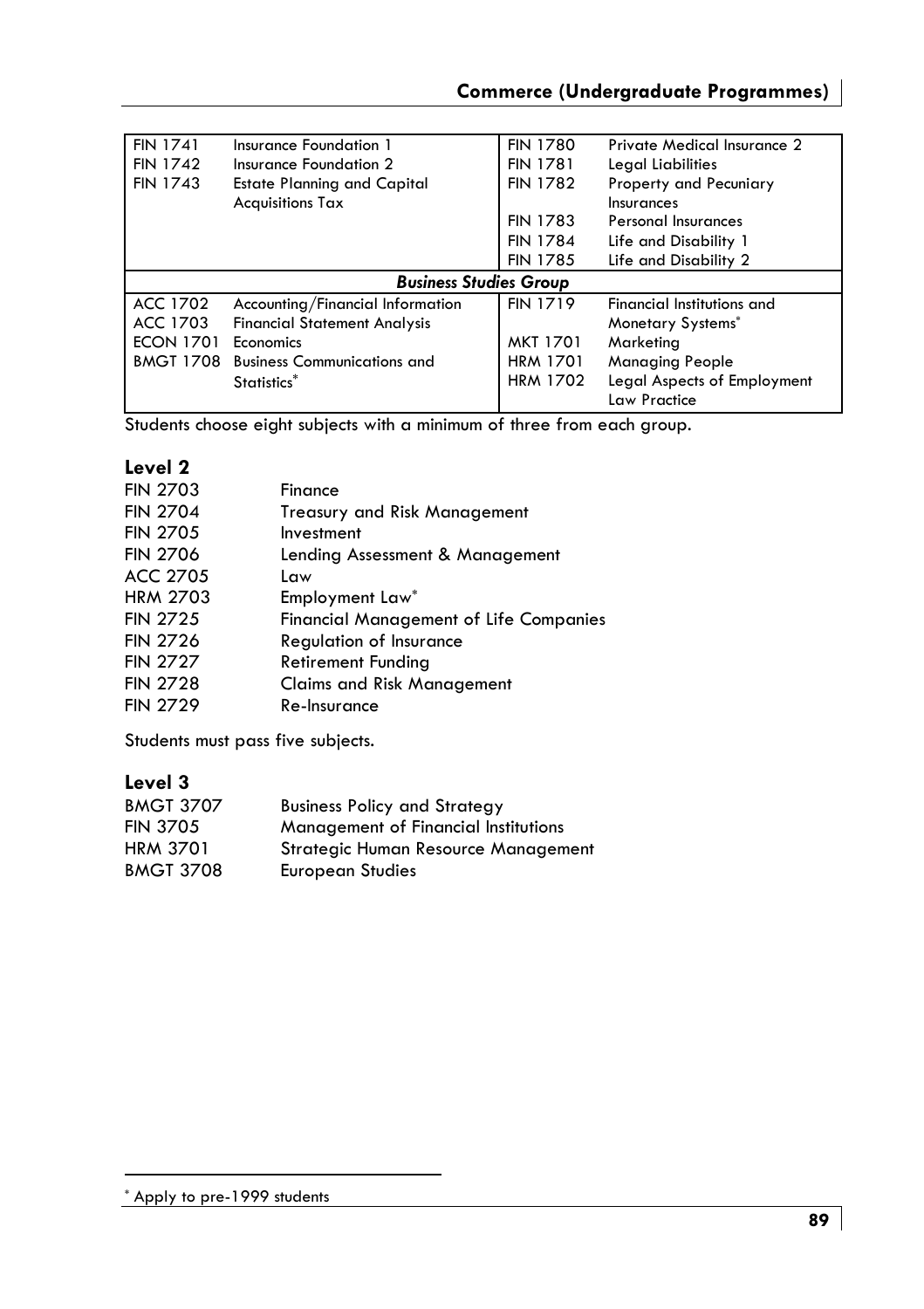# **Degree of Bachelor of Business and Legal Studies (BBLS)**

# **Regulations**

- 1. The Degree of Bachelor of Business and Legal Studies is a Degree of the College of Business and Law.
- 2. The Degree may be conferred either as a Pass Degree or as a Degree with Honours.
- 3. Approved courses of study must be attended for at least twelve terms after matriculation.
- 4. Candidates for the Degree must have fulfilled the Matriculation requirements of the National University of Ireland by passing the Leaving Certificate Examination of the Department of Education in the following subjects:
	- (i) Irish;
	- (ii) English;
	- (iii) Another recognised language;
	- (iv) Mathematics (A minimum of Grade D3 on the Higher paper or Grade B3 on the Ordinary paper at the Leaving Certificate Examination);
	- (v) & (vi) Any two recognised subjects not already selected.
- 5. *General:*
	- 5.1 A unit is a set of approximately twenty-four hours of lectures for nonsemesterised courses and thirty-six hours of lectures for semesterised courses.
	- 5.2 Each course of study is composed of one or more units. Each course will be followed by an examination.
	- 5.3 Credits will be given for each course passed. Each level of the Degree programme contains sixty credits apart from Mode III Level 4 which contains 62 credits.
	- 5.4 No compensation applies in any examination in the degree.
	- 5.5 Examination results are awarded on the basis of individual subjects rather than on an overall award for an individual year of the course. However, in the award of the degree, an overall class will be awarded by aggregating the results of the subjects at Level 3 and Level 4.
	- 5.6 Please note the following definition of terms in relation to business courses:

*Course:* A series of lectures, associated course work (if any) and the examinations associated with the course.

*Course Work:* All essays, projects, mid-term examinations etc. that contribute towards the final mark for a course in addition to the final written examination paper.

*Examination Offering:* There are two examinations associated with each course. The first examination termed the First Offering, held immediately after the course, and the second examination termed the Second Offering, held at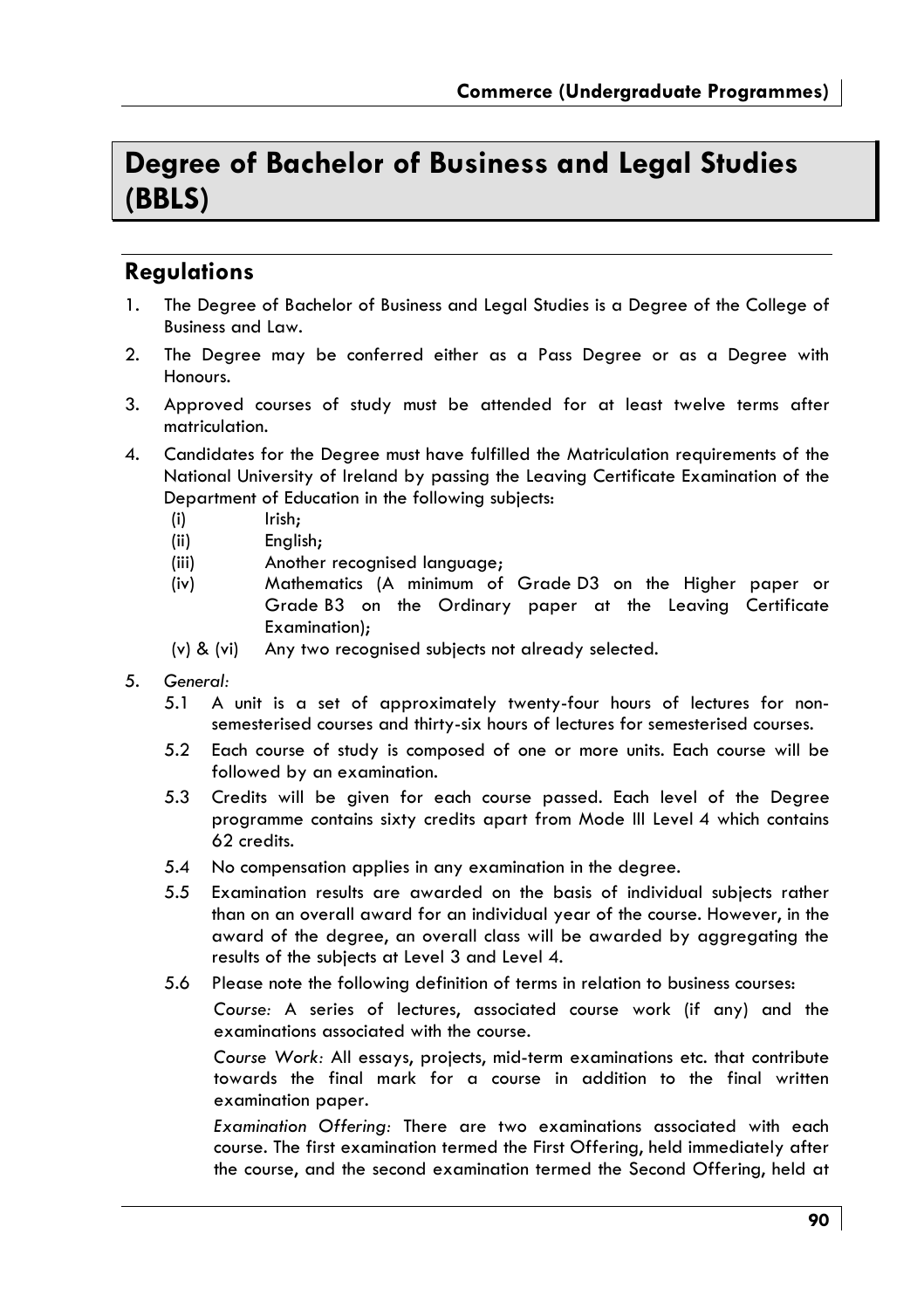a later date, normally at the end of the subsequent semester for semesterised courses and Autumn for non-semesterised courses.

*Deferral of Examination:* Where the first examination offering associated with a course is not taken for *whatever reason.* 

5.7 In relation to business courses, students who do not obtain the credits associated with a course by the second examination offering may be required to re-register for that course, re-attend, complete any assigned course work, pass the course examination and pay the associated fee\*.

\* Please note: the business courses are as prescribed for the academic year 2005/2006. Students should note that the business courses listed for Levels 1, 2, 3 and 4 for the academic year 2006/2007 and subsequent years may change, may be dropped or may be modified.

6. The degree is composed of a number of courses which are given at four levels. Level 1 courses are offered at the commencement of the degree programme. These are followed by Level 2 and Level 3 courses. Level 4 courses are taken in the final stage of the degree programme. The academic requirements of the degree will be satisfied when all the stipulated courses have been passed.

In Level 4 students may choose to specialise in Law or in Business Studies. Depending on the Mode chosen, students may take one or two additional optional subjects in their chosen discipline and drop an optional subject in the other discipline.

Business Studies courses in Levels 2, 3 and 4 are semesterised and examinations are held at the end of each course. The second offering examinations for first semester courses will be offered at the end of the second semester of the same year. The second offering examinations for the second semester examinations will take place at the end of the first semester of the following year.

The following refers to business courses:

Students should note that it is likely that second offering examinations for second semester courses of the previous academic year will be held in the first week of January and in the first week of the second semester.*Please Note with regard to Business Courses:* 

The business course half of the Bachelor of Business and Legal Studies is currently in the process of review and it is likely that substantial changes will take place in the programme of study.

6.1

.

- 7. Progress from Level 2 to Level 3 (and Level 3 to Level 4):
	- 7.1 Students who pass at least two legal studies courses in Level 2 are eligible to enter Level 3, subject to having passed all Level 1 courses.
	- 7.2 Students who pass at least two legal studies courses in Level 3 are eligible to enter Level 4, subject to having passed all Level 2 courses.
- 8. Where a student passes an examination after more than one attempt, his or her overall mark will be the successful examination mark.
- 9. Students cannot be registered for any course(s) nor attempt any examination(s) in course(s) from more than two consecutive levels in any one academic year.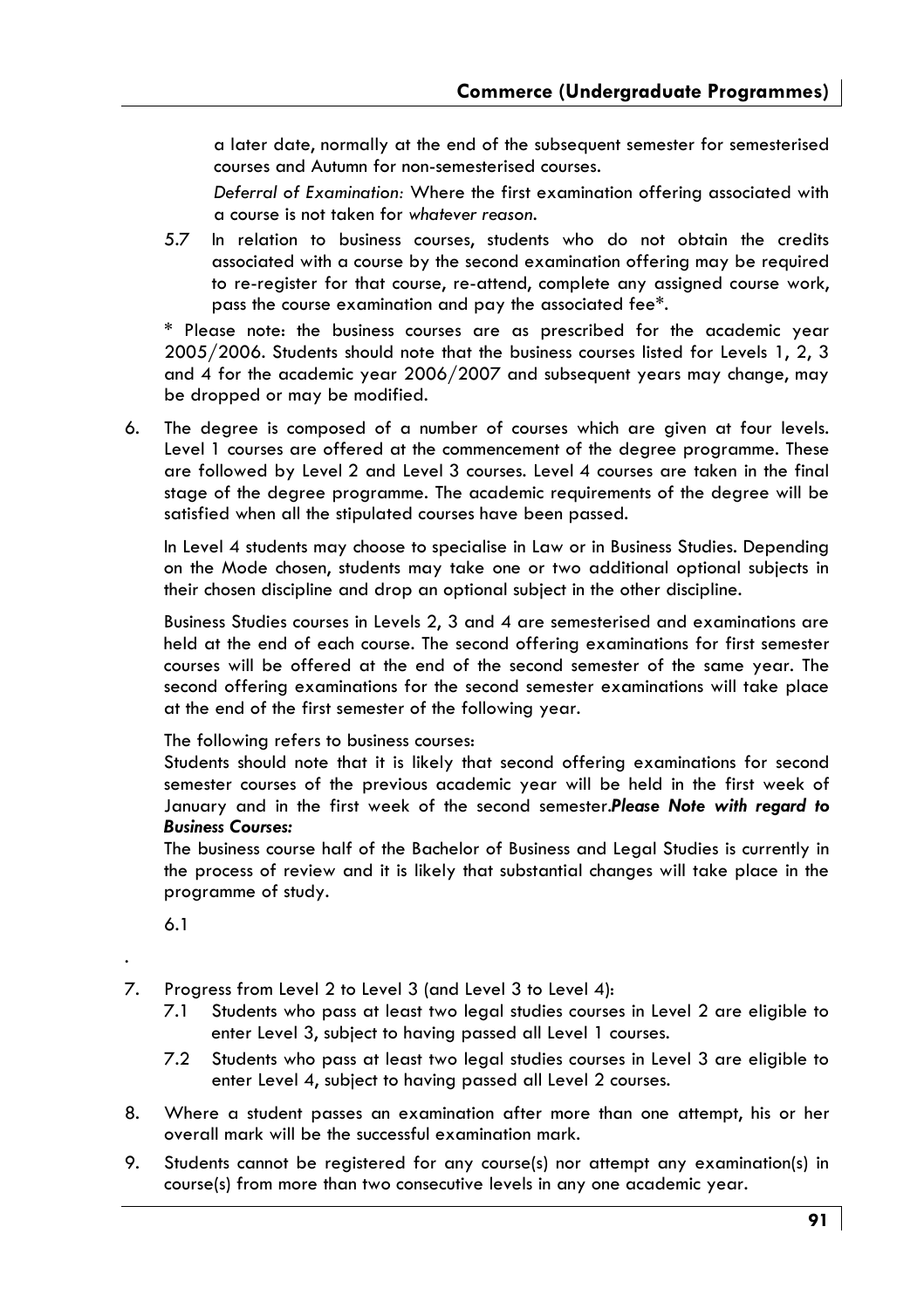- 10. Examinations of more than two consecutive levels may not be taken at the same sitting.
- 11. If a Law course is terminated or changed, it will not normally be examined in its original form for more than two years. In the event of a business course being changed, modified or terminated, then no other examination for that course will be offered other than the second offering examination.
- 12. A student's choice of Level 4 Mode must be made in writing at the end of the Level 3 academic year. The Mode choice is not open to change at any time. A student's choice of Level 4 Law and Business course electives must be made at the end of the Level 3 academic year.

The following only relates to Business courses. A student's application to choose Level 4 Business Semester 1 electives must be made at the end of the Level 3 academic year. The number of student places in courses/offering(s) of courses is determined by UCD School of Business and an application to register for a course/offering does not guarantee entry into that course/offering. The elective(s) choice is not open to change at any time. Where students have to indicate a list of preferences for courses, students are bound at all times into this list. Permission to be registered for a course and to attempt the examination at the end of any Level 4 course is contingent on the student satisfying the minimum attendance requirement of the course. Formal attendance at a course will be deemed to have commenced when the School's records show that the student is enrolled for the course.

13. Permission to defer examinations in Law courses must be obtained from the School of Law.

The following relates to business course deferrals. Students who do not obtain the credits associated with a course by the second examination offering may be required to re-register for that course, re-attend and pay the associated fee. Students should note that courses may change from year to year, may not be offered in certain years, and may be dropped entirely from the programme. This will require the substitution of a course(s) by additional course(s) and will entail reregistration, re-attendance and the payment of the appropriate fees.

The following refers to business courses:

Those students who do not obtain credits associated with a course by the second examination offering in their first cycle of registration for that course, may find that subsequent examination offerings, if any, may not be held at a time which is convenient and they may also find that these subsequent examination offerings may be timetabled at the very same time as other examination offerings which they may still need to take.

14. C*ourse Work*

Where a mark is given for course work, a pass mark will not be awarded for the course unless at least 35% is attained in the written examination in that course.

The following only relates to business courses. The course work mark shall only be counted for the first examination offering of any course. The second examination offering mark shall therefore be based entirely on the written second examination offering paper.

15. Students who defer examinations run the risk of encountering administrative issues such as not being eligible to register to courses at the same time as those students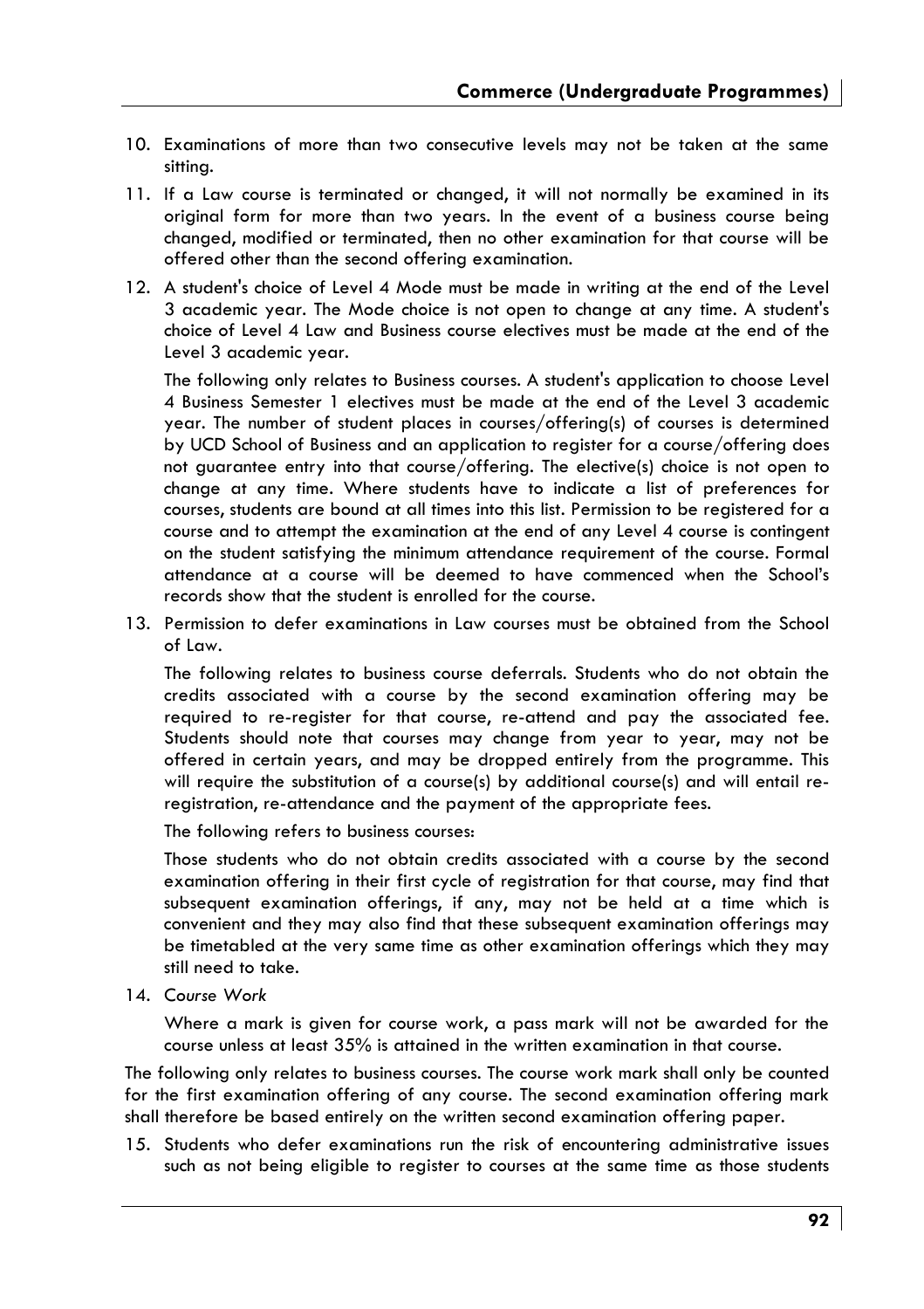who complete examinations on time, timings of second offering examinations, etc. As a consequence, students are advised not to defer examinations.

- 16. A student may not repeat any examination that the student has already passed.
- 17. A maximum of 40% of the total marks available in each course may be allotted to course work.

# **Degree of Bachelor of Business & Legal Studies (European)**

## **General Description**

The Degree of Bachelor of Business & Legal Studies (European) is a four-year programme, the third level of which is spent abroad at a European University as an integral element in the degree programme. The year abroad will be spent at an approved university studying both law courses and business courses. Whilst all Level 2 BBLS students may apply to participate in this degree, it is important to stress that the number of students who can take part in the programme will be limited by the number of places available in any given year.

## **Admission Procedure**

Registered Level 2 Business and Legal Studies students may apply to transfer into the Degree of Bachelor of Business & Legal Studies (European) programme. A presentation on the Erasmus/Socrates Exchange Programme will be made to students in the first semester. Applications should be submitted to the College of Business and Law. Permission to transfer into the Degree of Bachelor of Business & Legal Studies (European) programme is conditional upon the applicant having passed all Level 1 and Level 2 examinations in the session in which such permission is sought. Admission to the degree will be dated from 1 September immediately following the examination; no deferral will be allowed.

### **Course Requirements**

Students in this programme must attend an approved European university on a full-time basis for one academic year between the completion of the Level 2 examinations in Business and Legal Studies and enrolment in Level 4 Business and Legal Studies courses.

All courses selected abroad must be notified to, and approved by the two Directors of the Bachelor of Business & Legal Studies Degree.

Registration for Level 4 courses in UCD must follow directly on the year spent abroad.

UCD School of Business reserve the right to inform parents/guardians or other family members if there are concerns about the safety or well being of students while abroad on approved UCD School of Business Student Exchanges. In addition, if requested, students must respond to requests to contact their co-ordinator(s) both in UCD and in the host institution. Students must provide a suitable phone number for this purpose and should also monitor their e-mail on a regular basis.

## **Examinations**

During the year abroad, examinations will be taken in the host university. A satisfactory performance in these examinations will be a condition of entry to Level 4 of the Degree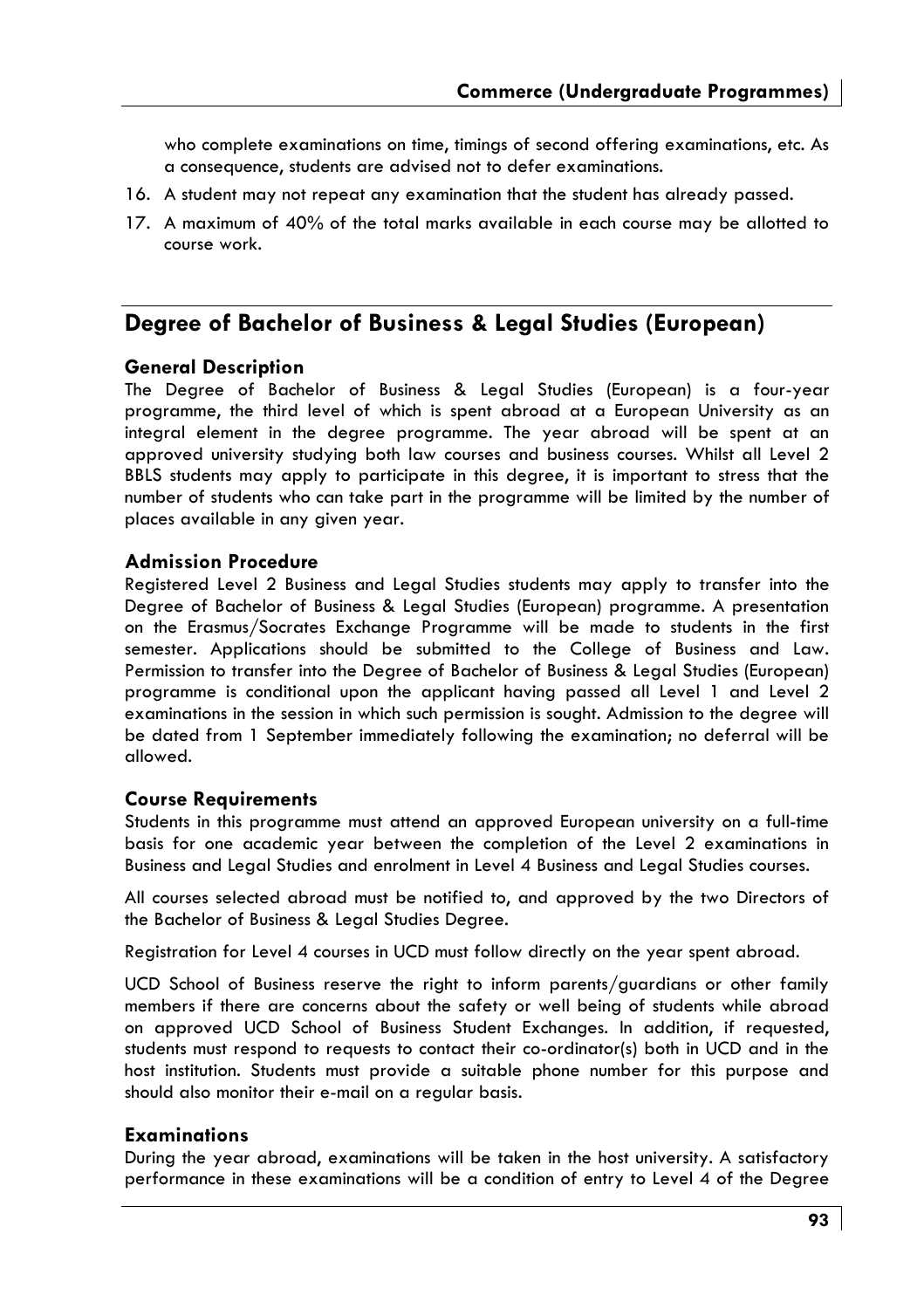of Bachelor of Business & Legal Studies (European) programme. Students who have not performed satisfactorily and who have not passed examinations at the host university will be required to sit those repeat examinations offered by the host university. The College of Business and Law also reserve the right to require students who fail business studies courses abroad to sit and pass equivalent or nominated courses in UCD after the student has returned to UCD. This may have financial implications for fees/grants.

The award of the Degree of Bachelor of Business & Legal Studies (European) will be as for the Bachelor of Business & Legal Studies Degree. Marks obtained during the year abroad will not affect the class of degree awarded at the end of the programme. The final degree awarded will be determined purely on the student's performance in their Level 4 examinations.

Students should note that Business or Legal courses may be modified or unavailable in any given year.

*Please note that the above is NOT a separate and distinct degree from the Bachelor of Business & Legal Studies Degree.* 

# **Degree of Bachelor of Business & Legal Studies (International)**

## **General Description**

The Degree of Bachelor of Business & Legal Studies (International) is a five-year programme, the fourth level of which is spent abroad at a North American or Australian university as an integral element in the degree programme. The year abroad will be spent at a Law School studying Law subjects only. However, it is important to stress that the number of students who can take part in the programme will be limited by the number of places available in any given year.

## **Admission Procedure**

Registered Level 3 Business and Legal Studies students may apply to transfer into the Degree of Bachelor of Business and Legal Studies (International) programme. A presentation on the various exchange programmes will be made in the first semester. Applications should be submitted to the School of Law at the end of the first semester. Permission to transfer into the Degree of Bachelor of Business and Legal Studies (International) is conditional upon the applicant's passing all Level 3 examinations in the session in which such permission is sought. Admission to the degree will be dated from 1 September immediately following the examination; no deferral will be allowed.

### **Course Requirements**

Students in this programme must attend an approved North American or Australian university on a full-time basis for one academic year between the completion of the Level 3 examinations in Business and Legal Studies and enrolment in Level 4 Business and Legal Studies courses. Registration for Level 4 courses in UCD must follow directly on the year spent abroad.

### **Examinations and Awards**

During the year abroad, examinations will be taken in the host university. A satisfactory performance in these examinations will be a condition of entry to Level 4 of the Degree of Business and Legal Studies (International) programme. Students whose performance in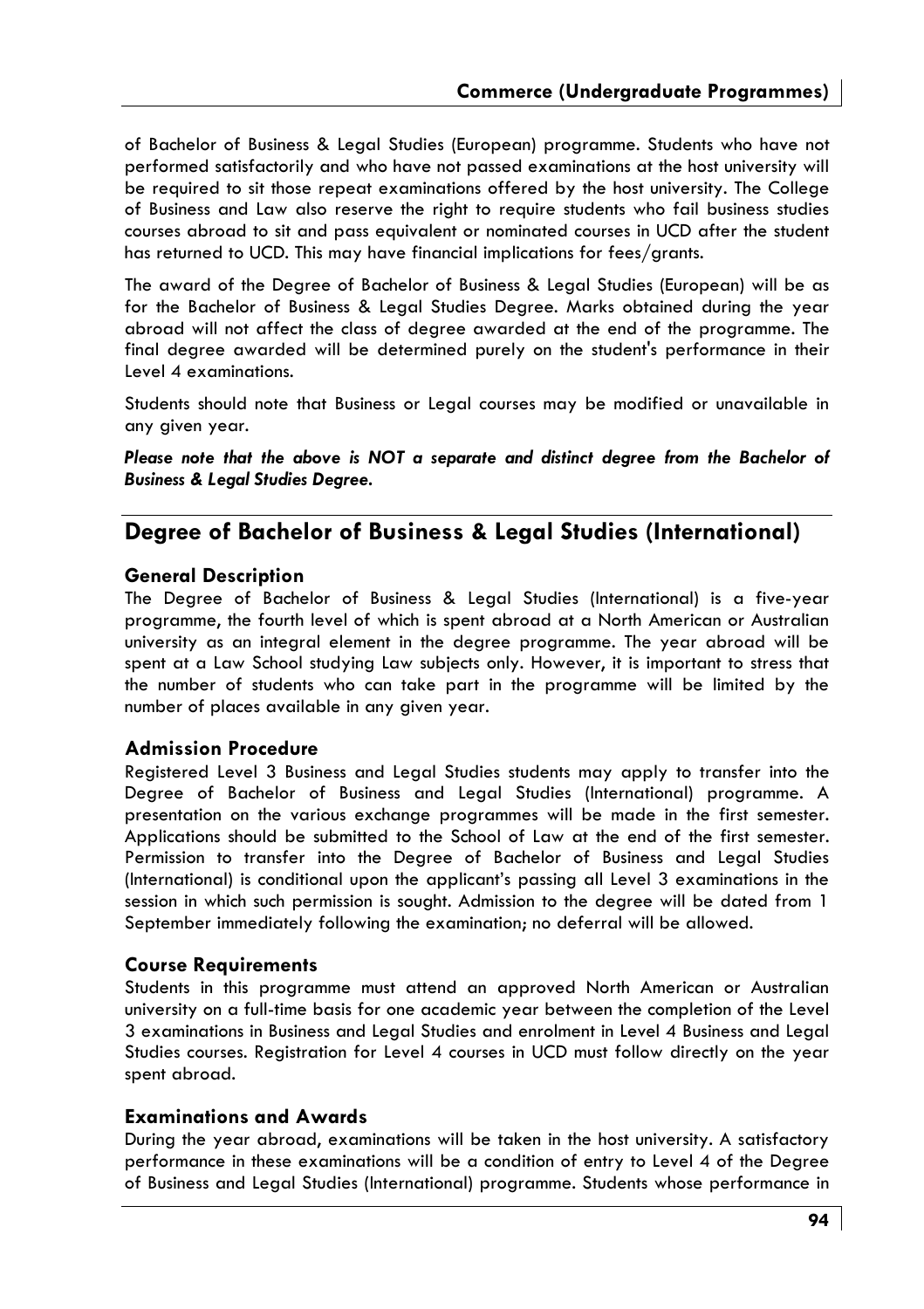the relevant examinations is deemed to be unsatisfactory will only be eligible for entry to the Degree of Bachelor of Business and Legal Studies. This may have financial implications for fees/grants.

The awards of the Degree of Bachelor of Business and Legal Studies (International) will be as for the Bachelor of Business and Legal Studies Degree. Marks obtained during the year abroad will not affect the class of degree awarded at the end of the programme.

*Students should note that Business or Legal courses may be modified or unavailable in any given year.* 

**\* This course, as described above, is not a separate and distinct degree from the BBLS degree.** 

# **Summary of Courses**

## **Second Year (Level 2)**

| MIS 1002         | <b>Quantitative Analysis for Business</b>         | $(2 \text{ units})$ |
|------------------|---------------------------------------------------|---------------------|
| ACC 2003         | <b>Management Accounting</b>                      | $(1 \text{ unit})$  |
| ACC 2005         | <b>Financial Accounting 2</b>                     | $(1 \text{ unit})$  |
| MIS 1005         | Introduction to Computers and Information Systems | $(1 \text{ unit})$  |
| <b>ECON 2208</b> | <b>Economics for Law and Business</b>             | $(1 \text{ unit})$  |

## *Legal Studies Courses*

| LAW 2501 | Company Law               |
|----------|---------------------------|
| LAW 2503 | Criminal Law              |
| LAW 2505 | Law of the European Union |

## **Third Year (Level 3)**

### *Business Studies Courses*  FIN 2004 Finance (1 unit) BMGT 2003 Business Logistics and Operations Management (1 unit) HRM 2003 Managing Employee Relations (1 unit) MKT 2003 Marketing (1 unit)

### *Legal Studies Courses*

 Option 1\*\* Option 2\*\* Option 3\*\*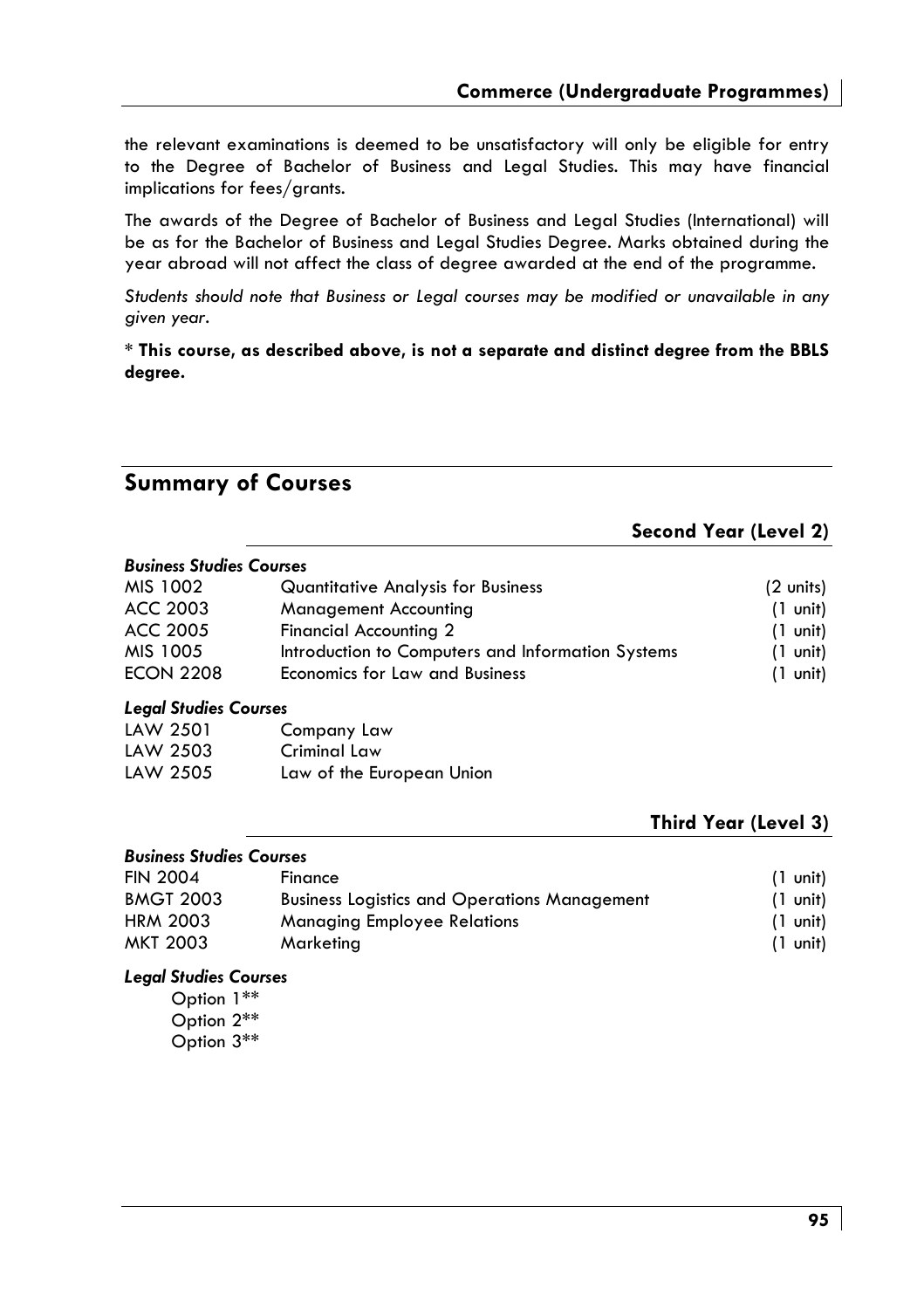| Fourth Year (Level 4) |  |  |  |
|-----------------------|--|--|--|
|-----------------------|--|--|--|

| Mode I<br><b>Business Studies Courses</b><br><b>BMGT 3003</b><br>4 Options*                                       | Strategy Formulation and Implementation | $(1 \text{ unit})$<br>$(4 \text{ units})$ |
|-------------------------------------------------------------------------------------------------------------------|-----------------------------------------|-------------------------------------------|
| <b>Legal Studies Courses</b><br>Option 1**<br>Option 2**<br>Option 3**                                            |                                         |                                           |
| Mode II<br><b>Business Studies Courses</b><br><b>BMGT 3003</b><br>2 Options*                                      | Strategy Formulation and Implementation | $(1 \text{ unit})$<br>$(2 \text{ units})$ |
| <b>Legal Studies Courses</b><br>Option 1**<br>Option 2**<br>Option 3**<br>Option 4**<br><b>Minor Dissertation</b> |                                         |                                           |
| Mode III<br><b>Business Studies Courses</b><br><b>BMGT 3003</b><br>6 Options*                                     | Strategy Formulation and Implementation | $(1 \text{ unit})$<br>(6 units)           |
| <b>Legal Studies Courses</b><br>Option 1**<br>Option 2**                                                          |                                         |                                           |
| * Business Studies Options                                                                                        |                                         |                                           |

Business course electives are taken from courses offered in Level 3 of the Bachelor of Commerce Degree Programme.

These courses, and such other courses which may be available from time to time, will be offered at the discretion of UCD School of Business and each course may not be available in any one year.

The availability of courses to students may be subject to timetable constraints.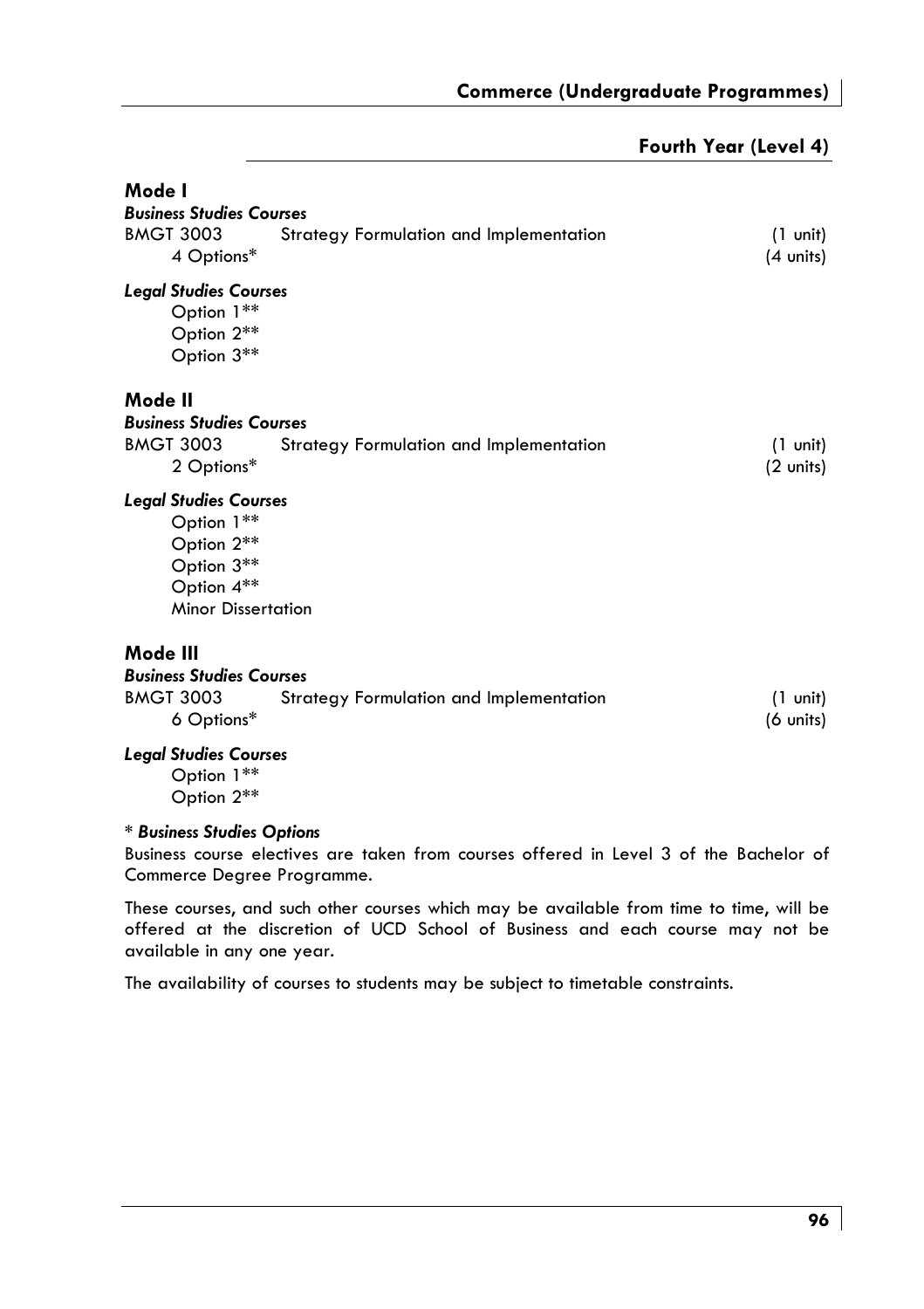### *\*\* Legal Studies Options*

Options to be selected from the following list:

| LAW 3502 | Corporate Finance Law                             |
|----------|---------------------------------------------------|
| LAW 3503 | Employment Law                                    |
| LAW 3504 | Insolvency Law*                                   |
| LAW 3505 | Intellectual Property Law                         |
| LAW 3506 | International Business Law                        |
| LAW 3508 | Financial Services Law and Investor Protection*   |
| LAW 3509 | Land Law                                          |
| LAW 3510 | Commercial Law                                    |
| LAW 4506 | <b>Banking Law</b>                                |
| LAW 4501 | <b>Commercial Conflicts of Law</b>                |
| LAW 4502 | Competition Law in the European Union and Ireland |
| LAW 4507 | Environmental Law                                 |
| LAW 4503 | Equity                                            |
| LAW 4509 | Mode II<br>Evidence                               |
| LAW 4510 | Only<br>Jurisprudence                             |
| LAW 4511 | Administrative Law                                |
| LAW 4512 | Media Law                                         |
| LAW 4505 | Revenue Law                                       |

These courses, and such other courses which may be available from time to time, will be offered at the discretion of the School of Law and each course may not be available in any one year.

# **European Credit Transfer System (ECTS)**

# **Credit Scheme for Degree of Bachelor of Business and Legal Studies**

## **Second Year (Level 2) Business and Legal Studies**

| Course Title     |                                                   | Credits |      |
|------------------|---------------------------------------------------|---------|------|
| MIS 1002         | Quantitative Analysis for Business                |         | 7.50 |
| ACC 2003         | <b>Management Accounting</b>                      | 6.00    |      |
| ACC 2005         | <b>Financial Accounting 2</b>                     | 6.00    |      |
| MIS 1005         | Introduction to Computers and Information Systems | 3.75    |      |
| <b>ECON 2208</b> | Economics for Law and Business                    | 3.75    |      |
| LAW 2501         | Company Law                                       | 11.00   |      |
| LAW 2503         | Criminal Law                                      | 11.00   |      |
| LAW 2505         | Law of the European Union                         | 11.00   |      |
|                  | Total:                                            | 60.00   |      |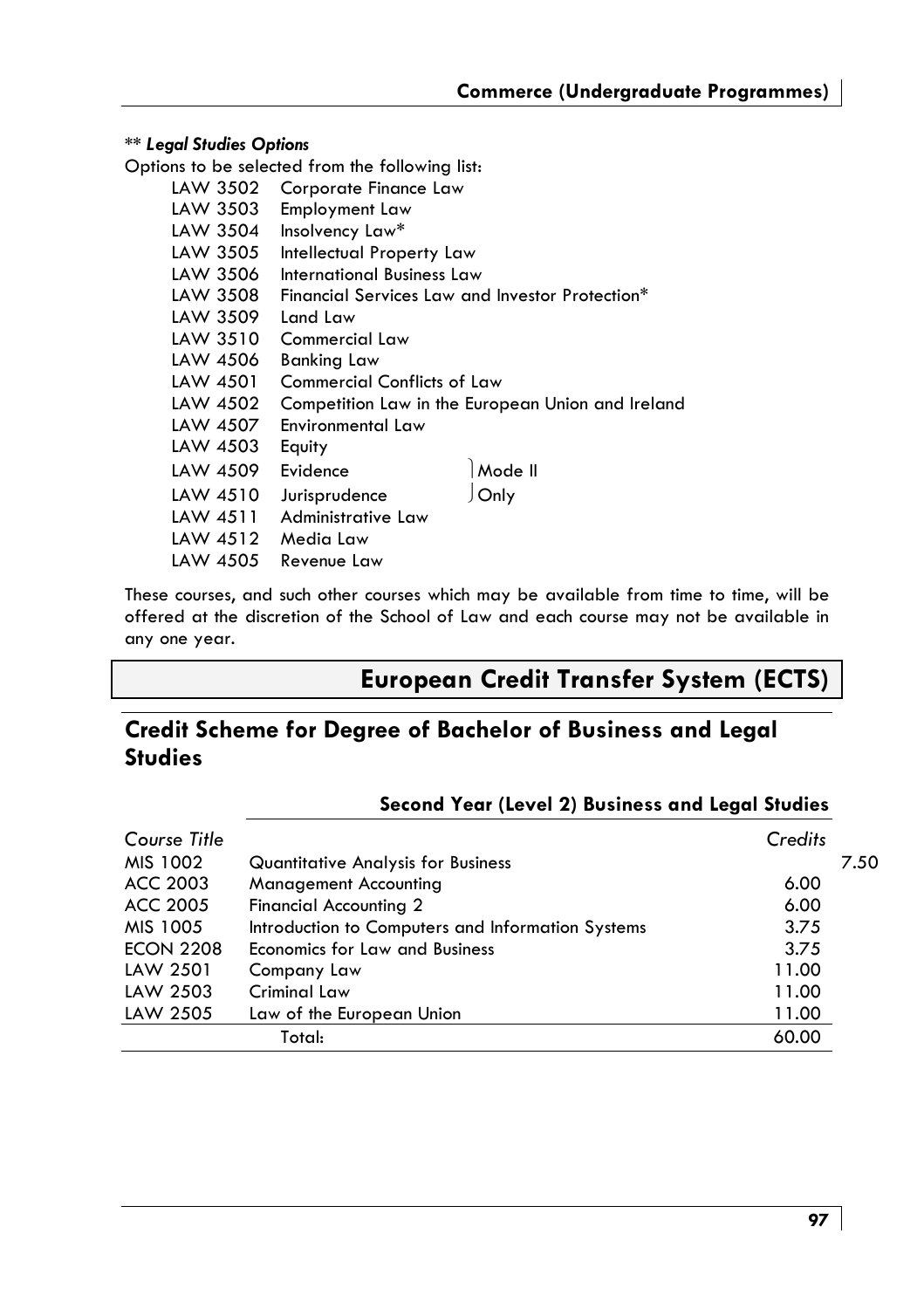| Course Title     |                                                     | Credits |
|------------------|-----------------------------------------------------|---------|
| <b>FIN 2004</b>  | Finance                                             | 6.00    |
| <b>BMGT 2003</b> | <b>Business Logistics and Operations Management</b> | 6.00    |
| <b>HRM 2003</b>  | <b>Managing Employee Relations</b>                  | 6.00    |
| <b>MKT 2003</b>  | Marketing                                           | 6.00    |
|                  | Law Subject Option 1                                | 12.00   |
|                  | Law Subject Option 2                                | 12.00   |
|                  | Law Subject Option 3                                | 12.00   |
|                  | Total:                                              | 60.00   |

# **Third Year (Level 3) Business and Legal Studies**

# **Fourth Year (Level 4) Business and Legal Studies**

| Mode I                          |                                         |         |
|---------------------------------|-----------------------------------------|---------|
| <b>Legal Studies Courses</b>    |                                         | Credits |
|                                 | Option                                  | 10      |
|                                 | Option                                  | 10      |
|                                 | Option                                  | 10      |
| <b>Business Studies Courses</b> |                                         |         |
| <b>BMGT 3003</b>                | Strategy Formulation and Implementation | 6       |
|                                 | Option                                  | 6       |
|                                 | Option                                  | 6       |
|                                 | Option                                  | 6       |
|                                 | Option                                  | 6       |
|                                 | Total:                                  | 60      |
|                                 |                                         |         |

# **Mode II**

| <b>Legal Studies Courses</b>    |                                         | Credits        |
|---------------------------------|-----------------------------------------|----------------|
|                                 | Option                                  | 10             |
|                                 | Option                                  | 10             |
|                                 | Option                                  | 10             |
|                                 | Option                                  | 10             |
|                                 | <b>Minor Dissertation</b>               | $\overline{2}$ |
| <b>Business Studies Courses</b> |                                         |                |
| <b>BMGT 3003</b>                | Strategy Formulation and Implementation | 6              |
|                                 | Option                                  | 6              |
|                                 | Option                                  | 6              |
|                                 | Total:                                  | 60             |

# **Mode III**

| Legal Studies Courses | Credits |
|-----------------------|---------|
| Option                | 10      |
| Option                | 10      |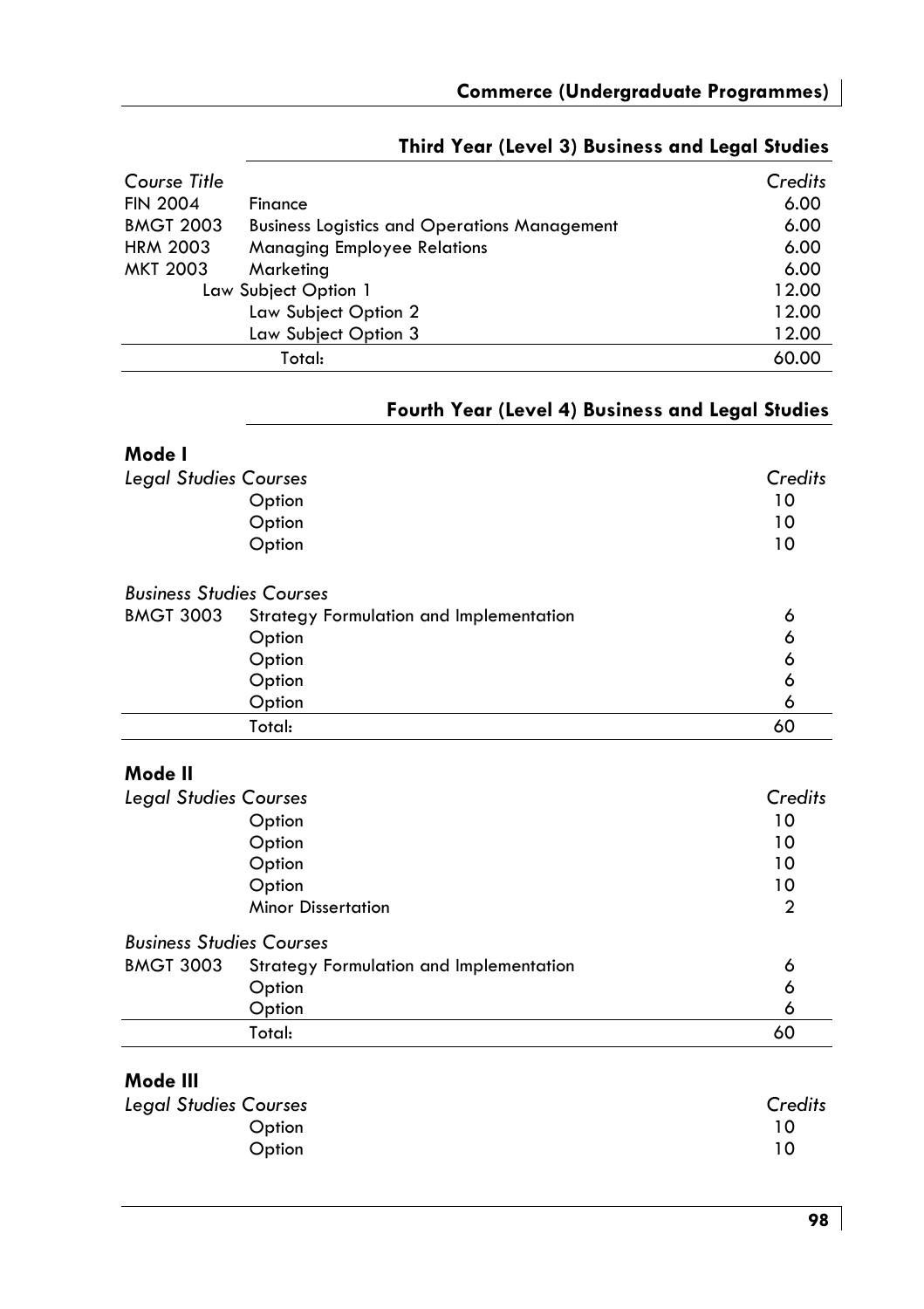| <b>Business Studies Courses</b> |                                         |   |
|---------------------------------|-----------------------------------------|---|
| <b>BMGT 3003</b>                | Strategy Formulation and Implementation | 6 |
|                                 | Option                                  | 6 |
|                                 | Option                                  | Ô |
|                                 | Option                                  | Ô |
|                                 | Option                                  | Ô |
|                                 | Option                                  | 6 |
|                                 | Option                                  | Ô |
|                                 | Total:                                  |   |

# **Syllabus of Courses for the Degree of Bachelor of Business and Legal Studies – Business Courses**

# **Second Year – Level 2**

## **Management Accounting Community Community ACC 2003**

Overview of management accounting. Different costs for different purposes. Cost accumulation systems: job costing and activity-based costing. Information for decisionmaking: cost behaviour; cost-volume-profit analysis; relevant costs, and decision making with scarce resources. Information for planning and control: the budget process; behavioural issues in budgeting; standard costing; flexible budgets; financial and nonfinancial measures of performance.

## **Financial Accounting 2** ACC 2005

The conceptual and legal framework of financial reporting; Reporting financial performance; Earnings per share; The valuation of stocks; The valuation of tangible fixed assets; Foreign currency translation; Provisions, contingent liabilities and contingent assets; Performance evaluation and company valuation; International accounting.

## **Economics for Law and Business ECON 2208**

- *(a)* Microeconomic analysis: Public goods, externalities and other related topics.
- *(b)* Applications to business in managerial economics and economics of the firm's decision-making.
- *(c)* Applications in the legal area, e.g. In the economics of property rights, moral hazard and adverse selection in insurance markets.

## **Quantitative Analysis for Business MIS 1002**

Introduction to probability and statistics for business. Descriptive statistics (means, variances, frequency distributions, constructing graphs and tables). Probability theory and probability distributions, including uniform, binomial, normal, t-distribution, chisquared and F-distribution. Decision-making under uncertainty and Bayes' law. Sampling with and without replacement. Classical hypothesis testing with applications. Analysis of variance. Multivariate ordinary least squares model. R-squared, t-tests of regression coefficients, Durbin-Watson statistics, autocorrelation, heteroskedasticity. Time-series models

## **99**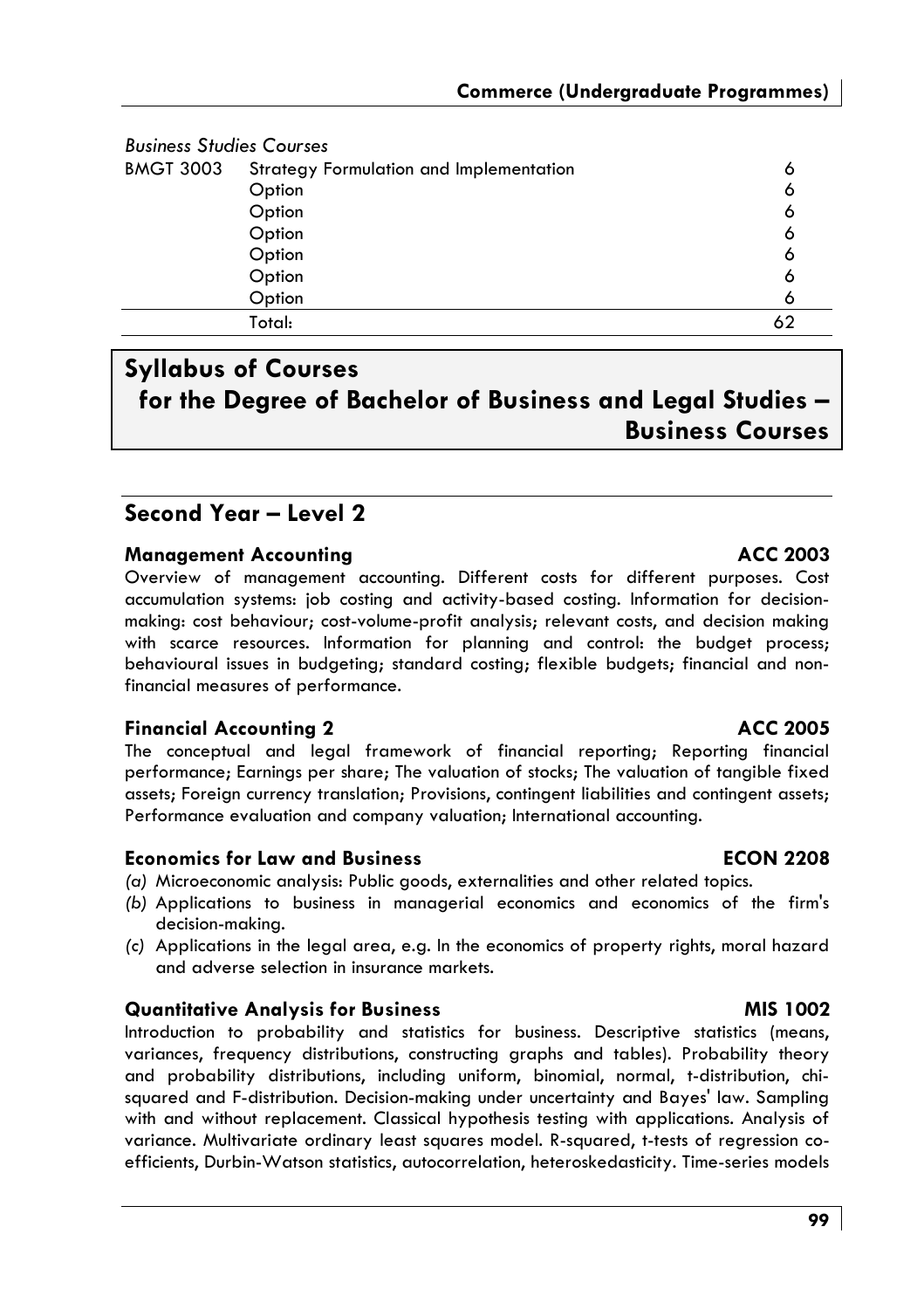and forecasting models, including stochastic processes. Applications to quality control. (Optional) principal components and factor analysis.

## **Introduction to Computers and Information Systems MIS 1005**

In today's competitive and complex business environments, information systems (IS) and information technology (IT) are essential tools for business organisations. Consequently, computers and information systems have become an important part of our everyday work and social environments. As members of society, it is important to understand what computers and information systems are all about. As future business professionals, it is especially important to know how to use and apply these technologies. The objectives of this course are to provide students with basic knowledge about computers and information systems, and to help them develop the skills needed to use and take advantage of these technologies. The course is comprised of two hours of lectures plus two hours of practical "hands-on" tutorials per week. The topics covered include an overview of computer hardware, operating and applications software, word-processing, spreadsheet design, software development, an introduction to the role of information and information systems in business, and discussion of the social impacts of computing.

# **Third Year – Level 3**

## **Business Logistics and Operations Management BMGT 2003**

This course is designed to provide students with an understanding of how the modern product is created and delivered. The main topics are as follows: approaches to product design; options for process design; techniques for production capacity planning; structure of facility location decisions; management of physical procurement, the sourcing, purchasing and handling of materials; principles of production scheduling, push versus pull systems, materials requirements planning (MRP), lean manufacturing; the management of physical distribution channel design, customer service goals, trends in supplier-buyer relationships, just-in-time (JIT) delivery principles; inventory management; the use of quantitative techniques in supply chain management; the role of value chains and networks in competitive strategy; advanced manufacturing concepts; innovation and the management of technology.

### **Finance FIN 2004**

Joint Stock Company. Principles of taxation. Present values and wealth. Investment appraisal. Value additivity. The cost of capital. Portfolio Theory. Risk versus Return. Sources of Finance. Agency theory. Gearing. Capital structure. Dividend decision. Financial analysis and planning. Working capital management. Valuation of options. Mergers and takeovers. International financial management. Valuation of companies.

## **Managing Employee Relations and Exercise HRM 2003**

This series of lectures will introduce students to industrial relations and human resource management and will examine emerging trends in employee relations including globalisation, post-fordism and europeanisation.

## **Marketing MKT 2003**

Marketing is a concern for all people and organisations. We all live by exchanging something. Marketing is the study of exchange processes in society: how transactions are initiated, motivated, facilitated and completed. The topics covered in the course are: the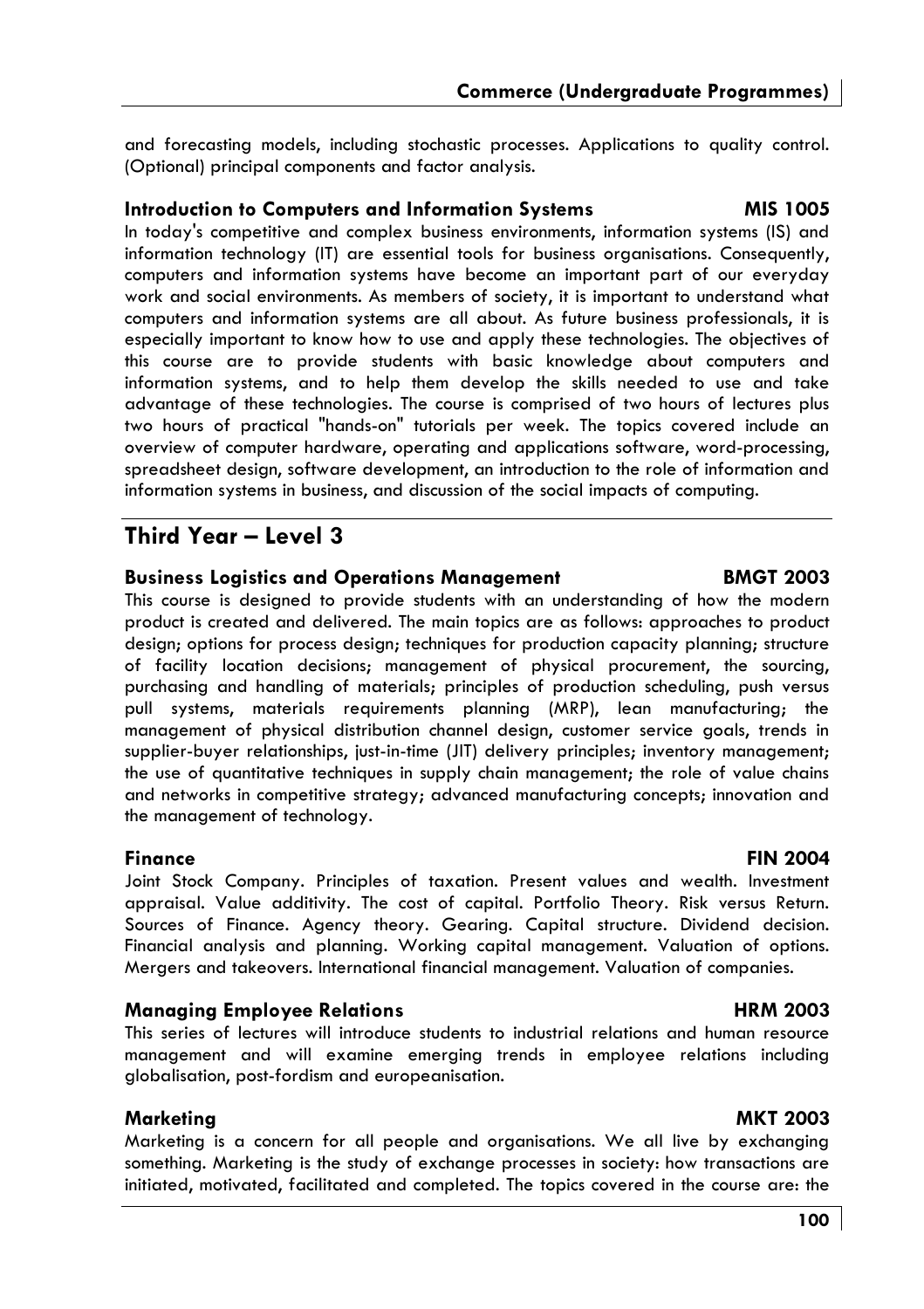role of marketing in society; the scope of marketing in the organisation; analytical methods used in marketing analysis; understanding consumer, industrial and service markets; understanding and analysing competitors and informing marketing decisions.

# **Fourth Year – Level 4**

# **Strategy Formulation and Implementation BMGT 3003**

This course examines the internal and external environments of the firm. Strategic options, the link between strategy and the nature of the firm and the nature of competitive advantage are examined. The implementation of strategy across firms and industries is discussed.

# **Fourth Year – Level 4 – Business Electives**

# **Financial Accounting 3 ACC 3003**

Preparation of accounts from incomplete records, including capital statements; earnings per share including diluted earnings per share; long term contract work in progress; accounting for complex capital instruments; accounting for leases; accounting for intangible assets – research and development, brands and software; consolidated financial statements including associated companies; accounting for goodwill; translation of foreign currency financial statements.

# **Accounting Theory and Contemporary Issues ACC 3006**

Theoretical approaches and elements of accounting theory; agency theory and economic value of information; the concept of profit; efficient financial markets and the role of accounting information; performance measurement; accounting for environmental performance; design of a performance measurement system.

# **Cost Management ACC 3009**

The context and strategic role of cost management including the Value Chain and the Balanced Scorecard. Job Costing and Process Costing systems, overhead absorption, over/underapplication of overhead and its disposition. Stock valuation and Absorption versus Direct Costing. Cost allocation/apportionment: service departments and joint costing. Contemporary accounting systems: Activity Based Costing (ABC), Target Costing, Lifecycle Costing and Total Quality Management systems.

# **Advanced Management Accounting ACC 3012**

Decision making including strategic management accounting. Establishing costs relationships including the learning curve. Limiting factors and computer applications of linear programming and sensitivity analysis. Capital investment decisions. The concept of uncertainty/risk.

The structure and process of management control. Achieving financial control through budgets including contemporary responsibility accounting and behavioural dimensions of control. Variance calculation and reporting. The control structure including strategic business units (SBUs) and methods of performance evaluation. Transfer pricing.

# **Taxation** ACC 3015

The role of taxation in the economy; differing systems of taxation; definition of the tax base; income versus capital. Residence and domicile; sources of income; basis of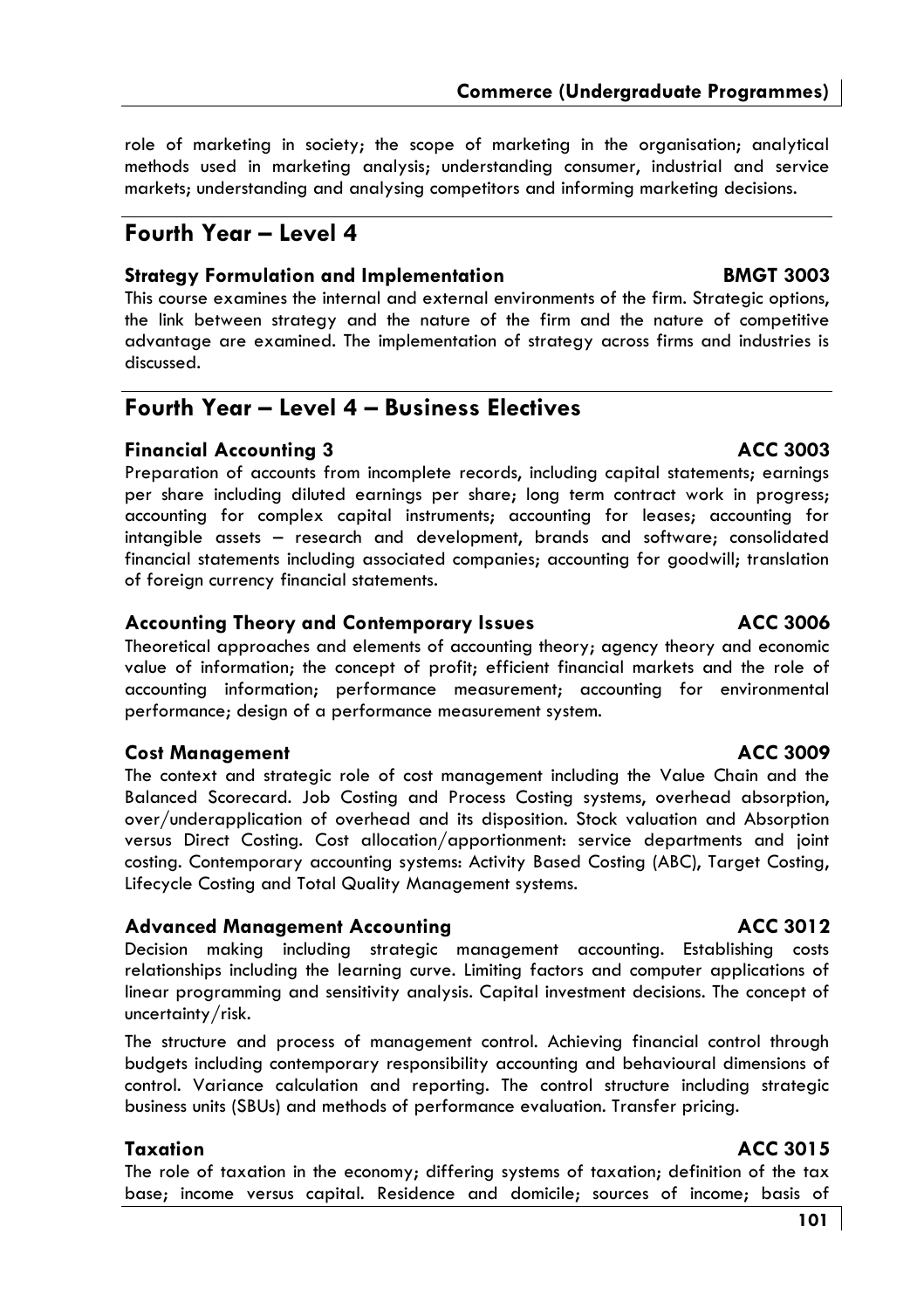assessment; computation of taxable income; reliefs and allowances. Capital Gains Tax: definitions; reliefs, allowances and exemptions. Capital Acquisitions Tax: gifts and inheritances; basis of assessment. Corporation Tax: taxable profits; close companies and distributions. Value Added Tax: taxable transactions; operation of the system.

## **Management of Services** BMGT 3013

Categorisation of services; process perspective; facility planning and location decisions; management of service operations; managing customer service quality; current trends and strategic issues in service design and delivery.

## **Supply Chain Management Communist Communist Communist Communist Communist Communist Communist Communist Communist Communist Communist Communist Communist Communist Communist Communist Communist Communist Communist Communi**

The Supply Chain Management course is designed for students wishing to gain an understanding of how successful supply chain management strategies can contribute to improved business performance. Supply Chain Management gives the student an insight into the entire supply chain process from raw materials through to the end customer. The topics covered include supply chain strategy development, relationship management, procurement and supplier management, information technology and e-business, operations and services management, and customer services management. The focus of the course is to provide an understanding of how to synchronise and link an entire supply chain through information, materials and people in order to support the objectives of the supply chain strategy.

## **Managing Business Ethics American Strutter BMGT 3025**

This course will cover methods of dealing with ethical issues in a constructive way in real business situations. As future managers, students will gain an awareness of contemporary ethical issues that often underlie general business actions and affect subsequent organisational performance. Some examples of topics examined: decision making, personal integrity, conflicts of interest, organisational effectiveness, acquisitions and restructuring, employee rights and relations, insider trading, advertising, product safety, business practices and control, doing business abroad.

## **International Business BMGT 3031**

This course is introduced by examining the global business environment and opportunities for international business. Country factors are differentiated particularly in regard to political economy. The pillars of International Business are analysed namely the cultural, political, legal and economic characteristics of respective countries and regions. Other areas that are examined are: trade and foreign direct investment theory and political economy; regional economic integration; the global monetary system – in particular the foreign exchange market; strategy, entry strategies and strategic alliances; exporting, importing and counter trade; and global manufacturing and materials management.

## **European Industry and Business Enterprise BMGT 3034**

This course examines the nature and the basis of Europe's business framework: the role of the EU (political, strategic and practical) through the review of current market examples and its effects, positive and negative, on competitiveness across industry sectors. Comparisons of the approaches and initiatives taken by the EU (with other economic blocs), the threats faced and the policy responses. The impact of the single market, the single currency and the challenge of enlargement are topics that are examined in some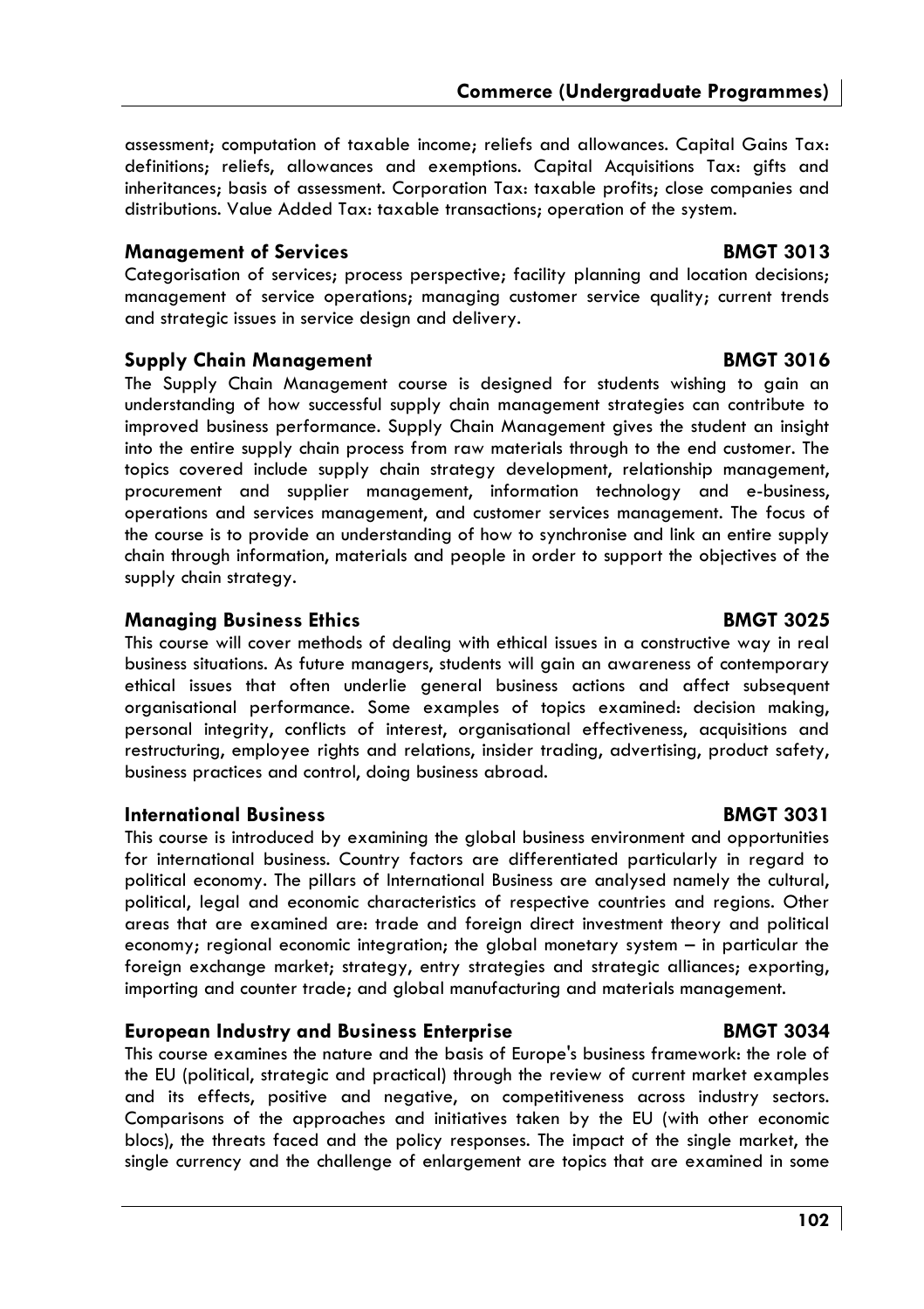detail. The course is taught through lectures with case studies (class participation is expected) and group work.

**Institutions, Administration and Politics, Policy-Making of the EU BMGT 3037**  This course is designed to introduce students to the European Union, an international organisation that is having an increasing impact on political and business decision-making in Ireland. The course has three main objectives: firstly to make students familiar with the basic institutions, political structure and policies of the Union. What are the key EU institutions, how do they operate and how are decisions made? The second objective is to place the EU in a broader political and economic context. The EU's development can be studied in several ways. It might, for example, be seen as a response to globalisation and a collective effort to manage international forces that can no longer be managed by individual states. Thirdly students will be introduced to the debates surrounding the nature and trajectory of European integration. "What does the Union represent?" Is it a means by which sovereign nation states are co-operating on an intergovernmental basis to their mutual benefit? Or is it a rolling process leading towards political union and a federal government? Maybe it is neither, a new political structure that goes beyond our traditional definitions of what is a state.

### **Public Administration, Public Finance and Government FrameworkBMGT 3040**

This course examines the business of Government with the role and development of Public Administration in Ireland as the centre focus. Beginning with an examination of the basis of and constitutional and political background to Irish Public Administration, it then analyses the structure and evolution of the Civil Service, State Sponsored Bodies and Local Government. In addition, the course examines the efforts made to re organise and re structure the institutions of Public Administration. The course continues with an examination of the relationship between the Citizen, Corporate and Private, and the State and looks at the question of ethics in the Public Service. Finally it concludes by examining the influence of the EU on the Irish System of Public Administration.

### **Knowledge Management and Innovation BMGT 3054**

### This course explores the role of managing a firm's knowledge pool in the creation of competitive advantage. It is argued that in modern, knowledge based societies, possession of physical assets is rarely a source of sustainable competitive advantage. The course takes a strategic perspective of the management of organisational knowledge. The process of knowledge management is viewed as encompassing knowledge acquisition, assimilation, transformation and exploitation. During the course we explore each of these issues from multiple perspectives. We explore the tensions between individuals, teams, and firms. A central output of knowledge management is innovation. This may take the form of new products, services, delivery channels, organisational structures, or more efficient and effective organisational routines. In exploring the domain of knowledge management and innovation we will consider the differing contexts that are faced by small and large firms.

### **Entrepreneurial Management BMGT 3057**

This course will deal with the nature of entrepreneurship and its importance in an economy. It will examine the process of entrepreneurship and the stages through which entrepreneurs typically go in setting up a new business. These stages include awareness, idea generation, opportunity recognition, pre-planning and financing the business,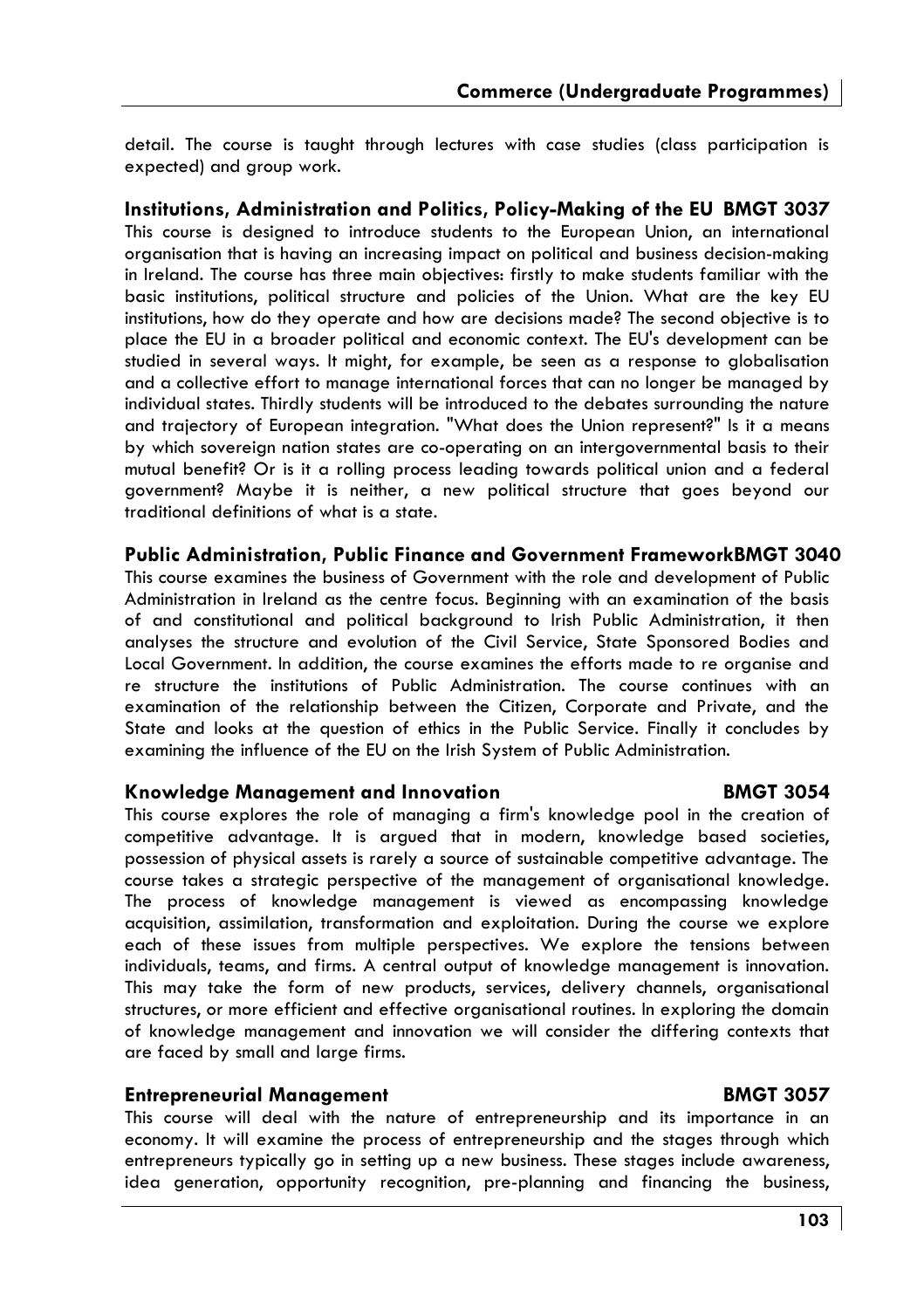launching the business, early stage development and the management of growth. The main focus of the course will be on independent entrepreneurship or on individuals starting their own business, but the course will also deal with entrepreneurship in established organisations as they go through processes of renewal and internal venturing. The course will include lectures, case studies, visiting speakers and a new venture project.

## **Leadership and Change Management BMGT 3060**

This course is concerned with exploring the central role of leadership within dynamic and rapidly changing organisations. It is designed to provide students with key insights into a range of practical skills involved in leading complex change. Specific topics covered on this course include the concept of leadership and the leadership process; Strategic leadership and strategic change; Open-systems theory; Learning and adaptation and the key role of leadership; Leadership and culture change; Diagnostic and planning skills; Leading successful implementation: communication, symbolism, politics and conflict management.

## **Business Excellence BMGT 3063**

The business excellence course is designed for students wishing to gain an insight into the range of quality management, continuous improvement and business excellence initiatives now used by leading edge organisations to achieve performance excellence. The course includes coverage of the development of business excellence, systems management, published standards in management systems, excellence in product and service design, the EFQM excellence model, lean manufacturing, business process re-engineering, sixsigma quality, and excellence in performance management. The course provides the student with a strong conceptual understanding of how successful business excellence strategies can contribute to improved business performance. The focus of the course is how to learn from excellent organisations by gaining an understanding of the improvement initiatives undertaken by these organisations and how they succeed in achieving excellence.

## **Management of Innovation and Change The Change BMGT 3066**

This course aims to provide students with an understanding of the dynamics of innovation and how it can be managed so as to contribute to ongoing competitive advantage. Students will be exposed to: theories of technological change; inter- and intraorganisational alliances; national and international systems of innovation; global intellectual property management; and, the dynamics of network industries. The focus of the course will be on the challenges to organisations posed by the development and utilisation of technologies in an increasingly inter-connected world. Consideration will be given to leading change that is fundamentally technologically driven.

# **Asian Business BMGT 3069**

This course is designed to provide students with insights on Asian organisational and management practices. Topics covered will include: Asian management styles; enterprise structures – family firm, chaebol, keiretsu etc, trading companies (soga shosha); economic systems and market transition; trading groups – APEC; ASEAN; political and cultural variations; tradition in business; guanxi; Chinese commonwealth; financial markets (bond, equity) and legal infrastructure.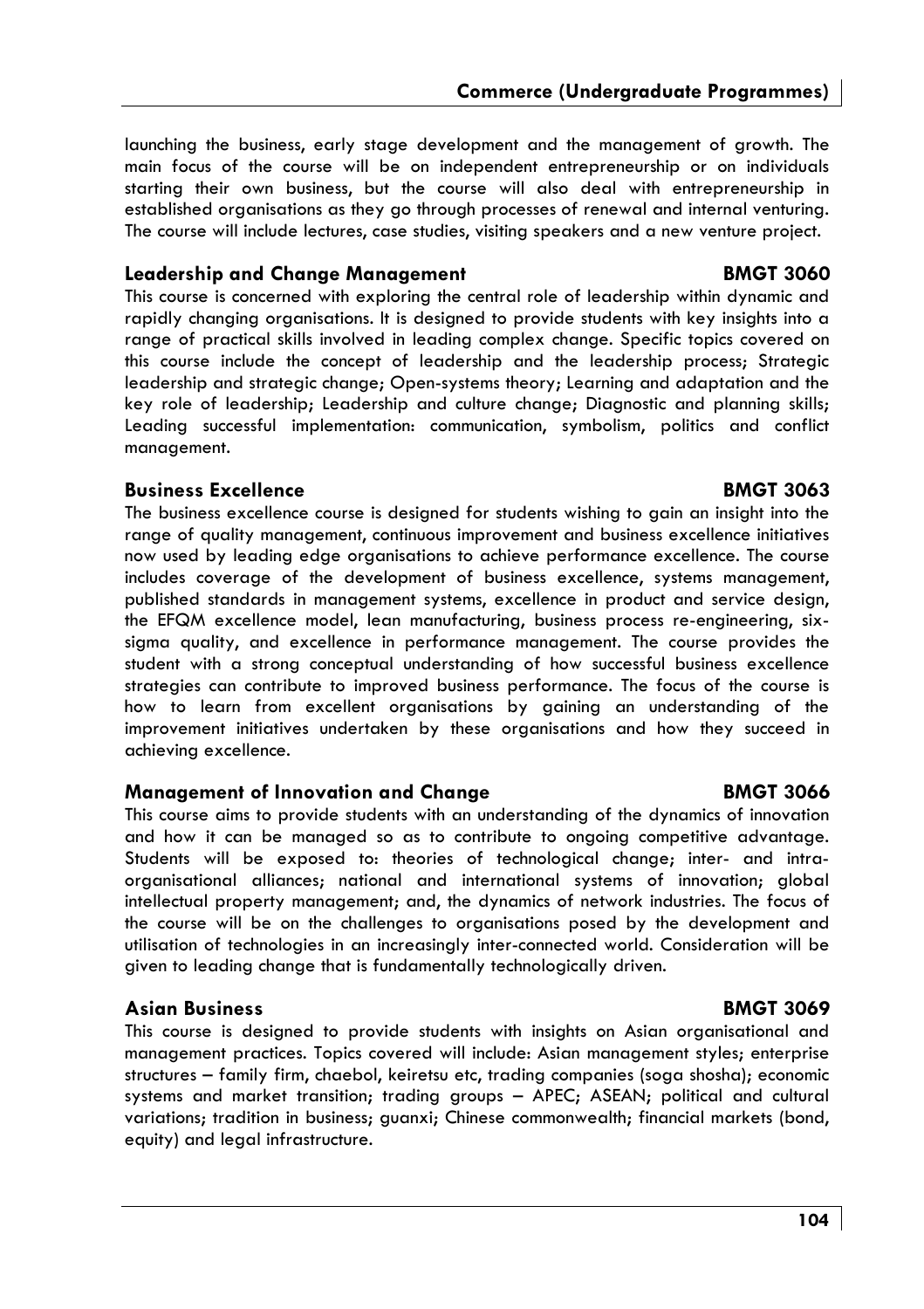# **Globalisation BMGT 3072**

This course addresses the major debates about the globalisation process. It includes perspectives from sociology, international law, economics and business. Among other things, the course focuses on the drivers of globalisation such as technology and examines the managerial challenges posed by this process.

# **Cross-cultural Management BMGT 3075**

Course topics will include: meaning of culture; fostering cultural fluency; cultural diversity – national, regional and organisational culture; culture and management practice; cultural models of strategy; gaining and maintaining cultural competitive advantage; managing the multicultural team; creating a global corporate culture.

# **Applied Econometrics I and ECON 3980**

This course is an introduction to econometric techniques. The core section of the course relates to methods of estimating single equations using multiple regression.

# **Applied Econometrics II ECON 3981**

This course applies the techniques covered in ECON 3980 to test the predictions of models frequently used in economics and finance. Topics include applications of the CAPM, estimating consumer demand functions, and the relationship between advertising and sales. The course makes extensive use of UCD microcomputer facilities.

# **Industrial/Managerial Economics ECON 3982**

This course is concerned with the applications of economic principles and methodologies in the decision-making process within the firm or organisation. It seeks to establish rules and principles to facilitate the attainment of the desired economic goals of management.

# **Macroeconomics ECON 3983**

This course is a theoretical macroeconomics course. The focus is on open economy macro, covering fixed and flexible exchange rates. The topics for discussion include: the intertemporal budget constraint; labour markets; economic growth; money, money demand and monetary policy; aggregate demand and aggregate supply; fiscal policy and the theory of economic stabilisation.

# **International Monetary Economics ECON 3984**

This course will cover four main areas: (i) the balance of payments and the current account, (ii) exchange rate determination under floating rates, (iii) macroeconomic policy under fixed and floating rates, and (iv) the costs and benefits of exchange rate independence.

# **International Economics (Trade) ECON 3985**

This course examines theoretical and policy aspects of international trade. In particular, it is concerned with such issues as why trade takes place, the analysis of the benefits that accrue from trade and the welfare effects of protection and economic integration.

# **Economics of Public Choice ECON 3988**

The course builds on the microeconomics taught in the second year. Non-market decisions are studied from an economic perspective at both an intuitive and a technically advanced level (for instance optimisation with more than one constraint). First, market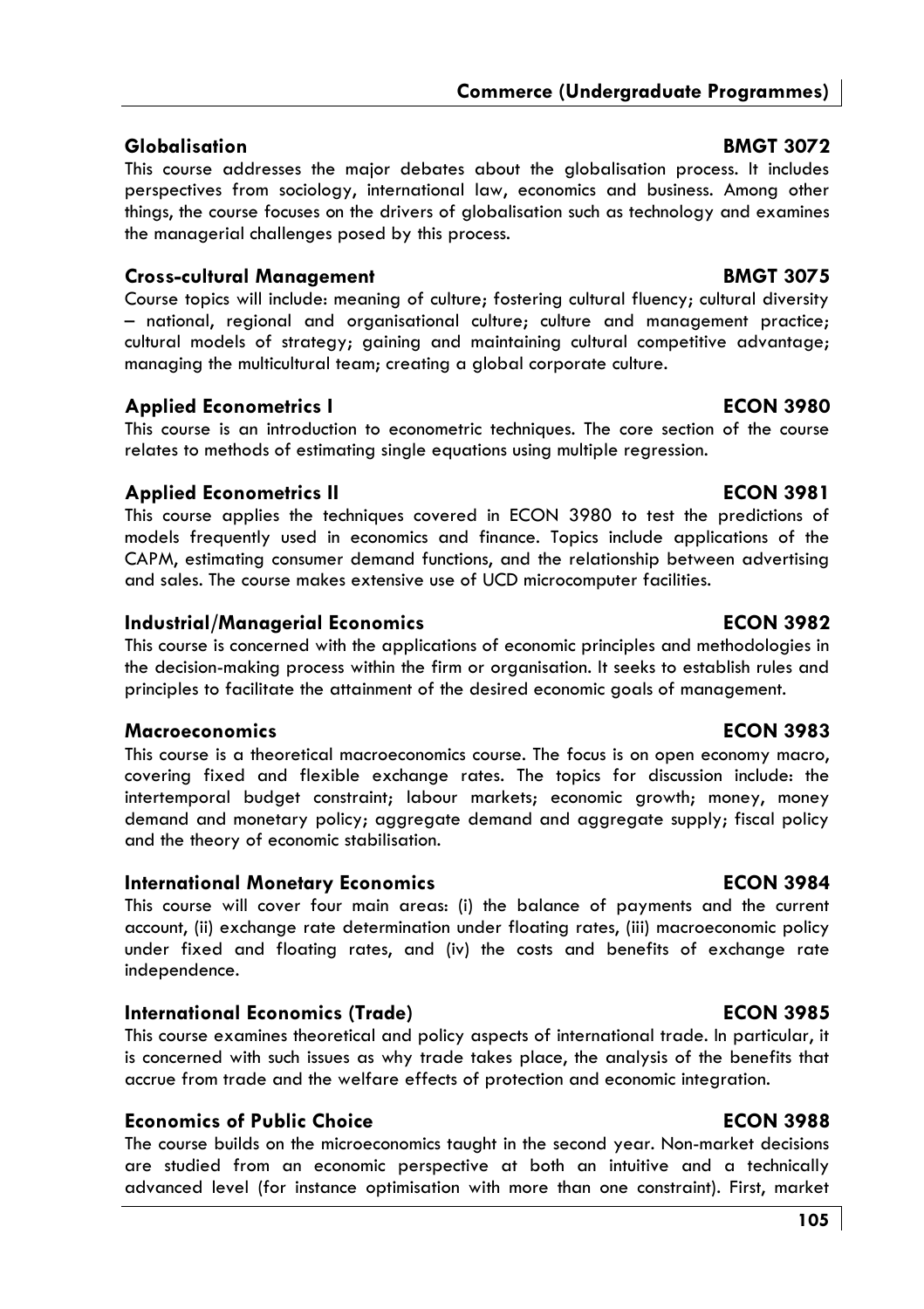## **Commerce (Undergraduate Programmes)**

failures are discussed and the non-optimality of the provision of public goods and externalities is formally established. Then, various aspects of public choice are discussed in theoretic frameworks: (i) models of democratic decision-making; (ii) macroeconomic models of political instability and time-inconsistency; and (iii) models of microeconomic inefficiencies due to rent-seeking behaviour and bureaucracies. Finally, if time permits, students may choose additional topics, for instance, models of environmental policies or political economy models of reform.

### **Applied Macroeconomics ECON 3987**

This course is an applied course which examines the performance of the economy and considers the major policy issues confronting the government. The course looks at fiscal, monetary, exchange rate, incomes, industrial, factor and product market policies. The factors affecting the performance of the economy in the long run and the short run are also considered.

### **Aspects of Financial Theory Community Community RIN 3004**

This course introduces students to the main emphases of modern financial theory with particular reference to capital market consumption and investment decisions; utility theory; portfolio optimisation, equilibrium financial assets, pricing models and the pricing of contingent claims.

### **Investment and Portfolio Management The Contract Contract PIN 3009**

This course is intended to give a broad appreciation of security analysis and portfolio management. Topics to be covered include: CAPM, APT and security market pricing, option pricing models, portfolio theory, application to domestic and international markets, risk management for various asset categories.

### **Financial Institution Management FIN 3013**

The course deals with the management of financial institutions with special emphasis on the following: banking and financial institution theories, bank regulation, risk management in banking, strategic management, asset liability management, bank lending, capital and liquidity management and global banking.

### **Treasury Management Communist Communist Communist Communist Communist Communist Communist Communist Communist Communist Communist Communist Communist Communist Communist Communist Communist Communist Communist Communist C**

The course is designed to provide students with a practical understanding of treasury management. Topics include: interest rate and interest rate risk analysis, foreign exchange and exchange rate risk analysis, securities investment and derivative products analysis.

## **Financial Management Communication Communication Communication Communication Communication Communication Communication Communication Communication Communication Communication Communication Communication Communication Comm**

This is a case study course applying the techniques learned by students in FIN2004. Topics include financial analysis and planning, cost of capital, capital structure, project appraisal, working capital management and mergers and acquisitions.

### **International Financial Management FIN 3025**

As the international company becomes the norm rather than the exception, the need to internationalise the tools of financial analysis is apparent. The objective of this course is to provide a conceptual framework within which the key financial decisions of the multinational firm can be analysed.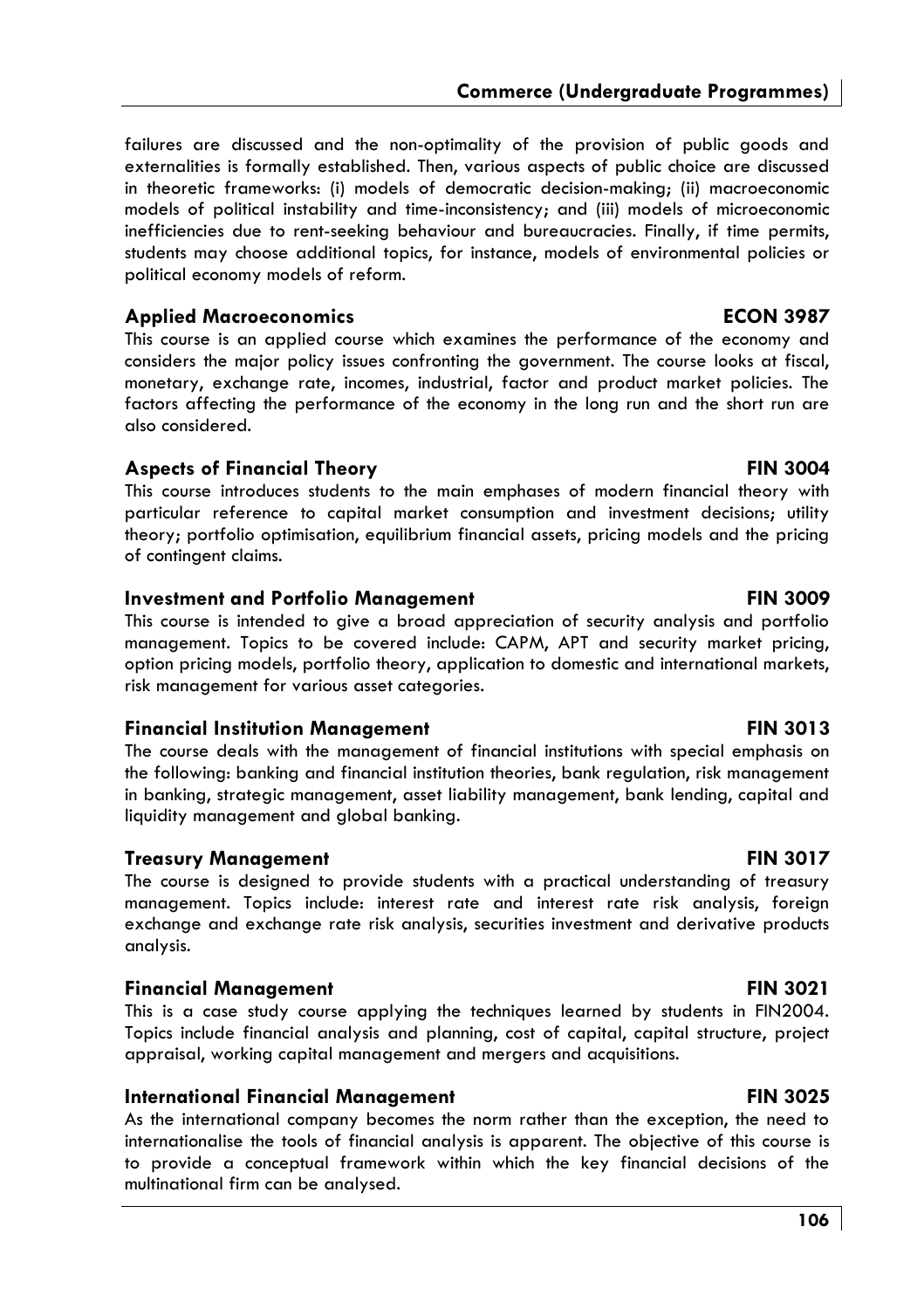## **Nature and Role of Insurance Markets FIN 3030 PIN 3030**

Life and general classifications, compulsory and voluntary, mixed insurance markets, market characteristics (concentration levels, penetration), regulatory structures, market participants, economics of insurance.

## **Insurance Claims and Underwriting Travelly and Travelly Strategy RIN 3033**

The underwriting cycle, ratio analysis, claims process, loss adjustment, loss assessment, premium determination, regulatory requirements for claims management.

## **Insurance Regulation FIN 3036**

Irish Insurance Law, Insurance Acts 1909-1994, supervisory bodies and powers, authorisation requirements, European law, the framework directives, investment intermediaries legislation.

## **Reinsurance FIN 3039**

Market participants, captive insurance, reinsurance, facultative and treaty. IFSC structure, taxation, reinsurance regulation in Ireland, EU reinsurance regulation, specific reinsurance issues (property, casualty, marine).

## **Pension Fund Management Communication FIN 3042**

Types of pension funds, state benefits, contributions and benefits, law of pension funds, taxation of pension funds, AVCs, ageing population, Pay-As-You-Go, funded schemes.

## **Human Resource Management Techniques Management Techniques** HRM 3003

The course is primarily concerned with providing an examination of the specialist human resource functions within Irish organisations: human resource planning, recruitment and selection, job evaluation, performance appraisal, rewards, an understanding of issues such as health and safety, welfare and employment termination. All of the above will be assessed within the broader context of organisation change and development.

## **European Industrial Relations and HRM HRM 3006**

This course is designed to introduce students to current issues and developments in European industrial relations and human resource management. Students are first provided with an understanding of industrial relations systems in five European countries, namely Britain, France, Germany, Italy and Sweden. The second part of the course makes a comparative analysis of a number of key issues; the growth and decline of trade unions, the role of the state, employers' organisations, the impact of multinationals on countries' industrial relations systems and the move towards developing a 'Social Europe' within the EU. Attention will also be drawn to the implications of the European Work Council's Directive and a Working Time Directive.

# **Negotiation and Conflict Resolution Arror Conflict Resolution Arror Arror HRM 3009**

This course focuses on the development of the student's analytical and judgmental skills as a foundation for sound negotiation practice. It aims to give students an understanding of the various processes which are typically at work when an industrial relations issue is under negotiation; it attempts to sensitise students to the different forces which can influence the behaviour of the parties; and it provides a comprehensive framework which allows evaluation at both the tactical and the strategic levels of analysis.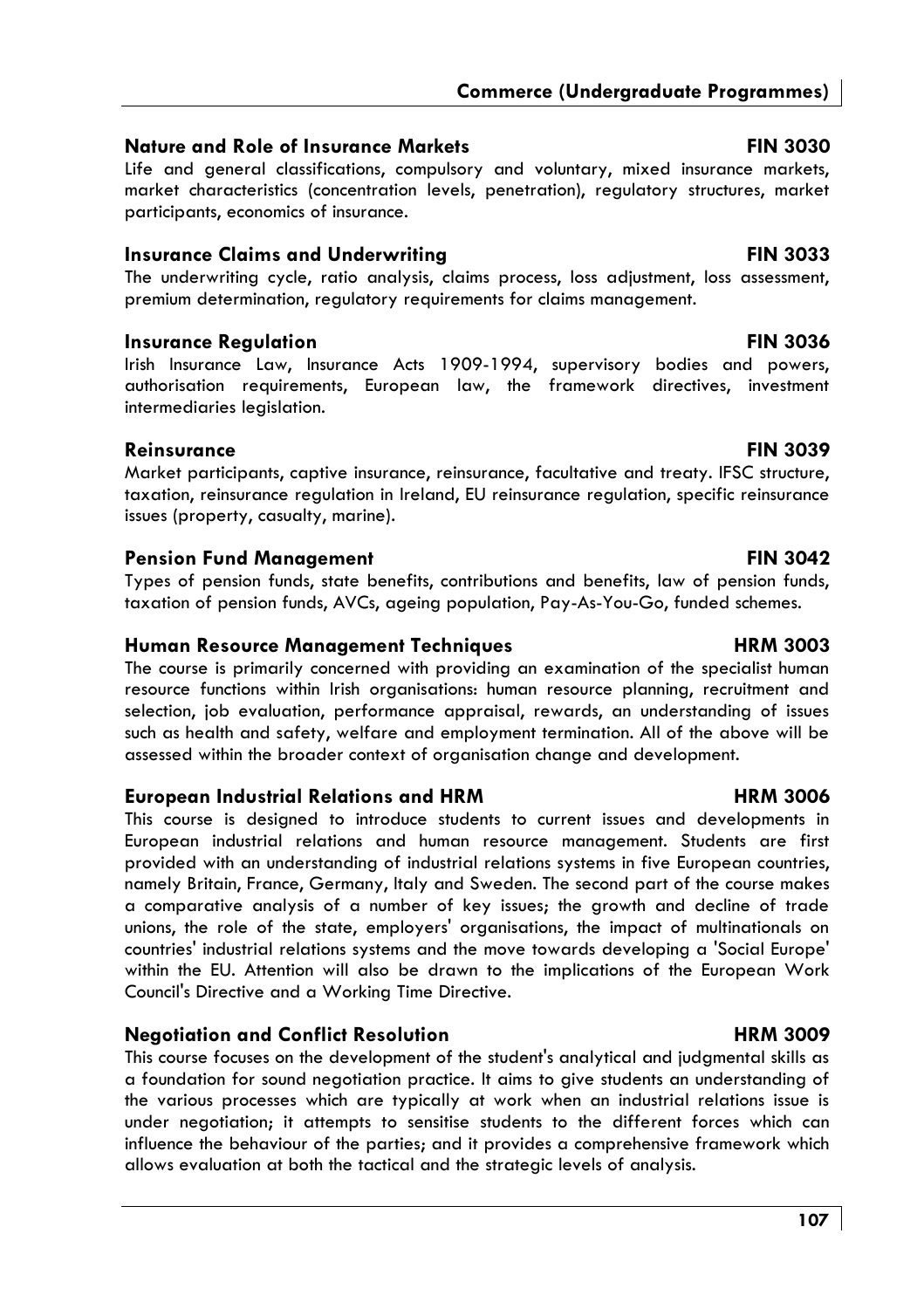## **Human Resource Development Area and HRM 3012**

How adults learn at work. Training and development within the organisation. The delivery of training and development. National policy and practice on management development. Topical issues. Future developments.

## **Managing Diversity and Gender at Work Christian Communist Christian HRM 3015**

This course aims to equip students with some understanding of the dynamics of employee diversity, with a focus on gender relations in employment. Course topics include the origins of inequality in employment, and remedies including legal and organisational initiatives.

## **Information Systems Development and Implementation MIS 3003**

Information systems and information technology are essential resources for business organisations. This course begins by identifying the strategic and organisational roles of information technology, and then proceeds to examine the processes of information systems development (requirements analysis, methodologies, tools and techniques) and information systems implementation (approaches, roles, responsibilities, risk and change management). Students will be required to complete a major project involving the analysis, specification and implementation plan for an information system that satisfies a business or organisational need.

## **Management of Information Systems MIS 3006**

This course addresses the following topics:

Managing application portfolio resources; managing client/server systems; developing and managing customer expectations; problem, change and recovery management; managing centralised and distributed operations; network management. A major segment of the course will address the area of information systems security and control, to include:

- 26 physical and logical security;
- 27 hardware and software controls;
- 28 encryption techniques;
- 29 audit and security for networks and telecommunication-based systems;
- 30 legal and ethical issues.

### **Advanced Topics in Management Information Systems MIS 3009**

This course addresses in particular emerging issues in management information systems, be they related to hardware, software, telecommunications, application philosophies or combinations of these. In recent years, the MIS landscape has been changed by technologies such as groupware, client/server architectures, object-oriented techniques in data modelling and systems development, workflow automation, the Internet, Intranet and Electronic Commerce and other emerging technologies. A number of these topics, not necessarily all of those listed above, will be covered in the course in an attempt to identify their structural characteristics and their applicability in the world of business. The course will have a practical orientation.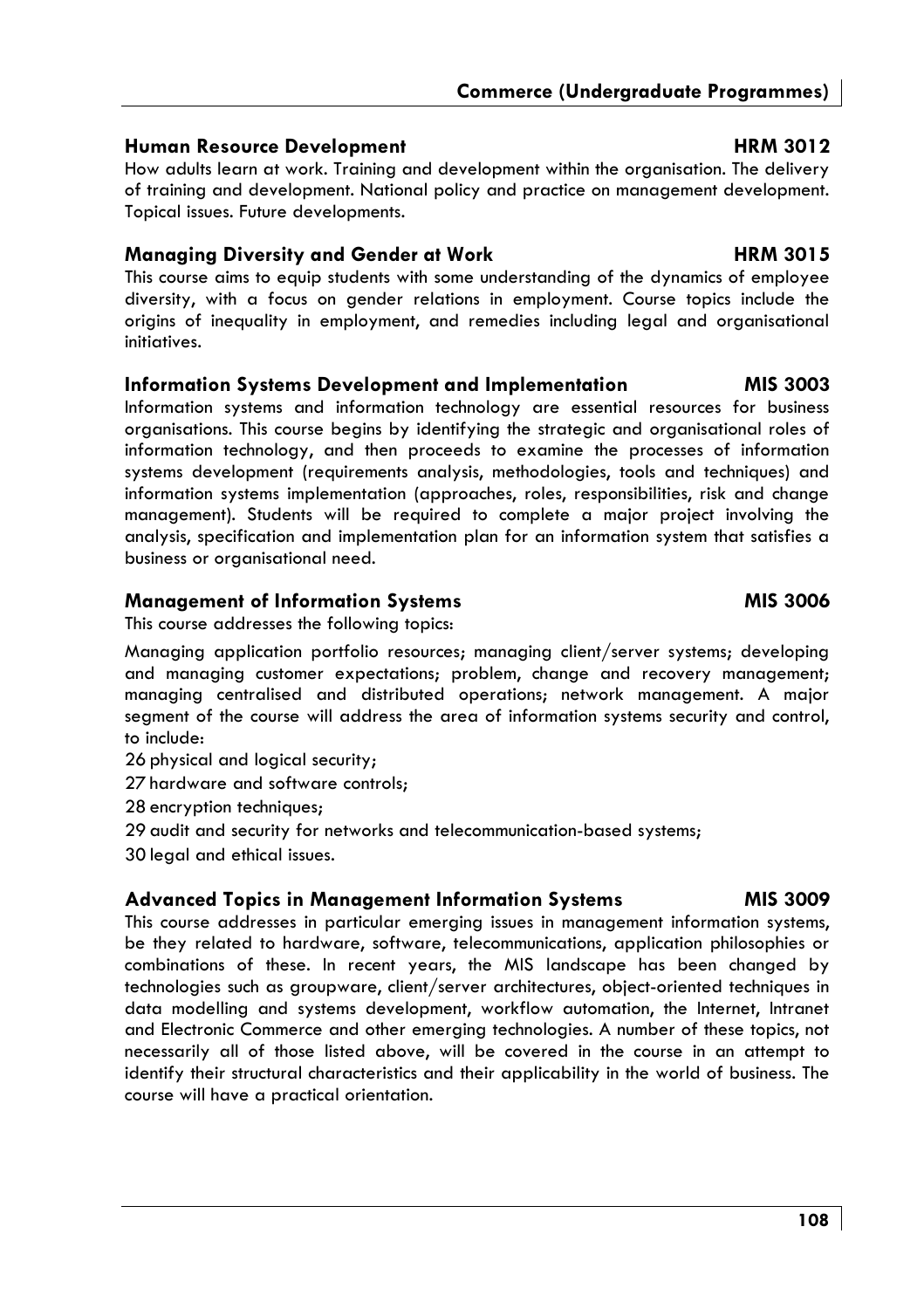### **Networking and Internet Applications MIS 3012**

This course considers the integration of networked information systems and telecommunications using current and emerging technologies.

It extends conventional information systems theory by introducing the concepts of client/server distributed operations and open communications standards. These technologies are discussed within and beyond the organisation.

Topics include current networking standards and practices, networking and telecommunications hardware, software and integration, network management, Intranet and Internet, Electronic Commerce design issues and applications. The main technologies discussed will be illustrated with relevant project work.

### **Decision Applications and Algorithm Contract Applications Applications Applications Applications Applications**

This management science course reflects the fact that decision making in the real world involves decision structures, individual value judgements, uncertainty, and non-linear relationships. Topics include: decision theory, evaluation of information; utility functions, conflicting objectives; multi-criteria decision analysis, trade-offs, relative importance; competitive decision making, games, Markov processes; queuing; inventory; simulation; curve fitting; and Lagrangian optimisation. Live decision applications involve group-work, computer software, interviewing decision-makers, and testing recent advances in research.

### **Computer Applications and Computer Applications and Computer Applications and Computer Applications and Computer Applications and Computer Applications and Computer Applications and Computer Applications and Computer Appl**

Computer systems; logic and architecture; problems, algorithms and programs; programming languages, compilers and interpreters; programming: control structures, data representation (structures), procedures, recursion; analysis of algorithms and programs.

### **Software Design MIS 3024**

Computer software plays an increasingly important role in all aspects of business. This course discusses the expectations that people have of software and introduces the techniques used to build and maintain high quality software. Topics on the course include: visual programming, structured programming concepts, object orientated programming, software reusability, automated programming tools, user interface design, program debugging and testing, documentation and maintenance.

Advanced techniques in visual programming are introduced. Students are required to undertake a number of practical assignments.

### **Mathematical Decision Support Systems MIS 3029 MIS 3029**

The first part of this course focuses on the range of problems from both business and industry that can be formulated as mathematical models. A variety of solution procedures including: Simplex, Dual Simplex, Branch and Bound, Cutting Planes and the Balas Algorithm are introduced. A case study approach is used to examine real world problems, and these formulations are solved by computer packages.

The second part of the course introduces network models. Here a variety of problems are formulated and solved using network algorithms. The range of algorithms include: Network Tours, Shortest Path, Maximum Flow, Spanning Tree, the Minimum Cost Flow.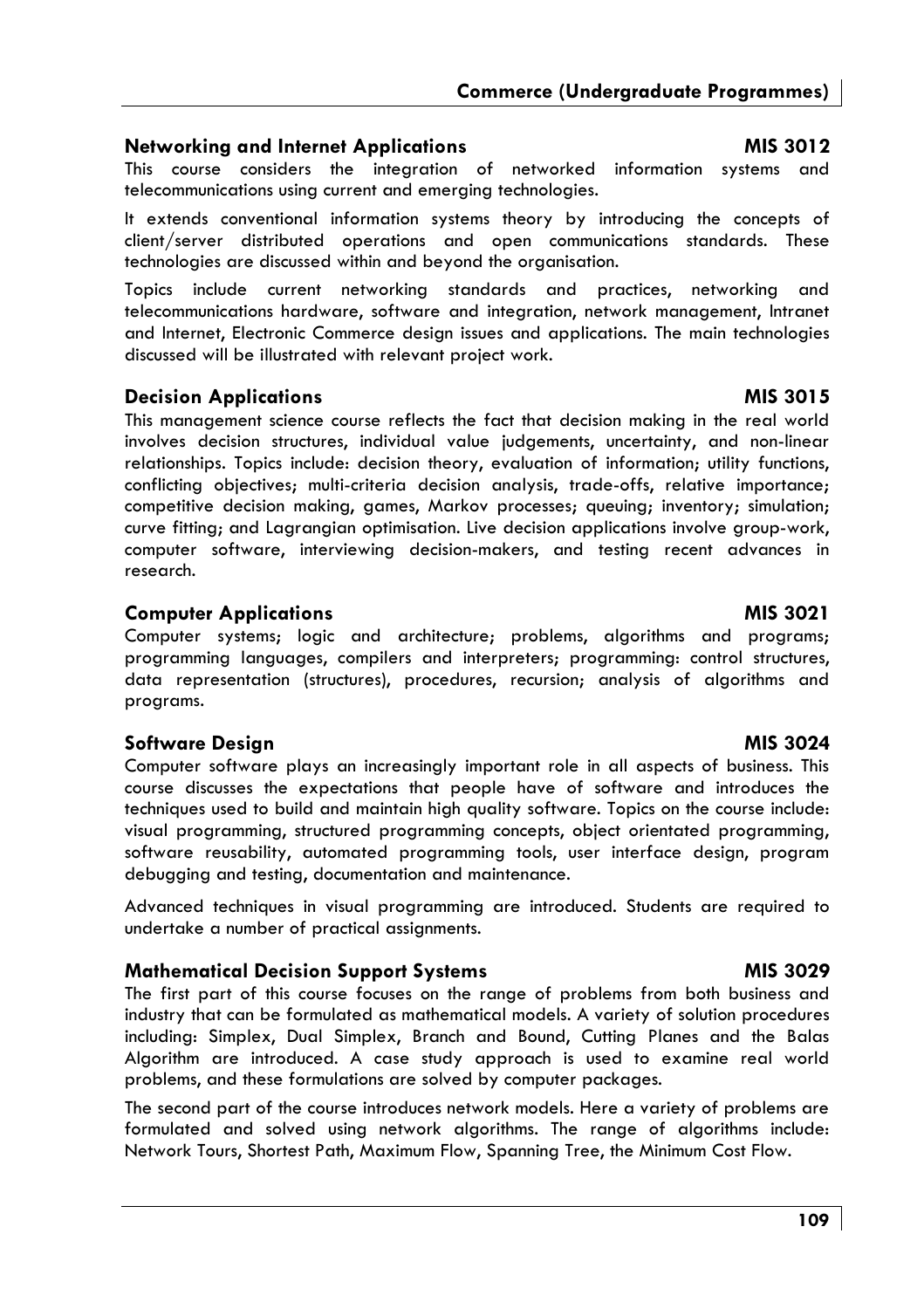### **Consumer and Buyer Behaviour MKT 3003**

In the first part of this course, concern rests with consumer buying behaviour: what consumers buy, why they buy, when, where and how they buy. The course examines consumers as individuals, in their social and cultural setting, and in their decision-making processes. In the second part of the course, the buying behaviour of organisations, the network of relationships among buyers and sellers, partners and governments, how strategies are formed in industrial markets, and how the marketing mix for industrial products may be developed and implemented are examined.

### **Services Marketing MKT 3006**

This course examines the service economy, characteristics and classifications of services, theoretical models of service, measuring service quality, improving profitability with services marketing, services marketing mix, operations and human resource implications, relationship marketing, internal marketing.

### **International Marketing MKT 3009**

This course examines the international marketing environment, assesses the potential for products and services in the context of different cultures, risk and uncertainties and demonstrates how companies compete in international markets.

### **Marketing Communications MKT 3012**

Modern companies must manage complex marketing communications systems with their consumers, middlemen and various publics. This course examines the behavioural foundations of marketing communications, media advertising, sales promotion, direct marketing, public relations, personal selling and sales management.

### **Marketing Research MKT 3015**

This course develops skills in questionnaire design, observation techniques, the use of focus groups, acquisition and evaluation of secondary data, analysis and statistical techniques and report writing and presentation of results.

### **Strategic Marketing Management MKT 3018**

The purpose of this course is to examine how companies adapt and respond to a continuously changing marketplace. The strategic role of marketing, market opportunity analysis, relationships between corporate, business-level and marketing strategies, strategic marketing planning, implementing and controlling strategic marketing programmes are the topics examined.

These courses, and such other courses which may be available from time to time, will be offered at the discretion of UCD School of Business and each course may not be available in any one year.

### *The availability of courses to students may be subject to timetable constraints.*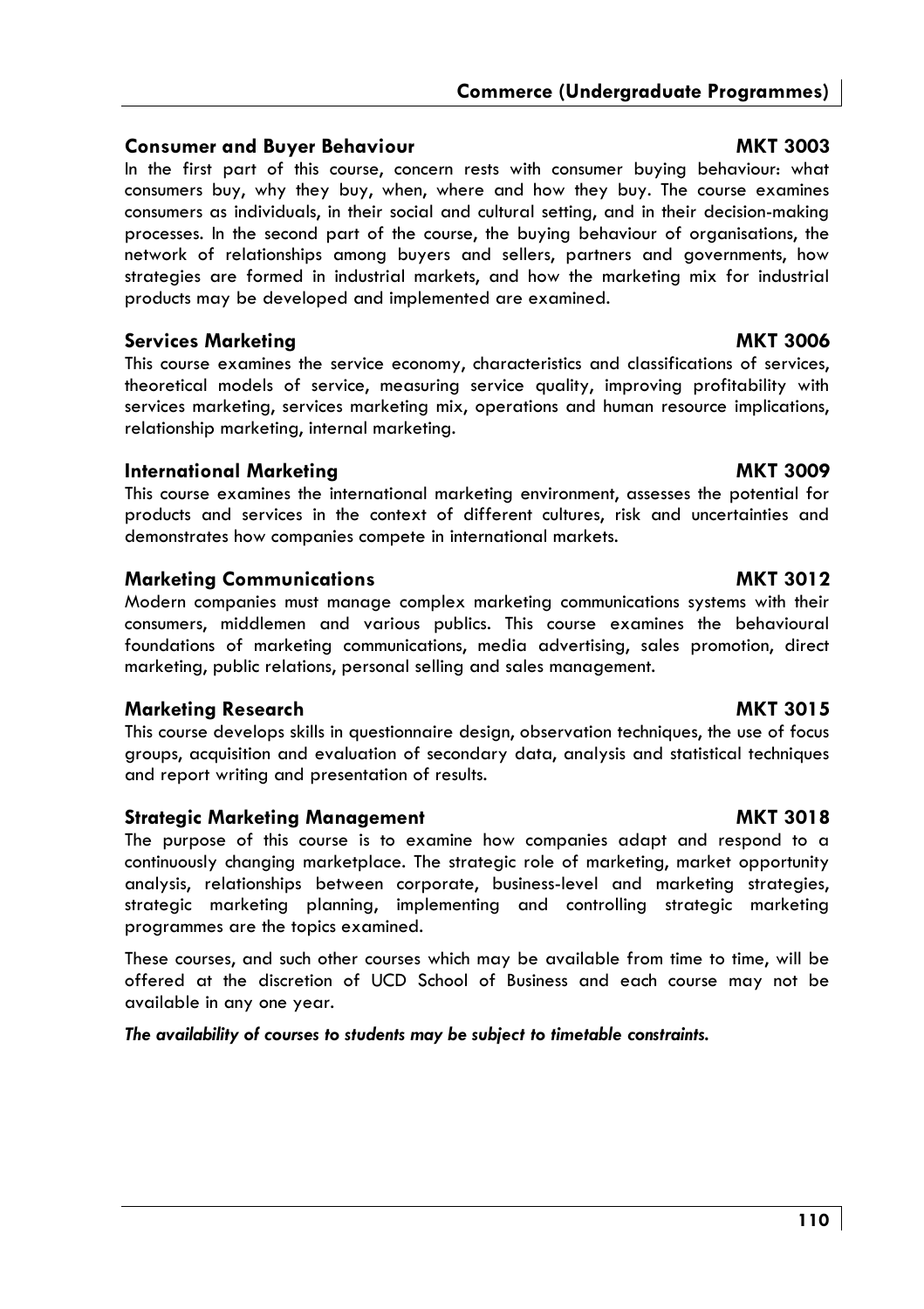# **Law Courses**

# **Second Year – Level 2**

### **Company Law LAW 2501**

Incorporation and its consequences. Internal structure of companies. Objects. Shares and membership. Duties of directors. Protection of minorities. Capital and its maintenance. Accounts and auditors. Company reorganisations, examinerships, liquidations.

## **Criminal Law LAW 2503**

The Burden of Proof. The Actus Reus. Mens Rea (including strict liability). Corporate and Vicarious Liability. The Use of Force. Consent. Duress. Necessity. Provocation. Automatism. Insanity. Intoxication. Children and the Criminal Law. Parties to Offences. Conspiracy. Murder (including Causation). Sexual Offences. Property Offences. Money Laundering. Forfeiture after conviction. Forfeiture without conviction. Possession.

## **Law of the European Union LAW 2505**

This course examines the fundamental principles of Community law and their impact on the domestic legal order. It examines the objectives of Community law, explains the basic institutional framework and explores the effect of Community law on market integration.

Topics will include: the legal nature and institutional structure of the Union; the sources of law with particular reference to general principles; judicial protection; free movement of goods and persons; interaction with domestic law.

# **Third Year – Level 3**

# **Corporate Finance Law LAW 3502**

Topics considered include the legal issues that arise in the selling of corporate debt (the assignment of debts by way of debt factoring, whether by legal or equitable means); the subordination of corporate debt (by way of either contractual or trust methods, and the problems that have arisen in various common law countries with these methods); the publication of prospectuses inviting the public to subscribe for shares in companies (with particular reference to the issue of what is an offer to the public); the different types of remedy that a disgruntled shareholder can invoke in the event of there being something deficient with the company's prospectus (in this regard case law on remedies such as recession, deceit, actionable omission, negligent misstatement, etc. will be examined, as well as statutory remedies); the European Stock Exchange Directives (common principles and how they have been implemented domestically in Ireland); the law relating to corporate borrowing (*ultra vires* doctrine, case law, rules of agency) and recovery of *ultra vires* loans (doctrine of unjust enrichment); legal issues that can arise when using corporate book debts to secure corporate loans; the common law and statutory rules on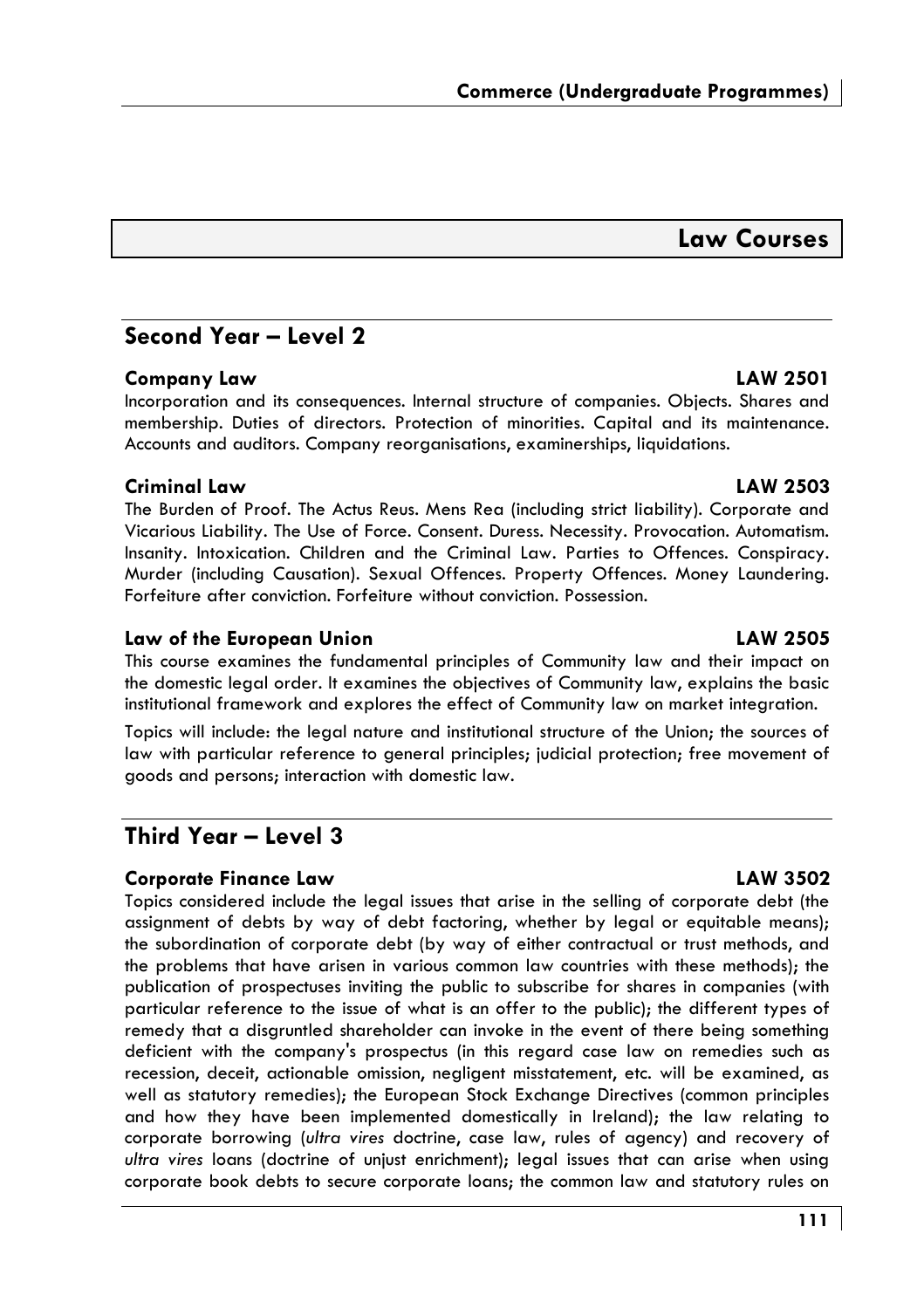insider dealing (what constitutes insider dealing; comparative case law from other countries; sanctions and remedies; common law rules); legal regulation of mergers.

### **Employment Law LAW 3503**

Contracts of employment. Collective bargaining. Statutory regulation of employment. Termination of employment. Unfair dismissal and redundancy. Equal pay. Discrimination in employment. Trade disputes. Picketing. Labour Court and other state agencies.

### **Intellectual Property Law LAW 3505**

Intellectual Property Law is concerned with protecting the fruits of intellectual or creative endeavour primarily by the grant of exclusive rights. The course covers:

- (1) patent law: statutory protection for inventions, including biotechnological and software-related inventions: Patents Act 1992.
- (2) law of confidence: general equitable action against a person who has divulged confidential information in breach of a duty of confidence.
- (3) passing off: action in tort for the protection of business goodwill as against traders using a similar trade name or product get-up.
- (4) trade mark law: statutory protection for registered trade names: Trade Marks Act, 1996.
- (5) trade marks on the internet: domain name disputes.
- (6) comparative advertising.
- (7) character merchandising and image marketing.
- (8) copyright law: statutory protection of original creative work: literary, dramatic, musical, artistic works; sound recordings, films, broadcasts, cable programmes, typographical arrangements, computer programmes, databases, performances: Copyright and Related Rights Act, 2000.
- (9) industrial designs: statutory protection of functional and decorative design: Industrial Designs Bill, 2000.

### **International Business Law LAW 3506**

An analysis of the legal framework of business transactions as developed in an international context. The course is divided into two parts. The first part provides an analysis of international commercial transactions and the second part is dedicated to dispute resolution in international commercial transactions. The following topics will be covered:

### *Part One: Analysis of International Commercial Transactions*

Topics will include:

- A study of the law applicable to international commercial agreements and of the formation of international agreements.
- An overview of the main types of international commercial transactions such as:
	- $\triangleright$  international contracts (including contracts of international sales of goods, agency and distribution agreements, international transfer of technology and know-how agreements, counter-trade agreements);
	- $\triangleright$  international banking and financial law;
	- $\triangleright$  international tax law;
	- $\triangleright$  international company and bankruptcy law.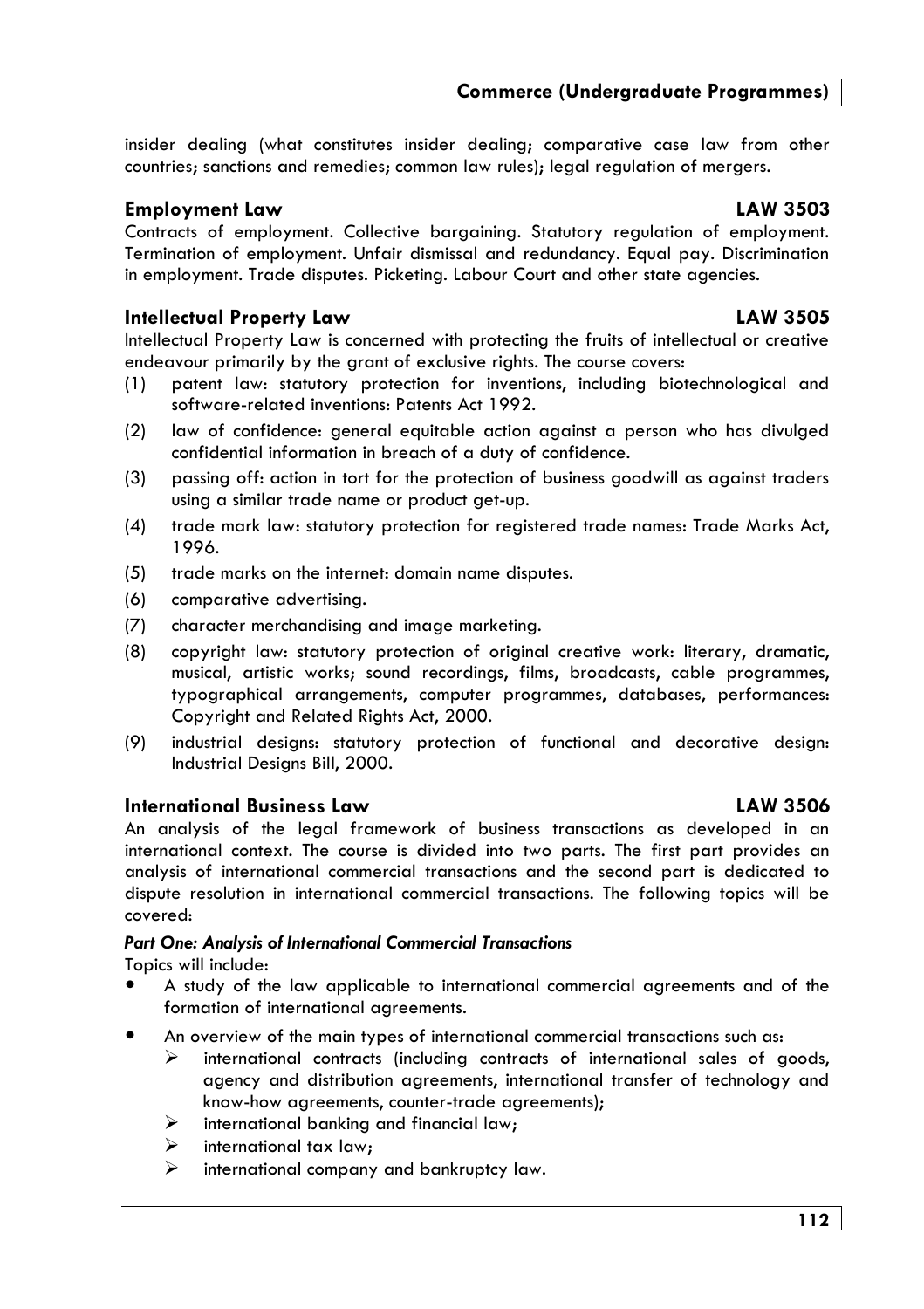The course will also focus on the protection and remedies available in case of breach or non-performance of international commercial agreements.

# *Part Two: Dispute Resolution in International Commercial Transactions*

Topics will include:

- An overview of international dispute resolution, including:
	- $\triangleright$  international negotiation;
	- $\triangleright$  alternative dispute resolution:
	- court litigation of international commercial agreements.
	- A study of international commercial arbitration with an emphasis on:

the analysis of the formation and the validity of the international arbitration agreement.

### **Financial Services Law and Investor Protection LAW 3508**

This course is divided into two parts.

The first part involves an examination of the legal issues and regulatory framework affecting the provision of financial services in Ireland. Topics reviewed include regulatory authorities, investment intermediaries, securities, derivatives, funds, internet trading, and developments in EU regulation and financial services.

The second part of the course involves an analysis of investor protection law in Ireland. Topics reviewed include market abuses (such as insider dealing, money laundering and market manipulation), codes of conduct, investor compensation, common law actions and pre-emptive civil remedies.

### **Land Law LAW 3509**

Tenure. Estates and interests in land. Difference between leasehold and freehold. Fee simple, fee tail and life estates. Fee farm grants. Equitable estates and interests in land. The Statute of Uses. Future interests (in outline). Settled land. Co-ownership. Easements and profits. Restrictive covenants. Licences. Adverse possession. Landlord and tenant. Mortgages. Registration of Deeds and of Title.

Lyall: *Land Law in Ireland*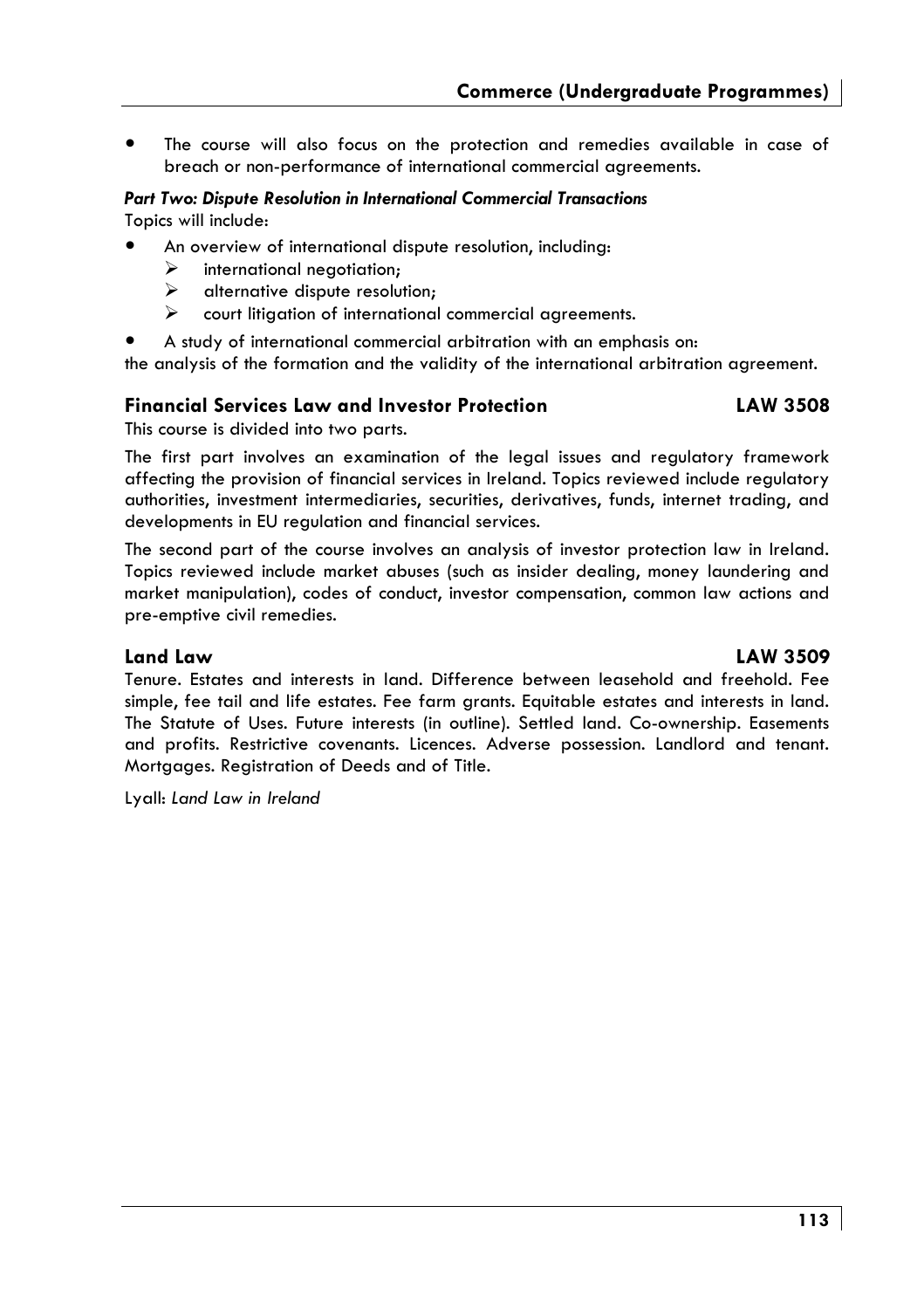Wylie: *Irish Land Law* 

Wylie: A Casebook on Irish Land Law

### **Commercial Law LAW 3510**

Commercial law is concerned with the rights and duties which arise from business transactions.

The course covers:

- the regulation of the sale of goods under the Sale of Goods Act, 1893, as amended
- consumer protection law (impact of E.U. law)
- methods of payment: money, bills of exchange, promissory notes
- law of agency
- retention of title
- credit and security
- e-commerce
- personal and corporate insolvency
- insurance law
- commercial dispute resolution (including domestic arbitration law)
- conflict of laws
- international trade

# **Fourth Year – Level 4**

### **Banking Law LAW 4506**

An examination of the legal issues arising from the national and international operations of banks. Topics will include the regulation of credit institutions; the legal framework of the single market in banking; the bank-customer relationship with particular reference to bank liability for services provided; bank secrecy and money laundering; forms of finance encountered in banking transactions, including syndicated loans; transfer of loan assets by banks; bills of exchange with particular reference to cheques; banks and credit and security; legal considerations arising from customer insolvency and bank insolvency.

Breslin: *Banking Law in the Republic of Ireland* Paget's *Law of Banking* O'Connor*: Law Relating to Cheques and Analogous Instruments in Ireland*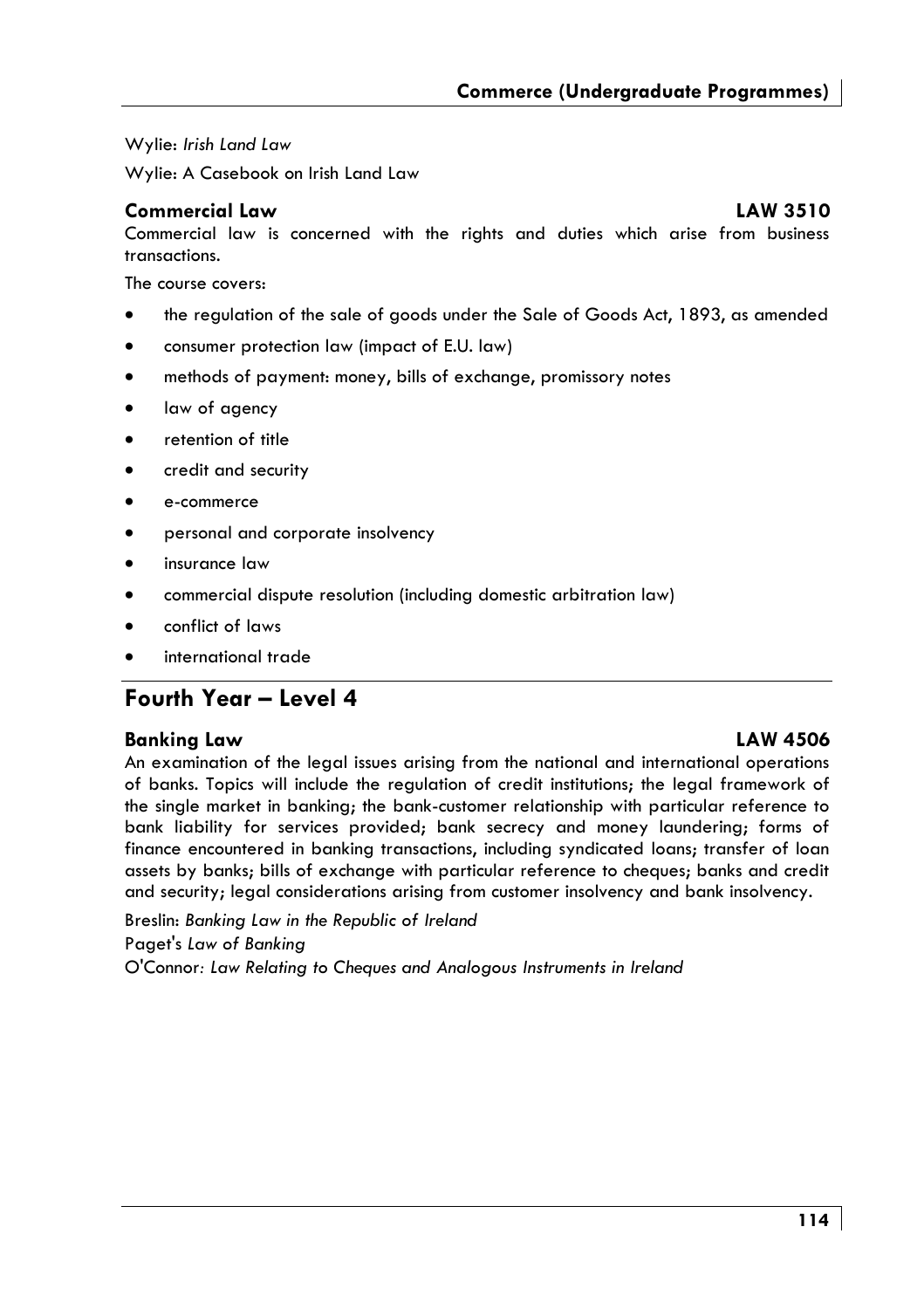# **Commercial Conflicts of Law LAW 4501**

A study of the rules of Irish law which apply whenever a commercial transaction or an event has a connection with more than one legal system.

The course will focus on

- 1 Jurisdiction of the Irish Courts and enforcement of foreign judgments in civil and commercial matters in Brussels Regulation I and non-regulation cases.
- 2 Determining the applicable law in
	- (a) international contracts (Rome Convention)
	- (b) international torts including defamation, product liability and environmental damage
- 3 Taking and perfecting security in International Financial Services transactions.

### **Competition Law in the European Union and Ireland LAW 4502**

An examination of the substantive law of Ireland on competition with particular emphasis on European Union practice as it influences Irish developments. Particular emphasis will be placed on the various forms of anti-competitive conduct such as horizontal agreements, abuse of dominant position such as predatory pricing, refusal to supply customers etc., and mergers and monopolies.

The European Community jurisprudence under Articles 81 and 82 are considered in detail (i.e. European Community Competition law as it applies to private undertakings). Also Article 86 jurisprudence will be considered (i.e. the application of European Community law to the public semi-state sector which has heavily influenced the break-up of semistate monopolies). Detailed consideration will also be given to relevant issues in Irish Competition Law arising out of the Competition Act 2002.

### **Environmental Law LAW 4507**

This course comprises a comprehensive examination of environmental law, from a national, European and International perspective. Environmental Law shall provide an account of all major environmental concerns other than planning and development and the built environment. It will analyse the principles applied to environmental protection and the application of environmental law in practice, including enforcement mechanisms.

This course is taught in two parts. Part I, the first semester, is an introduction to environmental law and the principles governing it. The emphasis will be on Irish Environmental Law. Topics include sources, principles and techniques of environmental protection; national regulatory framework; structure and powers of bodies having responsibility for the environment; the Environmental Protection Agency; integrated pollution control; environmental impact assessments. The course shall examine public participation and control; the right to information; procedures; appeals and judicial review; the enforcement of environmental law; the common law and environmental remedies; personal liability of individuals; fundamental rights and environmental law

Part II, in the second semester, will expound on the material from the Part I and will deal with European and international environmental law. The subject matter will explore how environmental law operates within European, international and national law, focussing on the core issues and case- law. It will trace the development of Community environmental law and its principles of environmental protection. It will examine the powers of Community and international institutions; the basis of European environmental law; the legislative and decision-making process; harmonisation; the implementation and

**115**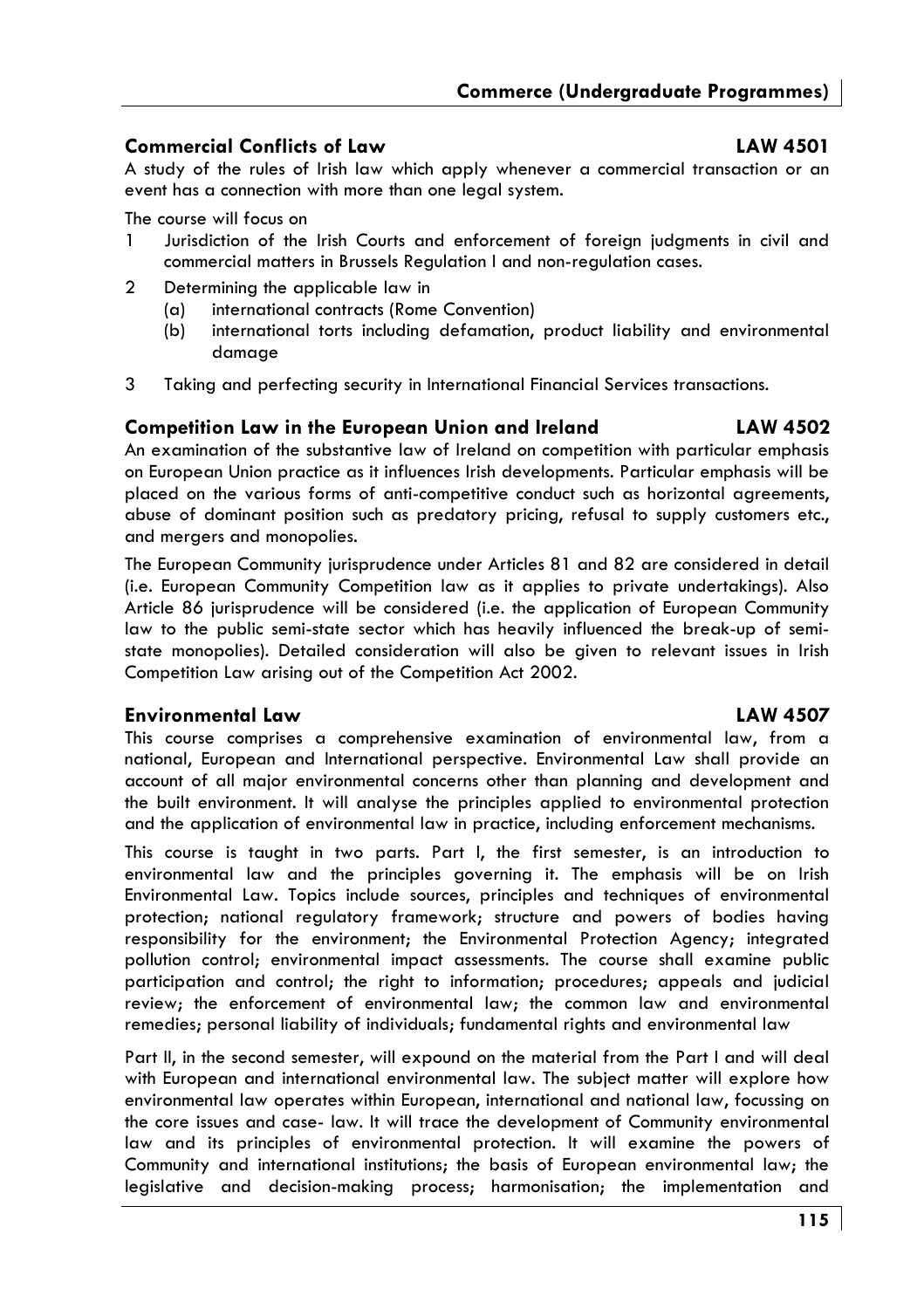enforcement of Community Law; Member States' duties. It will examine how the environment is dealt with in international law; seminal agreements signed by the international community. The course will deal with the substantive environmental law relating to various pollutants and media- including waste, air, water, habitat and conservation concerns. It will also address business concerns and environmental law such as trade and competition law; issues of corporate responsibility and liability.

# **Equity LAW 4503**

This course divides into two areas, meriting equal consideration. The Equity lectures examine the historical development of equity as a judicial phenomenon and its current place in modern society, before moving on to consider the doctrines and remedies associated with Equity. The second part of the course deals with the nature of a trust, setting up of both express private trusts and charitable trusts and the duties imposed upon those who oversee their management.

In particular, the areas covered by Equity include: the historical development of equity and the rise and fall of judicial discretion; the Doctrine of Estoppel; legitimate expectation; injunctions; specific performance; rectification and rescission; fraud in equity and undue influence; tracing; administration of estates: the doctrines of election, conversion, satisfaction and ademption.

The Law of Trusts includes: the creation of express private trusts; completely and incompletely constituted trusts; exceptions to the rule that equity will not assist a volunteer; resulting trusts; constructive trusts; secret and half secret trusts; charitable trusts and the doctrine of Cy Pres; protective trusts; the nature of trusteeship: control and obligations of trustees.

### **Evidence LAW 4509**  The law of Evidence is that system or body of rules which regulates the admission of proof in a court of law.

Rationale of proof and law of Evidence. Basic concepts. Relevance. Admissibility. Materiality. Receivability. Functions of judge and jury. Judicial discretion. Sources of law of Evidence. Types of Evidence. Burden of proof. Standard of proof. Presumptions. Judicial notice. Corroboration. Proof of law. Competence. Compellability. Examination of witnesses. Privileges. Exclusion associated with method of obtaining evidence.

Confessional evidence. Evidence of disposition and character. Hearsay rule and its exceptions. Opinion evidence.

### **Jurisprudence LAW 4510**

This course concentrates of the fundamentals of law, adopting in the main an historical approach. Topics covered include: the writing down of law; the impact of the spread of literacy; theories on stages in the evolution of society and of law; the relationship between law and religion; developments in the notions of individual responsibility, of private property and in the status of women; law and the building of the nation-state; nationalism and law; imperialism and law; analysis of legal systems; natural law; law and morals.

### **Administrative Law LAW 4511**

Administrative Law deals with the constitution, powers and procedure of those bodies on which the law confers powers and duties of a public nature, such as Government

### **116**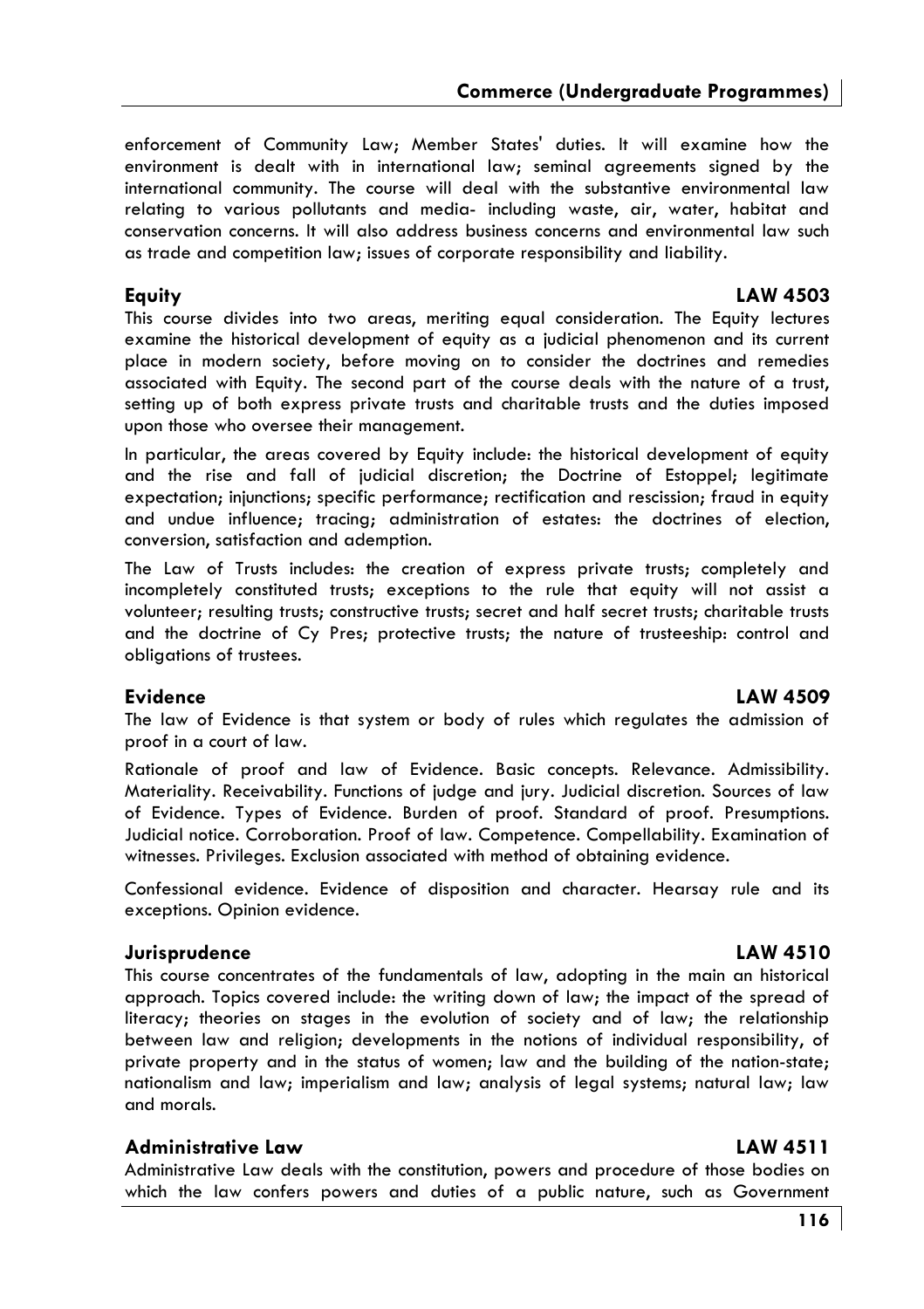Departments, local authorities, tribunals and certain professional bodies. The course examines the procedural and formal requirements applicable to administrative action and the principles governing the legal nature of administrative powers, discretions and duties.

In particular, the course deals with the distinct set of remedies dealing with public law questions – available in a single procedure, the application for judicial review. Issues covered include the extent to which the courts can control the exercise of discretionary powers by administrative authorities and the availability of remedies for unlawful administrative action.

The course also considers the impact of the Constitution and the effects of contact with

European Union law on administrative law. Some stress is placed on the historical evolution of Irish administrative law.

### **Media Law LAW 4512**

The subject of this course is the law affecting the media (including television, radio, film and video, newspaper and book publishing) in Ireland. The course is broadly divided into two parts, the first dealing with the application to the media of the general law relating to freedom of expression (such as the law of libel), and the second with the law specific to each sector of the media (such as censorship of publications). The following major topics will be covered during the year:

Part One: The Constitution of Ireland and Freedom of Expression; Models of Media Regulation. Defamation; Intellectual Property; Contempt of Court; Confidential Information and Privacy; Public Order; Offences against the State; Incitement to Hatred; Advertising Law.

Part Two: Broadcasting Legislation; Censorship of Publications; Censorship of Film and Video; Posts and Telecommunications.

The course will also deal with general themes affecting the media such as the contemporary international debate on pornography and UNESCO's proposed World Information Order

### Suggested Reading:

McDonald, M: *Irish Law of Defamation*, 2nd ed;, 1989. McGonagle, M: *A Textbook on Media Law*, 1996. McMahon, B. and Binchy, W: *Irish Law of Torts*, 2nd ed;, 1989. McMahon, B. and Nicol, A: *Media Law*, 3rd ed., 1992. Law Reform Commission: *Civil Law of Defamation: Consultation Paper*, 1991; *Report*, *LRC 38-1991*. *Crime of Libel: Consultation Paper*, 1991; Report, 41-1991. *Contempt of Court: Consultation Paper, 1991; Report* (47 – 1994).

### **Revenue Law LAW 4505**

Administration of tax system (filing of returns and payment of tax) and territoriality rules governing chargeability to Irish tax. In-depth examination of income tax code and Schedules defining taxable income and allowable deductions. Analysis of Corporation Tax, Capital Gains Tax, Capital Acquisitions Tax and Probate Tax, with emphasis on legal theory and case law rather than computational aspects.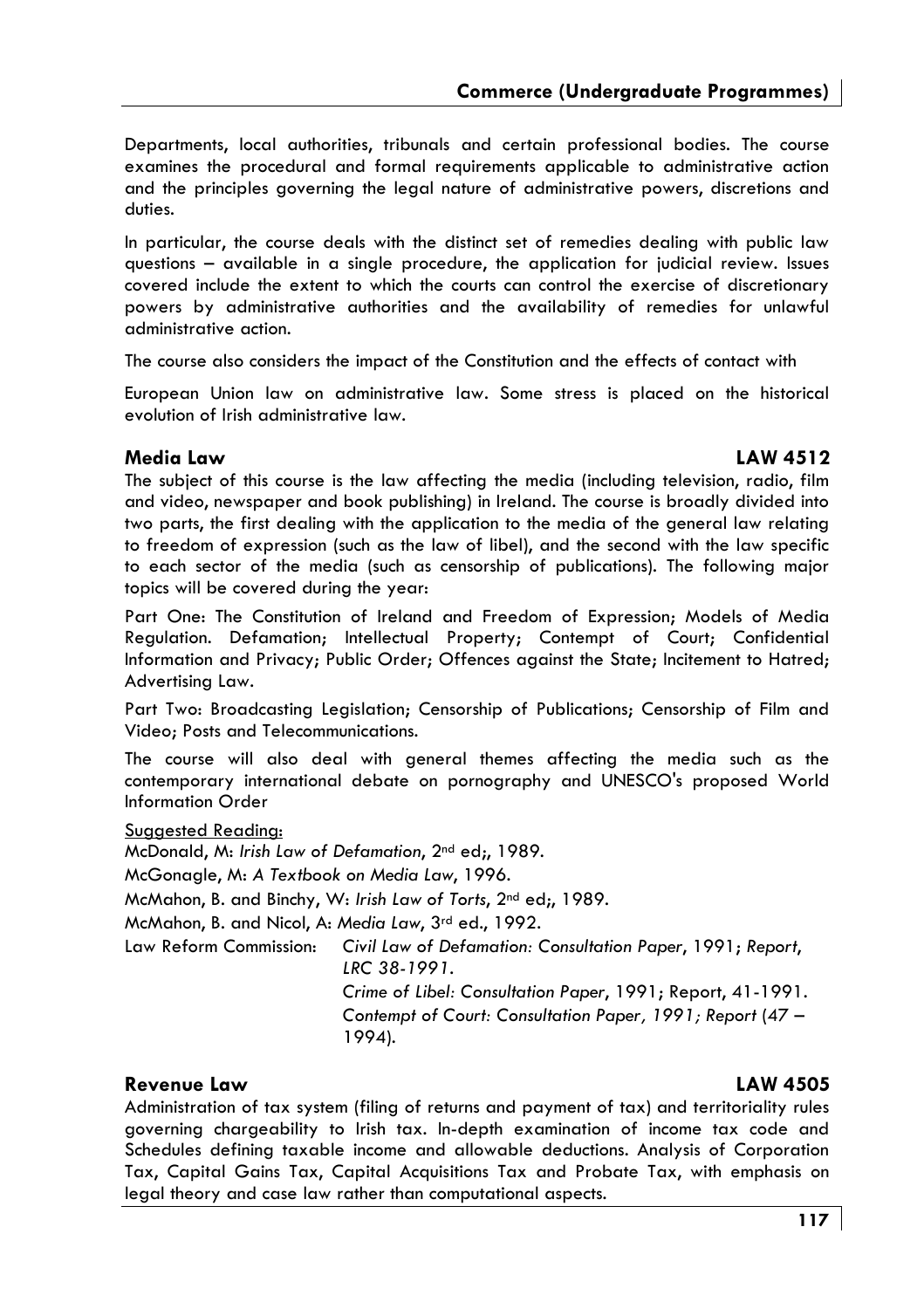Reading List: Butterworth's Irish Tax Guide 2005/2006 Butterworth's U.K. Tax Guide 2005/2006 Institute of Taxation Income Tax Taxes Consolidation Act 1997

### **Minor Dissertation Law 4508**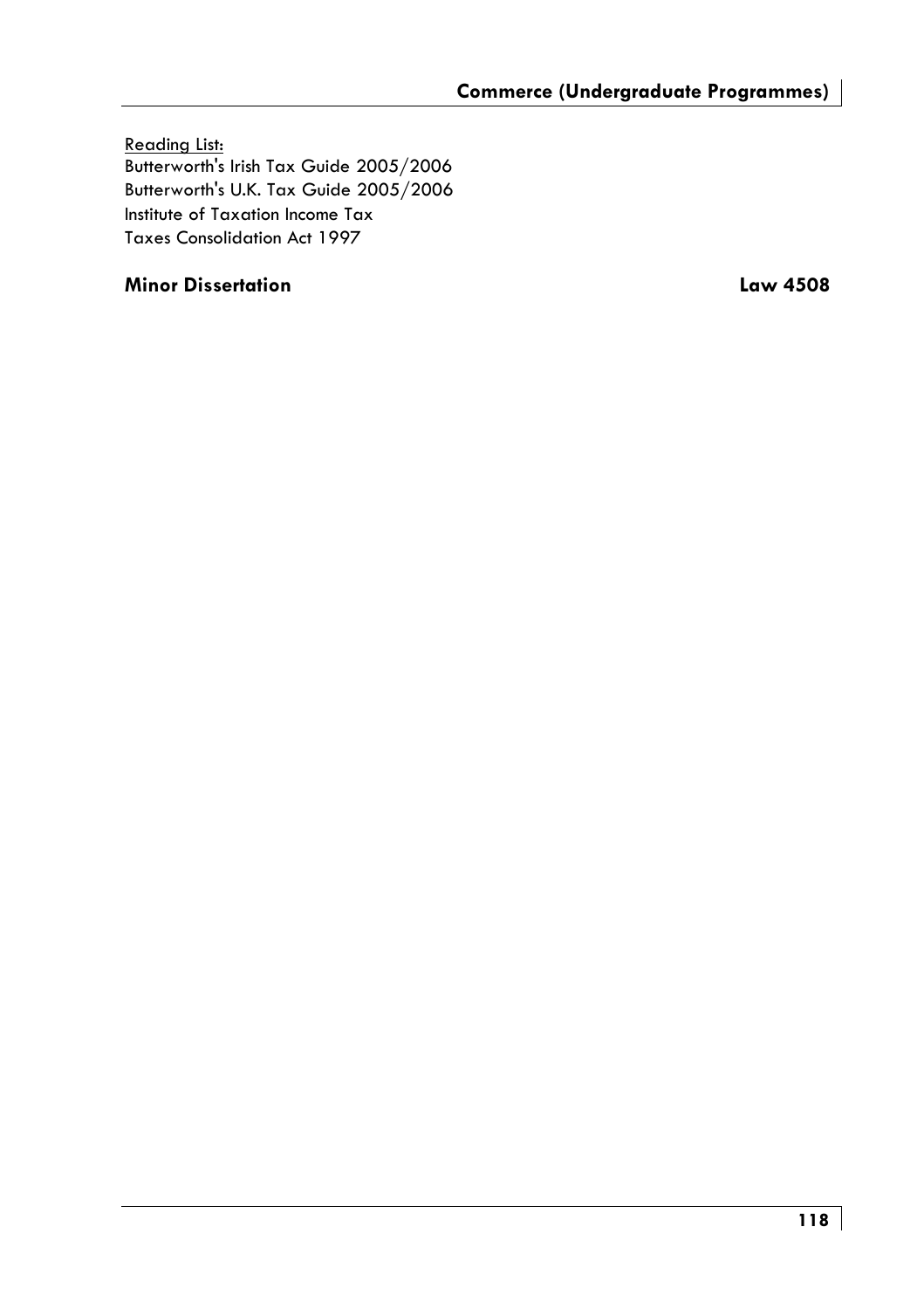# **Degree of Bachelor of Science (Economics and Finance)**

# **Regulations**

- 1 The Degree of Bachelor of Science in Economics and Finance is a degree in UCD School of Business.
- 2 Approved courses of study must be attended for at least three academic years after matriculation.
- 3 The degree is being offered in a unitised form and the terms used in this context are as follows:
	- (i) A unit is a set of approximately 24 hours of lectures for non-semesterised courses and 36 hours of lectures for semesterised courses.
	- (ii) A course is composed of one or more units. Each course will be followed by an examination.
	- (iii) Please note the following definition of terms:

 *Course*: A series of lectures, associated course work (if any) and the examinations associated with the course.

 *Course Work*: All essays, projects, mid-term examinations etc. that contribute towards the final mark for a course in addition to the final written examination paper.

*Examination Offering*: There are two examinations associated with each course: the first examination, termed the First Offering, held immediately after the course and the second examination, termed the Second Offering, held at a later date, normally at the end of the subsequent semester for semesterised courses and in Autumn for non-semesterised courses.

*Deferral of Examination*: Where the first examination offering associated with a course is not taken for *whatever reason*.

- (iv) Students who do not obtain the credits associated with a course by the second examination offering may be required to re-register for that course, reattend, complete any assigned course work, pass the course examination and pay the associated fee.
- (v) Credits will be given for each set of course units passed. Each level of the degree programme contains 60 units (in accordance with European Union standards, namely the European Credit Transfer System: ECTS), which are assigned as follows: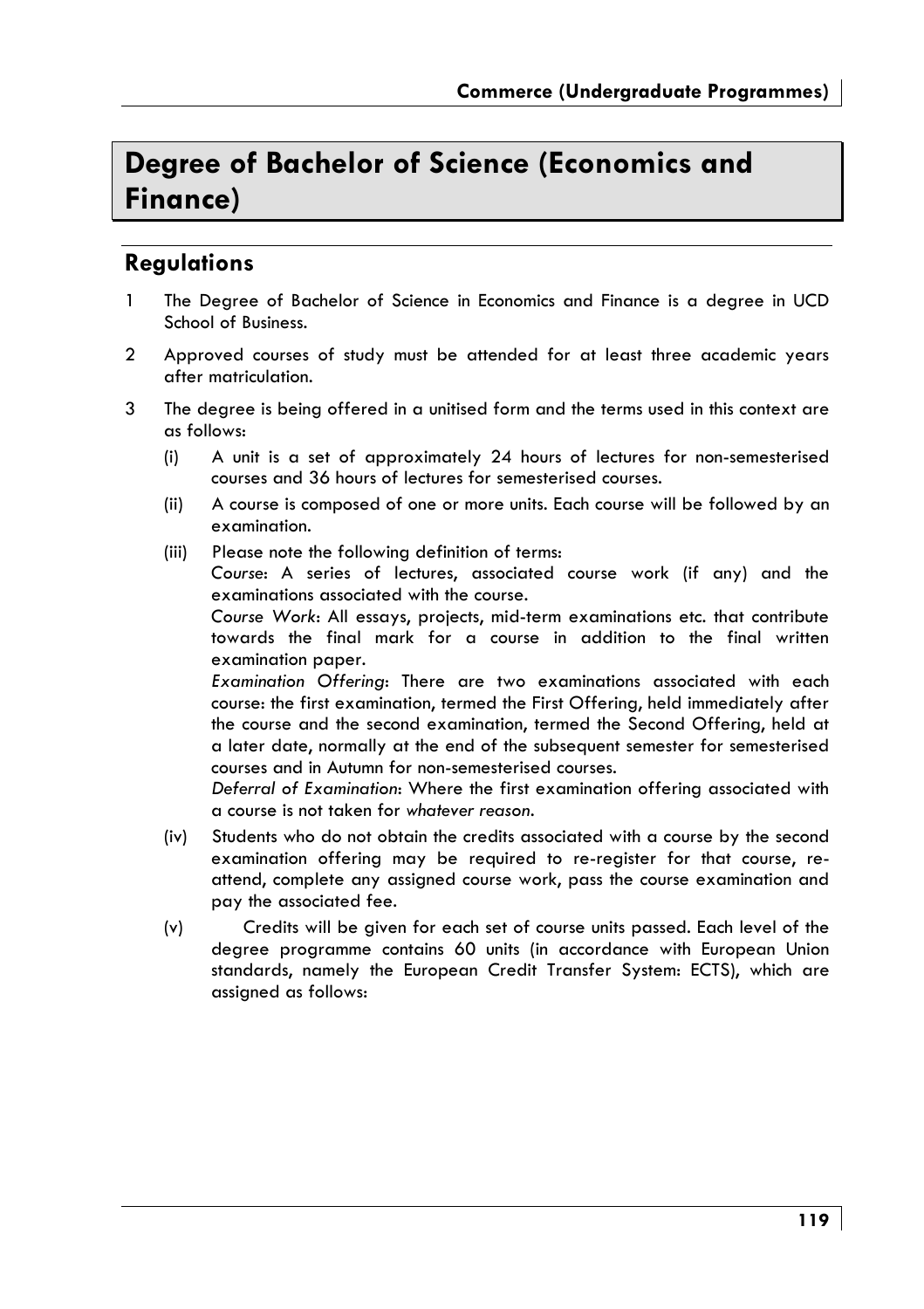|                 | Level 2 Course Summary |                                              | Credits |
|-----------------|------------------------|----------------------------------------------|---------|
| <b>ACC</b>      | 3016                   | Taxation                                     | 5.0     |
| <b>ECON</b>     | 2713                   | Microeconomics                               | 6.6     |
| <b>ECON</b>     | 2701                   | Macroeconomics                               | 6.6     |
| <b>STAT</b>     | 2412-2414              | <b>Statistical Theory</b>                    | 6.6     |
| ECON            | 2711                   | The Irish Economy                            | 6.6     |
| or MST          | 2714                   | Introduction to Analysis                     | 6.6     |
| <b>FIN</b>      | 2007                   | Finance                                      | 8.25    |
| FIN             | 3047                   | <b>Financial Institution Management</b>      | 6.6     |
| MATH            | 1907                   | <b>Foundations for Financial Mathematics</b> | 8.25    |
| MATH            | 1908                   | <b>Optimisation in Finance</b>               | 5.5     |
|                 |                        | Total:                                       | 60.0    |
|                 | Level 3 Course Summary |                                              | Credits |
| <b>ECON</b>     | 3780                   | <b>Applied Econometrics I</b>                | 6.0     |
| <b>ECON</b>     | 3781                   | <b>Applied Econometrics II</b>               | 6.0     |
| <b>ECON</b>     | 3702                   | Microeconomics                               | 6.0     |
| <b>FIN</b>      | 3055                   | <b>Financial Economics</b>                   | 18.0    |
|                 |                        |                                              |         |
| <b>Option 1</b> |                        |                                              |         |
| <b>STAT</b>     | 3614                   | <b>Time Series</b>                           | 6.0     |
| MST             | 3713                   | Analysis                                     | 6.0     |
| <b>ECON</b>     | 3785                   | International Economics (Trade)              | 6.0     |
| <b>MST</b>      | 3723                   | Special Topics: Differential Equations       | 6.0     |
| Option 2        |                        |                                              |         |
| <b>ECON</b>     | 3783                   | Macroeconomics                               | 6.0     |
| <b>ECON</b>     | 3735                   | Introduction to Game Theory                  | 6.0     |
| <b>ECON</b>     | 3714                   | Finance                                      | 6.0     |
| <b>ECON</b>     | 3720                   | Industrial Organisation                      | 6.0     |
| Option 3        |                        |                                              |         |
| <b>MIS</b>      | 3019                   | <b>Computer Applications</b>                 | 6.0     |
| <b>MIS</b>      | 3027                   | <b>Mathematical Decision Support Systems</b> | 6.0     |
| <b>ECON</b>     | 3785                   | International Economics (Trade)              | 6.0     |
| <b>MIS</b>      | 3013                   | <b>Decision Applications</b>                 | 6.0     |
| Option 4        |                        |                                              |         |
| <b>ECON</b>     | 3783                   | Macroeconomics                               | 6.0     |
| <b>FIN</b>      | 3026                   | International Financial Management           | 6.0     |
| FIN             | 3018                   | <b>Treasury Management</b>                   | 6.0     |
| FIN             | 3022                   | <b>Financial Management</b>                  | 6.0     |
|                 |                        | Total:                                       | 60.0    |

Please note: the above courses are as prescribed for the academic year 2005/2006 *Students should note that the courses listed for levels 1, 2 and 3 for the academic year 2006/2007 and subsequent years may change, may be dropped or may be modified.* 

4 The degree is composed of a number of courses which are given at three levels. Level 1 courses are offered at the commencement of the degree programme. These are followed by Level 2 courses. Level 3 courses are taken in the final stages of the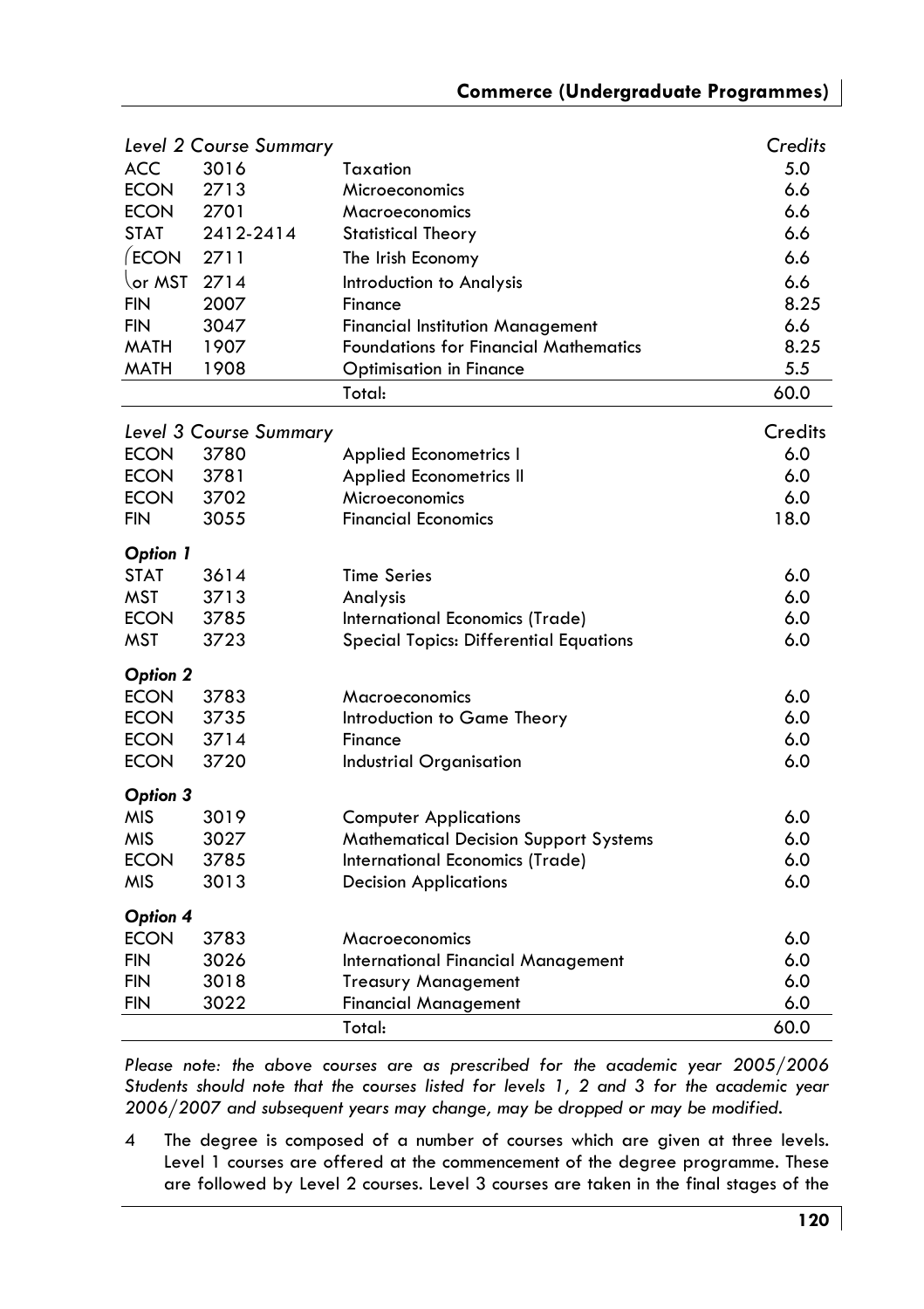degree programme. Courses in Level 2 and Level 3 are semesterised and examinations are held at the end of each course. Second offering examinations for first semester courses will be offered at the end of the second semester of the same year. The second offering examinations for the second semester examinations will take place at the end of the first semester of the following year. In the event that a course is changed or modified, then no additional repeat examinations for that course will be offered. A student may not repeat any examination that the student has already passed. A student is deemed to have completed his/her dearee requirements as soon as all required courses have been passed.

- (i) Students should note that it is likely that second offering examinations for second semester courses of the previous academic year will be held in the first week of January and in the first week of the second semester.
- 5 Please note: the Bachelor of Science (Economics and Finance) programme is currently in the process of review and it is likely that substantial changes will take place in the programme of study.
- 6 A student cannot be registered for any Level 3 course nor attempt any Level 3 examination while the student has one or more Level 1 examinations outstanding.
- 7 Honours may be awarded in each course and in the degree as a whole. The honours standard in each course will be in accordance with University regulations. For degree honours classification, a weight of one third will be given to Level 2 examinations, and two thirds to Level 3 examinations. For a repeated Level 2 course, the mark used for degree honours classification will be the result of the successfully repeated examination. For a repeated Level 3 course, the mark used for degree honours classification will be the result of the successfully repeated examination.
- 8 Permission to be registered for a course and to attempt the examination at the end of any Level 3 course is contingent on the student satisfying the minimum attendance requirement of the course. The minimum attendance requirement of a course cannot be met if a student transfers into the course later than two weeks after the start of that course. Thus, no Level 3 student can attempt an examination unless the student was enrolled in that course no later than two weeks after the start of the course. Formal attendance at a course will be deemed to have commenced when College records show that the student is enrolled for the course.
- 9 Within Level 3, up to one applied course in which a supervised project assignment will form the major component of the course may be offered. All project-based courses will take place in the second semester.

Assessment of a project-based course will be based on submitted project work together with an end of semester written examination. Up to 70% of the available marks may be allocated to the project component of the course.

To pass a project-based course, a student must achieve a minimum mark of 40% for each of the written examination and project components. Where a student achieves a mark of less than 40% in either component, the student must repeat the failed component. For a repeated Level 3 project-based course, the mark used for degree honours classification will be the result of the successfully repeated examination.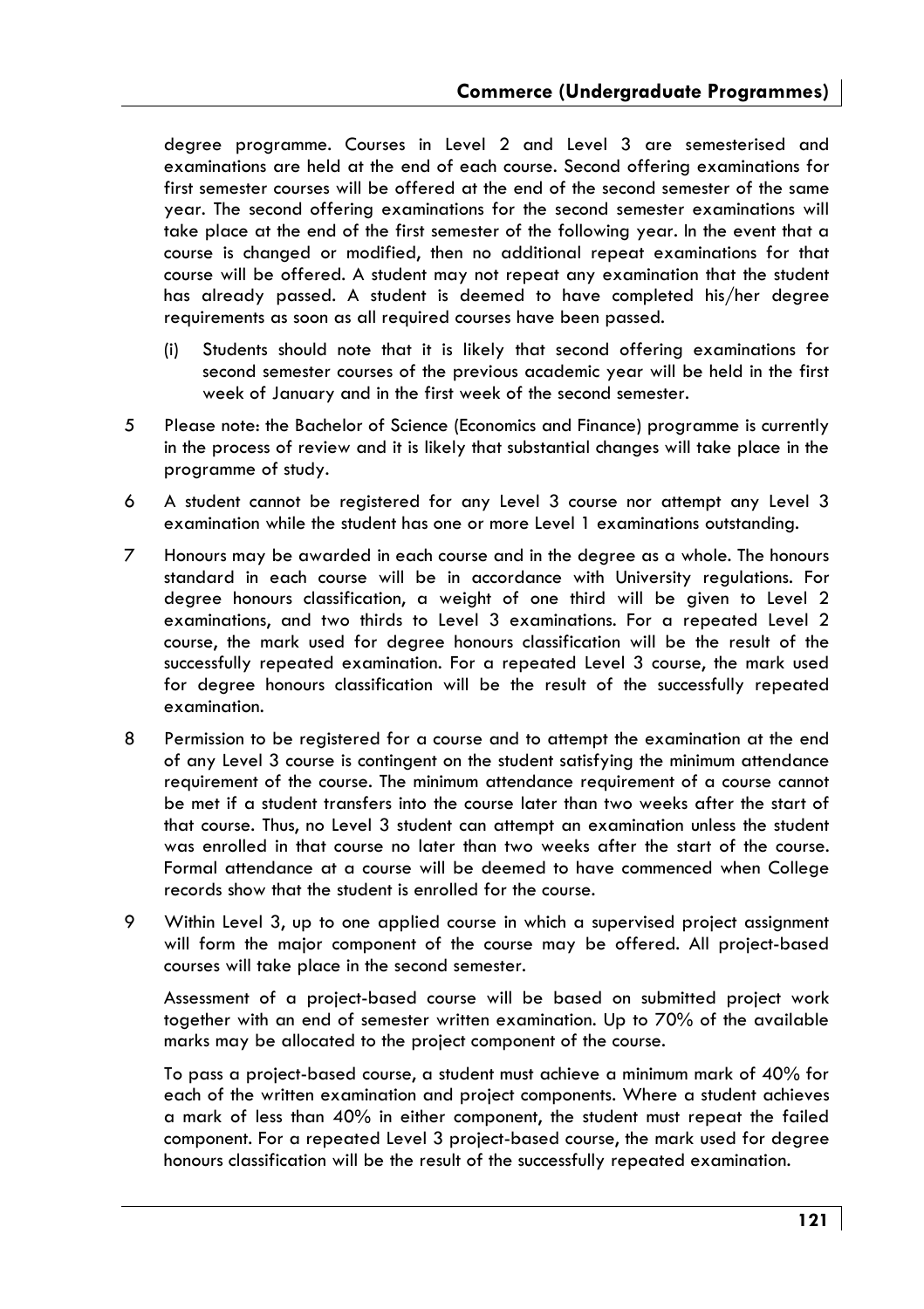- 10 Students who do not obtain the credits associated with a course by the second examination offering may be required to re-register for that course, re-attend and pay the associated fee. Students should note that courses may change from year to year, may not be offered in certain years, and may be dropped entirely from the programme. This will require the substitution of a course(s) by additional course(s) and will entail re-registration, re-attendance and the payment of appropriate fees.
- 11 Those students who do not obtain credits associated with a course by the second examination offering in their first cycle of registration for that course, may find that subsequent examination offerings, if any, may not be held at a time which is convenient and they may also find that these subsequent examination offerings may be timetabled at the very same time as other examination offerings which they may still need to take.
- 12 *Course Work*

Where a mark is given for course work, a pass mark will not be awarded for the course unless at least 35% is attained in the written examination in that course.

The course work mark shall only be counted for the first examination offering of any course. The second offering examination mark shall, therefore, be based entirely on the written second offering examination paper.

- 13 Students who defer examinations run the risk of encountering administrative issues such as not being eligible to register to courses at the same time as those students who complete examinations on time, timings of second offering examinations, etc. As a consequence, students are advised not to defer examinations.
- 14 A student may not repeat any examination that the student has already passed.
- 15 A maximum of 40% of the total marks available in each Business course may be allotted to course work.

# **Syllabus of Courses for the Degree of Bachelor of Science (Economics and Finance)**

# **Level Two**

**Taxation** ACC 3016

The role of taxation in the economy; differing systems of taxation; definition of the tax base; income versus capital. Residence and domicile; sources of income; basis of assessment; computation of taxable income; reliefs and allowances. Capital Gains Tax: definitions; reliefs, allowances and exemptions. Capital Acquisitions Tax: gifts and inheritances; basis of assessment. Corporation Tax: taxable profits; close companies and distributions. Value Added Tax: taxable transactions; operation of the system.

### **Macroeconomics ECON 2701**

Intermediate level course in macroeconomics.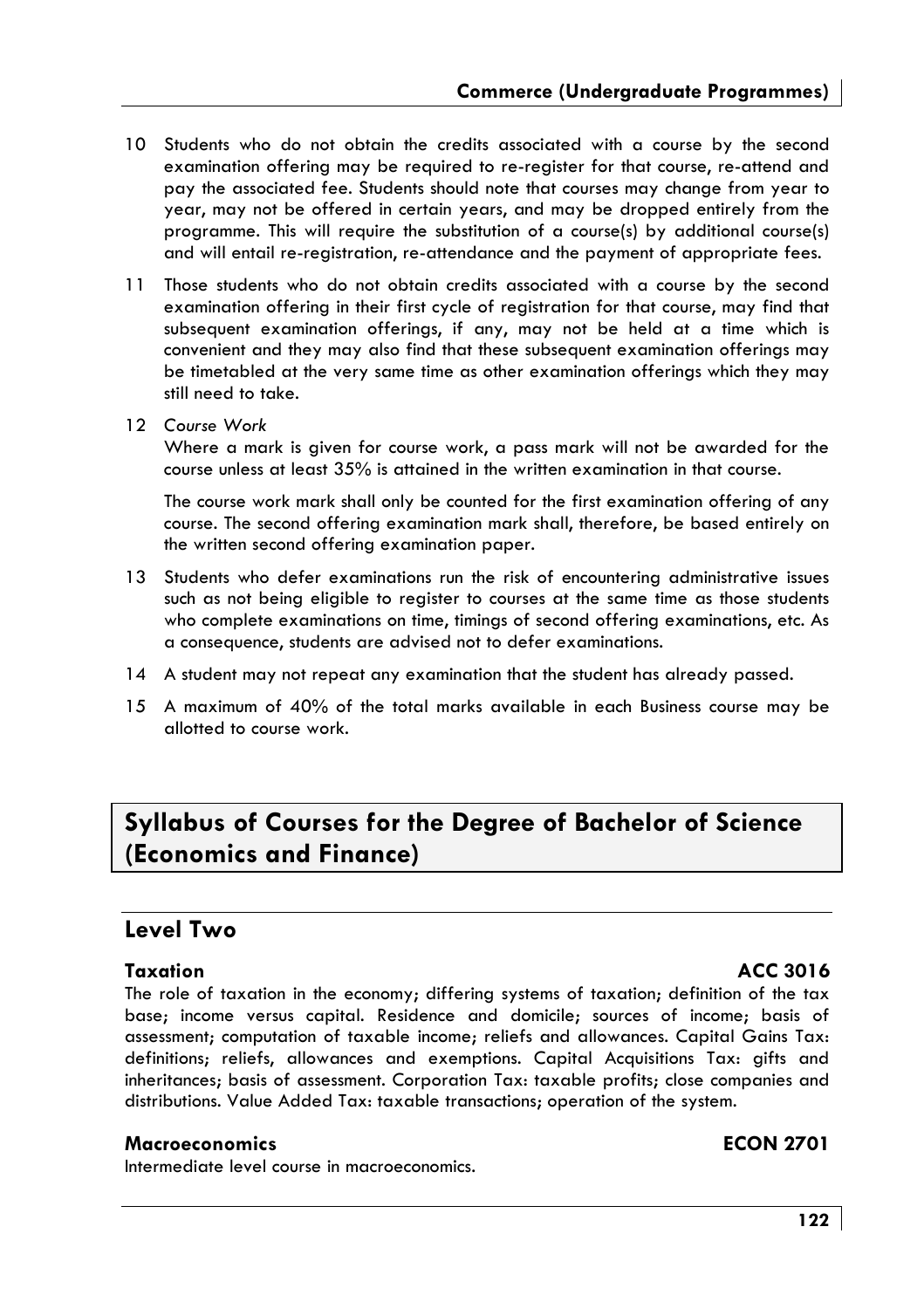## **The Irish Economy ECON 2711**

Study of the Irish economy, its development and recent economic history.

### **Microeconomics ECON 2713**

Intermediate level course in microeconomics.

### **Finance FIN 2007**

Joint Stock Company. Principles of taxation. Present values and wealth. Investment appraisal. Value additivity. The cost of capital. Portfolio Theory. Risk versus Return. Sources of Finance. Agency theory. Gearing. Capital structure. Dividend decision. Financial analysis and planning. Working capital management. Valuation of options. Mergers and takeovers. International financial management. Valuation of companies.

### **Financial Institution Management FIN 3047**

The course deals with the management of financial institutions with special emphasis on the following: banking and financial theories, bank regulation, risk management in banking, strategic management in banking, strategic management, asset liability management, bank lending, capital and liquidity management and global banking.

### **Foundations for Financial Mathematics MATH 1907**

Probability spaces, Independent random variables, Conditional expectation, Martingales, Stochastic processes, Weiner measure, Black-Scholes formula.

### **Optimisation in Finance MATH 1908**

Optimisation, Quadratic Programming, Dynamic Programming with applications in Finance, Programming Languages.

### **Introduction to Analysis** MST 2714

The real numbers – axiom of completeness. Sequences and series – limits, monotone convergence theorem, infinite series, Bolzano-Weierstrass theorem, Cauchy criterion, Taylors theorem.

### Statistical Theory **STAT 2412-2414**

*Statistical Theory I: Probability* 

Probability theory. Combinatorics. Random variables: univariate, bivariate and multivariate. Moment generating functions. Functions of a random variable. Standard probability laws.

### *Statistical Theory II: Statistical Inference*

(a) Estimation theory: Law of large numbers. Chebyshev inequality. Central limit theorem. Methods of moments and maximum likelihood. Point estimation and interval estimation. (b) Hypothesis testing: Neyman Pearson Lemma. Likelihood ratio tests.

### *Statistical Theory III: Bayesian Statistics and Stochastic Processes*

Bayesian statistical inference. Stochastic processes. Poisson processes. Birth and death processes. Branching processes.Level Three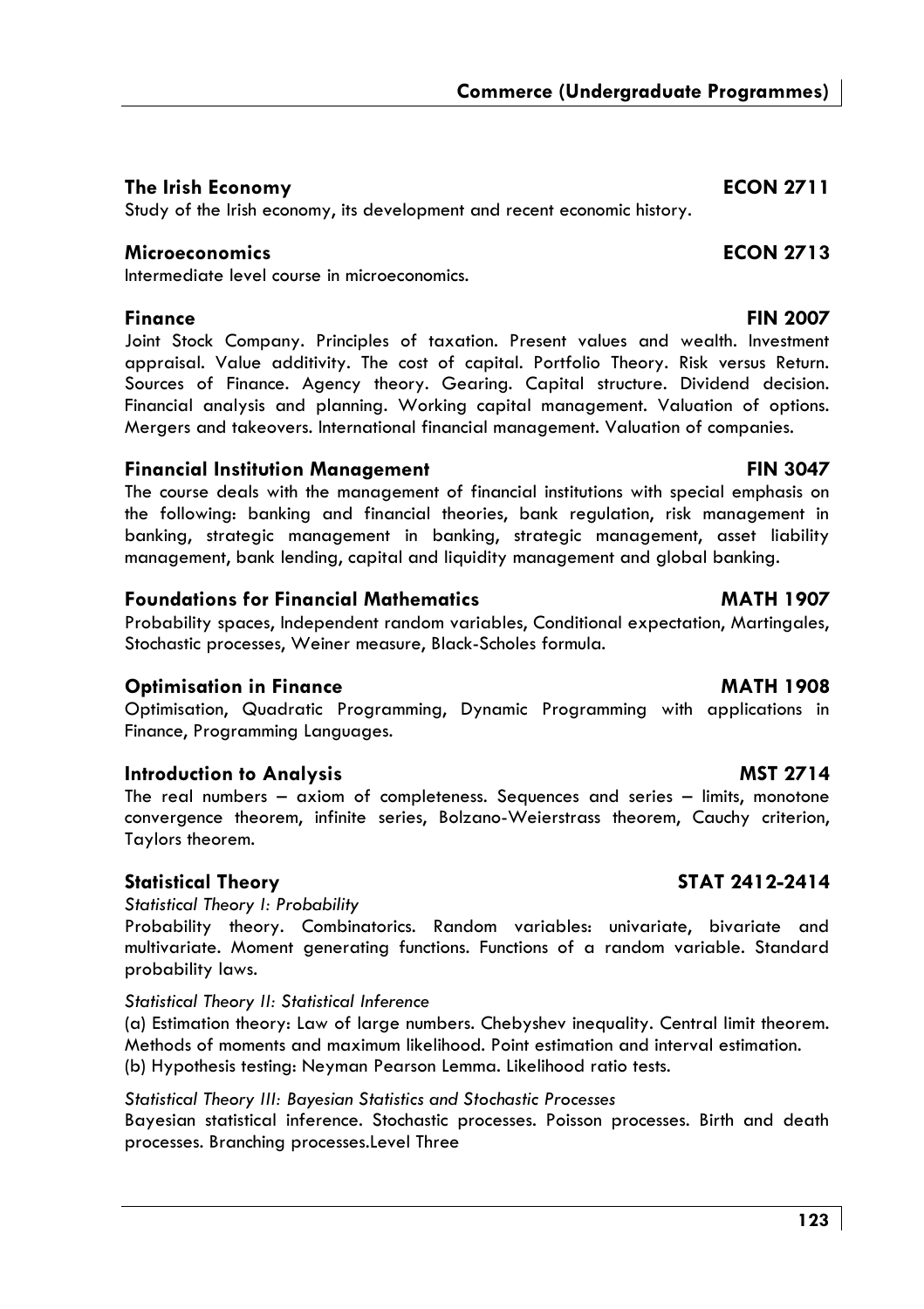### **Microeconomics ECON 3702**

Applications of price theory to contemporary problems; introduction to welfare economics and general equilibrium.

### **Finance Example 2714**

Supply and demand for money; the optimal quantity of money; monetary policy.

## **Industrial Organisation ECON 3720**

The analysis of modern industry, particularly the competitive and growth strategies of firms under uncertainty; the functions of markets.

### **Introduction to Game Theory <b>ECON 3735**

This course aims at understanding the outcomes that can arise in markets when agents behave strategically. Particular attention will be given to financial markets.

### **Applied Econometrics I and ECON 3780**

This course is an introduction to econometric techniques. The core section of the course relates to methods of estimating single equations using multiple regression.

## **Applied Econometrics II ECON 3781**

This course applies the techniques covered in ECON 3180 to test the predictions of models frequently used in economics and finance. Topics include applications of the CAPM, estimating consumer demand functions, and the relationship between advertising and sales. The course makes extensive use of UCD microcomputer facilities.

### **Macroeconomics ECON 3783**

This course is a theoretical macroeconomics course. The focus is on open economy macro, covering fixed and flexible exchange rates. The topics for discussion include: the intertemporal budget constraint; labour markets; economic growth; money, money demand and monetary policy; aggregate demands and aggregate supply; fiscal policy and the theory of economic stabilisation.

### **International Economics (Trade) ECON 3785**

This course examines theoretical and policy aspects of international trade. In particular, it is concerned with such issues as why trade takes place, the analysis of the benefits that accrue from trade and the welfare effects of protection and economic integration.

### **Treasury Management Communist Communist Communist Communist Communist Communist Communist Communist Communist Communist Communist Communist Communist Communist Communist Communist Communist Communist Communist Communist C**

The course is designed to provide students with a practical understanding of treasury management. Topics include: interest rate and interest rate risk analysis, foreign exchange and exchange rate risk analysis, securities investment and derivative products analysis.

# **Financial Management FIN 3022**

This is a case study course applying the techniques learned by students in FIN2001. Topics include financial analysis and planning, cost of capital, capital structure, project appraisal, working capital management and mergers and acquisitions.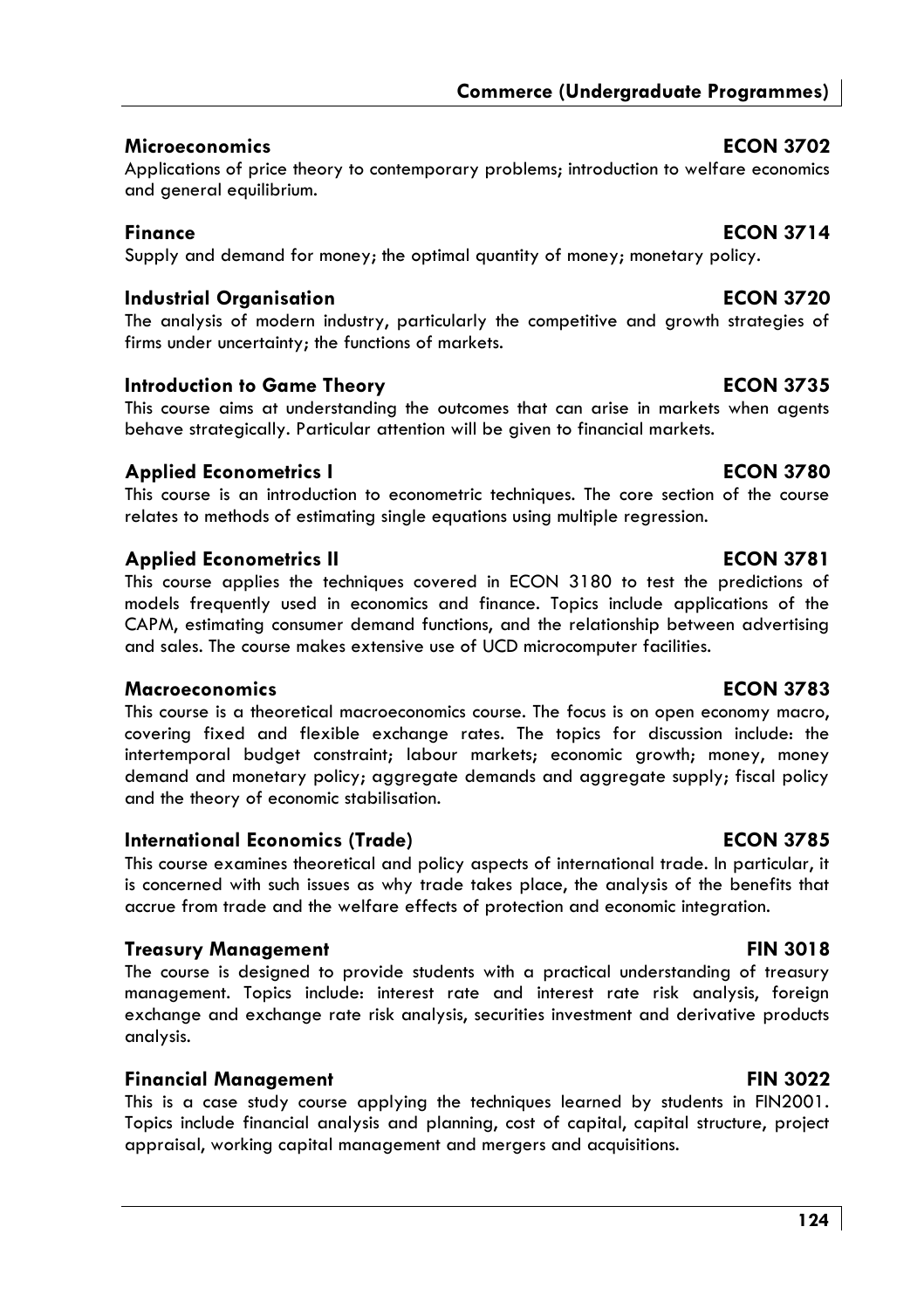### **International Financial Management FIN 3026**

As the international company becomes the norm rather than the exception, the need to internationalise the tools of financial analysis is apparent. The objective of this course is to provide a conceptual framework within which the key financial decisions of the multinational firm can be analysed.

### **Financial Economics FIN 3055**

Utility theory. Stochastic dominance. Measures of investment risk. Portfolio theory. Asset pricing models. Multifactor models of asset returns. The Efficient Markets Hypothesis. Stochastic Models of security prices. Introduction to the valuation of derivative securities. The Black-Scholes analysis and arbitrage free pricing. Term structure of interest rates.

### **Decision Applications MIS 3013**

This management science course reflects the fact that decision making in the real world involves decision structures, individual value judgements, uncertainty, and non-linear relationships. Topics include: decision theory, evaluation of information; utility functions, conflicting objectives; multi-criteria decision analysis, trade-offs, relative importance; competitive decision making, games, Markov processes; queuing; inventory; simulation; curve fitting; and Lagrangian optimisation. Live decision applications involve group-work, computer software, interviewing decision-makers, and testing recent advances in research.

### **Computer Applications and Computer Applications and Computer Applications and Computer Applications and Computer Applications and Computer Applications and Computer Applications and Computer Applications and Computer Appl**

Computer systems; logic and architecture; problems; algorithms and programs; programming languages, compilers and interpreters; programming; control structures, data representation (structures), procedures, recursion; analysis of algorithms and programs.

### **Mathematical Decision Support Systems MIS 3027 MIS 3027**

The first part of this course focuses on the range of problems from both business and industry that can be formulated as mathematical models. A variety of solution procedures including: Simplex, Dual Simplex, Branch and Bound, Cutting Planes and the Balas Algorithm are introduced. A case study approach is used to examine real world problems and these formulations are solved by computer packages.

The second part of the course introduces network models. Here a variety of problems are formulated and solved using network algorithms. The range of algorithms include: Network Tours, Shortest Path, Maximum Flow, Spanning Tree, the Minimum Cost Flow.

Metric spaces: definitions and examples, open and closed sets, convergence, continuity, completeness, contraction mapping principle. Complex analysis: complex functions, limits, continuity, differentiation, Cauchy-Riemann equations, contour integration, Cauchy's theorem.

# **Differential Equations via Computer Algebra** MST 3723

Computer-lab-based course investigating the solutions of differential equations using symbolic computation.

# **Analysis MST 3713**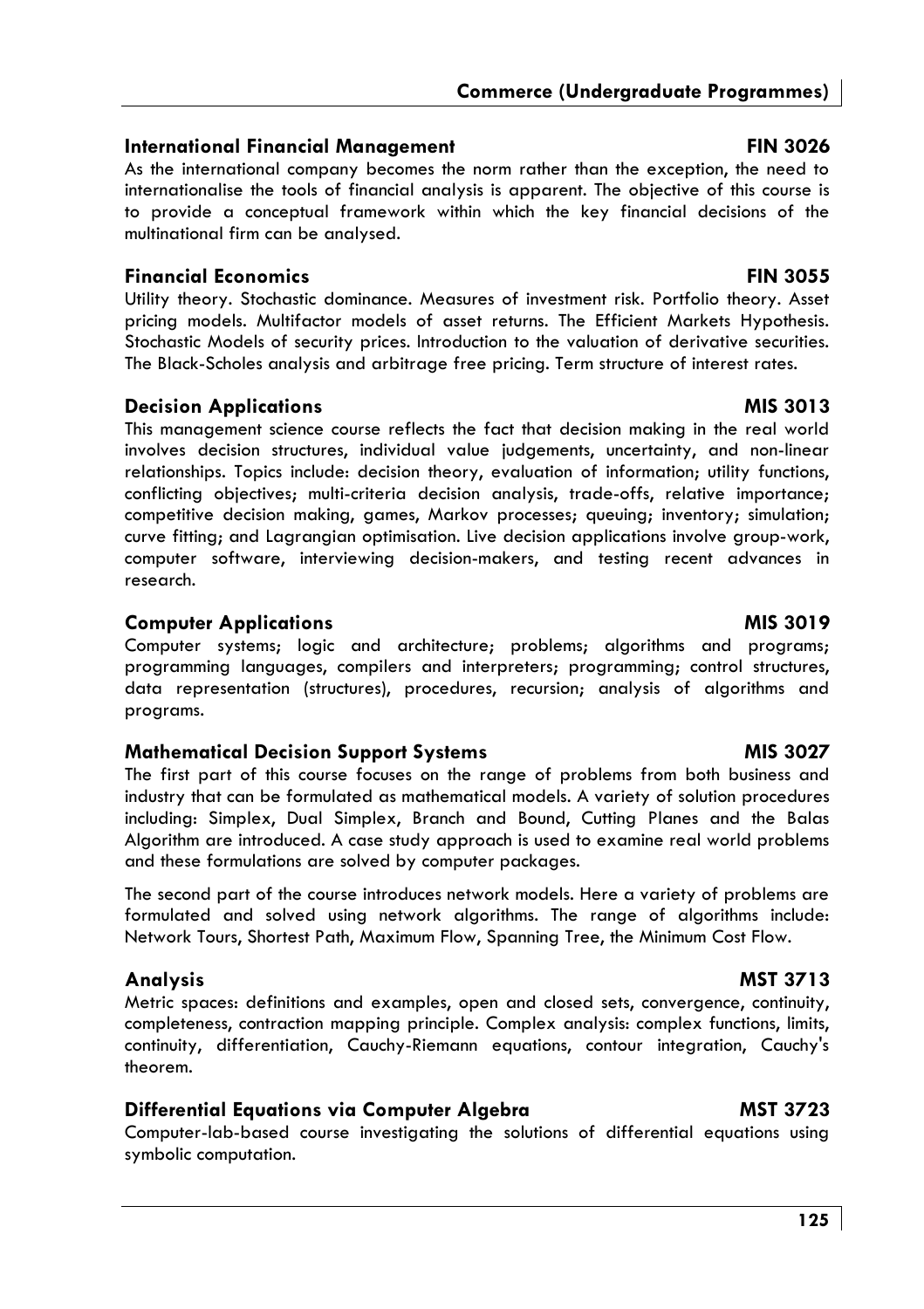### **Time Series States STAT 3614**

Characteristics of time series. Autocorrelation and cross-correlation function. Stationary time series. Autoregressive and moving average processes. Nonstationary time series. Model specification and estimation. Model diagnostics. Forecasting. Special topics.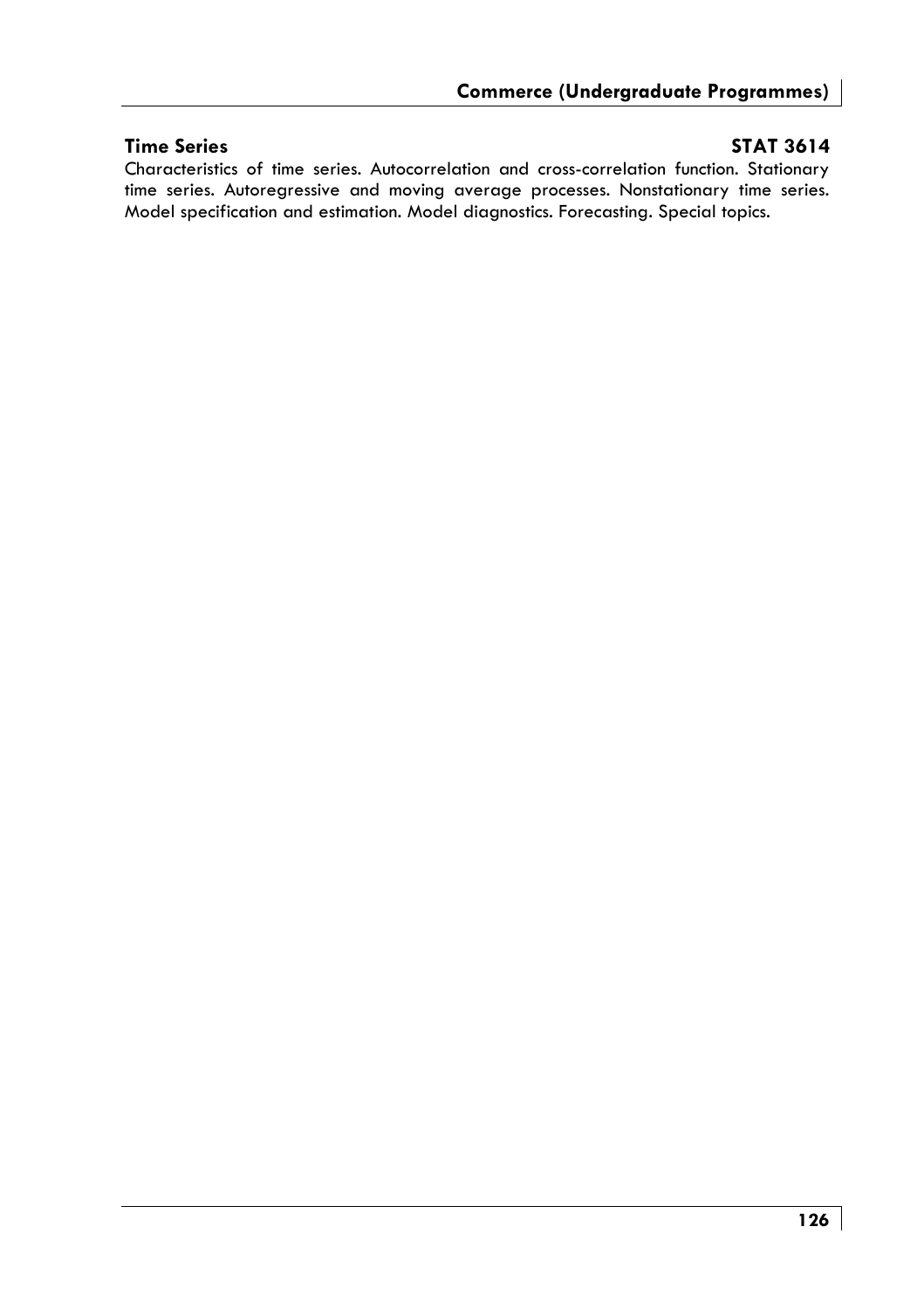# **Degree of Bachelor of Science**

# **Regulations**

- 1. The degree of Bachelor of Science is a degree in UCD School of Business currently offered in Sri Lanka, Singapore and China. It operates in six modes, Mode A (Finance), Mode B (Management), Mode C (Information Technology), Mode D (Marketing), Mode E (Management Information Systems) and Mode F (Entrepreneurship).
- 2. Students enter directly to Level Two of the programme on the basis of approved Advanced Standing Qualifications. These are post-secondary certificates and diplomas deemed equivalent to the first year of a relevant university degree programme. This must include evidence of proficiency in a number of basic disciplines such as business administration, management principles, economics, finance and accounting, management information systems/computing statistics.

### 3. *Progression from Level One to Level Two*

There are no prerequisites in Level Two. Courses are taken in sequence from Levels One through Two, and repeats, if necessary, may be taken when scheduled.

### 4. *Progression from Level Two to Level Three*

There are no prerequisites in Level Three. Courses are taken in sequence from Levels Two through Three. There are two examinations associated with each course. The first examination, termed the First Offering held immediately after the course and the second examination (repeat), termed the Second Offering held at a later date. Students who do not obtain the credits associated with a course by the second examination offering may be required to re-register for that course and pay the associated fee. Students should note that courses may change from year to year, may not be offered in certain years, or may be dropped entirely from the programme. This will require the substitution of a course(s) by additional course(s) and will entail re-registration, re-attendance and the payment of the appropriate fees.

- 5. Honours may be awarded in each course and in the degree as a whole. The honours standard in each course shall be in accordance with University regulations. Honours in the degree will be awarded on the total mark in the course for Level Two and Level Three combined.
- 6. Students must obtain the requisite number of credits for the degree within 36 months of entering the programme.

# **Summary of Courses for the Degree of Bachelor of Science Modes A, B, C, D, E and F**

Each level of the degree programme contains courses to the value of 60 credits in accordance with European Union standards, namely the European Credit Transfer System (ECTS). The credits are assigned as follows: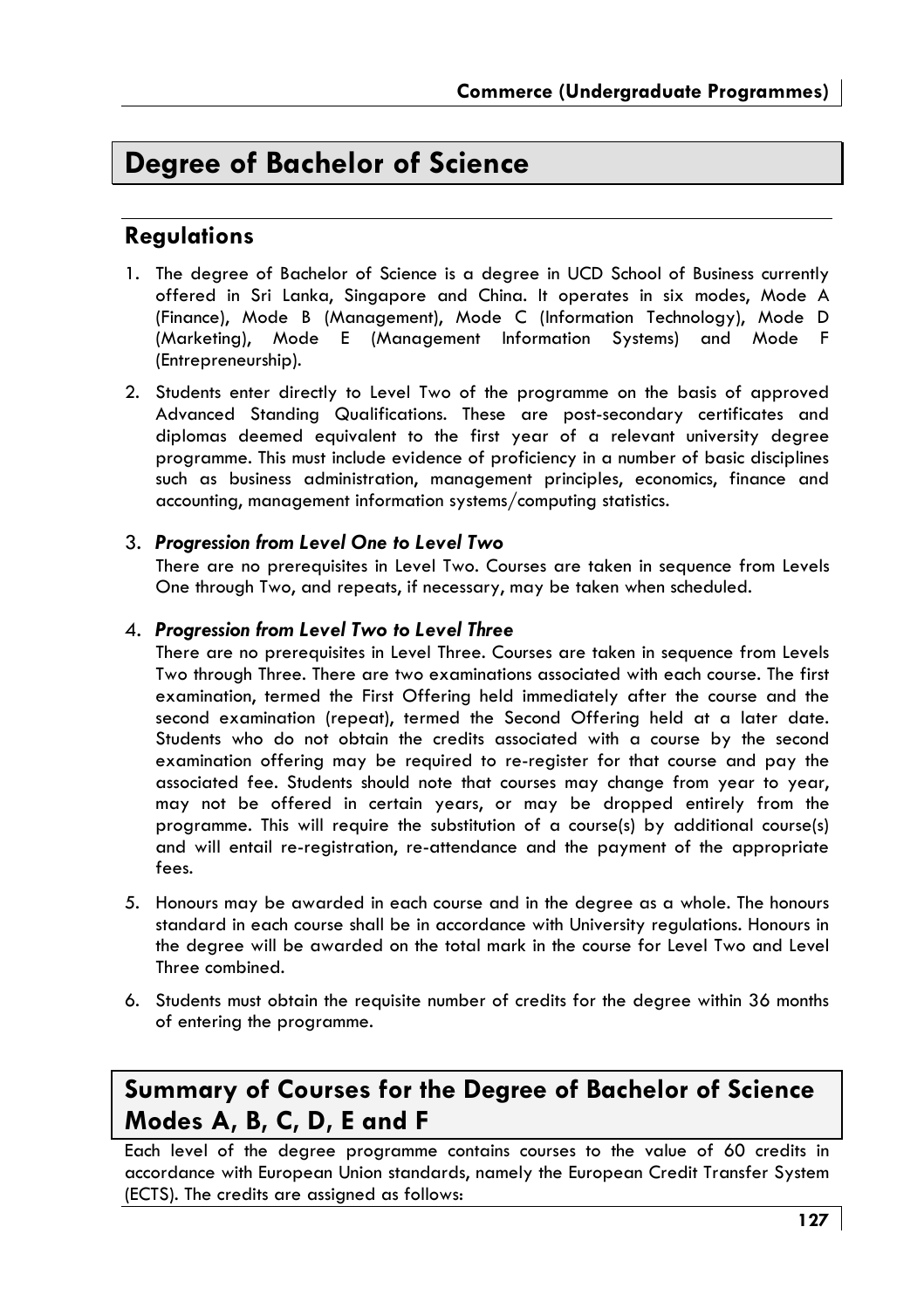# **Mode A (Finance)**

### **Level One**

UCD School of Business may grant exemption from Level One of the programme to students with post-secondary qualifications as detailed above (value 60 credits).

| Singapore          | Chino            |                                     | Credits |
|--------------------|------------------|-------------------------------------|---------|
| ACC 1710           | <b>ACC 1709</b>  | <b>Financial Accounting</b>         | 12      |
| <b>BMGT 1714</b>   | <b>BMGT 1713</b> | <b>Management Principles</b>        | 12      |
| <b>ECON 1402</b>   | <b>ECON 1401</b> | Principles of Economics             | 12      |
| MIS 1704           | MIS 1703         | <b>Business Statistics</b>          | 12      |
| MIS 1706           | MIS 1705         | Introduction to Computers and       |         |
|                    |                  | <b>Information Systems</b>          | 12      |
|                    |                  | Total                               | 60      |
| Level Two          |                  |                                     |         |
| Singapore          | Chino            |                                     | Credits |
| <b>BMGT 2708</b>   | <b>BMGT 2706</b> | Organisational Behaviour            | 12      |
| <b>BMGT 2713</b>   | <b>BMGT 2710</b> | <b>Business Policy and Strategy</b> | 12      |
| <b>FIN 2713</b>    | <b>FIN 2712</b>  | <b>Business Finance</b>             | 12      |
| MIS 2708           | MIS 2705         | Management of Information Systems   | 12      |
| <b>MKT 2706</b>    | MKT 2703         | <b>Marketing Management</b>         | 12      |
|                    |                  | Total                               | 60      |
| <b>Level Three</b> |                  |                                     |         |
| Singapore          | Chino            |                                     | Credits |
| <b>ACC 2712</b>    | ACC 2711         | <b>Management Accounting</b>        | 12      |
| <b>ACC 2714</b>    | ACC 2713         | <b>Business Law</b>                 | 12      |
| <b>ECON 2445</b>   | <b>ECON 2444</b> | Economic Policy                     | 12      |
| FIN 2716           | <b>FIN 2714</b>  | Security Analysis & Portfolio       |         |
|                    |                  | Management                          | 12      |
| <b>FIN 2717</b>    | <b>FIN 2715</b>  | Treasury & Risk Management          | 12      |
|                    |                  | Total                               | 60      |

## **Mode B (Management)**

### **Level One**

UCD School of Business may grant exemption from Level One of the programme to students with post-secondary qualifications as detailed above (value 60 credits).

| Singapore        | China            |                               | Credits |
|------------------|------------------|-------------------------------|---------|
| ACC 1710         | ACC 1709         | <b>Financial Accounting</b>   | 12      |
| <b>BMGT 1714</b> | <b>BMGT 1713</b> | <b>Management Principles</b>  | 12      |
| <b>ECON 1402</b> | <b>ECON 1401</b> | Principles of Economics       | 12      |
| MIS 1704         | MIS 1703         | <b>Business Statistics</b>    | 12      |
| MIS 1706         | MIS 1705         | Introduction to Computers and |         |
|                  |                  | <b>Information Systems</b>    | 12      |
|                  |                  | Total                         | 60      |
|                  |                  |                               |         |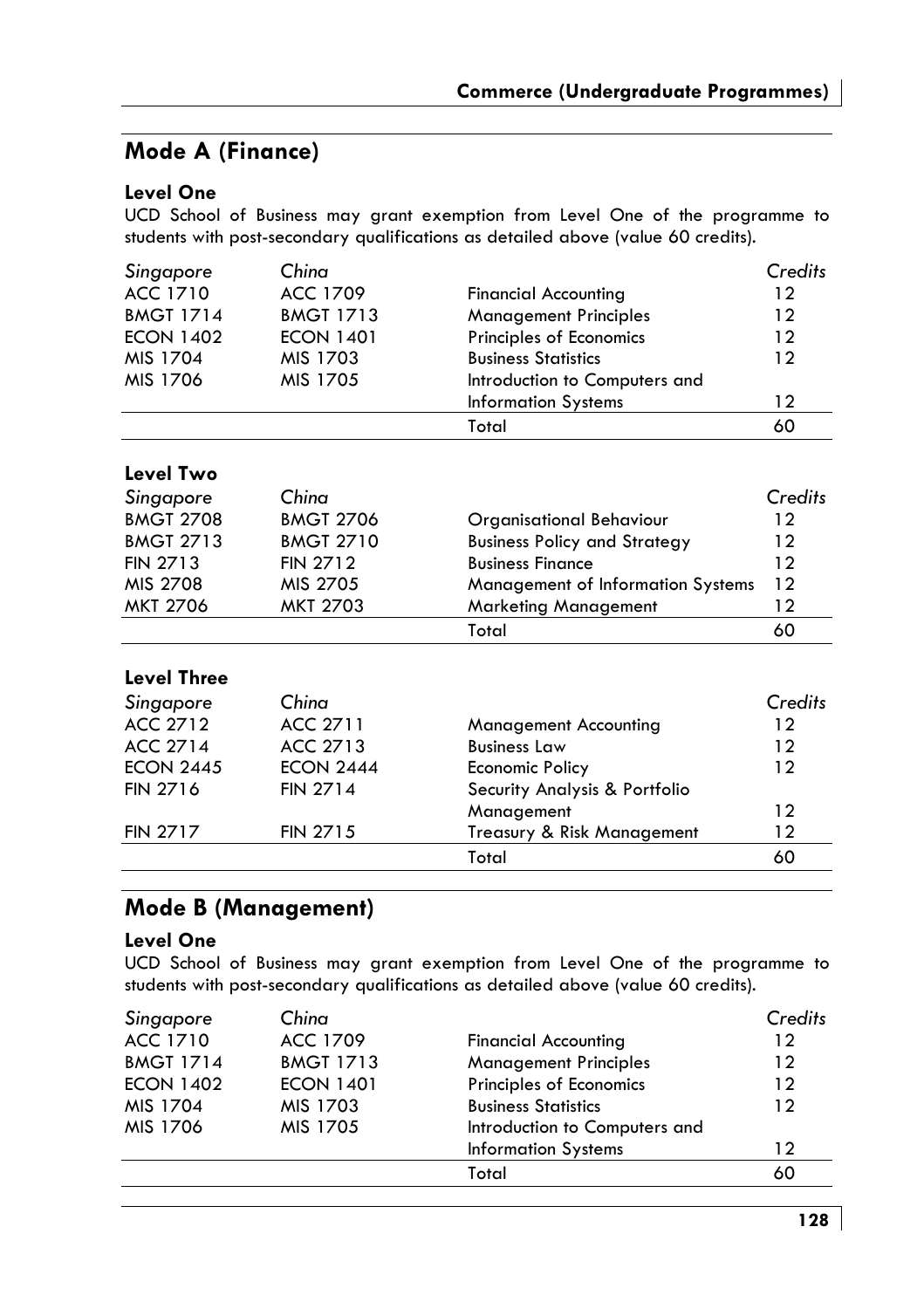# **Commerce (Undergraduate Programmes)**

| Level Two        |                  |                                          |         |
|------------------|------------------|------------------------------------------|---------|
| Singapore        | China            |                                          | Credits |
| <b>BMGT 2708</b> | <b>BMGT 2706</b> | Organisational Behaviour                 | 12      |
| <b>BMGT 2713</b> | <b>BMGT 2710</b> | <b>Business Policy and Strategy</b>      | 12      |
| <b>FIN 2713</b>  | <b>FIN 2712</b>  | <b>Business Finance</b>                  | 12      |
| MIS 2708         | MIS 2705         | <b>Management of Information Systems</b> | 12      |
| MKT 2706         | MKT 2703         | <b>Marketing Management</b>              | 12      |
|                  |                  | Total                                    | 60      |
| Level Three      |                  |                                          |         |
| Singapore        | Chino            |                                          | Credits |
| ACC 2712         | ACC 2711         | <b>Management Accounting</b>             | 12      |
| ACC 2714         | ACC 2713         | <b>Business Law</b>                      | 12      |
| <b>BMGT 2709</b> | <b>BMGT 2707</b> | <b>Operations Management</b>             | 12      |
| <b>BMGT 2714</b> | <b>BMGT 2711</b> | International Business                   | 12      |
| <b>HRM 2708</b>  | <b>HRM 2707</b>  | Human Resource Management                | 12      |
|                  |                  | Total                                    | 60      |

# **Mode C (Information Technology)**

### **Level One**

UCD School of Business may grant exemption from Level One of the programme to students with post-secondary qualifications as detailed above (value 60 credits).

| Singapore        | China            |                               | Credits |
|------------------|------------------|-------------------------------|---------|
| ACC 1710         | ACC 1709         | <b>Financial Accounting</b>   | 12      |
| <b>BMGT 1714</b> | <b>BMGT 1713</b> | <b>Management Principles</b>  | 12      |
| <b>ECON 1402</b> | <b>ECON 1401</b> | Principles of Economics       | 12      |
| MIS 1704         | MIS 1703         | <b>Business Statistics</b>    | 12      |
| MIS 1706         | MIS 1705         | Introduction to Computers and |         |
|                  |                  | <b>Information Systems</b>    | 12      |
|                  |                  | Total                         |         |

| Level Two |  |
|-----------|--|
|-----------|--|

| Singapore        | China            |                                     | Credits |
|------------------|------------------|-------------------------------------|---------|
| <b>BMGT 2708</b> | <b>BMGT 2706</b> | Organisational Behaviour            | 12      |
| <b>BMGT 2713</b> | <b>BMGT 2710</b> | <b>Business Policy and Strategy</b> | 12      |
| <b>FIN 2713</b>  | <b>FIN 2712</b>  | <b>Business Finance</b>             | 12      |
| MIS 2708         | MIS 2705         | Management of Information Systems   | 12      |
| MKT 2706         | MKT 2703         | <b>Marketing Management</b>         | 12      |
|                  |                  | Total                               | 60      |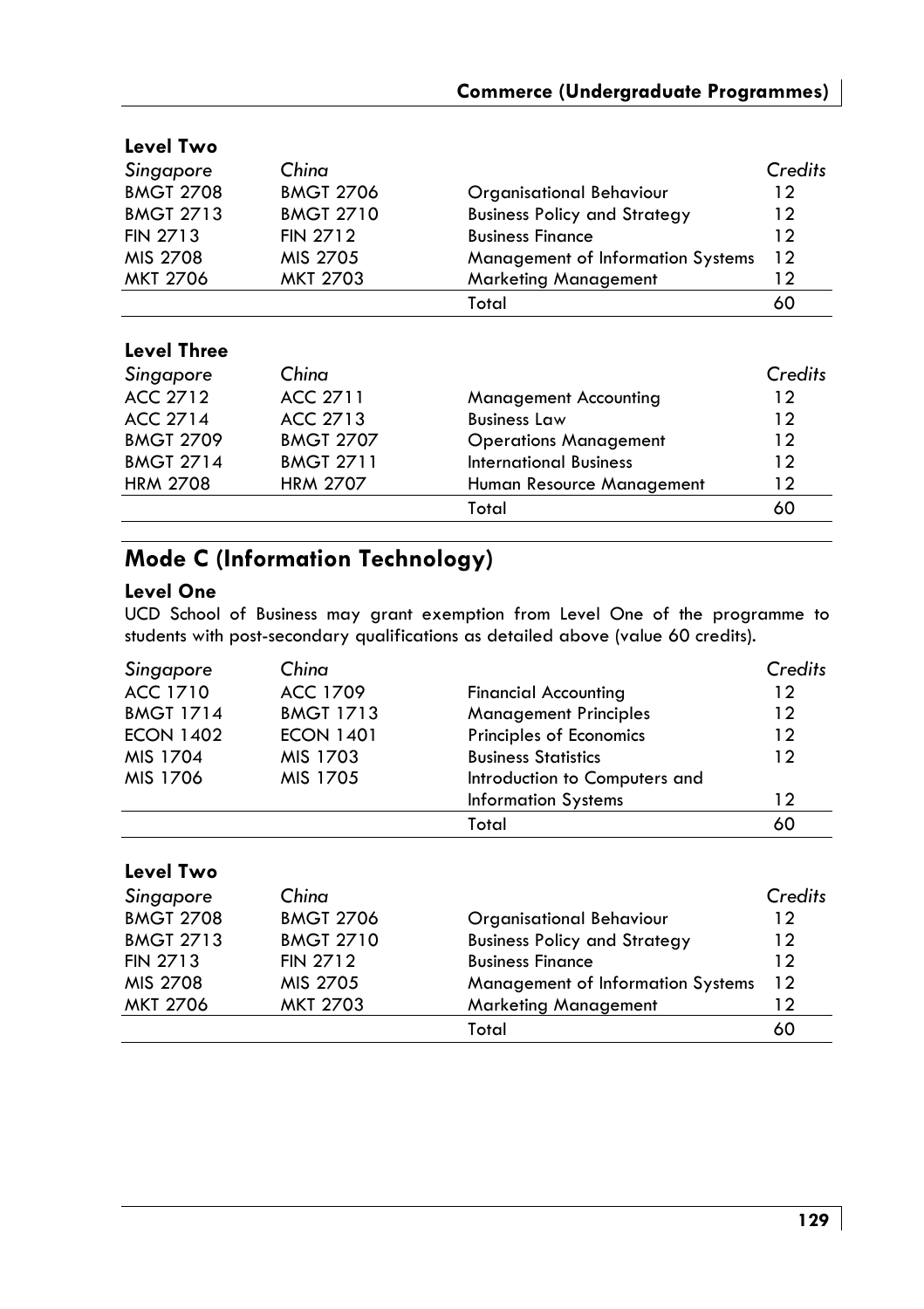# **Commerce (Undergraduate Programmes)**

| Level Three      |                  |                             |         |
|------------------|------------------|-----------------------------|---------|
| Singapore        | China            |                             | Credits |
| ACC 2714         | ACC 2713         | <b>Business Law</b>         | 12      |
| <b>BMGT 2715</b> | <b>BMGT 2712</b> | <b>Project Management</b>   | 12      |
| MIS 2707         | MIS 2706         | Artificial Intelligence and |         |
|                  |                  | <b>Expert Systems</b>       | 12      |
| MIS 2711         | MIS 2709         | <b>Electronic Commerce</b>  | 12      |
| MIS 2712         | MIS 2710         | Computer Networks and       |         |
|                  |                  | <b>Systems Architecture</b> | 12      |
|                  |                  | Total                       | 60      |
|                  |                  |                             |         |

# **Level Three**

# **Mode D (Marketing)**

### **Level One**

UCD School of Business may grant exemption from Level One of the programme to students with post-secondary qualifications as detailed above (value 60 credits).

| Singapore        | China            |                               | Credits |
|------------------|------------------|-------------------------------|---------|
| ACC 1710         | ACC 1709         | <b>Financial Accounting</b>   | 12      |
| <b>BMGT 1714</b> | <b>BMGT 1713</b> | <b>Management Principles</b>  | 12      |
| <b>ECON 1402</b> | <b>ECON 1401</b> | Principles of Economics       | $12 \,$ |
| MIS 1704         | MIS 1703         | <b>Business Statistics</b>    | 12      |
| MIS 1706         | MIS 1705         | Introduction to Computers and |         |
|                  |                  | <b>Information Systems</b>    | 12      |
|                  |                  | Total                         | 60      |

## **Level Two**

| Singapore          | Hong Kong        |                                     | Credits |
|--------------------|------------------|-------------------------------------|---------|
| <b>BMGT 2708</b>   | <b>BMGT 2706</b> | Organisational Behaviour            | 12      |
| <b>BMGT 2713</b>   | <b>BMGT 2710</b> | <b>Business Policy and Strategy</b> | 12      |
| <b>FIN 2713</b>    | <b>FIN 2712</b>  | <b>Business Finance</b>             | 12      |
| MIS 2708           | MIS 2705         | Management of Information Systems   | 12      |
| <b>MKT 2706</b>    | <b>MKT 2703</b>  | <b>Marketing Management</b>         | 12      |
|                    |                  | Total                               | 60      |
| <b>Level Three</b> |                  |                                     |         |

| Singapore       | Hong Kong       |                                 | Credits |
|-----------------|-----------------|---------------------------------|---------|
| ACC 2714        | ACC 2713        | <b>Business Law</b>             | 12      |
| MKT 2707        | MKT 2704        | <b>International Marketing</b>  | 12      |
| <b>MKT 2708</b> | <b>MKT 2705</b> | Consumer and Buyer Behaviour    | 12      |
| MKT 2711        | MKT 2709        | Marketing Research              | 12      |
| MKT 2712        | MKT 2710        | <b>Marketing Communications</b> | 12      |
|                 |                 | Total                           | 60      |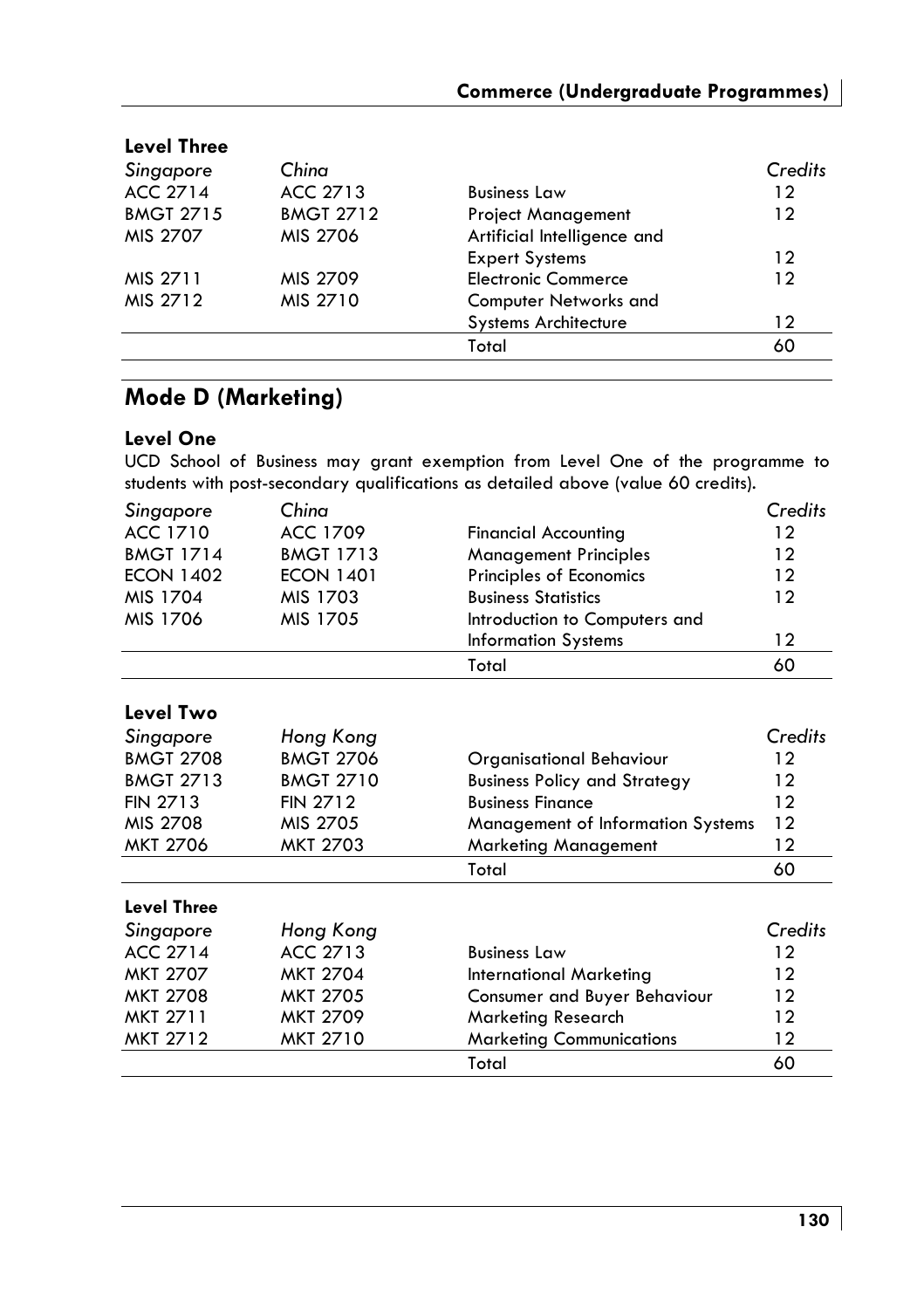# **Mode E (Management Information Systems)**

### **Level One**

UCD School of Business may grant exemption from Level One of the programme to students with post-secondary qualifications as detailed above (value 60 credits).

### **Level Two**

| Sri Lanka      |                                                    | Credits |
|----------------|----------------------------------------------------|---------|
| MIS2719        | Databases and Information Resource Management      | 12      |
| <b>FIN2720</b> | <b>Business Finance</b>                            | 12      |
| MIS2720        | <b>Computer Networks and Internet Applications</b> | 12      |
| MIS2721        | <b>Management of Information Systems</b>           | 12      |
| MIS2722        | <b>Decision Support Systems</b>                    | 12      |
|                | Total                                              | 60      |

# **Level Three**

| Sri Lanka       |                                                       | Credits |
|-----------------|-------------------------------------------------------|---------|
| <b>BMGT2721</b> | <b>Business Policy</b>                                | 12      |
| <b>MKT2714</b>  | International Marketing                               | 12      |
| MIS2723         | <b>Electronic Commerce</b>                            | 12      |
| MIS2724         | Information Systems Development and Implementation    | 12      |
| MIS2725         | Information Systems Application Development (project) | 12      |
|                 | Total                                                 | 60      |

# **Mode F (Entrepreneurship)**

### **Level One**

The College may grant exemption from Level One of the programme to students with post-secondary qualifications as detailed above (value 60 credits).

| Singapore        | Chino            |                                          | Credits |
|------------------|------------------|------------------------------------------|---------|
| ACC 1710         | ACC 1709         | <b>Financial Accounting</b>              | 12      |
| <b>BMGT 1714</b> | <b>BMGT 1713</b> | <b>Management Principles</b>             | 12      |
| <b>ECON 1402</b> | <b>ECON 1401</b> | Principles of Economics                  | 12      |
| MIS 1704         | MIS 1703         | <b>Business Statistics</b>               | 12      |
| MIS 1706         | MIS 1705         | Introduction to Computers and            |         |
|                  |                  | <b>Information Systems</b>               | $12 \,$ |
|                  |                  | Total                                    | 60      |
| Level Two        |                  |                                          |         |
| Singapore        | China            |                                          | Credits |
| <b>BMGT 2708</b> | <b>BMGT 2706</b> | Organisational Behaviour                 | 12      |
| <b>BMGT 2713</b> | <b>BMGT 2710</b> | <b>Business Policy and Strategy</b>      | 12      |
| <b>FIN 2713</b>  | <b>FIN 2712</b>  | <b>Business Finance</b>                  | 12      |
| MIS 2708         | MIS 2705         | <b>Management of Information Systems</b> | 12      |
| <b>MKT 2706</b>  | <b>MKT 2703</b>  | <b>Marketing Management</b>              | 12      |
|                  |                  | Total                                    | 60      |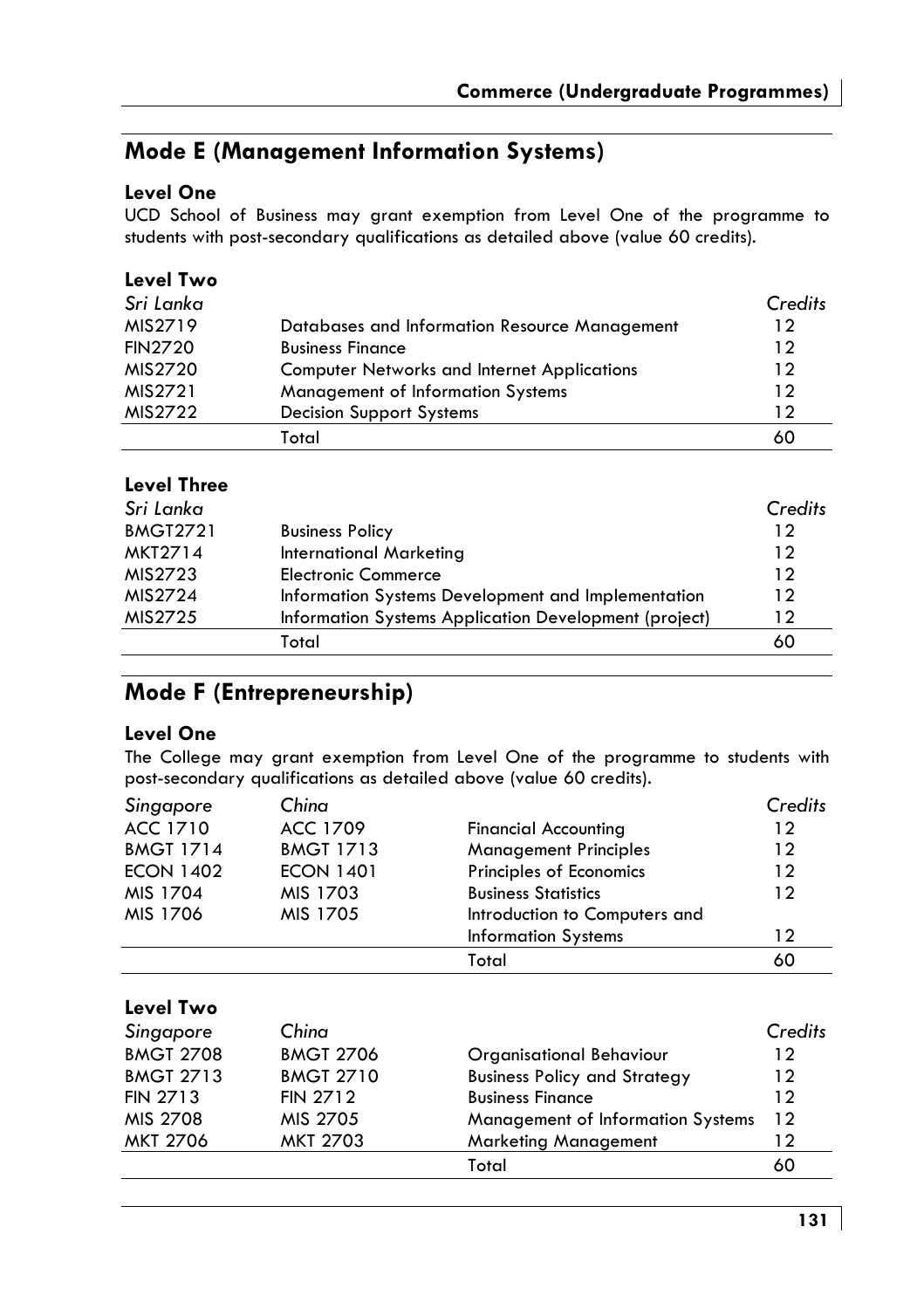### **Level Three**

| Singapore        | China            |                                         | Credits |
|------------------|------------------|-----------------------------------------|---------|
| ACC 2714         | ACC 2713         | <b>Business Law</b>                     | 12      |
| <b>BMGT 2737</b> | <b>BMGT 2741</b> | <b>Entrepreneurial Management</b>       | 12      |
| <b>BMGT 2738</b> | <b>BMGT 2742</b> | Opportunity Recognition and Analysis 12 |         |
| <b>BMGT 2739</b> | <b>BMGT 2743</b> | New Venture Planning                    | 12      |
| <b>BMGT 2740</b> | <b>BMGT 2744</b> | Management of Innovation & Change 12    |         |
|                  |                  | Total                                   | 60      |

# **Description of Courses for the Bachelor of Science (BSc)**

### **Financial Accounting ACC 1709/1710**

Balance sheet equation; debit credit convention; income measurement; period and adjustments; journals and daybooks including control accounts; preparation of final accounts; published accounts; regulatory framework; companies acts requirements; cash flow statements; partnership accounts; changes in profit sharing ratios; preparation of accounts from incomplete records; bank reconciliations; correction of errors.

### **Management Principles BMGT 1713/1714**

Historical development of management theory. The job of the manager, the planning, organising, staffing, directing and controlling roles played by every manager. Various functional areas of business where these tasks are performed. The functions examined are marketing, finance, manufacturing, personnel and industrial relations.

### **Business Statistics MIS 1703/1704**

Introduction to probability and statistics for business. Descriptive statistics. Probability theory and probability distributions. Decision-making under uncertainty and Bayes' law. Sampling. Classical hypothesis testing with applications. Analysis of variance. Multivariate ordinary least squares model. R-squared, t-tests of regression co-efficients, Durbin-Watson statistic, autocorrelation, heteroskedasticity. Time-series models and forecasting models. Applications to quality control. (Optional) principal components and factor analysis.

### **Introduction to Computers & Information Systems MIS 1705/1706**

The objectives of this course are to provide students with basic knowledge about computers and information systems, and to help them develop the skills needed to use and take advantage of these technologies. Topics include an overview of computer hardware, operating applications, software, word processing, spreadsheet design, software development, an introduction to the role of information and information systems in business and discussion of the social impacts of computing.

### **Principles of Economics ECON 1401/1402**

Elementary microeconomics; introduction to supply, demand and markets. Economic decision-making by households; Demand, labour supply, etc. The economics of the firm; production costs, output and under competitive and monopolistic conditions. Market failure and the role of government. National income accounting. Income-expenditure model; principles of fiscal and monetary policy; exchange rates and balance of payments; economic growth.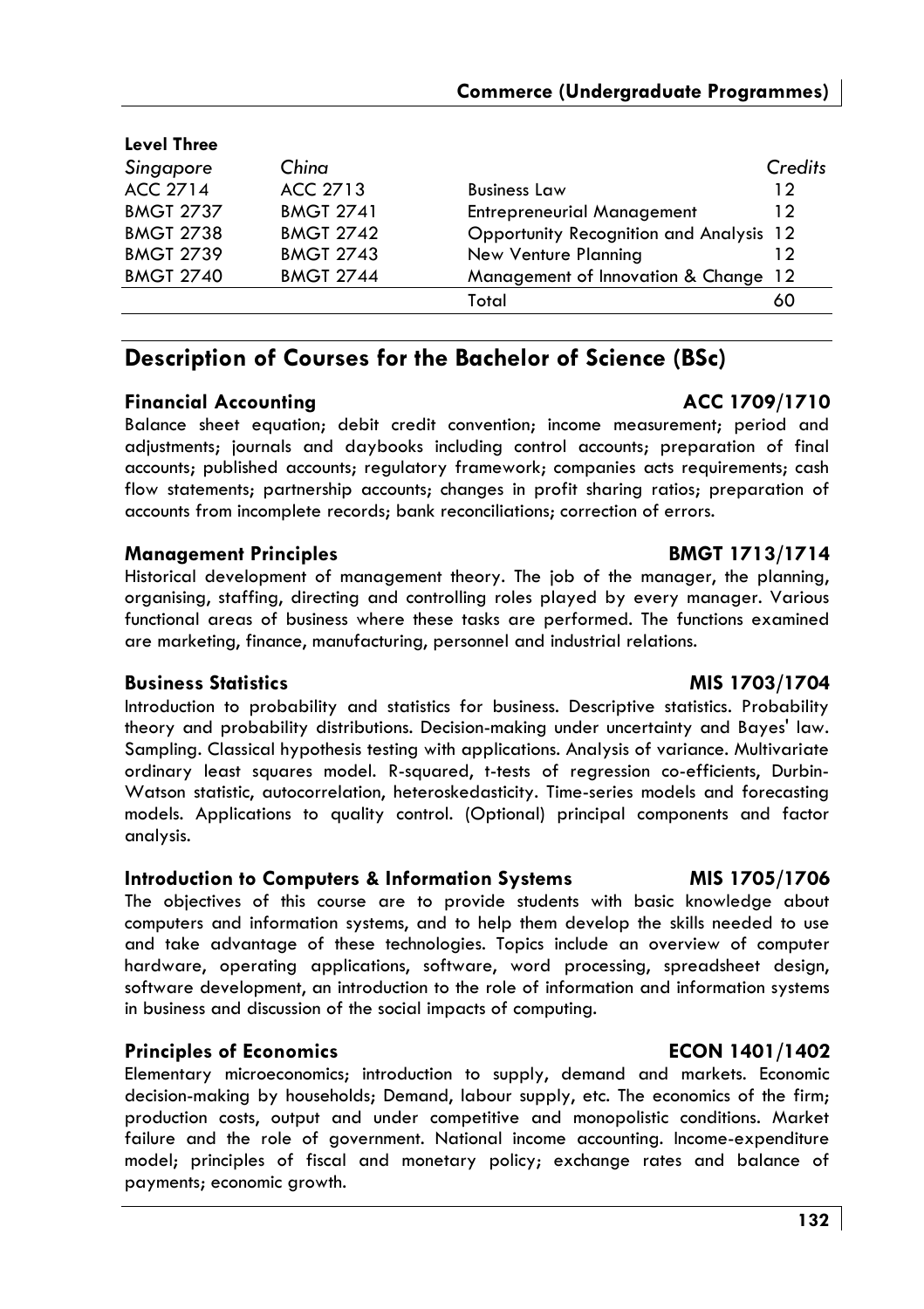### **Organisational Behaviour BMGT 2706/2708**

Individual Behaviour: Theories of motivation and satisfaction and their relation to performance; practical approaches to motivation; human abilities and aptitudes – their assessment and acquisition; cognitive processes – perception, problem-solving and decision-making. Group Behaviour: Group formation and development; group structure; leadership; group processes – communication, motivation, decision-making, influence, conflict management.

### **Business Policy & Strategy BMGT 2710/2713**

(a) Strategy and Policy Formulation: The concepts of general management and corporate strategy; models for strategy formulation; analysis of industries & competitors; analysis of corporate resources & competitive advantage; identification and evaluation of strategic alternatives.

(b) Strategy and Policy Implementation: Design of policies and procedures for implementation; review of current research on the work and behaviour of senior managers.

### **Business Finance FIN 2712/2713**

Company Structure – present values and wealth; investment appraisal; cost of capital; portfolio theory; risk versus return; sources of finance; agency theory; gearing. Capital Structure – dividend decision; financial analysis and planning; working and capital management; valuation of options; mergers and take-overs; international financial management; valuation of companies.

### **Management of Information Systems MIS 2705/2708**

Information Technology in the organisation; information systems support for functional areas; end-user computing; financial management of IT services including charge back; outsourcing; evaluating your information systems organisation; value for money in information systems; benefits management; alignment of information systems planning with business goals and objectives, and strategic information systems.

### **Marketing Management MKT 2703/2706**

Choosing target markets, evaluating customer needs, developing products and services which satisfy wants, and delivering value to customers and profit to the company. Marketing as a social process and as a corporate activity; analytical frameworks; cultural and public policy environments; institutional support; consumer markets; industrial markets; market research and information systems; developing products and services; branding products and services; managing distribution channels and physical distribution systems; pricing products and services; advertising and promotion; personal selling; organising for marketing.

### **Business Law ACC 2713/2714**

This course aims to provide students with an understanding of the legal principles involved in everyday life relating to contracts, sale of goods and supply of services. This course is made up of three main parts which consist of: the Singapore/Hong Kong Legal System; Contract Law and Sale of Goods and Supply of Service.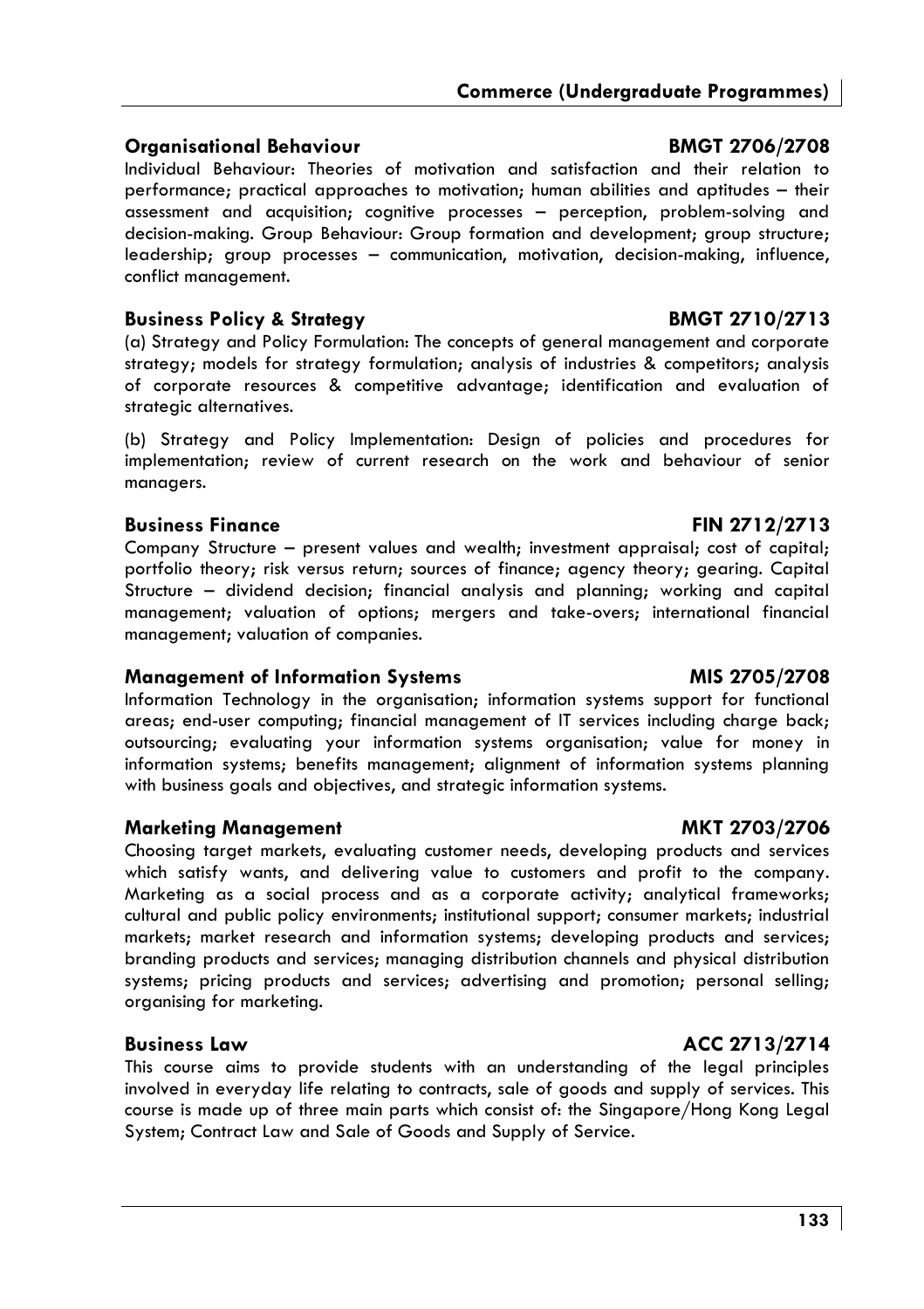# **Specialist Courses:**

# **Management Accounting ACC 2711/2712**

Role of accounting and the management accountant in the organisation; cost terms, purposes, classification and behaviour; cost-profit-volume analysis; product costing including job costing and activity based costing; budgeting and profit planning; flexible budgets and standard costing; relevant costs for decision making; variable costing and absorption costing.

### **Operations Management Communications Apple 2707/2709**

The main decision problems in designing and operating a manufacturing or service providing system; long-term decisions; product, process, capacity and facility planning; operating decisions; forecasting, scheduling work programmes and personnel, inventory policy; logistics and the interface with manufacturing and marketing; value added chains and global logistical strategies; supply chain management; materials handling and automation; location of distribution facilities; world class manufacturing strategies focusing on the role of manufacturing in corporate strategy; total quality approach.

### **International Business BMGT 2711/2714**

The international business environment; internationalisation process of the firm; economic and political systems; human and cultural environment; trade theory; management and organisation of international business; industrial environments and global strategies; global business alliances; information and control systems for global business; political risk.

### **Project Management BMGT 2712/2715**

Project identification; project planning; project control; project administration and review; portfolio approach to project management; computerised project management techniques; motivating and leading the project team; managing quality.

International business environment; internationalisation process of the firm; economic and political systems; human and cultural environment; trade theory; management and organisation of international business; industrial environments and global strategies; global business alliances; information and control systems for global business, political risk.

### **Security Analysis & Portfolio Management FIN 2714/2716**

This course will help students to acquire the skills necessary to become numerically competent in the management of investment portfolios and become familiar with the various factors which affect the valuation of the main financial asset classes. It will also help the student to acquire an understanding of the variety of investment products available, and to make a judgement as to what portfolio mix to choose for customers with varying requirements and in various economic climates.

### **Treasury and Risk Management FIN 2715/2717**

Wholesale money and foreign exchange markets. Various participants/customers in these markets. Interest and exchange rates. Theoretical and practical factors that affect both and to be in a position to analyse them from both the customers' and banks' perspective.

### **Economic Policy ECON 2444/2445**

### **134**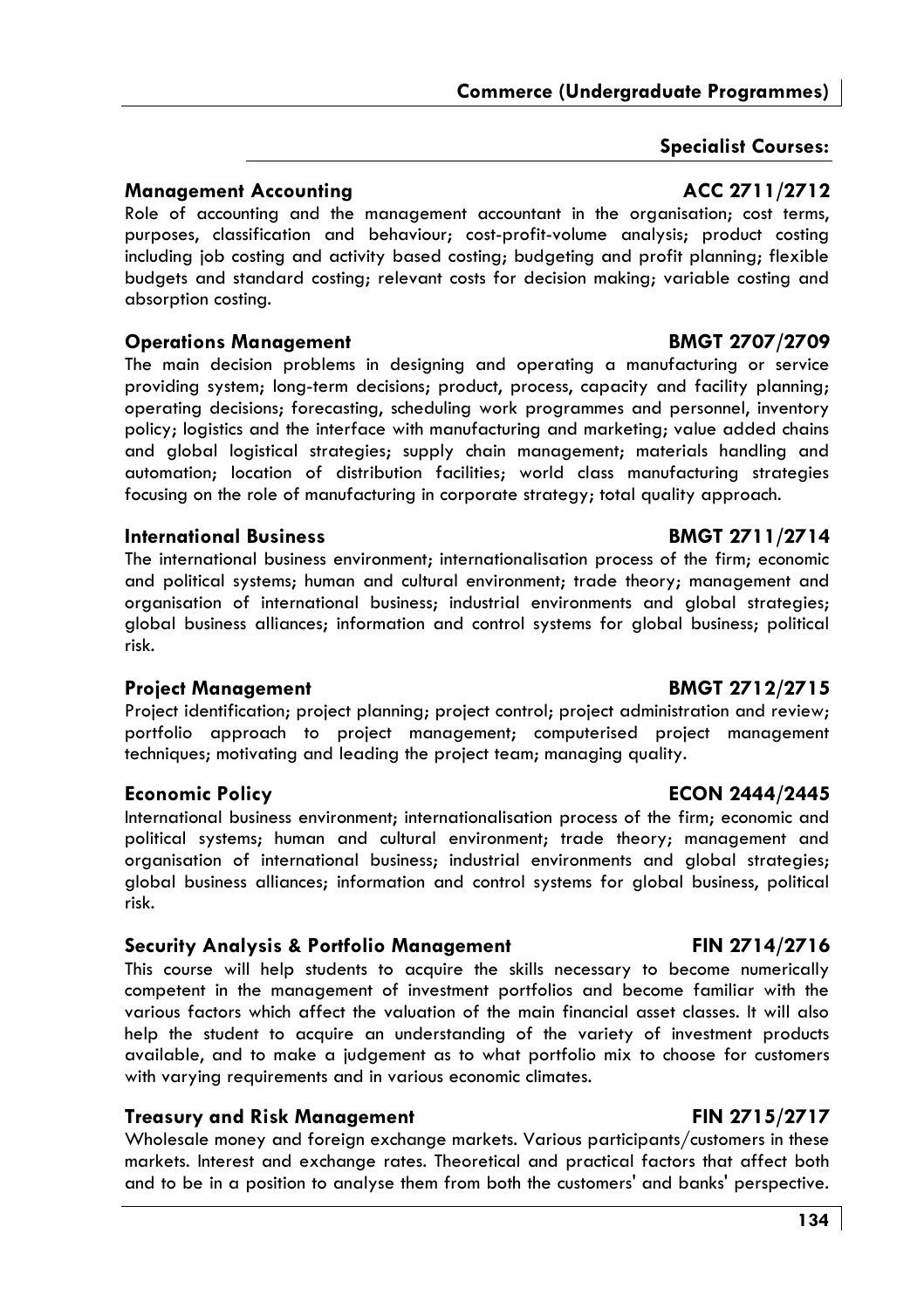Various treasury market instruments and operations. Nature of treasury and rate risk and exchange rate risk.

### **Human Resource Management HRM 2707/2708**

Changing nature of work; managing flexible organisations; strategic choice facing the human resource function; implementing HR objectives in today's organisations. The objectives, roles and functions of the HR department. Management-employee relations at the collective level. Attitudes, goals and organisation of the parties, the framework of law within which industrial relations is conducted, working practices and procedures adopted by the parties; recent trends in industrial relations.

### **Artificial Intelligence and Expert Systems MIS 2706/2707**

Foundations of artificial intelligence; knowledge representation; knowledge elicitation; uncertainty; induction; characteristics and structure of expert systems; development tools; rule-based systems; development methodologies; applications of knowledge-based systems.

### **Electronic Commerce MIS 2709/2711**

Tools, skills, business concepts and social issues that surround the emergence of ecommerce on the internet. Tools for communicating on the internet. The emphasis of the course is on that part of the Internet known as the World Wide Web (WWW) where such tools as Mosaic and Netscape are used. Students will learn how to create HTML (hypertext markup language) documents and will establish personal Web pages. The student will develop an understanding of the current practices and opportunities in electronic publishing, electronic shopping, electronic distribution, and electronic collaboration.

### **Computer Networks and Systems Architecture MIS 2710/2712**

Computer systems and architecture; elements of communications systems; LANs and WANs; network configuration; protocol and software selection; interfacing of microcomputer to network; network operations management.

### **Consumer and Buyer Behaviour MKT 2705/2708**

Consumers and individuals in their social and cultural setting, and in their decision-making processes. Buying behaviour of organisations – the network of relationships among buyers and sellers, partners and governments; how strategies are formed in industrial markets; how the marketing mix for industrial products may be developed and implemented.

### **International Marketing MKT 2707/2704**

International marketing environment; assesses the potential for products and services in the context of different cultures, risk and uncertainties and demonstrates how companies compete in international markets. It also examines how companies enter foreign markets and how they develop and implement an international marketing strategy.

### **Marketing Research MKT 2709/2711**

Role of research in marketing decision-making and develops skills in questionnaire design, observation techniques, the use of focus groups; acquisition and evaluation of secondary data; analysis and statistical techniques; report writing and presentation of results.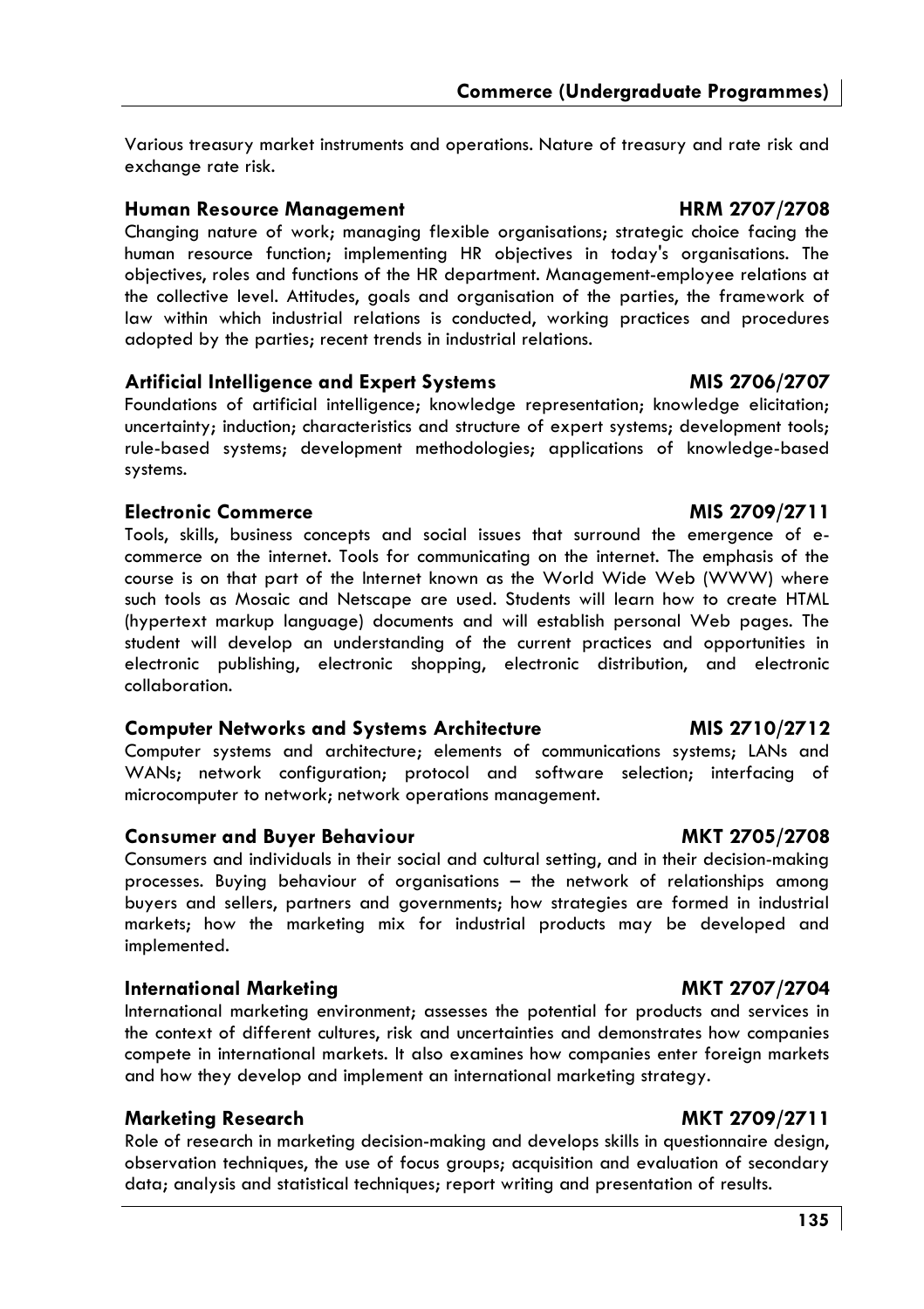### **Marketing Communications MKT 2710/2712**

Modern companies must manage complex marketing communications systems with their consumers, middlemen and various publics. This course examines the behavioural foundations of marketing communications, medical advertising, sales promotion, direct marketing, public relations, personal selling and sales management.

### **Entrepreneurial Management BMGT 2737/2741**

Nature of entrepreneurship and its importance in an economy. It will examine the process of entrepreneurship and the stages through which entrepreneurs typically go in setting up a new business. The main focus of the course will be on independent entrepreneurship or on individuals starting their own business, but the course will also deal with entrepreneurship in established organisations as they go through processes of renewal and internal venturing.

### **Opportunity Recognition and Analysis BMGT2738/2742**

Importance of opportunity recognition in the process of new venture creation. Connection between the strategic potential of a business and the quality of the idea. Processes of creative thinking and many techniques that can be used. The use of environmental and industry analysis are explored as well as the emergence of new technologies and markets. Opportunity recognition is expanded from new greenfield ideas to opportunities to acquire existing companies, mergers and acquisitions, restructuring and turnaround.

### **New Venture Planning Community Community BMGT2739/2743**

This course covers all the steps in preparing a business plan from assessing feasibility and preparing all elements of the plan including: getting the strategy right, the marketing plan, operations plan, team and organisation, financial plan. The latter part of the course deals with the launch and early stage problems, consolidation, growth and achieval.

### **Management of Innovation and Change BMGT2740/2744**

Dynamics of innovation and how it can be managed so as to contribute to ongoing competitive advantage. Theories of technological change; inter- and intra-organisational alliances; national and international systems of innovation; global intellectual property; and, the dynamics of network industries. Development and utilisation of technologies in an increasingly interconnected world. Leading change that is fundamentally technology driven.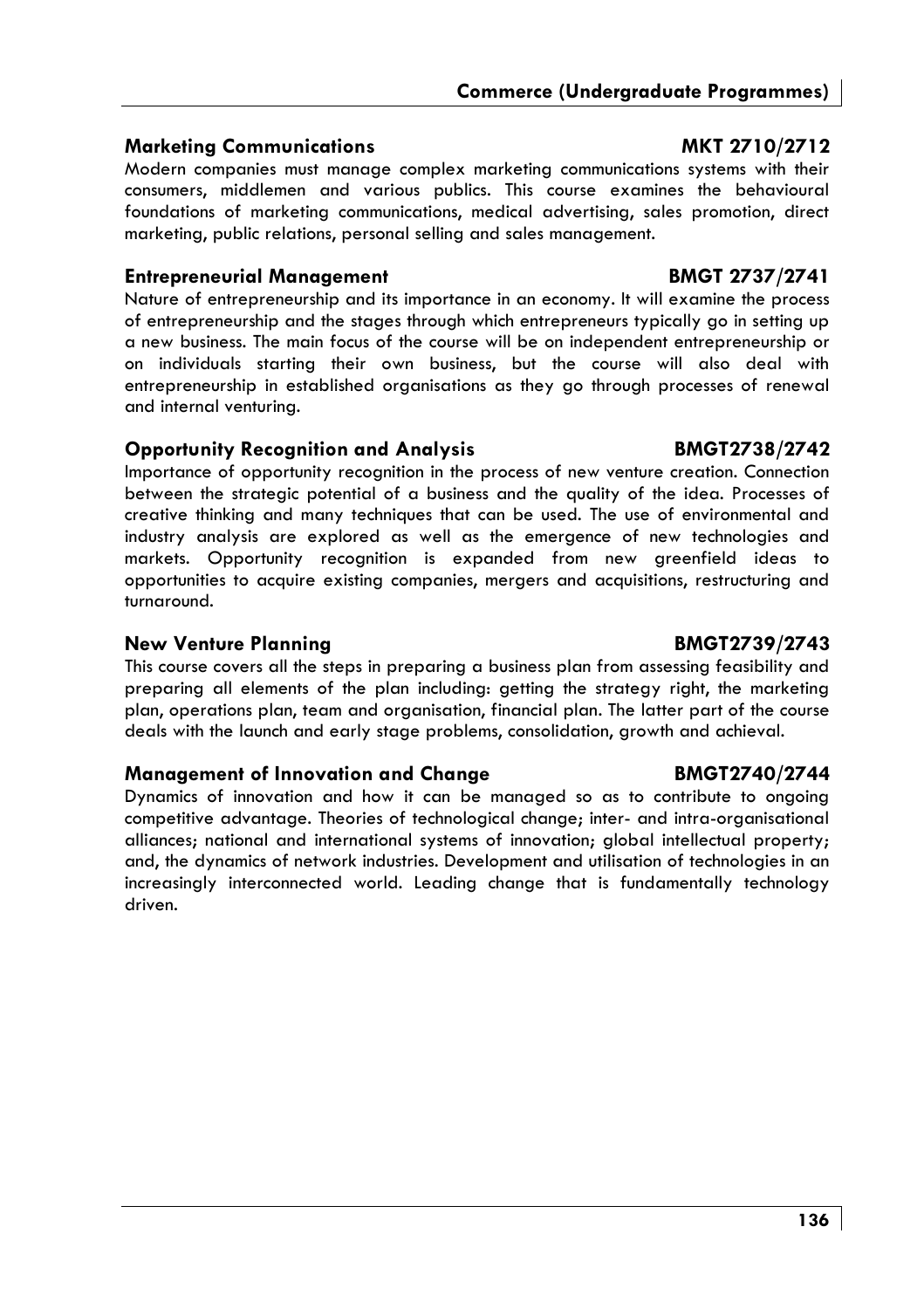# **Diploma in the Foundations of Business**

- 1 The Diploma in the Foundations of Business is a two-year full-time day Diploma in UCD School of Business. Students can only apply for a place on the Diploma by way of matriculation on *mature years*. The minimum age at which an applicant will be considered is 23 years on 1 January preceding proposed entry.
	- (i) A unit is a set of approximately 24 hours of lectures for courses. Each year is worth 60 ECTS credits in line with the Bologna Convention.
	- (ii) A course is composed of one or more units. Each course will be followed by an examination.
	- (iii) Please note the following definition of terms:

*Course:* A series of lectures, associated course work (if any) and the examinations associated with the course.

*Course Work:* All essays, projects, mid-term examinations etc. that contribute towards the final mark for a course in addition to the final written examination paper.

*Examination Offering:* There are two examinations associated with each course: the first examination, termed the First Offering, held immediately after the course and the second examination, termed the Second Offering, held at a later date.

*Deferral of Examination:* Where the first examination offering associated with a course is not taken for *whatever reason*.

(iv) Students who do not pass a course by the second examination offering may be required to re-register for that course, re-attend, complete any assigned course work, pass the course examination and pay the associated fee.

| The courses of Year 2 are: |                                           |         |
|----------------------------|-------------------------------------------|---------|
|                            |                                           | Credits |
| <b>BMGT 1010</b>           | Organisational Behaviour                  | 12      |
|                            | Module                                    | 12      |
| <b>ECON 1205</b>           | Microeconomics                            | 6       |
| <b>ECON 1206</b>           | Macroeconomics                            | 12      |
| MIS 1009                   | <b>Quantitative Analysis for Business</b> | 12      |
| MIS 1010                   | <b>Computers and Information Systems</b>  | 6       |
|                            | Total                                     | 60.0    |

### **Second Year (Level 1.2)**

All courses are semesterised. In addition to the courses listed above, the Diploma has a number of non-credit based courses and support services in First and Second Year to assist the mature student in their return to full-time education. Students must attend all these courses and perform to the required standard. Courses include: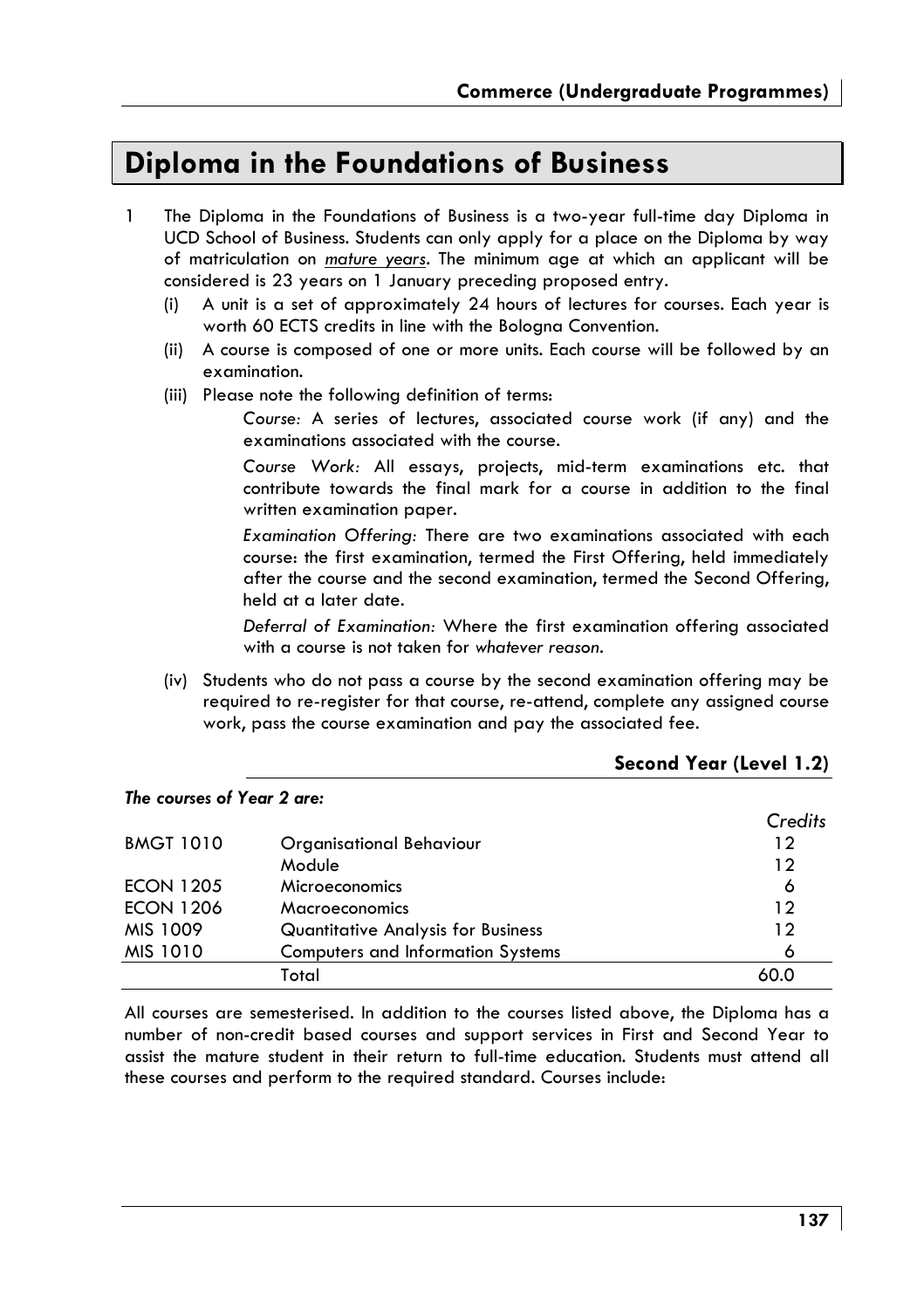31 Study methods

- 32 Essay writing
- 33 Examination preparation
- 34 Time management
- 35 And other courses as deemed appropriate
- 2 The diploma is composed of eleven courses which are given over two years (First Year – Level 1.1 and Second Year – Level 1.2) which are all taken individually. The pass mark in each course is 40% and no compensation is allowed. In the event that a course is changed or modified, then no additional repeat examinations for that course will be offered. A student may not repeat any examination that the student has already passed. A student is deemed to have completed his/her Diploma requirements as soon as all required courses have been passed subject to Regulation 3 below.
- 3 Honours will not be awarded in the Diploma.
- 4 On successful completion of the Diploma, the mature student will be awarded the Diploma in the Foundations of Business. This Diploma will allow the mature student unrestricted access into the Bachelor of Commerce Degree Programme at B.Comm Level 2. A student who passes at least nine of the eleven courses in the Diploma within two years of entry may apply to UCD School of Business for permission to register for the Bachelor of Commerce.
- 5 Students who do not pass a course by the second examination offering may be required to re-register for that course, re-attend and pay the associated fee. Students should note that courses may change from year to year, may not be offered in certain years, and may be dropped entirely from the programme. This will require the substitution of a course(s) by additional course(s) and will entail reregistration, re-attendance and the payment of appropriate fees.
- 6 *Course Work*
	- (i) Where a mark is given for course work a pass mark will not be awarded for the course unless at least 35% is attained in the written examination in that course.
	- (ii) The course work mark shall only be counted for the first examination offering of any course. The second offering examination mark shall, therefore, be based entirely on the written second offering examination paper.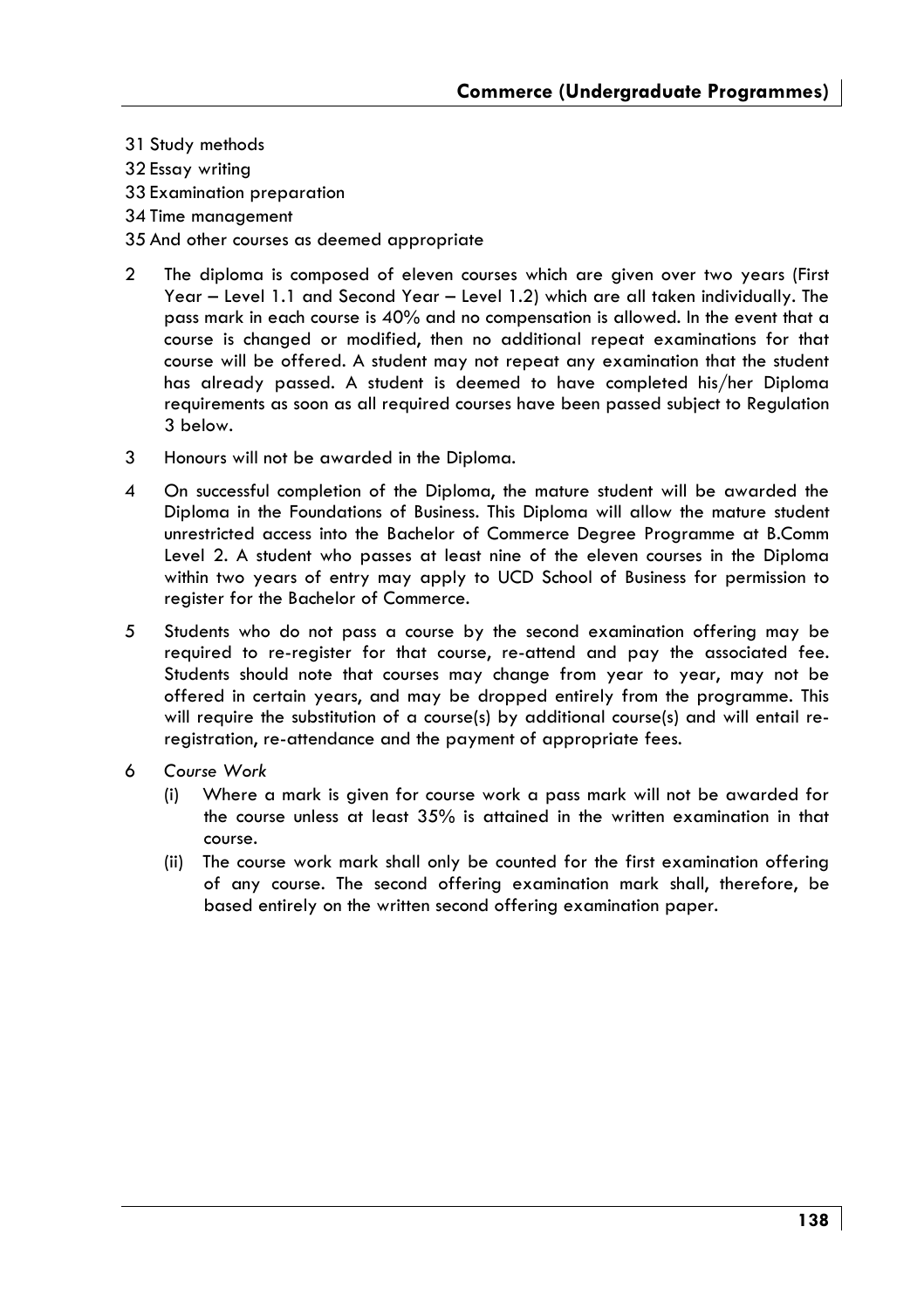# **Syllabus of Courses for the Diploma in the Foundations of Business**

### **Second Year (Level 1.2)**

| The courses of Level 1.2 are: |                                    |                     |
|-------------------------------|------------------------------------|---------------------|
| <b>BMGT 1010</b>              | Organisational Behaviour           | $(2 \text{ units})$ |
|                               | Module                             | $(2 \text{ units})$ |
| <b>ECON 1205</b>              | Microeconomics                     | $(1 \text{ unit})$  |
| <b>ECON 1206</b>              | Macroeconomics                     | (2 units)           |
| MIS 1009                      | Quantitative Analysis for Business | $(2 \text{ units})$ |
| MIS 1010                      | Computers and Information Systems  | $(1 \text{ unit})$  |

In addition to the courses listed above, the Diploma has a number of non-credit based courses and support services in First and Second Year to assist the mature student in their return to full-time education. Students must attend all these courses and perform to the required standard. Courses include:

36 Study methods

37 Essay writing

38 Examination preparation

39 Time management

40 And other courses as deemed appropriate

# **Second Year (Level 1.2) Courses**

### **Organisational Behaviour (2 units) BMGT 1010**

### *(a) Individual Behaviour*

Theories of motivation and satisfaction and their relation to performance. Practical approaches to motivation. Human abilities and aptitudes – their assessment and acquisition. Cognitive processes – perception, problem solving and decision-making.

### *(b) Group Behaviour*

Group formation and development; group structure; leadership; group processes – communication, motivation, decision-making, influence, conflict management.

### **Microeconomics (1 unit) ECON 1205**

Elementary microeconomics: introduction to supply, demand and markets. Economic decision-making by households: Demand, labour supply, etc. The economics of the firm: production, costs, output under competitive and monopolistic conditions. Market failure and the role of government.

National income accounting. The basic income-expenditure model; principles of fiscal and monetary policy; exchange rates and balance of payments; economic growth – a brief introduction and overview.

### **Macroeconomics (2 units) ECON 1206**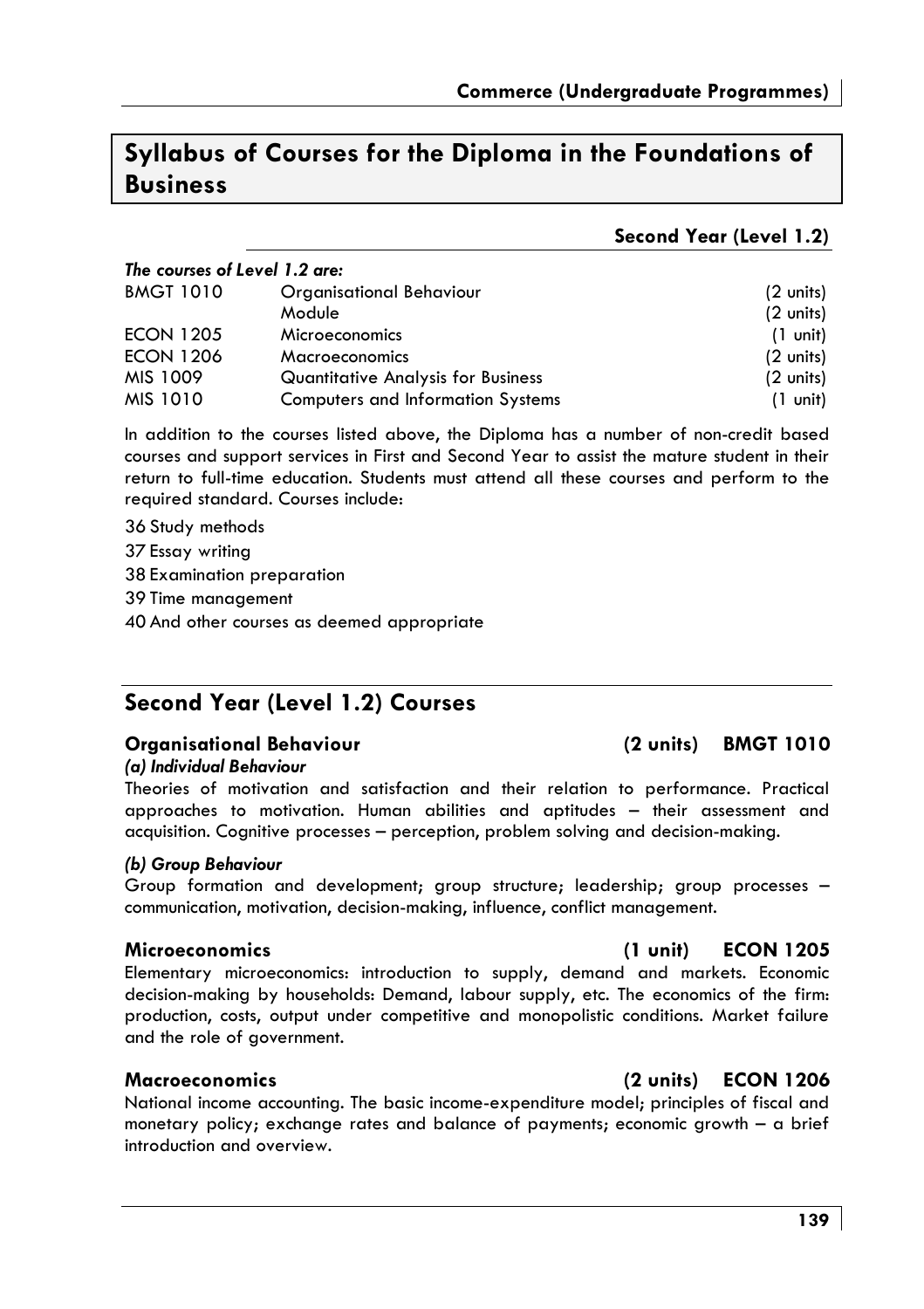# **Quantitative Analysis for Business (2 units) MIS 1009**

Introduction to Probability and Statistics for Business.

Descriptive statistics (means, variances, frequency distributions, constructing graphs and tables). Probability theory and probability distributions, including uniform, binomial, normal, t-distribution, chi-squared and F-distribution. Decision-making under uncertainty and Bayes' law. Sampling with and without replacement. Classical hypothesis testing with applications. Analysis of variance. Multivariate ordinary least squares model. R-squared, t-tests of regression co-efficients, Durbin-Watson statistic, autocorrelation, heteroskedasticity. Time-series models and forecasting models, including stochastic processes. Applications to quality control. (Optional) principal components and factor analysis.

### **Computers and Information Systems (1 unit) MIS 1010**

In today's competitive and complex business environments, information systems (IS) and information technology (IT) are essential tools for business organisations. Consequently, computers and information systems have become an important part of our everyday work and social environments. As members of society, it is important to understand what computers and information systems are all about. As future business professionals, it is especially important to know how to use and apply these technologies. The objectives of this course are to provide students with basic knowledge about computers and information systems, and to help them develop the skills needed to use and take advantage of these technologies. The course is comprised of two hours of lectures plus two hours of practical "hands-on" tutorials per week. The topics covered include an overview of computer hardware, operating and applications software, word-processing, spreadsheet design, software development, an introduction to the role of information and information systems in business, and discussion of the social impacts of computing.

### **140**